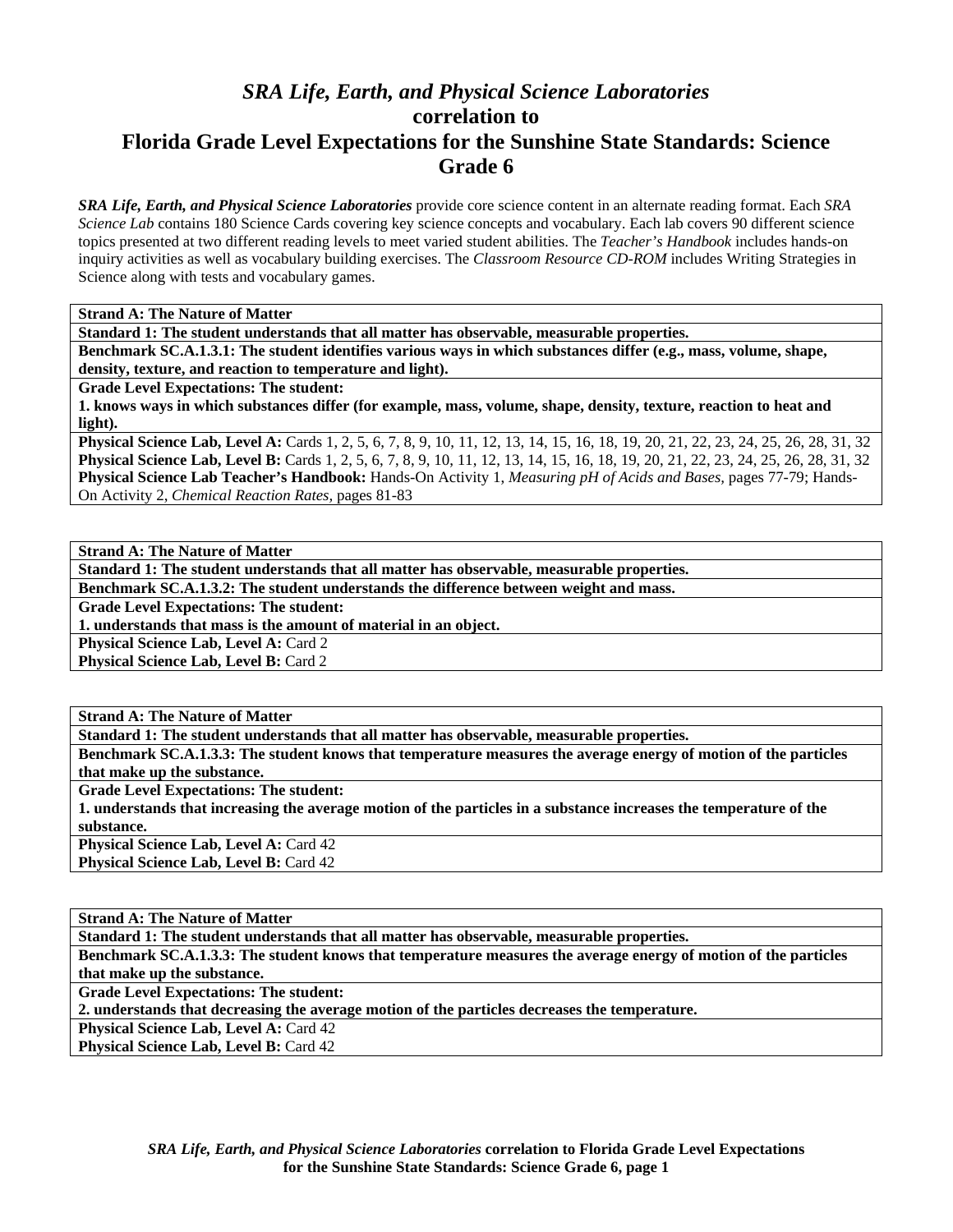**Strand A: The Nature of Matter Standard 1: The student understands that all matter has observable, measurable properties. Benchmark SC.A.1.3.3: The student knows that temperature measures the average energy of motion of the particles that make up the substance. Grade Level Expectations: The student: 3. determines the effect of a change in temperature on common materials (for example, butter, food coloring in water, isopropol alcohol).**  Physical Science Lab, Level A: Cards 5, 6, 7, 42 **Physical Science Lab, Level B: Cards 5, 6, 7, 42** 

**Strand A: The Nature of Matter** 

**Standard 1: The student understands that all matter has observable, measurable properties.** 

**Benchmark SC.A.1.3.4" The student knows that atoms in solids are close together and do not move around easily; in liquids, atoms tend to move farther apart; in gas, atoms are quite far apart and move around freely.** 

**Grade Level Expectations: The student:** 

**1. understands that matter may exist as solids, liquids, and gases.** 

Physical Science Lab, Level A: Cards 5, 6, 7

**Physical Science Lab, Level B: Cards 5, 6, 7** 

**Strand A: The Nature of Matter** 

**Standard 1: The student understands that all matter has observable, measurable properties.** 

**Benchmark SC.A.1.3.4" The student knows that atoms in solids are close together and do not move around easily; in liquids, atoms tend to move farther apart; in gas, atoms are quite far apart and move around freely.** 

**Grade Level Expectations: The student:** 

**2. knows that molecular motion increases from solids to liquids to gases.** 

**Physical Science Lab, Level A: Cards 5, 6, 7** 

**Physical Science Lab, Level B: Cards 5, 6, 7** 

**Strand A: The Nature of Matter** 

**Standard 1: The student understands that all matter has observable, measurable properties.** 

**Benchmark SC.A.1.3.5: The student knows the difference between a physical change in a substance (e.g., altering the shape, form, volume, or density) and a chemical change (i.e., producing new substances with different characteristics). Grade Level Expectations: The student:** 

**1. knows the physical properties of various substances.** 

**Physical Science Lab, Level A: Cards 1, 2, 5, 6, 7, 8** 

**Physical Science Lab, Level B:** Cards 1, 2, 5, 6, 7, 8

**Strand A: The Nature of Matter** 

**Standard 1: The student understands that all matter has observable, measurable properties.** 

**Benchmark SC.A.1.3.5: The student knows the difference between a physical change in a substance (e.g., altering the shape, form, volume, or density) and a chemical change (i.e., producing new substances with different characteristics). Grade Level Expectations: The student:** 

 **2. knows the chemical properties of various substances.** 

**Physical Science Lab, Level A:** Cards 9, 10, 11, 12, 13, 14, 15, 16, 18, 19, 20, 21, 27, 28, 29

**Physical Science Lab, Level B:** Cards 9, 10, 11, 12, 13, 14, 15, 16, 18, 19, 20, 21, 27, 28, 29

**Physical Science Lab Teacher's Handbook:** Hands-On Activity 1, *Measuring pH of Acids and Bases,* pages 77-79; Hands-On Activity 2, *Chemical Reaction Rates,* pages 81-83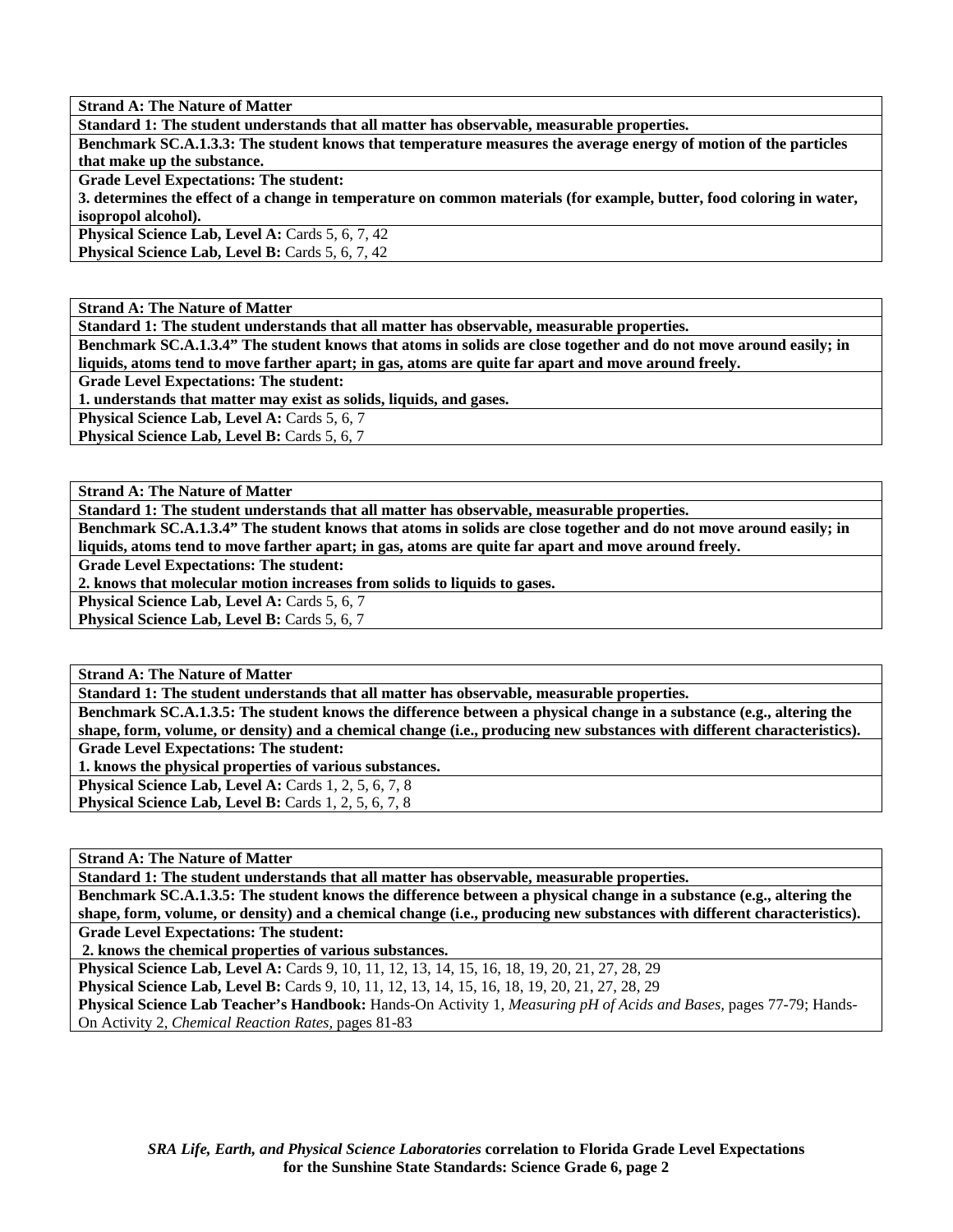**Strand A: The Nature of Matter** 

**Standard 1: The student understands that all matter has observable, measurable properties.** 

**Benchmark SC.A.1.3.5: The student knows the difference between a physical change in a substance (e.g., altering the shape, form, volume, or density) and a chemical change (i.e., producing new substances with different characteristics).** 

**Grade Level Expectations: The student:** 

**3. knows the difference between a physical and chemical change.** 

**Physical Science Lab, Level A: Cards 8, 9, 11, 12, 13, 27, 28, 29, 30** 

**Physical Science Lab, Level B:** Cards 8, 9, 11, 12, 13, 27, 28, 29, 30

**Physical Science Lab Teacher's Handbook:** Hands-On Activity 2, *Chemical Reaction Rates,* pages 81-83

**Strand A: The Nature of Matter** 

**Standard 1: The student understands that all matter has observable, measurable properties.** 

**Benchmark SC.A.1.3.6: The student knows that equal volumes of different substances may have different masses.** 

**Grade Level Expectations: The student:** 

**1. knows that equal volumes of different substances may have different masses.** 

**Physical Science Lab, Level A: Card 2** 

**Physical Science Lab, Level B: Card 2** 

**Strand A: The Nature of Matter** 

**Standard 1: The student understands that all matter has observable, measurable properties.** 

**Benchmark SC.A.1.3.6: The student knows that equal volumes of different substances may have different masses. Grade Level Expectations: The student:** 

**2. uses the water displacement method to find the volume of common items (for example, rocks, nails, marbles).** 

**Physical Science Lab, Level A: Card 2 Physical Science Lab, Level B: Card 2** 

**Strand A: The Nature of Matter** 

**Standard 2: The student understands the basic principles of atomic theory.** 

**Benchmark SC.A.2.3.1: The student describes and compares the properties of particles and waves.** 

**Grade Level Expectations: The student:** 

**1. understands that particles and objects may be either neutral or have a positive or negative charge.** 

**Physical Science Lab, Level A:** Cards 21, 22, 23, 24, 25 **Physical Science Lab, Level B:** Cards 21, 22, 23, 24, 25

**Strand A: The Nature of Matter** 

**Standard 2: The student understands the basic principles of atomic theory.** 

**Benchmark SC.A.2.3.1: The student describes and compares the properties of particles and waves.** 

**Grade Level Expectations: The student:** 

**2. knows the properties of waves (frequency, amplitude, wavelength).** 

**Physical Science Lab, Level A:** Cards 77, 78, 79, 80, 81, 82

**Physical Science Lab, Level B:** Cards 77, 78, 79, 80, 81, 82

**Physical Science Lab Teacher's Handbook:** Hands-On Activity 6, *Making Sound,* pages 97-99

**Strand A: The Nature of Matter** 

**Standard 2: The student understands the basic principles of atomic theory.** 

**Benchmark SC.A.2.3.1: The student describes and compares the properties of particles and waves.** 

**Grade Level Expectations: The student:** 

**3. knows how to compare and contrast the properties of particles and waves.** 

**Physical Science Lab, Level A: Cards 77, 78, 79, 80** 

**Physical Science Lab, Level B: Cards 77, 78, 79, 80**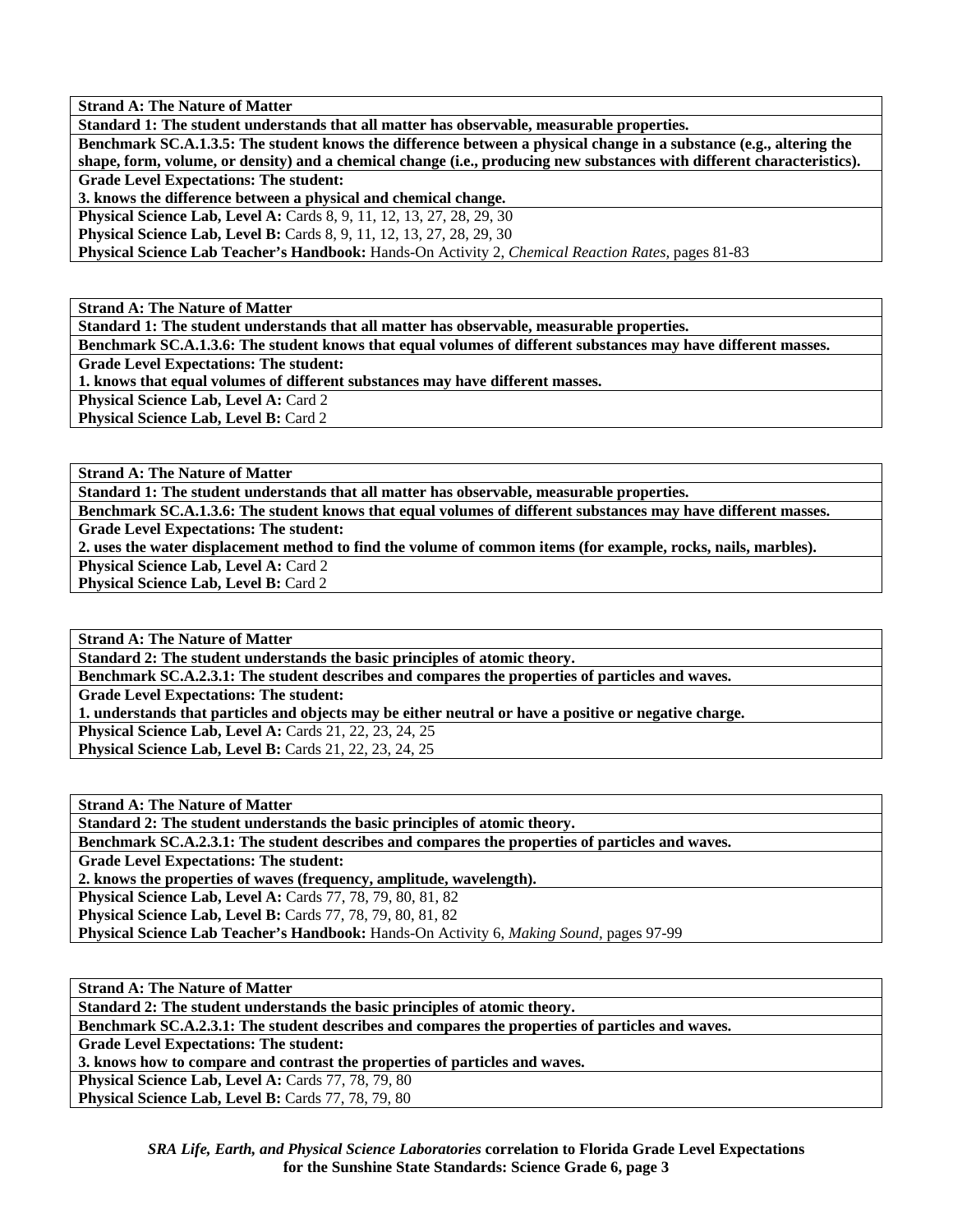**Strand A: The Nature of Matter** 

**Standard 2: The student understands the basic principles of atomic theory.** 

**Benchmark SC.A.2.3.2: The student knows the general properties of the atom (a massive nucleus of neutral neutrons and positive protons surrounded by a cloud of negative electrons) and accepts that single atoms are not visible.** 

**Grade Level Expectations: The student:** 

**1. understands the behavior of charged particles as evidenced by simple static electricity.** 

Physical Science Lab, Level A: Cards 66, 67

**Physical Science Lab, Level B: Cards 66, 67** 

**Strand A: The Nature of Matter** 

**Standard 2: The student understands the basic principles of atomic theory.** 

**Benchmark SC.A.2.3.2: The student knows the general properties of the atom (a massive nucleus of neutral neutrons and positive protons surrounded by a cloud of negative electrons) and accepts that single atoms are not visible. Grade Level Expectations: The student:** 

**2. determines the charge of an ion by comparing the number of protons and electrons associated with it.** 

**Physical Science Lab, Level A: Cards 21, 22, 23, 24, 25** 

**Physical Science Lab, Level B:** Cards 21, 22, 23, 24, 25

**Strand A: The Nature of Matter** 

**Standard 2: The student understands the basic principles of atomic theory.** 

**Benchmark SC.A.2.3.3: The student knows that radiation, light, and heat are forms of energy used to cook food, treat diseases, and provide energy.** 

**Grade Level Expectations: The student:** 

**1. knows forms of radiant energy and their applications to everyday life (for example, visible, microwave, radio).** 

**Physical Science Lab, Level A:** Cards 46, 82, 83, 84, 85 **Physical Science Lab, Level B:** Cards 46, 82, 83, 84, 85

**Strand B: Energy** 

**Standard 1: The student recognizes that energy may be changed in form with varying efficiency.** 

**Benchmark SC.B.1.3.1: The student identifies forms of energy and explains that they can be measured and compared. Grade Level Expectations: The student:** 

**1. knows different types of energy and the units used to quantify the energy (for example, solar, nuclear, electrical, chemical).** 

**Physical Science Lab, Level A:** Cards 36, 38, 39, 40, 41, 42, 45, 46, 47, 48, 49, 69, 70, 72, 74, 76

**Physical Science Lab, Level B:** Cards 36, 38, 39, 40, 41, 42, 45, 46, 47, 48, 49, 69, 70, 72, 74, 76

**Physical Science Lab Teacher's Handbook:** Hands-On Activity 3, *Energy Conversion,* pages 85-87; Hands-On Activity 5, *Making a Potato Battery,* pages 93-95

**Strand B: Energy** 

**Standard 1: The student recognizes that energy may be changed in form with varying efficiency.** 

**Benchmark SC.B.1.3.1: The student identifies forms of energy and explains that they can be measured and compared. Grade Level Expectations: The student:** 

**2. understands that energy can be converted from one form to another (for example, solar energy to heat energy).** 

**Physical Science Lab, Level A:** Cards 37, 38, 39, 40, 41, 42, 45, 46, 47, 48, 49, 69, 70, 76

**Physical Science Lab, Level B:** Cards 37, 38, 39, 40, 41, 42, 45, 46, 47, 48, 49, 69, 70, 76

**Physical Science Lab Teacher's Handbook:** Hands-On Activity 3, *Energy Conversion,* pages 85-87; Hands-On Activity 5, *Making a Potato Battery,* pages 93-95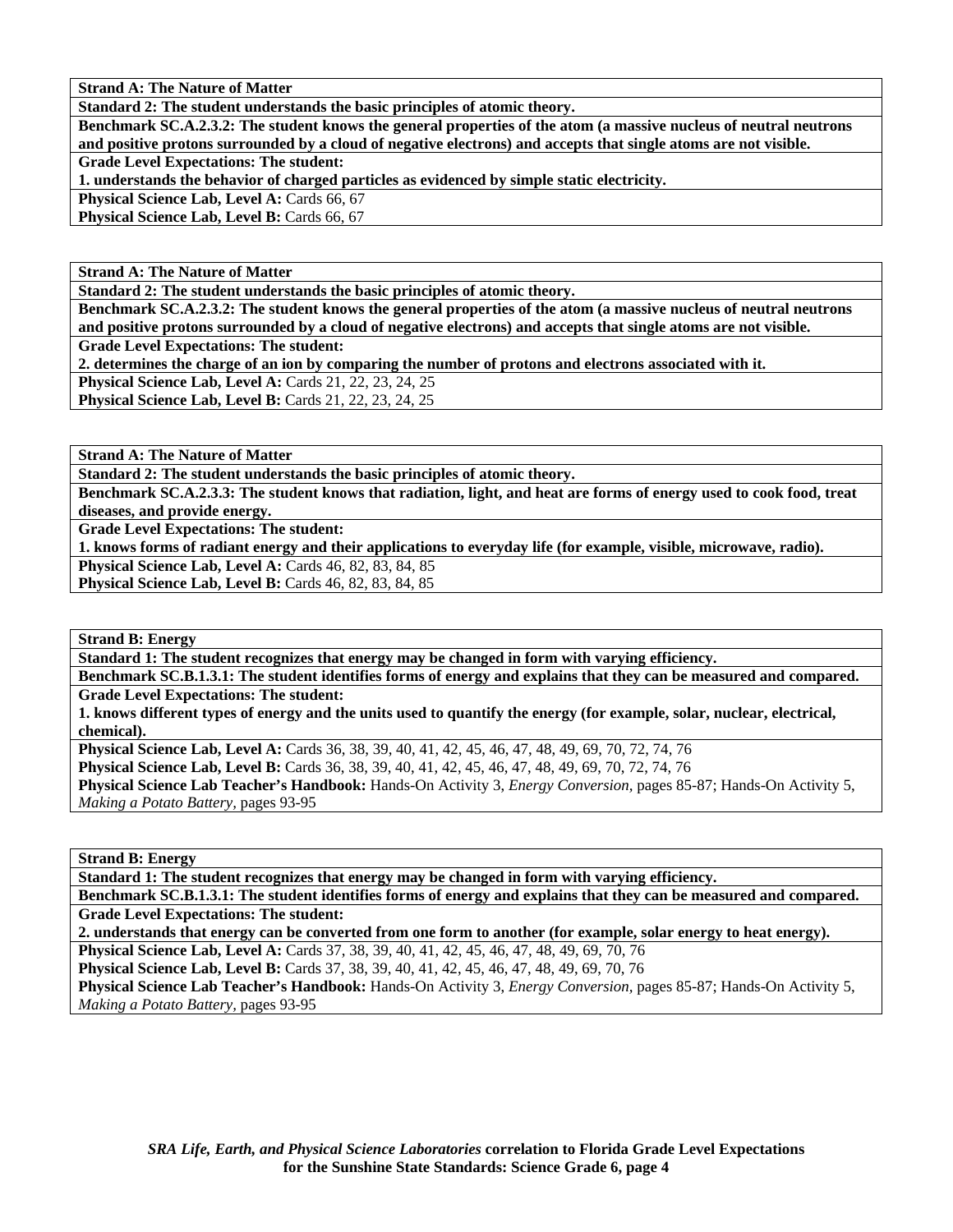**Strand B: Energy** 

**Standard 1: The student recognizes that energy may be changed in form with varying efficiency. Benchmark SC.B.1.3.2. The student knows that energy cannot be created or destroyed, but only changed from one form to another.** 

**Grade Level Expectations: The student: 1. understands that energy can be changed in form.** 

**Physical Science Lab, Level A:** Cards 36, 37, 38, 39, 40, 41, 42, 45, 46, 47, 48, 49, 68, 70, 74, 80 **Physical Science Lab, Level B:** Cards 36, 37, 38, 39, 40, 41, 42, 45, 46, 47, 48, 49, 68, 70, 74, 80

**Strand B: Energy** 

**Standard 1: The student recognizes that energy may be changed in form with varying efficiency.** 

**Benchmark SC.B.1.3.2. The student knows that energy cannot be created or destroyed, but only changed from one form to another.** 

**Grade Level Expectations: The student:** 

**2. uses examples to demonstrate common energy transformations.** 

**Physical Science Lab, Level A:** Cards 37, 38, 39, 40, 41, 42, 43, 44, 45, 46, 47, 48, 49, 70, 74, 76, 80

**Physical Science Lab, Level B:** Cards 37, 38, 39, 40, 41, 42, 43, 44, 45, 46, 47, 48, 49, 70, 74, 76, 80

**Physical Science Lab Teacher's Handbook:** Hands-On Activity 3, *Energy Conversion,* pages 85-87; Hands-On Activity 6, *Making Sound,* pages 97-99

**Strand B: Energy** 

**Standard 1: The student recognizes that energy may be changed in form with varying efficiency.** 

**Benchmark SC.B.1.3.3: The student knows the various forms in which energy comes to Earth from the Sun (e.g., visible light, infrared, and microwave).** 

**Grade Level Expectations: The student:** 

**1. knows types of radiant energy that come to earth from the Sun (for example, visible, infrared, ultraviolet).** 

**Physical Science Lab, Level A: Cards 46, 82, 83, 84, 85** 

**Physical Science Lab, Level B: Cards 46, 82, 83, 84, 85** 

**Strand B: Energy** 

**Standard 1: The student recognizes that energy may be changed in form with varying efficiency.** 

**Benchmark SC.B.1.3.3: The student knows the various forms in which energy comes to Earth from the Sun (e.g., visible light, infrared, and microwave).** 

**Grade Level Expectations: The student:** 

**2. knows the effect of sunlight on photosynthetic pigments.** 

Life Science Lab, Level A: Cards 7, 9, 17

Life Science Lab, Level B: Cards 7, 9, 17

Physical Science Lab, Level A: Cards 38, 40 Physical Science Lab, Level B: Cards 38, 40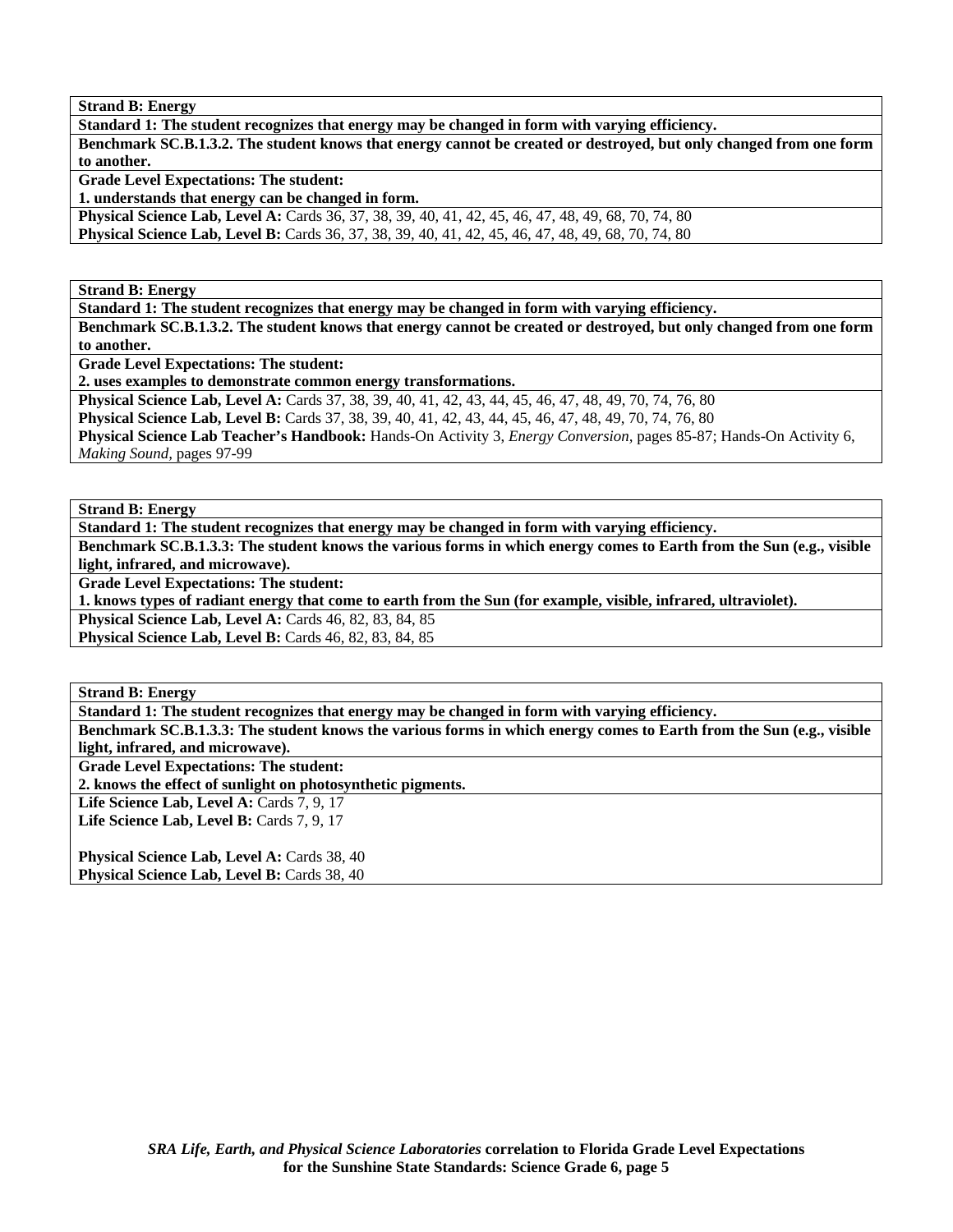**Strand B: Energy** 

**Standard 2: The student understands the interaction of matter and energy.** 

**Benchmark SC.B.2.3.1: The student knows that most events in the universe (e.g., weather changes, moving cars, and the transfer of a nervous impulse in the human body) involve some form of energy transfer and that these changes almost always increase the total disorder of the system and its surroundings, reducing the amount of useful energy.** 

**Grade Level Expectations: The student:** 

**1. understands that energy moves through systems.** 

**Life Science Lab, Level A:** Cards 54, 74, 75, 76, 77, 78, 79

**Life Science Lab, Level B:** Cards 54, 74, 75, 76, 77, 78, 79

**Life Science Lab Teacher's Handbook:** Hands-On Activity 6, *How Much Does Energy Cost?,* pages 97-99

**Earth Science Lab, Level A:** Cards 11, 12, 13, 14, 15, 17, 35, 38, 39, 40, 41, 43, 45, 46, 47, 52, 53, 54, 62, 66, 67, 76, 78, 89, 90

**Earth Science Lab, Level B:** Cards 11, 12, 13, 14, 15, 17, 35, 38, 39, 40, 41, 43, 45, 46, 47, 52, 53, 54, 62, 66, 67, 76, 78, 89, 90

**Earth Science Lab Teacher's Handbook:** Hands-On Activity 2, *Plate Boundaries in Action,* pages 77-79; Hands-On Activity 6, *Modeling a Tornado,* pages 93-95

**Physical Science Lab, Level A:** Cards 5, 6, 7, 8, 9, 27, 28, 29, 30, 34, 38, 43, 44, 45, 46, 47, 48, 49, 50, 51, 52, 53, 54, 63, 64, 65, 66, 67, 68, 69, 70, 73, 74, 75, 76, 77, 79, 80, 82, 83

**Physical Science Lab, Level B:** Cards 5, 6, 7, 8, 9, 27, 28, 29, 30, 34, 38, 43, 44, 45, 46, 47, 48, 49, 50, 51, 52, 53, 54, 63, 64, 65, 66, 67, 68, 69, 70, 73, 74, 75, 76, 77, 79, 80, 82, 83

**Physical Science Lab Teacher's Handbook:** Hands-On Activity 2, *Chemical Reaction Rates,* pages 81-83; Hands-On Activity 3, *Energy Conversion,* pages 85-87; Hands-On Activity 4, *Reducing Friction,* pages 89-91; Hands-On Activity 5, *Making a Potato Battery,* pages 93-95; Hands-On Activity 6, *Making Sound,* pages 97-99

**Strand C: Force and Motion** 

**Standard 1: The student understands that types of motion may be described, measured, and predicted. Benchmark SC.C.1.3.1: The student knows that the motion of an object can be described by its position, direction of motion, and speed.** 

**Grade Level Expectations: The student:** 

**1. knows that a change in motion and position can be measured.** 

**Physical Science Lab, Level A: Cards 50, 51, 52, 53, 54, 57, 62, 65** 

**Physical Science Lab, Level B:** Cards 50, 51, 52, 53, 54, 57, 62, 65

**Physical Science Lab Teacher's Handbook:** Hands-On Activity 4, *Reducing Friction,* pages 89-91

**Strand C: Force and Motion** 

**Standard 1: The student understands that types of motion may be described, measured, and predicted.** 

**Benchmark SC.C.1.3.1: The student knows that the motion of an object can be described by its position, direction of motion, and speed.** 

**Grade Level Expectations: The student:** 

**2. knows ways to measure time intervals.** 

**Earth Science Lab, Level A:** Card 74 Earth Science Lab, Level B: Card 74

**Physical Science Lab, Level A: Card 51 Physical Science Lab, Level B: Card 51**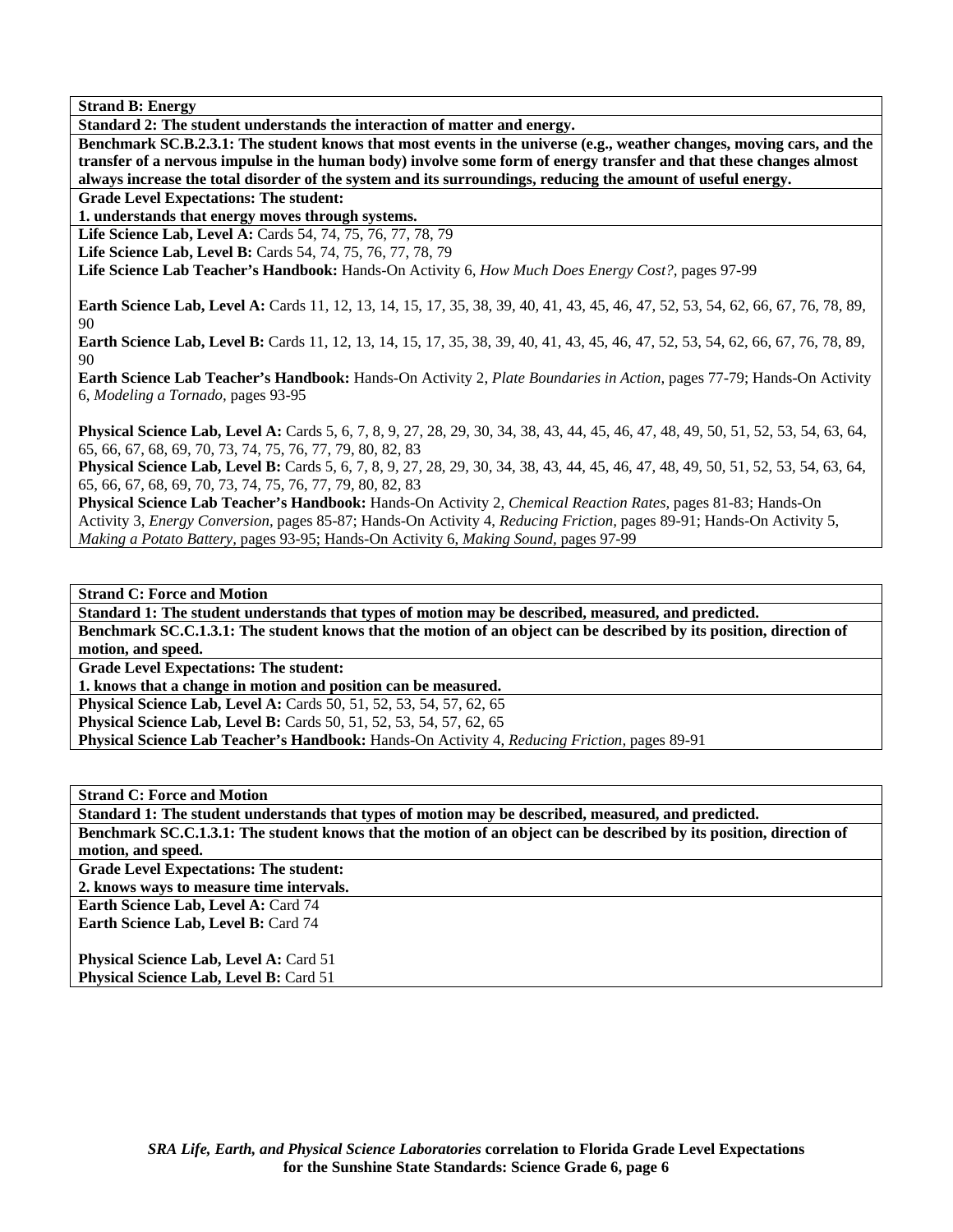**Standard 1: The student understands that types of motion may be described, measured, and predicted. Benchmark SC.C.1.3.1: The student knows that the motion of an object can be described by its position, direction of motion, and speed. Grade Level Expectations: The student: 3. knows ways to estimate speed.**  Physical Science Lab, Level A: Cards 51, 52

**Physical Science Lab, Level B: Cards 51, 52** 

**Strand C: Force and Motion** 

**Standard 1: The student understands that types of motion may be described, measured, and predicted.** 

**Benchmark SC.C.1.3.2: The student knows that vibrations in materials set up wave disturbances that spread away from the source (e.g., sound and earthquake waves).** 

**Grade Level Expectations: The student:** 

**1. uses common items (a pebble dropped in water, a marble dropped in sand) to demonstrate that vibrations in materials set up visible disturbances that spread away from a force in all directions.** 

**Earth Science Lab, Level A:** Cards 11, 12, 13, 14, 15, 16

**Earth Science Lab, Level B:** Cards 11, 12, 13, 14, 15, 16

**Earth Science Lab Teacher's Handbook:** Hands-On Activity 2, *Plate Boundaries in Action,* pages 77-79

Physical Science Lab, Level A: Cards 77, 79 Physical Science Lab, Level B: Cards 77, 79

**Strand C: Force and Motion** 

**Standard 2: The student understands that the types of force that act on an object and the effect of that force can be described, measured, and predicted.** 

**Benchmark SC.C.2.3.3: The student knows that is more than one force acts on an object, then the forces can reinforce or cancel each other, depending on their direction and magnitude.** 

**Grade Level Expectations: The student:** 

**1. recognizes the result of several forces acting on an object.** 

**Physical Science Lab, Level A:** Cards 54, 55, 56, 57, 58, 59, 63, 64 **Physical Science Lab, Level B:** Cards 54, 55, 56, 57, 58, 59, 63, 64

**Physical Science Lab Teacher's Handbook:** Hands-On Activity 4, *Reducing Friction,* pages 89-91

**Strand C: Force and Motion** 

**Standard 2: The student understands that the types of force that act on an object and the effect of that force can be described, measured, and predicted.** 

**Benchmark SC.C.2.3.3: The student knows that is more than one force acts on an object, then the forces can reinforce or cancel each other, depending on their direction and magnitude.** 

**Grade Level Expectations: The student:** 

**2. knows that the net force is dependent on the direction and magnitude of forces acting on a body.** 

**Physical Science Lab, Level A:** Cards 56, 57, 58, 63, 64

**Physical Science Lab, Level B:** Cards 56, 57, 58, 63, 64

**Strand C: Force and Motion** 

**Standard 2: The student understands that the types of force that act on an object and the effect of that force can be described, measured, and predicted.** 

**Benchmark SC.C.2.3.4. The student knows that simple machines can be used to change the direction or size of a force.** 

**Grade Level Expectations: The student:** 

**1. knows uses of simple machines.** 

Physical Science Lab, Level A: Cards 63, 64 Physical Science Lab, Level B: Cards 63, 64

> *SRA Life, Earth, and Physical Science Laboratories* **correlation to Florida Grade Level Expectations for the Sunshine State Standards: Science Grade 6, page 7**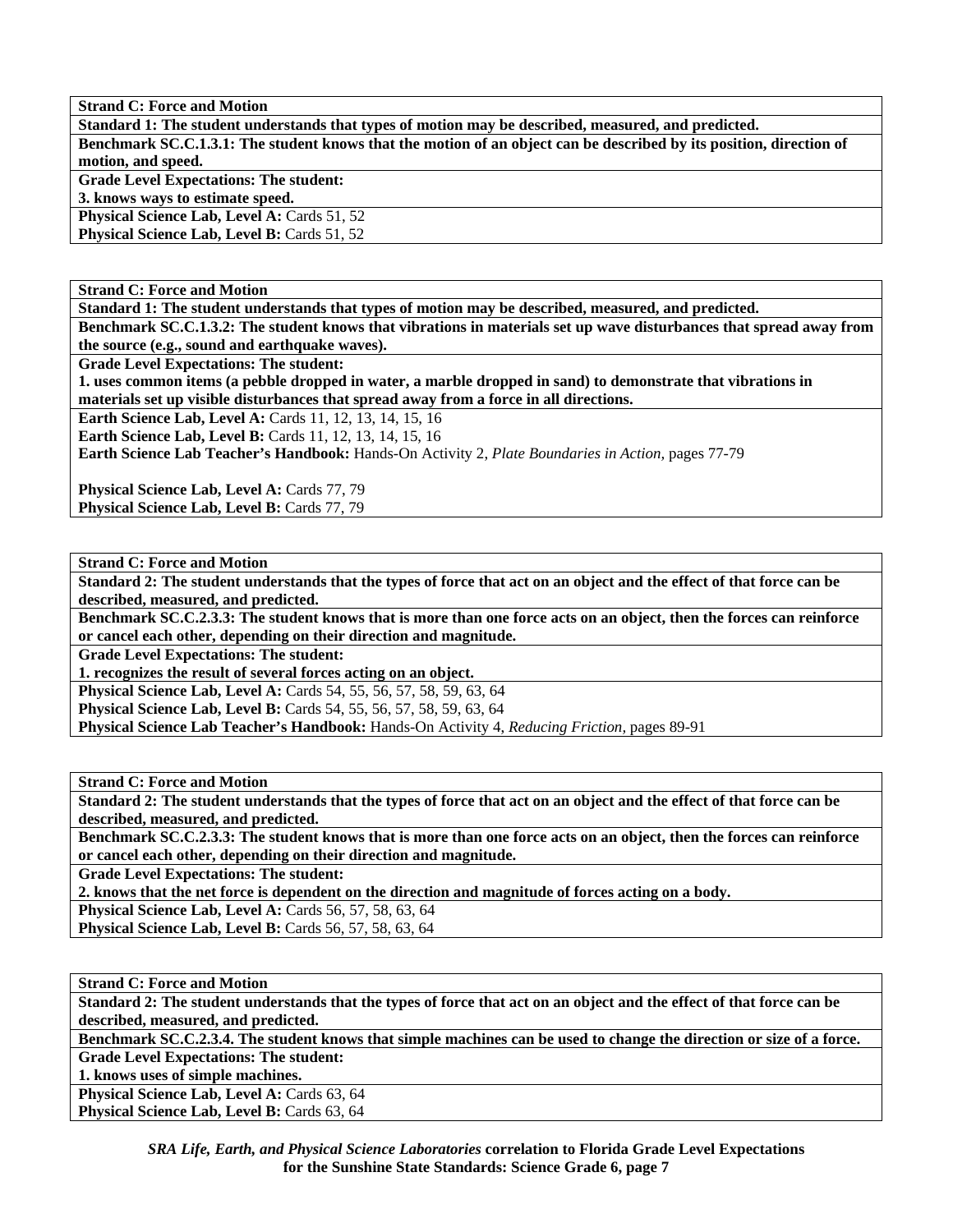**Standard 2: The student understands that the types of force that act on an object and the effect of that force can be described, measured, and predicted.** 

**Benchmark SC.C.2.3.4. The student knows that simple machines can be used to change the direction or size of a force. Grade Level Expectations: The student:** 

**2. knows advantages and disadvantages of simple machines.** 

**Physical Science Lab, Level A: Cards 63, 64** 

**Physical Science Lab, Level B: Cards 63, 64** 

**Strand C: Force and Motion** 

**Standard 2: The student understands that the types of force that act on an object and the effect of that force can be described, measured, and predicted.** 

**Benchmark SC.C.2.3.5: The student understands that an object in motion will continue at a constant speed and in a straight line until acted upon by a force and that an object at rest will remain at rest until acted upon by a force.** 

**Grade Level Expectations: The student:** 

**1. knows that an object at rest will stay at rest unless acted upon by an outside force.** 

**Physical Science Lab, Level A: Card 55** 

**Physical Science Lab, Level B: Card 55** 

**Strand C: Force and Motion** 

**Standard 2: The student understands that the types of force that act on an object and the effect of that force can be described, measured, and predicted.** 

**Benchmark SC.C.2.3.5: The student understands that an object in motion will continue at a constant speed and in a straight line until acted upon by a force and that an object at rest will remain at rest until acted upon by a force.** 

**Grade Level Expectations: The student:** 

**2. knows objects in motion will remain in motion unless acted upon by an outside force.** 

Physical Science Lab, Level A: Card 55

**Physical Science Lab, Level B: Card 55** 

**Strand C: Force and Motion** 

**Standard 2: The student understands that the types of force that act on an object and the effect of that force can be described, measured, and predicted.** 

**Benchmark SC.C.2.3.7: The student knows that gravity is a universal force that every mass exerts on every other mass. Grade Level Expectations: The student:** 

**1. knows that gravity is a force that causes an object to fall to the ground.** 

**Earth Science Lab, Level A: Card 24** 

**Earth Science Lab, Level B:** Card 24

**Physical Science Lab, Level A: Cards 57, 59 Physical Science Lab, Level B: Cards 57, 59** 

## **Strand C: Force and Motion**

**Standard 2: The student understands that the types of force that act on an object and the effect of that force can be described, measured, and predicted.** 

**Benchmark SC.C.2.3.7: The student knows that gravity is a universal force that every mass exerts on every other mass.** 

**Grade Level Expectations: The student:** 

**2. knows that gravity causes an object to have weight.** 

**Physical Science Lab, Level A: Cards 57, 59** Physical Science Lab, Level B: Cards 57, 59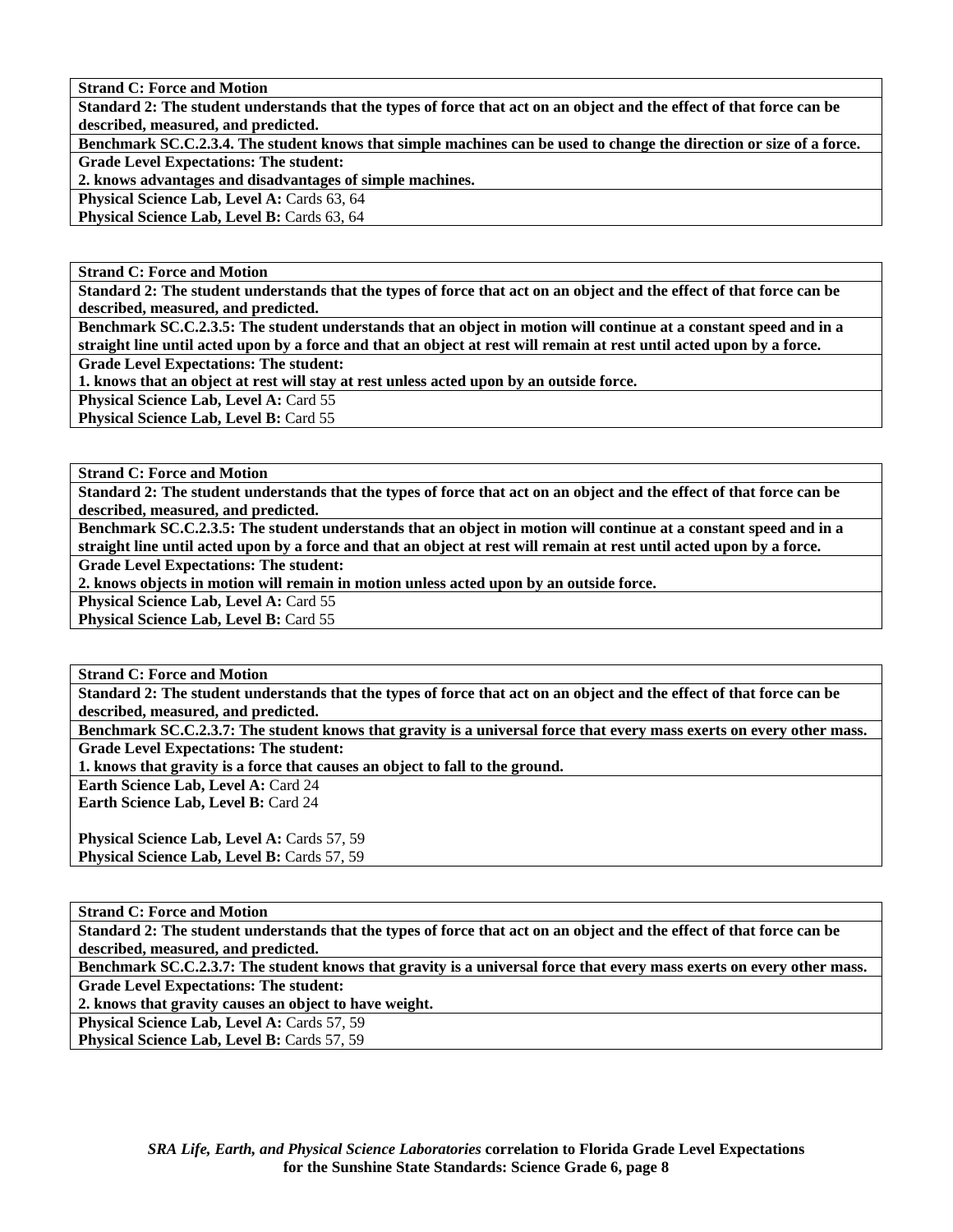**Standard 1: The student recognizes that processes in the lithosphere, atmosphere, hydrosphere, and biosphere interact to shape the Earth.** 

**Benchmark SC.D.1.3.1: The student knows that mechanical and chemical activities shape and reshape the Earth's land surface by eroding rock and soil in some areas and depositing them in other areas, sometimes in seasonal layers.** 

**Grade Level Expectations: The student:** 

**1. understands that the surface of the Earth is constantly changing due to mechanical and chemical action.** 

**Earth Science Lab, Level A: Cards 9, 10, 11, 12, 13, 14, 15, 16, 17, 22, 24, 25, 26, 27, 28, 29** 

**Earth Science Lab, Level B:** Cards 9, 10, 11, 12, 13, 14, 15, 16, 17, 22, 24, 25, 26, 27, 28, 29

**Earth Science Lab Teacher's Handbook:** Hands-On Activity 2, *Plate Boundaries in Action,* pages 77-79

**Strand D: Processes that Shape the Earth** 

**Standard 1: The student recognizes that processes in the lithosphere, atmosphere, hydrosphere, and biosphere interact to shape the Earth.** 

**Benchmark SC.D.1.3.2: The student knows that over the whole Earth, organisms are growing, dying, and decaying as new organisms are produced by the old ones.** 

**Grade Level Expectations: The student:** 

**1. knows that sedimentary rock may contain fossils of plants, animals, and microbes.** 

Life Science Lab, Level A: Card 67

Life Science Lab, Level B: Card 67

**Life Science Lab Teacher's Handbook:** Hands-On Activity 5, *Making Fossils,* pages 93-95

**Earth Science Lab, Level A: Cards 7, 30, 33, 34, 35 Earth Science Lab, Level B: Cards 7, 30, 33, 34, 35** 

**Strand D: Processes that Shape the Earth** 

**Standard 1: The student recognizes that processes in the lithosphere, atmosphere, hydrosphere, and biosphere interact to shape the Earth.** 

**Benchmark SC.D.1.3.2: The student knows that over the whole Earth, organisms are growing, dying, and decaying as new organisms are produced by the old ones.** 

**Grade Level Expectations: The student:** 

**2. knows ways the systems of Earth change over time and predicts the causes of the change.** 

**Earth Science Lab, Level A:** Cards 7, 8, 9, 10, 11, 12, 13, 14, 15, 16, 17, 21, 22, 23, 24, 25, 26, 27, 28, 37, 38, 39, 40, 41, 42, 43, 45, 46, 47, 48, 49, 51, 52, 53, 54, 55, 56, 57, 58, 59, 60, 61, 62, 64, 65, 66, 86, 87, 88

Earth Science Lab, Level B: Cards 7, 8, 9, 10, 11, 12, 13, 14, 15, 16, 17, 21, 22, 23, 24, 25, 26, 27, 28, 37, 38, 39, 40, 41, 42, 43, 45, 46, 47, 48, 49, 51, 52, 53, 54, 55, 56, 57, 58, 59, 60, 61, 62, 64, 65, 66, 86, 87, 88

**Earth Science Lab Teacher's Handbook:** Hands-On Activity 2, *Plate Boundaries in Action,* pages 77-79; Hands-On Activity 5, *What is in the Air?,* pages 89-91; Hands-On Activity 6, *Modeling a Tornado,* pages 93-95

**Strand D: Processes that Shape the Earth** 

**Standard 1: The student recognizes that processes in the lithosphere, atmosphere, hydrosphere, and biosphere interact to shape the Earth.** 

**Benchmark SC.D.1.3.3: The student knows how conditions that exist in one system influence the conditions that exist in other systems.** 

**Grade Level Expectations: The student:** 

**1. knows that different events on the Earth change features on Earth (for example, hurricanes, earthquakes, volcanoes). Earth Science Lab, Level A:** Cards 9, 10, 11, 12, 13, 14, 15, 16, 17, 22, 24, 25, 26, 27, 28, 52, 53, 54, 59, 60, 61, 88 **Earth Science Lab, Level B:** Cards 9, 10, 11, 12, 13, 14, 15, 16, 17, 22, 24, 25, 26, 27, 28, 52, 53, 54, 59, 60, 61, 88 **Earth Science Lab Teacher's Handbook:** Hands-On Activity 2, *Plate Boundaries in Action,* pages 77-79; Hands-On Activity 6, *Modeling a Tornado,* pages 93-95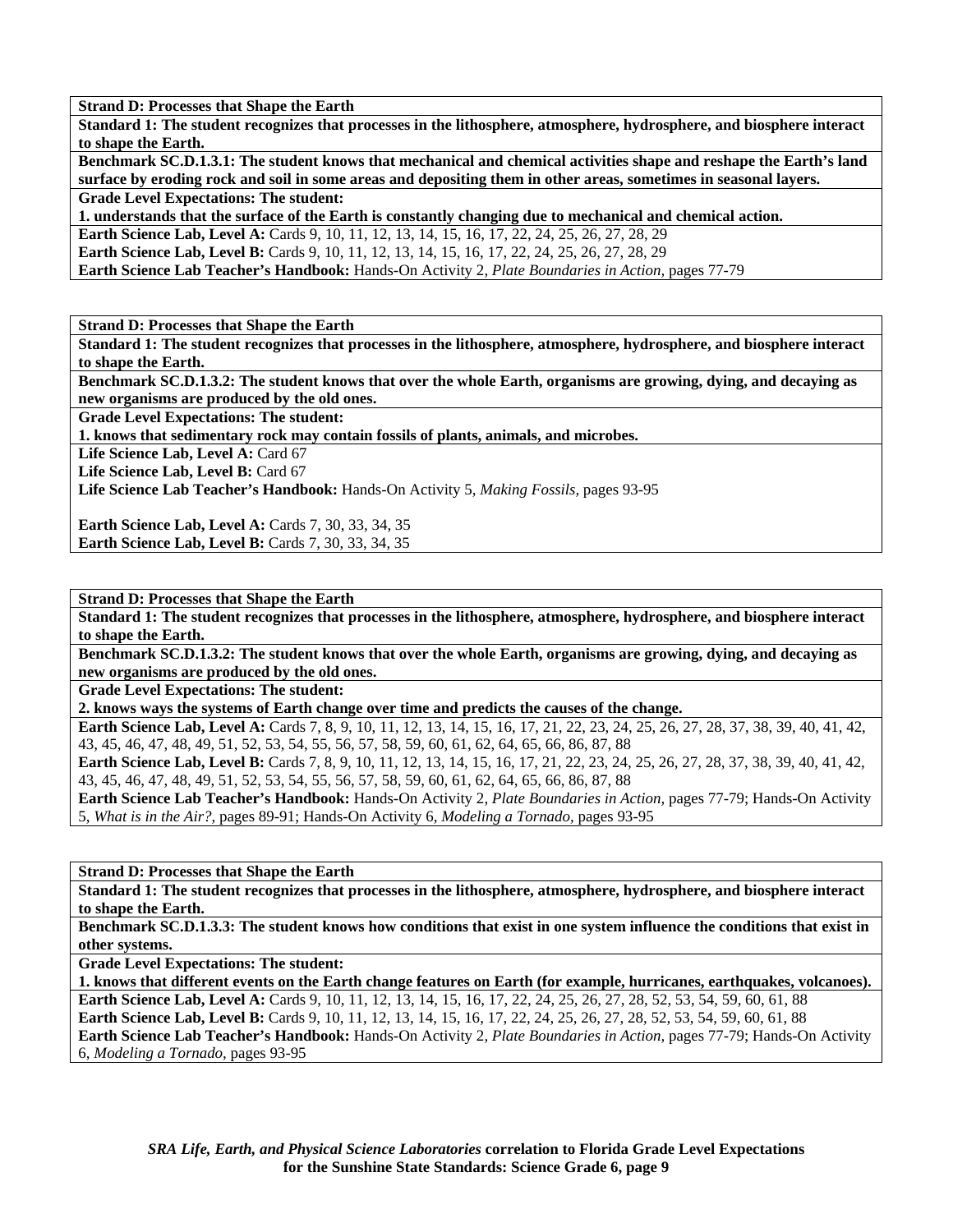**Standard 1: The student recognizes that processes in the lithosphere, atmosphere, hydrosphere, and biosphere interact to shape the Earth.** 

**Benchmark SC.D.1.3.4: The student knows the ways in which plants and animals reshape the landscape (e.g., bacteria, fungi, worms, rodents, and other organisms add organic matter to the soil, increasing soil fertility, encouraging plant growth, and strengthening resistance to erosion).** 

**Grade Level Expectations: The student:** 

**1. records seasonal changes of the landscape in a specific area over time.** 

**Earth Science Lab, Level A: Cards 55, 56, 57, 58, 62** 

**Earth Science Lab, Level B: Cards 55, 56, 57, 58, 62** 

**Strand D: Processes that Shape the Earth** 

**Standard 1: The student recognizes that processes in the lithosphere, atmosphere, hydrosphere, and biosphere interact to shape the Earth.** 

**Benchmark SC.D.1.3.4: The student knows the ways in which plants and animals reshape the landscape (e.g., bacteria, fungi, worms, rodents, and other organisms add organic matter to the soil, increasing soil fertility, encouraging plant growth, and strengthening resistance to erosion).** 

**Grade Level Expectations: The student:** 

**2. knows ways that plants and animals reconstitute the soil and alter the landscape.** 

Life Science Lab, Level A: Cards 72, 75, 76, 78 Life Science Lab, Level B: Cards 72, 75, 76, 78

**Earth Science Lab, Level A: Cards 23, 29** Earth Science Lab, Level B: Cards 23, 29

**Strand D: Processes that Shape the Earth** 

**Standard 1: The student recognizes that processes in the lithosphere, atmosphere, hydrosphere, and biosphere interact to shape the Earth.** 

**Benchmark SC.D.1.3.4: The student knows the ways in which plants and animals reshape the landscape (e.g., bacteria, fungi, worms, rodents, and other organisms add organic matter to the soil, increasing soil fertility, encouraging plant growth, and strengthening resistance to erosion).** 

**Grade Level Expectations: The student:** 

**3. understands the processes that prevent or cause erosion.** 

**Earth Science Lab, Level A:** Cards 24, 25, 26, 27, 28, 29

**Earth Science Lab, Level B:** Cards 24, 25, 26, 27, 28, 29

**Strand D: Processes that Shape the Earth** 

**Standard 1: The student recognizes that processes in the lithosphere, atmosphere, hydrosphere, and biosphere interact to shape the Earth.** 

**Benchmark SC.D.1.3.5: The student understands concepts of time and size relating too the interaction of Earth's processes (e.g., lightning striking in a split second as opposed to the shifting of the earth's plates altering the landscape, distance between atoms measured in Angstrom units as opposed to distance between stars measured in light-years).** 

**Grade Level Expectations: The student:** 

**1. understands the range of time over which natural events occur (for example, lightning in seconds, mountains form over many years).** 

Life Science Lab, Level A: Card 80 Life Science Lab, Level B: Card 80

**Earth Science Lab, Level A:** Cards 10, 11, 12, 13, 14, 15, 17, 22, 24, 25, 26, 27, 28, 31, 32, 33, 34, 35, 52, 53, 54, 60, 61, 64, 65, 66, 67

**Earth Science Lab, Level B:** Cards 10, 11, 12, 13, 14, 15, 17, 22, 24, 25, 26, 27, 28, 31, 32, 33, 34, 35, 52, 53, 54, 60, 61, 64, 65, 66, 67

**Earth Science Lab Teacher's Handbook:** Hands-On Activity 2, *Plate Boundaries in Action,* pages 77-79; Hands-On Activity 6, *Modeling a Tornado,* pages 93-95

*SRA Life, Earth, and Physical Science Laboratories* **correlation to Florida Grade Level Expectations for the Sunshine State Standards: Science Grade 6, page 10**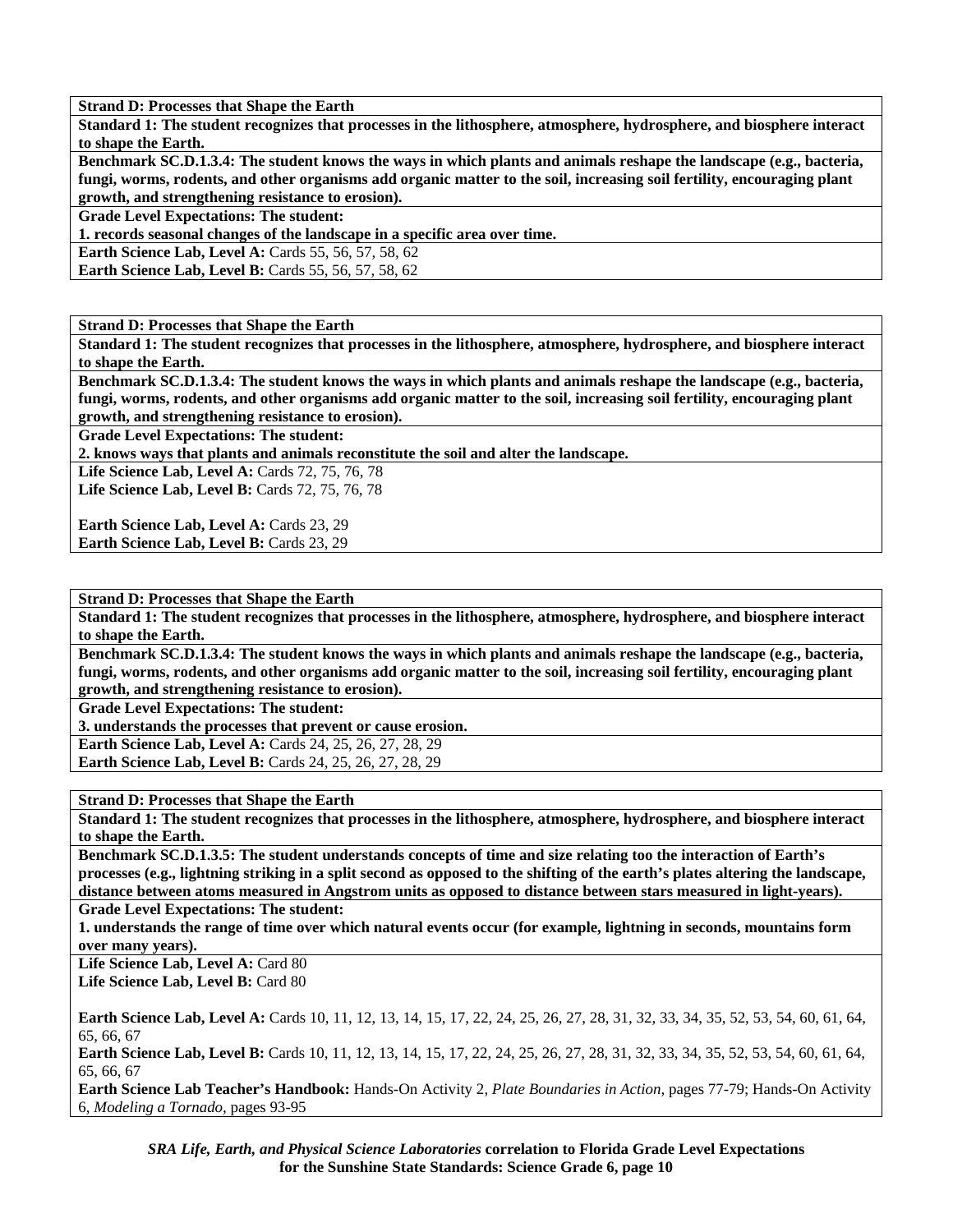**Standard 2: The student understands the need for protection of the natural systems on Earth.** 

**Benchmark SC.D.2.3.1: The student understands that quality of life is relevant to personal experience.** 

**Grade Level Expectations: The student:** 

**1. knows that a change in the environment affects the quality of life in different ways for different organisms.** 

**Life Science Lab, Level A:** Cards 80, 84, 85, 86, 87, 88, 89, 90

**Life Science Lab, Level B:** Cards 80, 84, 85, 86, 87, 88, 89, 90

**Life Science Lab Teacher's Handbook:** Hands-On Activity 7, *The Effects of Acid Rain,* pages 101-103

**Earth Science Lab, Level A:** Cards 37, 42, 52, 53, 54, 59, 60, 61, 86 **Earth Science Lab, Level B:** Cards 37, 42, 52, 53, 54, 59, 60, 61, 86 **Earth Science Lab Teacher's Handbook:** Hands-On Activity 5, *What is in the Air?,* pages 89-91

**Strand D: Processes that Shape the Earth** 

**Standard 2: The student understands the need for protection of the natural systems on Earth.** 

**Benchmark SC.D.2.3.2: The student knows the positive and negative consequences of human action on the Earth' systems.** 

**Grade Level Expectations: The student:** 

**1. knows positive and negative consequences of human action on the Earth's systems (for example, farming, transportation, mining, manufacturing).** 

**Life Science Lab, Level A:** Cards 84, 85, 86, 87, 88, 89, 80 **Life Science Lab, Level B:** Cards 84, 85, 86, 87, 88, 89, 90

**Life Science Lab Teacher's Handbook:** Hands-On Activity 7, *The Effects of Acid Rain,* pages 101-103

**Earth Science Lab, Level A:** Cards 35, 37, 42, 59, 61, 85, 86, 90 **Earth Science Lab, Level B:** Cards 35, 37, 42, 59, 61, 85, 86, 90

**Earth Science Lab Teacher's Handbook:** Hands-On Activity 5, *What is in the Air?,* pages 89-91

**Physical Science Lab, Level A: Card 49** Physical Science Lab, Level B: Card 49

**Strand E: Earth and Space** 

**Standard 1: The student understands the interaction and organization in the Solar System and the universe and how this affects life on Earth.** 

**Benchmark SC.E.1.3.1: The student understands the vast size of our Solar System and the relationship of the planets and their satellites.** 

**Grade Level Expectations: The student:** 

**1. knows the relationship between tides on Earth and the position of the Moon, the Sun, and Earth.** 

Life Science Lab, Level A: Card 6 Life Science Lab, Level B: Card 6

**Earth Science Lab, Level A: Card 66 Earth Science Lab, Level B: Card 66** 

**Physical Science Lab, Level A: Card 48** Physical Science Lab, Level B: Card 48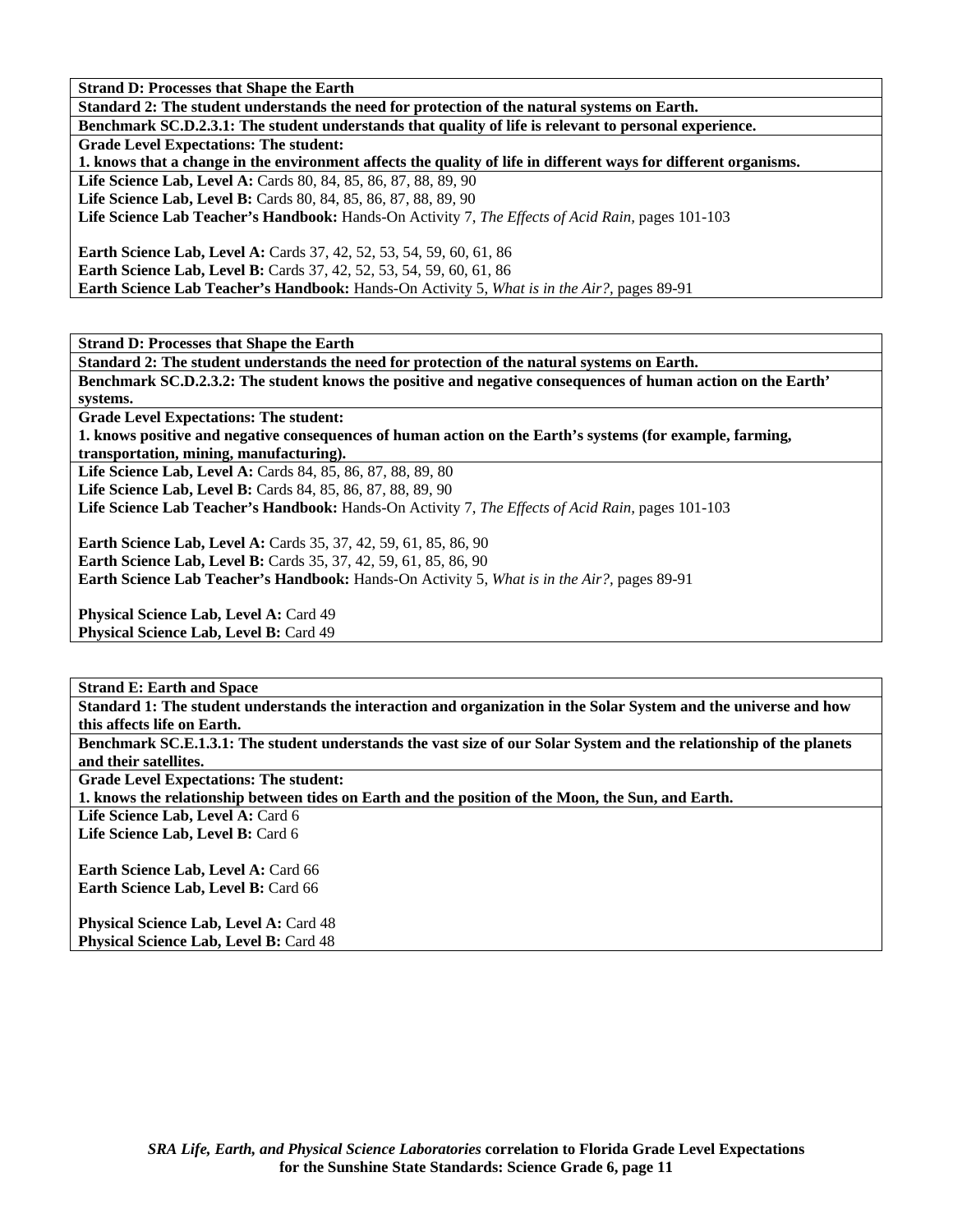**Strand E: Earth and Space** 

**Standard 1: The student understands the interaction and organization in the Solar System and the universe and how this affects life on Earth.** 

**Benchmark SC.E.1.3.1: The student understands the vast size of our Solar System and the relationship of the planets and their satellites.** 

**Grade Level Expectations: The student:** 

**2. knows the relative sizes of the Earth, Sun, Solar System, galaxy, and universe.** 

**Earth Science Lab, Level A:** Cards 63, 68, 69, 70, 71, 72, 74, 77

**Earth Science Lab, Level B:** Cards 63, 68, 69, 70, 71, 72, 74, 77

**Earth Science Lab Teacher's Handbook:** Hands-On Activity 7, *Sizes in the Solar System,* pages 97-99

**Strand E: Earth and Space** 

**Standard 1: The student understands the interaction and organization in the Solar System and the universe and how this affects life on Earth.** 

**Benchmark SC.E.1.3.1: The student understands the vast size of our Solar System and the relationship of the planets and their satellites.** 

**Grade Level Expectations: The student:** 

**3. understands the positions of the Earth, Moon, and Sun during a solar eclipse and a lunar eclipse.** 

**Earth Science Lab, Level A: Card 65** 

**Earth Science Lab, Level B: Card 65** 

**Strand E: Earth and Space** 

**Standard 1: The student understands the interaction and organization in the Solar System and the universe and how this affects life on Earth.** 

**Benchmark SC.E.3.3: The student understands that our Sun is one of many stars in our galaxy** 

**Grade Level Expectations: The student:** 

**1. understands that our Sun is one of many stars in our galaxy.** 

**Earth Science Lab, Level A: Cards 67, 75, 76, 77** 

**Earth Science Lab, Level B: Cards 67, 75, 76, 77** 

**Strand F: Processes of Life** 

**Standard 1: The student describes patterns of structure and function in living things.** 

**Benchmark SC.F.1.3.1: The student understands that living things are composed of major systems that function in reproduction, growth, maintenance, and regulation.** 

**Grade Level Expectations: The student:** 

**1. knows ways systems in an organism function and interact (for example, the muscular system provides the ability to move and is supported by the skeletal system when one is present).** 

**Life Science Lab, Level A:** Cards 46, 47, 48, 49, 50, 51, 52, 53, 54, 55, 56, 57, 58

**Life Science Lab, Level B:** Cards 46, 47, 48, 49, 50, 51, 52, 53, 54, 55, 56, 57, 58

**Life Science Lab Teacher's Handbook:** Hands-On Activity 4, *Your Cardiovascular System,* pages 89-91

**Strand F: Processes of Life** 

**Standard 1: The student describes patterns of structure and function in living things.** 

**Benchmark SC.F.1.3.1: The student understands that living things are composed of major systems that function in reproduction, growth, maintenance, and regulation.** 

**Grade Level Expectations: The student:** 

**2. understands the difference between growth and maintenance.** 

**Life Science Lab, Level A: Cards 1, 9, 10, 45** 

**Life Science Lab, Level B: Cards 1, 9, 10, 45** 

**Life Science Lab Teacher's Handbook:** Hands-On Activity 1, *Examining Cells,* pages 77-79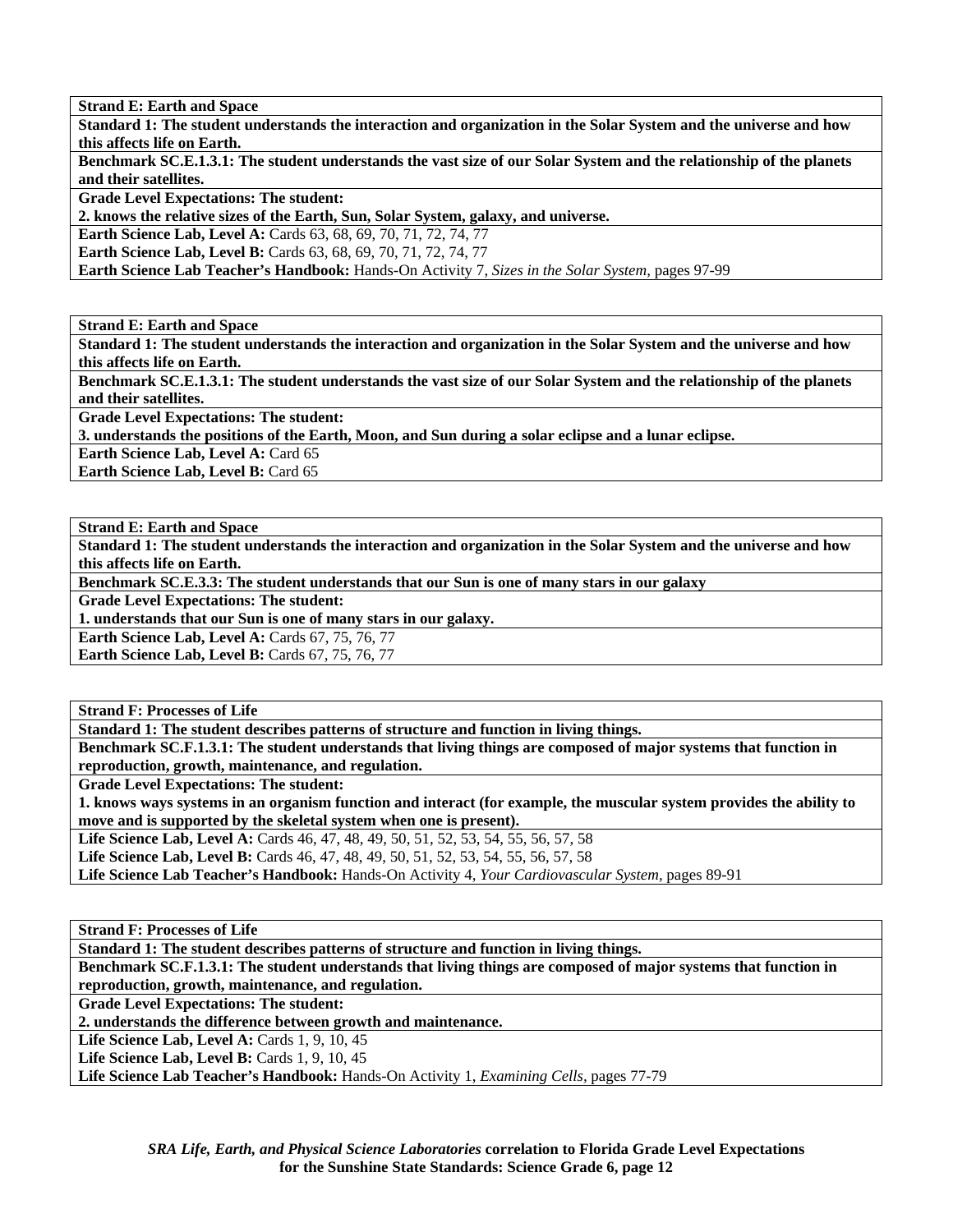**Strand F: Processes of Life** 

**Standard 1: The student describes patterns of structure and function in living things.** 

**Benchmark SC.F.1.3.2: The student knows that the structural basis of most organisms is the cell and most organisms are single cells, while some, including humans, are multicellular.** 

**Grade Level Expectations: The student:** 

**1. knows that the cell is the basic unit of structure and function in all living things.** 

**Life Science Lab, Level A: Cards 1, 5, 6, 7, 8, 9, 10** 

**Life Science Lab, Level B:** Cards 1, 5, 6, 7, 8, 9, 10

**Life Science Lab Teacher's Handbook:** Hands-On Activity 1, *Examining Cells,* pages 77-79

**Strand F: Processes of Life** 

**Standard 1: The student describes patterns of structure and function in living things.** 

**Benchmark SC.F.1.3.2: The student knows that the structural basis of most organisms is the cell and most organisms are single cells, while some, including humans, are multicellular.** 

**Grade Level Expectations: The student:** 

**2. knows that there is great diversity among unicellular organisms.** 

Life Science Lab, Level A: Cards 11, 12, 13, 14, 15

**Life Science Lab, Level B: Cards 11, 12, 13, 14, 15** 

**Life Science Lab Teacher's Handbook:** Hands-On Activity 2, *Culturing Bacteria,* pages 81-83

**Strand F: Processes of Life** 

**Standard 1: The student describes patterns of structure and function in living things.** 

**Benchmark SC.F.1.3.2: The student knows that the structural basis of most organisms is the cell and most organisms are single cells, while some, including humans, are multicellular.** 

**Grade Level Expectations: The student:** 

**3. knows the basic processes that occur in cells.** 

**Life Science Lab, Level A: Cards 1, 5, 6, 7, 8, 9, 10** 

**Life Science Lab, Level B:** Cards 1, 5, 6, 7, 8, 9, 10

**Life Science Lab Teacher's Handbook:** Hands-On Activity 1, *Examining Cells,* pages 77-79

**Strand F: Processes of Life** 

**Standard 1: The student describes patterns of structure and function in living things.** 

**Benchmark SC.F.1.3.3: The student knows that in multicellular organisms cells grow and divide to make more cells in order to form and repair various organs and tissues.** 

**Grade Level Expectations: The student:** 

**1. knows that in multicellular organisms cells grow and divide to form and repair various organs and tissues.** 

**Life Science Lab, Level A: Cards 1, 5, 6, 7, 8, 9, 10** 

**Life Science Lab, Level B:** Cards 1, 5, 6, 7, 8, 9, 10

**Life Science Lab Teacher's Handbook:** Hands-On Activity 1, *Examining Cells,* pages 77-79

**Strand F: Processes of Life** 

**Standard 1: The student describes patterns of structure and function in living things.** 

**Benchmark SC.F.1.3.3: The student knows that in multicellular organisms cells grow and divide to make more cells in order to form and repair various organs and tissues.** 

**Grade Level Expectations: The student:** 

**2. understands cells reproduce to ensure the growth and repair of tissue.** 

Life Science Lab, Level A: Card 10

Life Science Lab, Level B: Card 10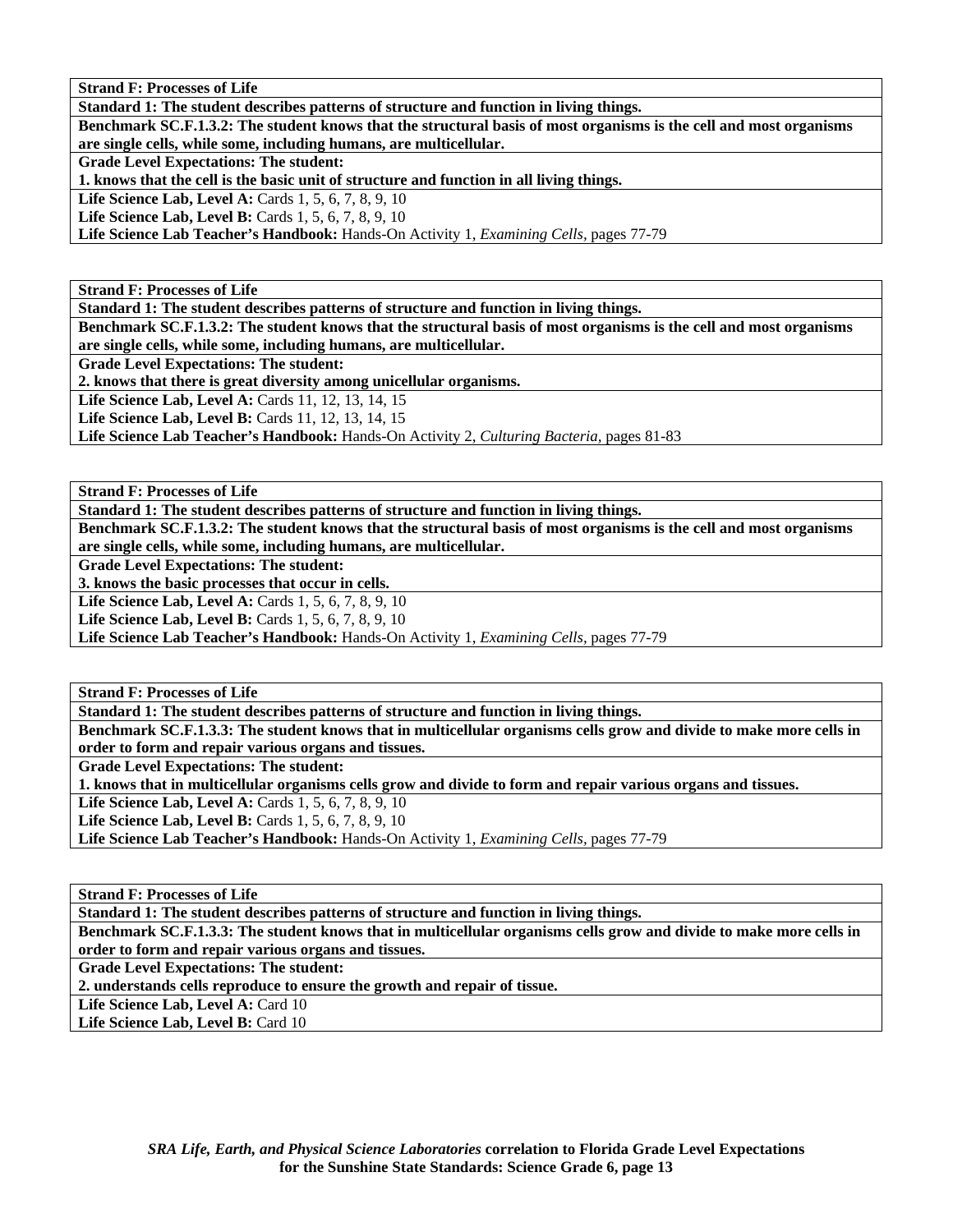**Strand F: Processes of Life** 

**Standard 1: The student describes patterns of structure and function in living things.** 

**Benchmark SC.F.1.3.4: The student knows that the levels of structured organization for function in living things include cells, tissues, organs, systems, and organisms.** 

**Grade Level Expectations: The student:** 

**1. knows that the levels of structured organization in living things include cells, tissues, organs, systems, and organisms. Life Science Lab, Level A:** Cards 44, 47, 48, 49, 50, 51, 52, 53, 54, 55, 56, 57, 58

**Life Science Lab, Level B:** Cards 44, 47, 48, 49, 50, 51, 52, 53, 54, 55, 56, 57, 58

**Life Science Lab Teacher's Handbook:** Hands-On Activity 4, *Your Cardiovascular System,* pages 89-91

**Strand F: Processes of Life** 

**Standard 1: The student describes patterns of structure and function in living things.** 

**Benchmark SC.F.1.3.5: The student explains how the life functions of organisms are related to what occurs within the cell.** 

**Grade Level Expectations: The student:** 

**1. understands that there are structures with particular functions that are unique to certain types of cells (for example, plant cells have cell walls, animal cells do not).** 

Life Science Lab, Level A: Cards 6, 7

Life Science Lab, Level B: Cards 6, 7

**Life Science Lab Teacher's Handbook:** Hands-On Activity 1, *Examining Cells,* pages 77-79

**Strand F: Processes of Life** 

**Standard 1: The student describes patterns of structure and function in living things.** 

**Benchmark SC.F.1.3.5: The student explains how the life functions of organisms are related to what occurs within the cell.** 

**Grade Level Expectations: The student:** 

**2. understands the process of osmosis and diffusion.** 

Life Science Lab, Level A: Card 8

Life Science Lab, Level B: Card 8

**Strand F: Processes of Life** 

**Standard 1: The student describes patterns of structure and function in living things. Benchmark SC.F.1.3.5: The student explains how the life functions of organisms are related to what occurs within the cell. Grade Level Expectations: The student: 3. knows the essential functions in cells. Life Science Lab, Level A: Cards 6, 7, 8, 9, 10 Life Science Lab, Level B:** Cards 6, 7, 8, 9, 10 **Life Science Lab Teacher's Handbook:** Hands-On Activity 1, *Examining Cells,* pages 77-79

**Strand F: Processes of Life** 

**Standard 1: The student describes patterns of structure and function in living things.** 

**Benchmark SC.F.1.3.6: The student knows that the cells with similar functions have similar structures, whereas those with different structures have different functions.** 

**Grade Level Expectations: The student:** 

**1. uses or constructs models of plant and animal cells to identify the basic structures of each.** 

Life Science Lab, Level A: Cards 6, 7

Life Science Lab, Level B: Cards 6, 7

**Life Science Lab Teacher's Handbook:** Hands-On Activity 1, *Examining Cells,* pages 77-79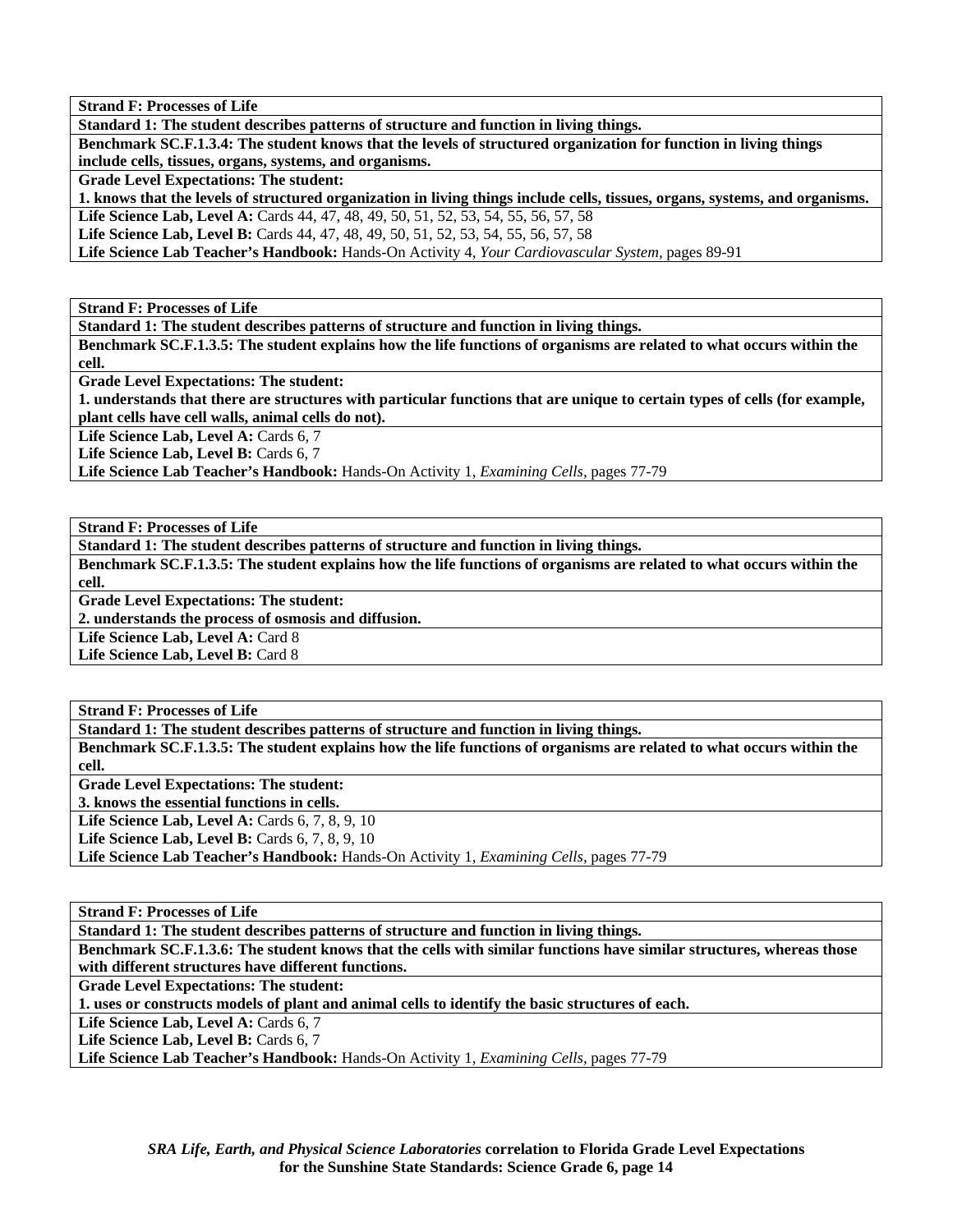**Strand F: Processes of Life** 

**Standard 1: The student describes patterns of structure and function in living things.** 

**Benchmark SC.F.1.3.6: The student knows that the cells with similar functions have similar structures, whereas those with different structures have different functions.** 

**Grade Level Expectations: The student:** 

**2. knows the functions of structures in plant and animal cells.** 

**Life Science Lab, Level A: Cards 6, 7, 8, 9, 10** 

**Life Science Lab, Level B:** Cards 6, 7, 8, 9, 10

**Life Science Lab Teacher's Handbook:** Hands-On Activity 1, *Examining Cells,* pages 77-79

**Strand F: Processes of Life** 

**Standard 1: The student describes patterns of structure and function in living things.** 

**Benchmark SC.F.1.3.7: The student knows that behavior is a response to the environment and influences growth, development, maintenance, and reproduction.** 

**Grade Level Expectations: The student:** 

**1. knows that behavior is a response to the environment.** 

Life Science Lab, Level A: Cards 24, 43

Life Science Lab, Level B: Cards 24, 43

**Life Science Lab Teacher's Handbook:** Hands-On Activity 3, *Investigating Arthropods,* pages 85-87

**Strand F: Processes of Life** 

**Standard 2: The student understands the process and importance of genetic diversity.** 

**Benchmark SC.F.2.3.3: The student knows that generally organisms in a population live long enough to reproduce because they have survival characteristics.** 

**Grade Level Expectations: The student:** 

**1. knows adaptations that aid in species survival (for example, protective coloration, hibernation, delayed implantation).** 

Life Science Lab, Level A: Cards 23, 41

Life Science Lab, Level B: Cards 23, 41

**Life Science Lab Teacher's Handbook:** Hands-On Activity 3, *Investigating Arthropods,* pages 85-87

**Strand G: How Living Things Interact with Their Environment** 

**Standard 1: The student understands the competitive, interdependent, cyclic nature of living things in the environment. Benchmark SC.G.1.3.3: The student understands that the classification of living things is based on a given set of criteria and is a tool for understanding biodiversity and interrelationships.** 

**Grade Level Expectations: The student:** 

**1. understands that living things are sorted for convenience and identification.** 

Life Science Lab, Level A: Cards 2, 3, 11, 12, 14, 15, 16, 18, 19, 20, 21, 22, 25, 27, 28, 29, 30, 31, 32, 33, 34, 35, 36, 37, 38, 39, 40

Life Science Lab, Level B: Cards 2, 3, 11, 12, 14, 15, 16, 18, 19, 20, 21, 22, 25, 27, 28, 29, 30, 31, 32, 33, 34, 35, 36, 37, 38, 39, 40

**Life Science Lab Teacher's Handbook:** Hands-On Activity 2, *Culturing Bacteria,* pages 81-83; Hands-On Activity 3, *Investigating Arthropods,* pages 85-87

**Strand G: How Living Things Interact with Their Environment** 

**Standard 1: The student understands the competitive, interdependent, cyclic nature of living things in the environment. Benchmark SC.G.1.3.3: The student understands that the classification of living things is based on a given set of criteria and is a tool for understanding biodiversity and interrelationships.** 

**Grade Level Expectations: The student:** 

**2. understands that the structural characteristics among animals and plants are more alike as organisms are closer to the same kind of species within a classification level.** 

Life Science Lab, Level A: Cards 2, 3

Life Science Lab, Level B: Cards 2, 3

*SRA Life, Earth, and Physical Science Laboratories* **correlation to Florida Grade Level Expectations for the Sunshine State Standards: Science Grade 6, page 15**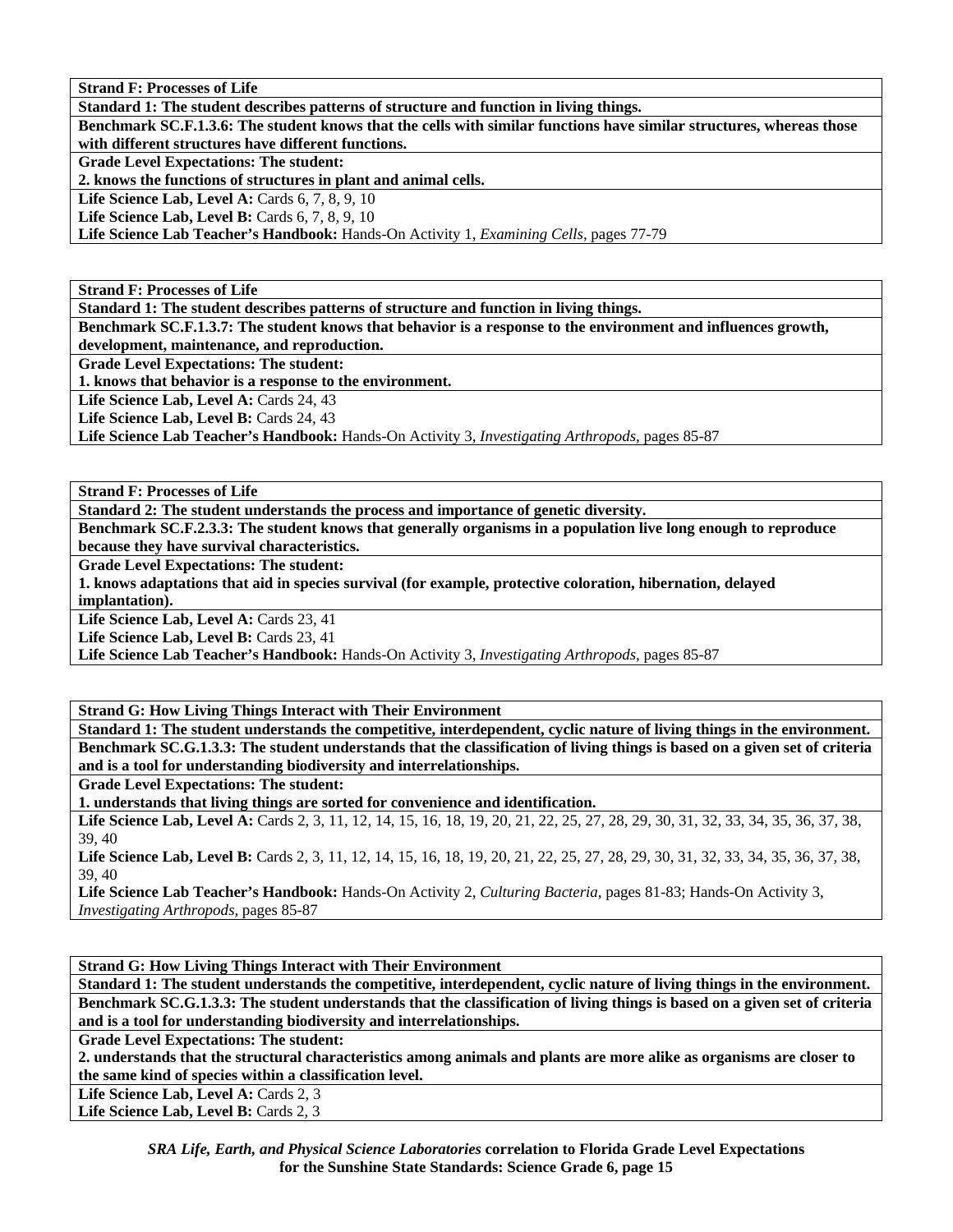**Strand G: How Living Things Interact with Their Environment** 

**Standard 1: The student understands the competitive, interdependent, cyclic nature of living things in the environment. Benchmark SC.G.1.3.4: The student knows that the interactions of organisms with each other and with the non-living parts of their environments result in the flow of energy and the cycling of matter throughout the system. Grade Level Expectations: The student: 1. knows the nonliving (abiotic) and living (biotic) aspects of an ecosystem.** 

Life Science Lab, Level A: Cards 70, 71

Life Science Lab, Level B: Cards 70, 71

**Strand G: How Living Things Interact with Their Environment** 

**Standard 1: The student understands the competitive, interdependent, cyclic nature of living things in the environment. Benchmark SC.G.1.3.4: The student knows that the interactions of organisms with each other and with the non-living parts of their environments result in the flow of energy and the cycling of matter throughout the system.** 

**Grade Level Expectations: The student:** 

**2. understands how the components of an ecosystem interact.** 

**Life Science Lab, Level A:** Cards 72, 73, 74, 75, 76, 77

**Life Science Lab, Level B:** Cards 72, 73, 74, 75, 76, 77

**Life Science Lab Teacher's Handbook:** Hands-On Activity 6, *How Much Does Energy Cost?,* pages 97-99

**Strand G: How Living Things Interact with Their Environment** 

**Standard 1: The student understands the competitive, interdependent, cyclic nature of living things in the environment. Benchmark SC.G.1.3.4: The student knows that the interactions of organisms with each other and with the non-living parts of their environments result in the flow of energy and the cycling of matter throughout the system.** 

**Grade Level Expectations: The student:** 

**3. understands that food chains show specific trophic relationships and food webs are used to illustrate** 

**interrelationships of trophic levels.** 

Life Science Lab, Level A: Cards 76, 77

Life Science Lab, Level B: Cards 76, 77

**Life Science Lab Teacher's Handbook:** Hands-On Activity 6, *How Much Does Energy Cost?,* pages 97-99

**Strand G: How Living Things Interact with Their Environment Standard 2: The student understands the consequences of using limited natural resources.** 

**Benchmark SC.G.2.3.1: The student knows that some resources are renewable and others are nonrenewable.** 

**Grade Level Expectations: The student:** 

**1. knows renewable and nonrenewable energy sources.** 

Life Science Lab, Level A: Card 84

Life Science Lab, Level B: Card 84

Earth Science Lab, Level A: Cards 35, 90 **Earth Science Lab, Level B: Cards 35, 90** 

**Physical Science Lab, Level A:** Cards 34, 38, 45, 46, 47, 48, 49 **Physical Science Lab, Level B:** Cards 34, 38, 45, 46, 47, 48, 49

**Strand G: How Living Things Interact with Their Environment Standard 2: The student understands the consequences of using limited natural resources. Benchmark SC.G.2.3.2: The student knows that all biotic and abiotic factors are interrelated and that if one factor is changed or removed, it impacts the availability of other resources within the system. Grade Level Expectations: The student: 1. distinguishes between biotic and abiotic factors in the environment.**  Life Science Lab, Level A: Card 70 Life Science Lab, Level B: Card 70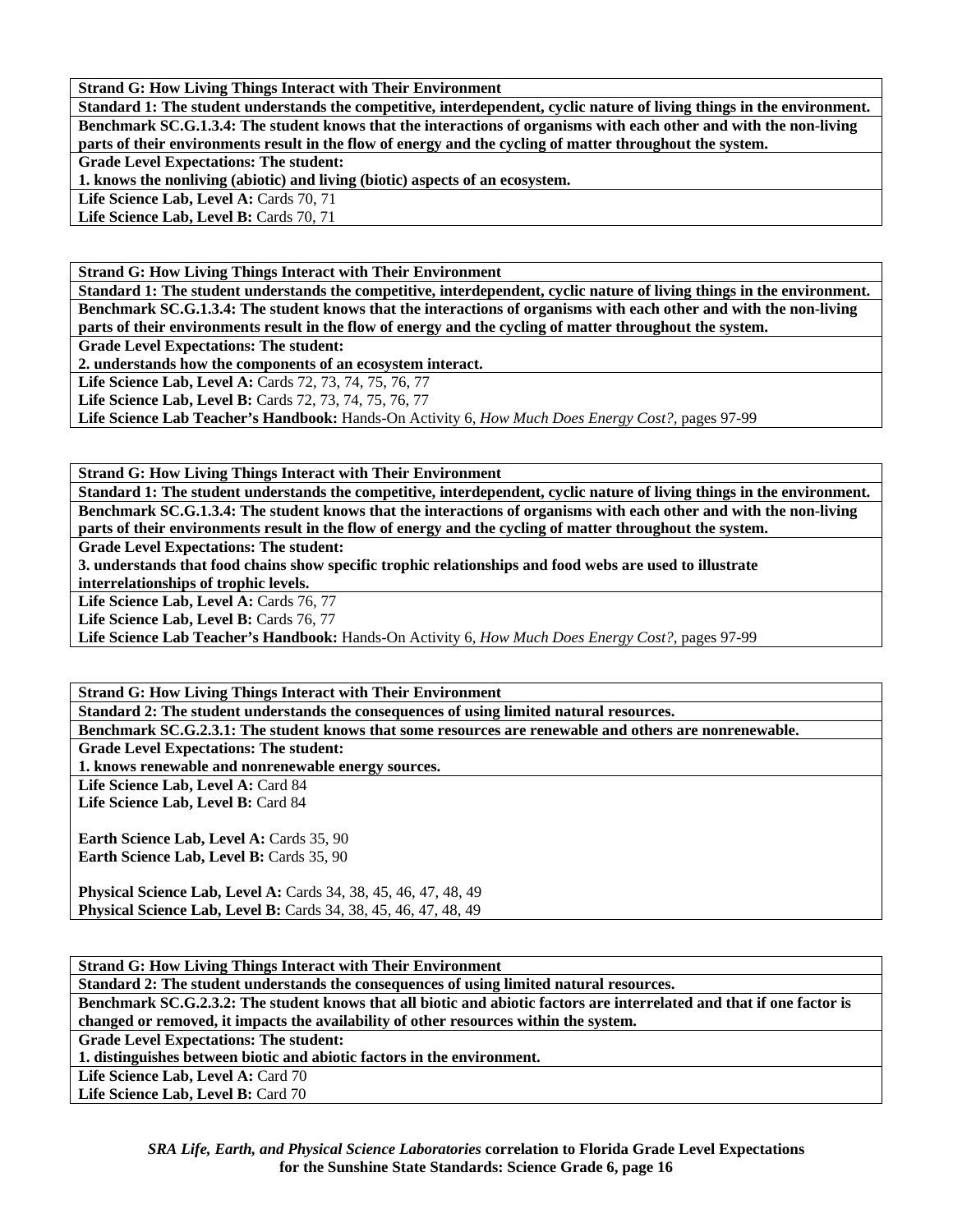**Strand G: How Living Things Interact with Their Environment** 

**Standard 2: The student understands the consequences of using limited natural resources.** 

**Benchmark SC.G.2.3.3: The student knows that a brief change in the limited resources of an ecosystem may alter the size of a population or the average size of individual organisms and that long-term change may result in the elimination of animal and plant populations inhabiting the Earth.** 

**Grade Level Expectations: The student:** 

**1. understands that changes in the environment may influence the size, number, or diversity of organisms in an area.** 

Life Science Lab, Level A: Cards 72, 80, 84, 85, 86, 87, 88, 89, 90 **Life Science Lab, Level B:** Cards 72, 80, 84, 85, 86, 87, 88, 89, 90

**Earth Science Lab, Level A: Cards 42, 59, 60, 61, 86, 90 Earth Science Lab, Level B:** Cards 42, 59, 60, 61, 86, 90

**Strand G: How Living Things Interact with Their Environment** 

**Standard 2: The student understands the consequences of using limited natural resources.** 

**Benchmark SC.G.2.3.4: The student understands that humans are a part if an ecosystem and their activities may deliberately or inadvertently alter the equilibrium in ecosystems.** 

**Grade Level Expectations: The student:** 

**1. understands that humans are a part of an ecosystem and their activities may deliberately or inadvertently alter the equilibrium in the ecosystem.** 

**Life Science Lab, Level A:** Cards 84, 85, 86, 87, 88, 89, 90

**Life Science Lab, Level B:** Cards 84, 85, 86, 87, 88, 89, 90

**Life Science Lab Teacher's Handbook:** Hands-On Activity 7, *The Effects of Acid Rain,* pages 101-103

**Earth Science Lab, Level A:** Cards 35, 37, 42, 59, 61, 86, 90

**Earth Science Lab, Level B:** Cards 35, 37, 42, 59, 61, 86, 90

**Earth Science Lab Teacher's Handbook:** Hands-On Activity 5, *What is in the Air?,* pages 89-91

**Strand H: The Nature of Science** 

**Standard 1: The student uses the scientific processes and habits of mind to solve problems. Benchmark SC.H.1.3.1: The student knows that scientific knowledge is subject to modification as new information** 

**challenges prevailing theories and as a new theory leads to looking at observations in a new way.** 

**Grade Level Expectations: The student:** 

**1. knows ways scientific theories may change with new discoveries.** 

Life Science Lab, Level A: Card 5

Life Science Lab, Level B: Card 5

Earth Science Lab, Level A: Cards 10, 68, 72, 78 **Earth Science Lab, Level B: Cards 10, 68, 72, 78** 

**Physical Science Lab, Level A: Cards 3, 53, 59 Physical Science Lab, Level B: Cards 3, 53, 59** 

**Strand H: The Nature of Science** 

**Standard 1: The student uses the scientific processes and habits of mind to solve problems.** 

**Benchmark SC.H.1.3.1: The student knows that scientific knowledge is subject to modification as new information challenges prevailing theories and as a new theory leads to looking at observations in a new way.** 

**Grade Level Expectations: The student:** 

**2. understands that new technology may lead to new discoveries.** 

**Physical Science Lab, Level A: Cards 35, 49, 73, 81, 84** 

**Physical Science Lab, Level B:** Cards 35, 49, 73, 81, 84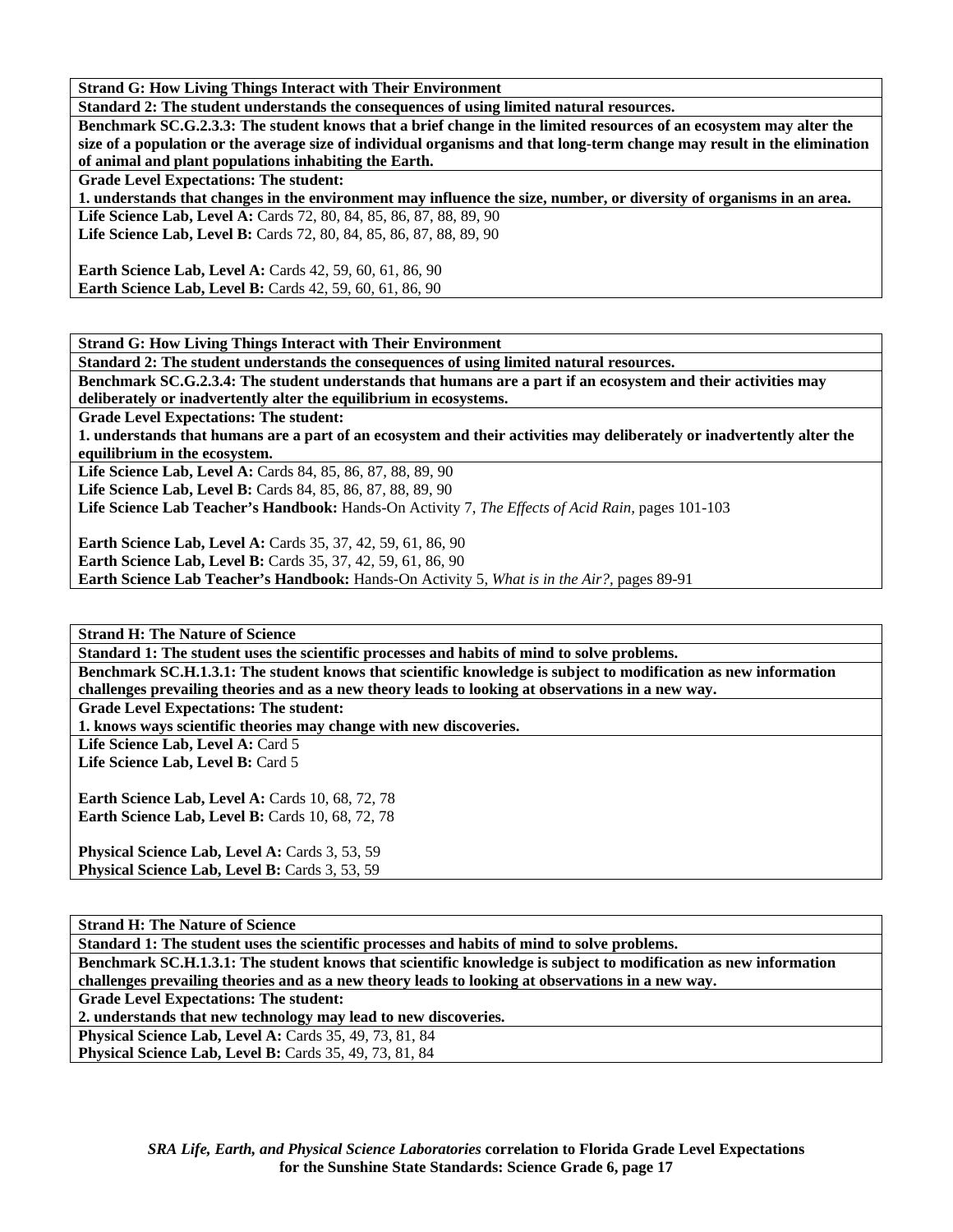**Standard 1: The student uses the scientific processes and habits of mind to solve problems.** 

**Benchmark SC.H.1.3.2: The student knows that the study of the events that led scientists to discoveries can provide information about the inquiry process and its effects.** 

**Grade Level Expectations: The student:** 

**1. uses systematic, scientific processes to develop and test hypotheses.** 

**Life Science Lab Teacher's Handbook:** Hands-On Activity 1, *Examining Cells,* pages 77-79; Hands-On Activity 2, *Culturing Bacteria,* pages 81-83; Hands-On Activity 3, *Investigating Arthropods,* pages 85-87; Hands-On Activity 4, *Your Cardiovascular System,* pages 89-91; Hands-On Activity 5, *Making Fossils,* pages 93-95; Hands-On Activity 6, *How Much Does Energy Cost?,* pages 97-99; Hands-On Activity 7, *The Effects of Acid Rain,* pages 101-103

**Earth Science Lab Teacher's Handbook:** Hands-On Activity 1, *Identifying Minerals with the Mohs Scale,* pages 73-75; Hands-On Activity 2, *Plate Boundaries in Action,* pages 77-79; Hands-On Activity 3, *Interpreting a Topographic Map,* pages 81-83; Hands-On Activity 4, *Using Sound Waves,* pages 85-87; Hands-On Activity 5, *What is in the Air?,* pages 89-91; Hands-On Activity 6, *Modeling a Tornado,* pages 93-95; Hands-On Activity 7, *Sizes in the Solar System,* pages 97-99; Hands-On Activity 8, *Temperature, Salinity, and Water Density,* pages 101-103

**Physical Science Lab Teacher's Handbook:** Hands-On Activity 1, *Measuring pH of Acids and Bases,* pages 77-79; Hands-On Activity 2, *Chemical Reaction Rates,* pages 81-83; Hands-On Activity 3, *Energy Conversion,* pages 85-87; Hands-On Activity 4, *Reducing Friction,* pages 89-91; Hands-On Activity 5, *Making a Potato Battery,* pages 93-95; Hands-On Activity 6, *Making Sound,* pages 97-99

**Classroom Resource CD-ROM:** Writing Strategy 8, 15

**Strand H: The Nature of Science** 

**Standard 1: The student uses the scientific processes and habits of mind to solve problems.** 

**Benchmark SC.H.1.3.2: The student knows that the study of the events that led scientists to discoveries can provide information about the inquiry process and its effects.** 

**Grade Level Expectations: The student:** 

**2. knows that the scientific method is a process that involves a logical and empirical but flexible approach to problem solving.** 

**Life Science Lab Teacher's Handbook:** Hands-On Activity 1, *Examining Cells,* pages 77-79; Hands-On Activity 2, *Culturing Bacteria,* pages 81-83; Hands-On Activity 3, *Investigating Arthropods,* pages 85-87; Hands-On Activity 4, *Your Cardiovascular System,* pages 89-91; Hands-On Activity 5, *Making Fossils,* pages 93-95; Hands-On Activity 6, *How Much Does Energy Cost?,* pages 97-99; Hands-On Activity 7, *The Effects of Acid Rain,* pages 101-103

**Earth Science Lab Teacher's Handbook:** Hands-On Activity 1, *Identifying Minerals with the Mohs Scale,* pages 73-75; Hands-On Activity 2, *Plate Boundaries in Action,* pages 77-79; Hands-On Activity 3, *Interpreting a Topographic Map,* pages 81-83; Hands-On Activity 4, *Using Sound Waves,* pages 85-87; Hands-On Activity 5, *What is in the Air?,* pages 89-91; Hands-On Activity 6, *Modeling a Tornado,* pages 93-95; Hands-On Activity 7, *Sizes in the Solar System,* pages 97-99; Hands-On Activity 8, *Temperature, Salinity, and Water Density,* pages 101-103

**Physical Science Lab Teacher's Handbook:** Hands-On Activity 1, *Measuring pH of Acids and Bases,* pages 77-79; Hands-On Activity 2, *Chemical Reaction Rates,* pages 81-83; Hands-On Activity 3, *Energy Conversion,* pages 85-87; Hands-On Activity 4, *Reducing Friction,* pages 89-91; Hands-On Activity 5, *Making a Potato Battery,* pages 93-95; Hands-On Activity 6, *Making Sound,* pages 97-99

**Classroom Resource CD-ROM:** Writing Strategy 15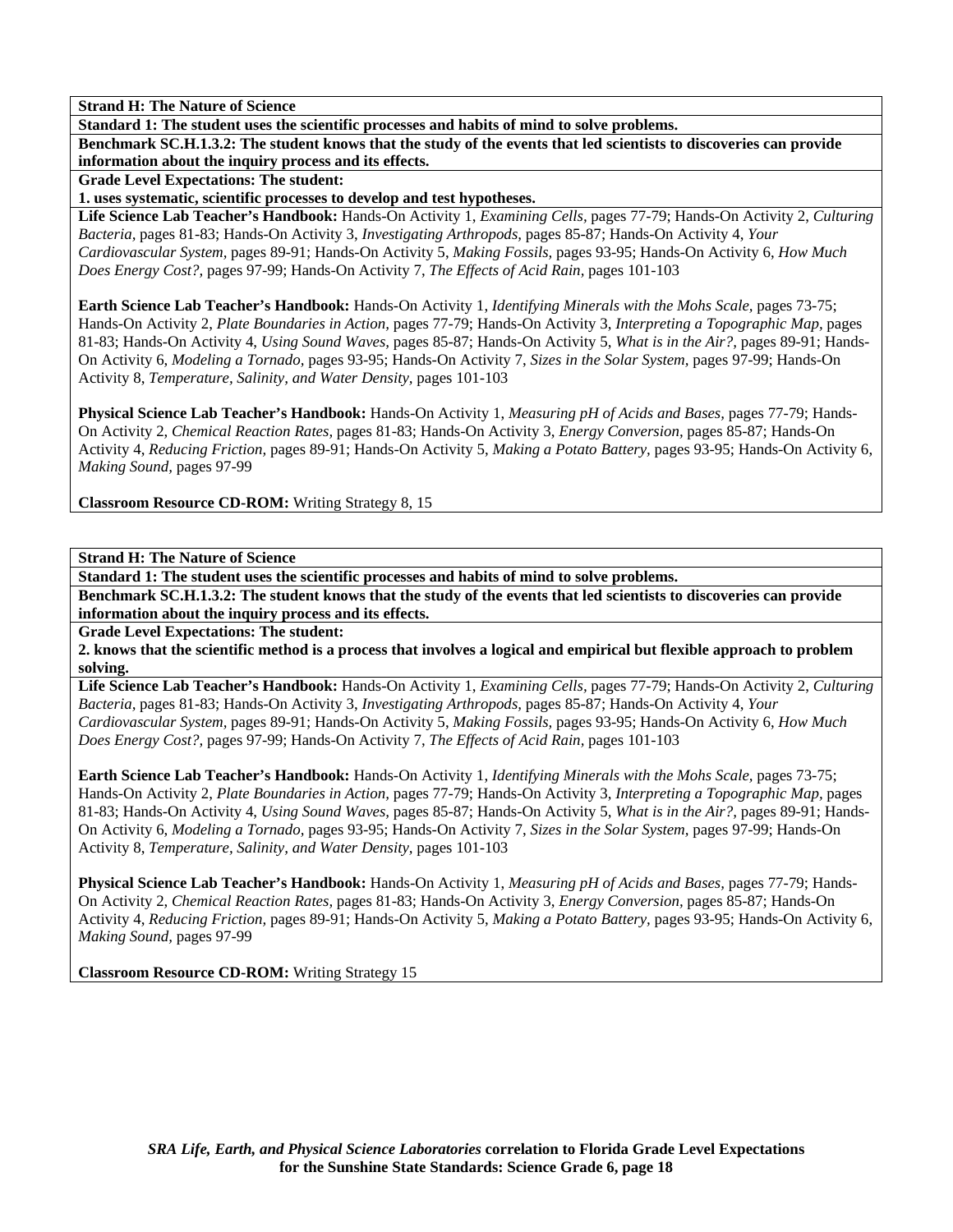**Standard 1: The student uses the scientific processes and habits of mind to solve problems.** 

**Benchmark SC.H.1.3.3: The student knows that science disciplines differ from one another in topic, techniques, and outcomes but that they share a common purpose, philosophy, and enterprise.** 

**Grade Level Expectations: The student:** 

**1. knows that the disciplines of science provide in depth study and information that become available for all to share and use.** 

**Life Science Lab Teacher's Handbook:** Hands-On Activity 1, *Examining Cells,* pages 77-79; Hands-On Activity 2, *Culturing Bacteria,* pages 81-83; Hands-On Activity 3, *Investigating Arthropods,* pages 85-87; Hands-On Activity 4, *Your Cardiovascular System,* pages 89-91; Hands-On Activity 5, *Making Fossils,* pages 93-95; Hands-On Activity 6, *How Much Does Energy Cost?,* pages 97-99; Hands-On Activity 7, *The Effects of Acid Rain,* pages 101-103

**Earth Science Lab Teacher's Handbook:** Hands-On Activity 1, *Identifying Minerals with the Mohs Scale,* pages 73-75; Hands-On Activity 2, *Plate Boundaries in Action,* pages 77-79; Hands-On Activity 3, *Interpreting a Topographic Map,* pages 81-83; Hands-On Activity 4, *Using Sound Waves,* pages 85-87; Hands-On Activity 5, *What is in the Air?,* pages 89-91; Hands-On Activity 6, *Modeling a Tornado,* pages 93-95; Hands-On Activity 7, *Sizes in the Solar System,* pages 97-99; Hands-On Activity 8, *Temperature, Salinity, and Water Density,* pages 101-103

**Physical Science Lab Teacher's Handbook:** Hands-On Activity 1, *Measuring pH of Acids and Bases,* pages 77-79; Hands-On Activity 2, *Chemical Reaction Rates,* pages 81-83; Hands-On Activity 3, *Energy Conversion,* pages 85-87; Hands-On Activity 4, *Reducing Friction,* pages 89-91; Hands-On Activity 5, *Making a Potato Battery,* pages 93-95; Hands-On Activity 6, *Making Sound,* pages 97-99

**Strand H: The Nature of Science** 

**Standard 1: The student uses the scientific processes and habits of mind to solve problems.** 

**Benchmark SC.H.1.3.4: The student knows that accurate record keeping, openness, and replication are essential to maintaining an investigator's credibility with other scientists and society.** 

**Grade Level Expectations: The student:** 

**1. knows that accurate record keeping, openness, and replication are essential to maintaining an investigator's credibility with other scientists and society.** 

**Life Science Lab Teacher's Handbook:** Hands-On Activity 1, *Examining Cells,* pages 77-79; Hands-On Activity 2, *Culturing Bacteria,* pages 81-83; Hands-On Activity 3, *Investigating Arthropods,* pages 85-87; Hands-On Activity 4, *Your Cardiovascular System,* pages 89-91; Hands-On Activity 5, *Making Fossils,* pages 93-95; Hands-On Activity 6, *How Much Does Energy Cost?,* pages 97-99; Hands-On Activity 7, *The Effects of Acid Rain,* pages 101-103

**Earth Science Lab Teacher's Handbook:** Hands-On Activity 1, *Identifying Minerals with the Mohs Scale,* pages 73-75; Hands-On Activity 2, *Plate Boundaries in Action,* pages 77-79; Hands-On Activity 3, *Interpreting a Topographic Map,* pages 81-83; Hands-On Activity 4, *Using Sound Waves,* pages 85-87; Hands-On Activity 5, *What is in the Air?,* pages 89-91; Hands-On Activity 6, *Modeling a Tornado,* pages 93-95; Hands-On Activity 7, *Sizes in the Solar System,* pages 97-99; Hands-On Activity 8, *Temperature, Salinity, and Water Density,* pages 101-103

**Physical Science Lab Teacher's Handbook:** Hands-On Activity 1, *Measuring pH of Acids and Bases,* pages 77-79; Hands-On Activity 2, *Chemical Reaction Rates,* pages 81-83; Hands-On Activity 3, *Energy Conversion,* pages 85-87; Hands-On Activity 4, *Reducing Friction,* pages 89-91; Hands-On Activity 5, *Making a Potato Battery,* pages 93-95; Hands-On Activity 6, *Making Sound,* pages 97-99

**Classroom Resource CD-ROM:** Writing Strategy 15, 16, 22, 23, 24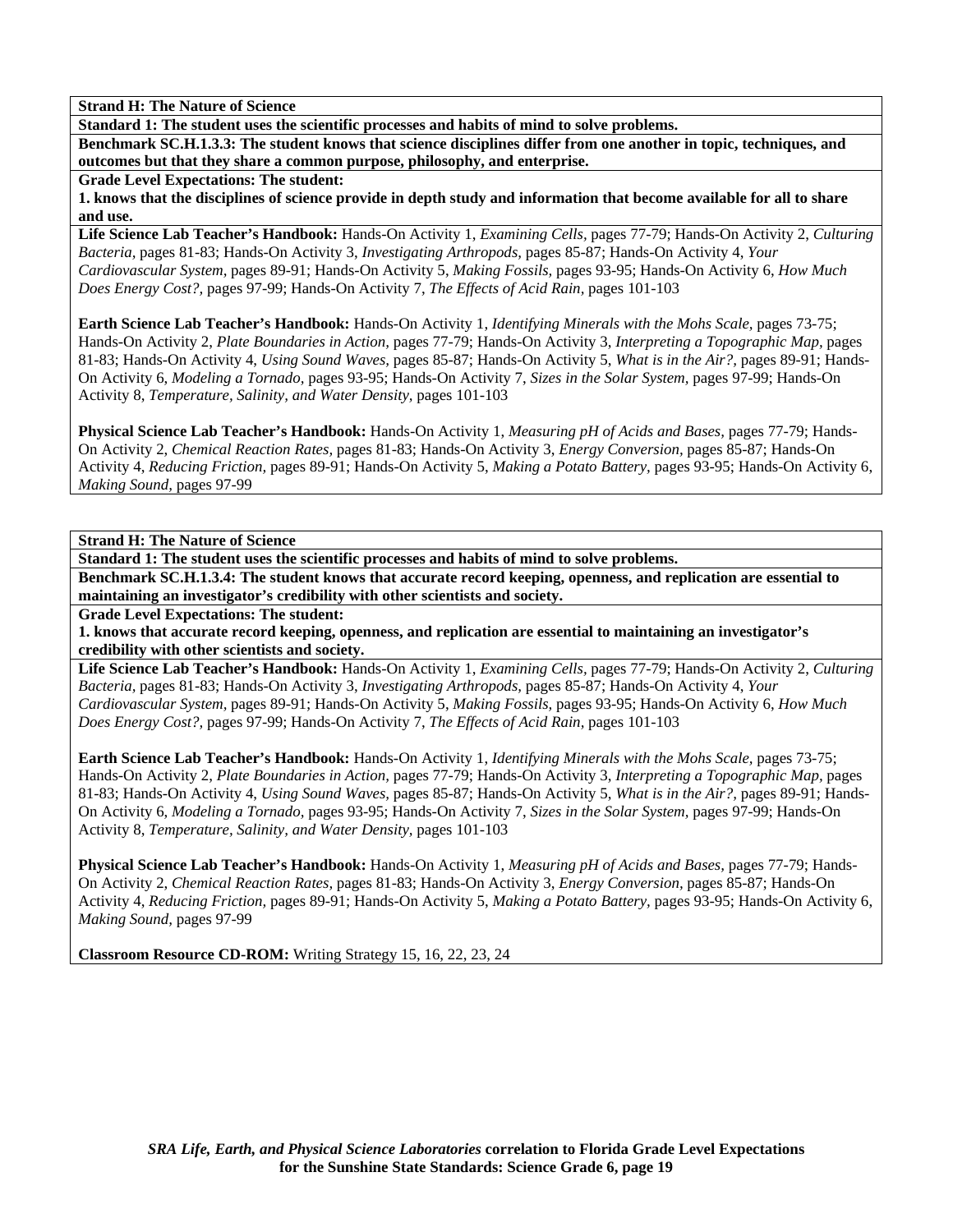**Standard 1: The student uses the scientific processes and habits of mind to solve problems.** 

**Benchmark SC.H.1.3.4: The student knows that accurate record keeping, openness, and replication are essential to maintaining an investigator's credibility with other scientists and society.** 

**Grade Level Expectations: The student:** 

**2. uses accurate records, openness, and replication of experiments to ensure credibility.** 

**Life Science Lab Teacher's Handbook:** Hands-On Activity 1, *Examining Cells,* pages 77-79; Hands-On Activity 2, *Culturing Bacteria,* pages 81-83; Hands-On Activity 3, *Investigating Arthropods,* pages 85-87; Hands-On Activity 4, *Your Cardiovascular System,* pages 89-91; Hands-On Activity 5, *Making Fossils,* pages 93-95; Hands-On Activity 6, *How Much Does Energy Cost?,* pages 97-99; Hands-On Activity 7, *The Effects of Acid Rain,* pages 101-103

**Earth Science Lab Teacher's Handbook:** Hands-On Activity 1, *Identifying Minerals with the Mohs Scale,* pages 73-75; Hands-On Activity 2, *Plate Boundaries in Action,* pages 77-79; Hands-On Activity 3, *Interpreting a Topographic Map,* pages 81-83; Hands-On Activity 4, *Using Sound Waves,* pages 85-87; Hands-On Activity 5, *What is in the Air?,* pages 89-91; Hands-On Activity 6, *Modeling a Tornado,* pages 93-95; Hands-On Activity 7, *Sizes in the Solar System,* pages 97-99; Hands-On Activity 8, *Temperature, Salinity, and Water Density,* pages 101-103

**Physical Science Lab Teacher's Handbook:** Hands-On Activity 1, *Measuring pH of Acids and Bases,* pages 77-79; Hands-On Activity 2, *Chemical Reaction Rates,* pages 81-83; Hands-On Activity 3, *Energy Conversion,* pages 85-87; Hands-On Activity 4, *Reducing Friction,* pages 89-91; Hands-On Activity 5, *Making a Potato Battery,* pages 93-95; Hands-On Activity 6, *Making Sound,* pages 97-99

**Classroom Resource CD-ROM:** Writing Strategy 15, 16, 22, 23, 24

**Strand H: The Nature of Science** 

**Standard 1: The student uses the scientific processes and habits of mind to solve problems.** 

**Benchmark SC.H.1.3.5: The student knows that a change in one or more variables may alter the outcome of an investigation.** 

**Grade Level Expectations: The student:** 

**1. understands the importance of the control in an experiment.** 

**Life Science Lab Teacher's Handbook:** Hands-On Activity 7, *The Effects of Acid Rain,* pages 101-103

**Earth Science Lab Teacher's Handbook:** Hands-On Activity 8, *Temperature, Salinity, and Water Density,* pages 101-103

**Physical Science Lab Teacher's Handbook:** Hands-On Activity 2, *Chemical Reaction Rates,* pages 81-83

**Classroom Resource CD-ROM:** Writing Strategy 23

**Strand H: The Nature of Science** 

**Standard 1: The student uses the scientific processes and habits of mind to solve problems. Benchmark SC.H.1.3.5: The student knows that a change in one or more variables may alter the outcome of an** 

**investigation.** 

**Grade Level Expectations: The student:** 

**2. knows how to identify the independent and dependent variables in an experiment.** 

**Life Science Lab Teacher's Handbook:** Hands-On Activity 7, *The Effects of Acid Rain,* pages 101-103

**Earth Science Lab Teacher's Handbook:** Hands-On Activity 8, *Temperature, Salinity, and Water Density,* pages 101-103

**Physical Science Lab Teacher's Handbook:** Hands-On Activity 2, *Chemical Reaction Rates,* pages 81-83

**Classroom Resource CD-ROM:** Writing Strategy 15, 23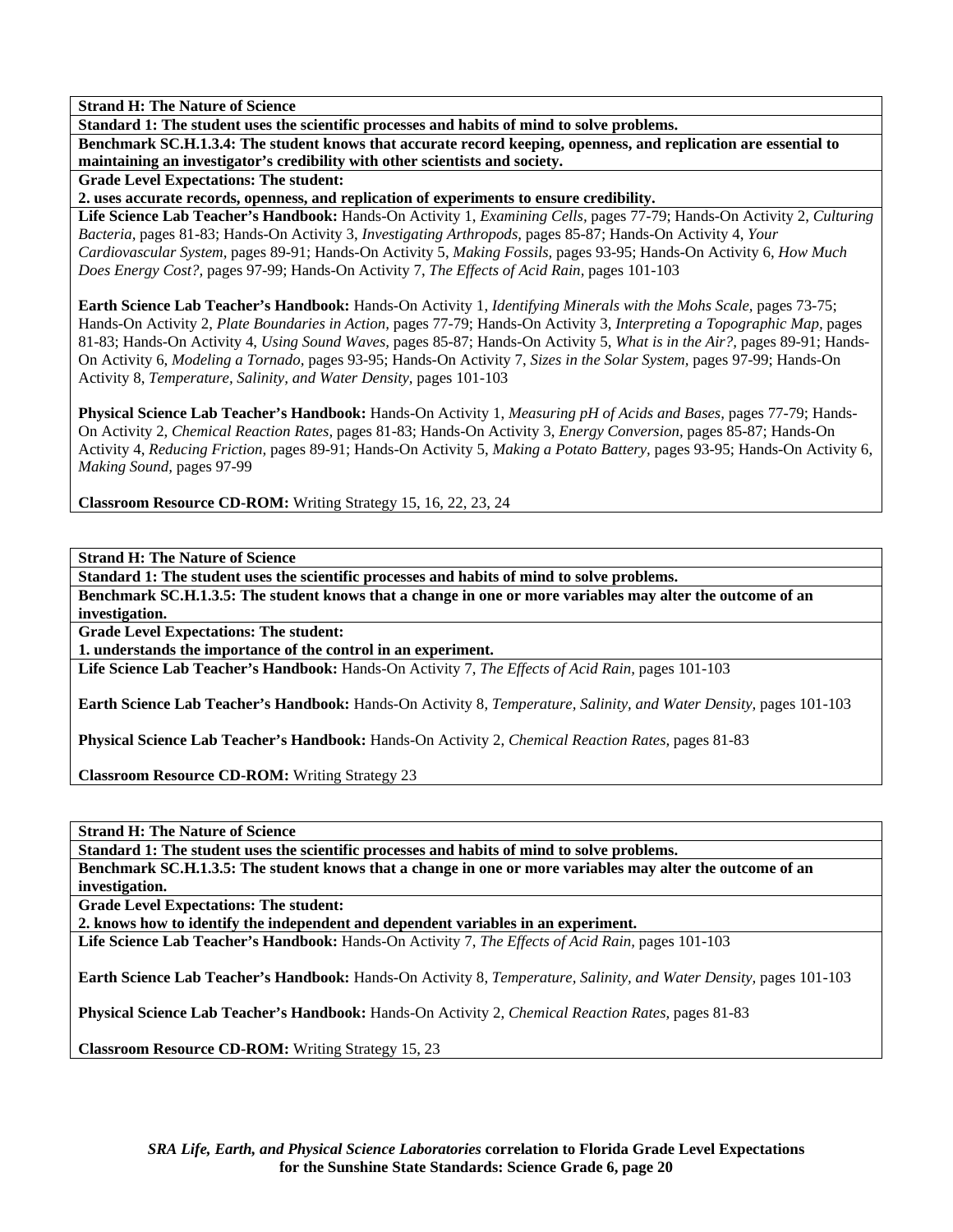**Standard 1: The student uses the scientific processes and habits of mind to solve problems.** 

**Benchmark SC.H.1.3.5: The student knows that a change in one or more variables may alter the outcome of an investigation.** 

**Grade Level Expectations: The student:** 

**3. uses appropriate experimental design, with consideration for rules, time, and materials required to solve a problem.** 

**Life Science Lab Teacher's Handbook:** Hands-On Activity 1, *Examining Cells,* pages 77-79; Hands-On Activity 2, *Culturing Bacteria,* pages 81-83; Hands-On Activity 3, *Investigating Arthropods,* pages 85-87; Hands-On Activity 4, *Your Cardiovascular System,* pages 89-91; Hands-On Activity 5, *Making Fossils,* pages 93-95; Hands-On Activity 6, *How Much Does Energy Cost?,* pages 97-99; Hands-On Activity 7, *The Effects of Acid Rain,* pages 101-103

**Earth Science Lab Teacher's Handbook:** Hands-On Activity 1, *Identifying Minerals with the Mohs Scale,* pages 73-75; Hands-On Activity 2, *Plate Boundaries in Action,* pages 77-79; Hands-On Activity 3, *Interpreting a Topographic Map,* pages 81-83; Hands-On Activity 4, *Using Sound Waves,* pages 85-87; Hands-On Activity 5, *What is in the Air?,* pages 89-91; Hands-On Activity 6, *Modeling a Tornado,* pages 93-95; Hands-On Activity 7, *Sizes in the Solar System,* pages 97-99; Hands-On Activity 8, *Temperature, Salinity, and Water Density,* pages 101-103

**Physical Science Lab Teacher's Handbook:** Hands-On Activity 1, *Measuring pH of Acids and Bases,* pages 77-79; Hands-On Activity 2, *Chemical Reaction Rates,* pages 81-83; Hands-On Activity 3, *Energy Conversion,* pages 85-87; Hands-On Activity 4, *Reducing Friction,* pages 89-91; Hands-On Activity 5, *Making a Potato Battery,* pages 93-95; Hands-On Activity 6, *Making Sound,* pages 97-99

**Classroom Resource CD-ROM:** Writing Strategy 15

| <b>Strand H: The Nature of Science</b>                                                                            |
|-------------------------------------------------------------------------------------------------------------------|
| Standard 1: The student uses the scientific processes and habits of mind to solve problems.                       |
| Benchmark SC.H.1.3.6: The student recognizes the scientific contributions that are made by individuals of diverse |
| backgrounds, interests, talents, and motivations.                                                                 |
| <b>Grade Level Expectations: The student:</b>                                                                     |
| 1. knows selected scientists and their accomplishments.                                                           |
| Life Science Lab, Level A: Cards 2, 5, 46, 59, 69                                                                 |
| <b>Life Science Lab, Level B:</b> Cards 2, 5, 46, 59, 69                                                          |
| <b>Earth Science Lab, Level A: Cards 10, 68, 72, 78</b>                                                           |
| <b>Earth Science Lab, Level B:</b> Cards 10, 68, 72, 78                                                           |
|                                                                                                                   |
| Physical Science Lab, Level A: Cards 3, 7, 17, 55                                                                 |
| Physical Science Lab, Level B: Cards 3, 7, 17, 55                                                                 |

**Strand H: The Nature of Science** 

**Standard 1: The student uses the scientific processes and habits of mind to solve problems.** 

**Benchmark SC.H.1.3.6: The student recognizes the scientific contributions that are made by individuals of diverse backgrounds, interests, talents, and motivations.** 

**Grade Level Expectations: The student:** 

**2. knows that scientists who make contributions to knowledge come from all kinds of backgrounds and posses varied talents, interests, and goals.** 

**Life Science Lab, Level A: Cards 2, 5, 46, 59, 69** Life Science Lab, Level B: Cards 2, 5, 46, 59, 69

**Earth Science Lab, Level A: Cards 10, 68, 72, 78 Earth Science Lab, Level B: Cards 10, 68, 72, 78** 

**Physical Science Lab, Level A: Cards 3, 7, 17, 55** Physical Science Lab, Level B: Cards 3, 7, 17, 55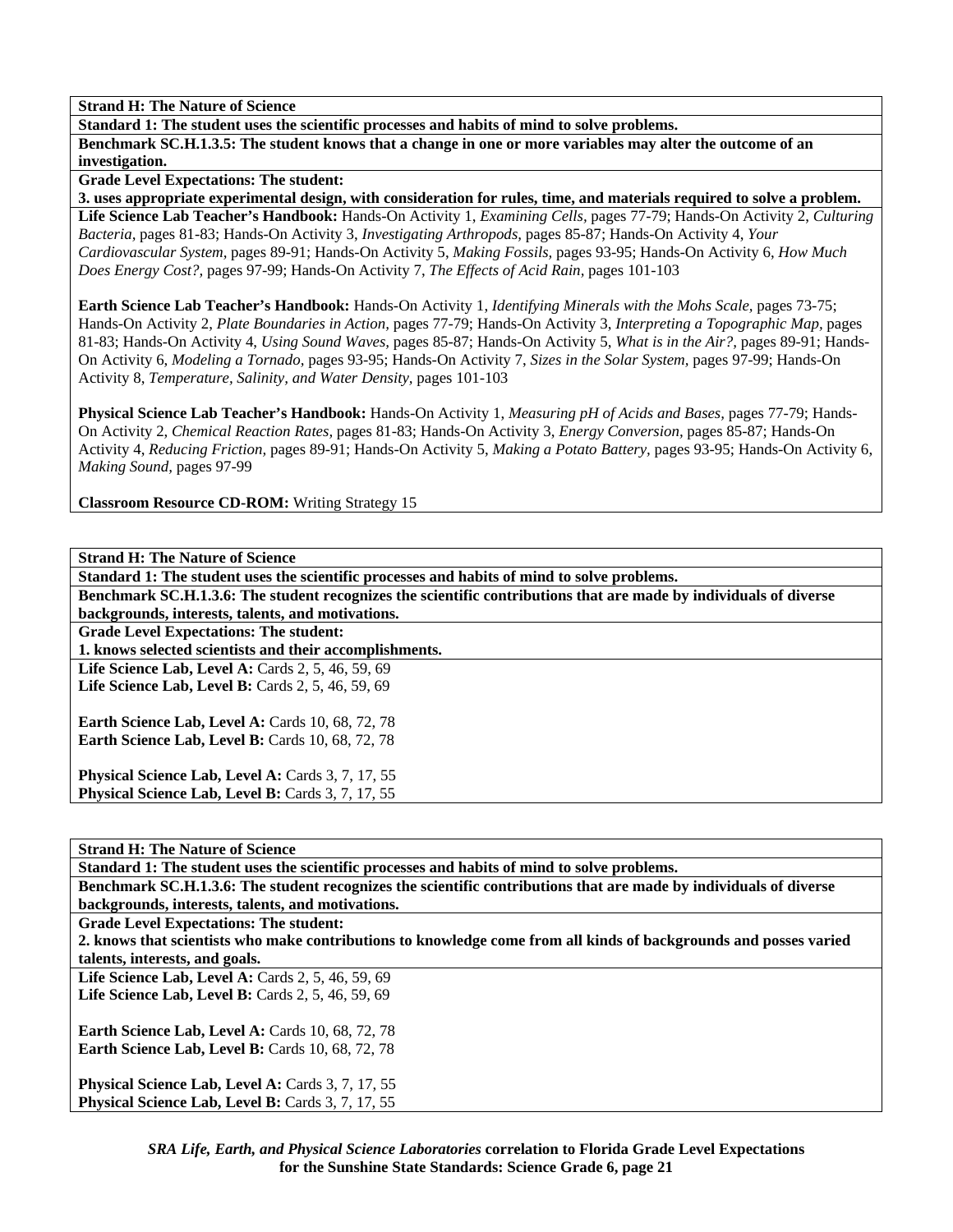**Standard 1: The student uses the scientific processes and habits of mind to solve problems.** 

**Benchmark SC.H.1.3.7: The student knows that when similar investigations give different results, the scientific challenge is to verify whether the differences are significant by further study.** 

**Grade Level Expectations: The student:** 

**1. uses criteria necessary to determine the veracity of the data.** 

**Life Science Lab Teacher's Handbook:** Hands-On Activity 3, *Investigating Arthropods,* pages 85-87; Hands-On Activity 4, *Your Cardiovascular System,* pages 89-91; Hands-On Activity 5, *Making Fossils,* pages 93-95; Hands-On Activity 6, *How Much Does Energy Cost?,* pages 97-99; Hands-On Activity 7, *The Effects of Acid Rain,* pages 101-103

**Earth Science Lab Teacher's Handbook:** Hands-On Activity 1, *Identifying Minerals with the Mohs Scale,* pages 73-75; Hands-On Activity 3, *Interpreting a Topographic Map,* pages 81-83; Hands-On Activity 5, *What is in the Air?,* pages 89-91; Hands-On Activity 8, *Temperature, Salinity, and Water Density,* pages 101-103

**Physical Science Lab Teacher's Handbook:** Hands-On Activity 1, *Measuring pH of Acids and Bases,* pages 77-79; Hands-On Activity 2, *Chemical Reaction Rates,* pages 81-83; Hands-On Activity 3, *Energy Conversion,* pages 85-87; Hands-On Activity 6, *Making Sound,* pages 97-99

**Classroom Resource CD-ROM:** Writing Strategy 16, 22, 24

**Strand H: The Nature of Science** 

**Standard 2: The student understands that most natural events occur in comprehensible, consistent patterns. Benchmark SC.H.2.3.1: The student recognizes that patterns exist within and across systems.** 

**Grade Level Expectations: The student:** 

**1. knows that most natural events occur in patterns.** 

**Life Science Lab, Level A:** Cards 44, 60, 61, 63, 64, 78, 79 **Life Science Lab, Level B:** Cards 44, 60, 61, 63, 64, 78, 79

**Earth Science Lab, Level A:** Cards 9, 38, 40, 41, 45, 46, 47, 48, 49, 55, 56, 57, 58, 62, 64, 65, 66 **Earth Science Lab, Level B:** Cards 9, 38, 40, 41, 45, 46, 47, 48, 49, 55, 56, 57, 58, 62, 64, 65, 66

**Physical Science Lab, Level A:** Cards 6, 7, 8, 9, 17, 18, 19, 20, 21, 22, 23, 24, 25, 26, 27, 28, 31, 32, 44, 47, 48, 77, 78, 79, 81, 82, 83, 84

**Physical Science Lab, Level B:** Cards 6, 7, 8, 9, 17, 18, 19, 20, 21, 22, 23, 24, 25, 26, 27, 28, 31, 32, 44, 47, 48, 77, 78, 79, 81, 82, 83, 84

**Strand H: The Nature of Science** 

**Standard 3: The student understands that science, technology, and society are interwoven and interdependent. Benchmark SC.H.3.3.1: The student knows that science ethics demand that scientists must not knowingly subject coworkers, students, the neighborhood, or the community to health or property risks.** 

**Grade Level Expectations: The student:** 

**1. knows that science ethics demand that scientists must not knowingly subject coworkers, students, the neighborhood, or the community to health or property risks.** 

**Life Science Lab Teacher's Handbook:** Hands-On Activity 3, *Investigating Arthropods,* pages 85-87; Hands-On Activity 4, *Your Cardiovascular System,* pages 89-91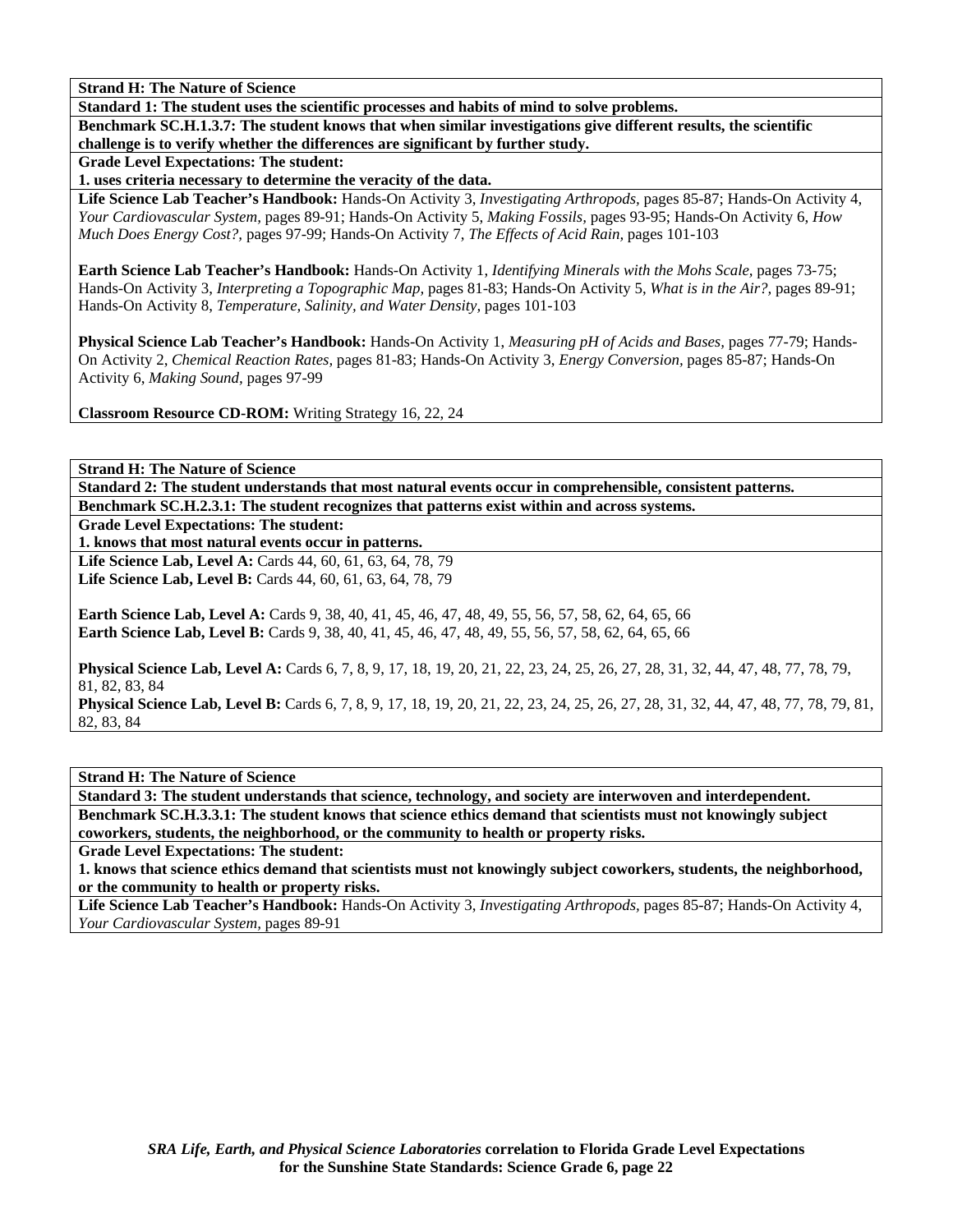**Standard 3: The student understands that science, technology, and society are interwoven and interdependent. Benchmark SC.H.3.3.1: The student knows that science ethics demand that scientists must not knowingly subject coworkers, students, the neighborhood, or the community to health or property risks.** 

**Grade Level Expectations: The student:** 

**2. uses appropriate procedures for safety in the classroom, home, and community.** 

**Life Science Lab Teacher's Handbook:** Hands-On Activity 1, *Examining Cells,* pages 77-79; Hands-On Activity 2, *Culturing Bacteria,* pages 81-83; Hands-On Activity 3, *Investigating Arthropods,* pages 85-87; Hands-On Activity 4, *Your Cardiovascular System,* pages 89-91; Hands-On Activity 5, *Making Fossils,* pages 93-95; Hands-On Activity 6, *How Much Does Energy Cost?,* pages 97-99; Hands-On Activity 7, *The Effects of Acid Rain,* pages 101-103

**Earth Science Lab Teacher's Handbook:** Hands-On Activity 1, *Identifying Minerals with the Mohs Scale,* pages 73-75; Hands-On Activity 2, *Plate Boundaries in Action,* pages 77-79; Hands-On Activity 3, *Interpreting a Topographic Map,* pages 81-83; Hands-On Activity 4, *Using Sound Waves,* pages 85-87; Hands-On Activity 5, *What is in the Air?,* pages 89-91; Hands-On Activity 6, *Modeling a Tornado,* pages 93-95; Hands-On Activity 7, *Sizes in the Solar System,* pages 97-99; Hands-On Activity 8, *Temperature, Salinity, and Water Density,* pages 101-103

**Physical Science Lab Teacher's Handbook:** Hands-On Activity 1, *Measuring pH of Acids and Bases,* pages 77-79; Hands-On Activity 2, *Chemical Reaction Rates,* pages 81-83; Hands-On Activity 3, *Energy Conversion,* pages 85-87; Hands-On Activity 4, *Reducing Friction,* pages 89-91; Hands-On Activity 5, *Making a Potato Battery,* pages 93-95; Hands-On Activity 6, *Making Sound,* pages 97-99

**Classroom Resource CD-ROM:** Writing Strategy 15

**Strand H: The Nature of Science** 

**Standard 3: The student understands that science, technology, and society are interwoven and interdependent.** 

**Benchmark SC.H.3.3.2: The student knows that special care must be taken in using animals in scientific research.** 

**Grade Level Expectations: The student:** 

**1. knows that appropriate care, safe practices, and ethical treatment are necessary when animals are involved in scientific research.** 

**Life Science Lab Teacher's Handbook:** Hands-On Activity 3, *Investigating Arthropods,* pages 85-87

**Strand H: The Nature of Science** 

**Standard 3: The student understands that science, technology, and society are interwoven and interdependent. Benchmark SC.H.3.3.3: The student knows that in research involving human subjects, the ethics o science require that potential subjects be fully informed about the risks and benefits associated with the research and their right to refuse to participate.** 

**Grade Level Expectations: The student:** 

**1. knows that in research involving human subjects, the ethics of science require that potential subjects be fully informed about the risks and benefits associated with the research and of their right to refuse to participate. Life Science Lab Teacher's Handbook:** Hands-On Activity 4, *Your Cardiovascular System,* pages 89-91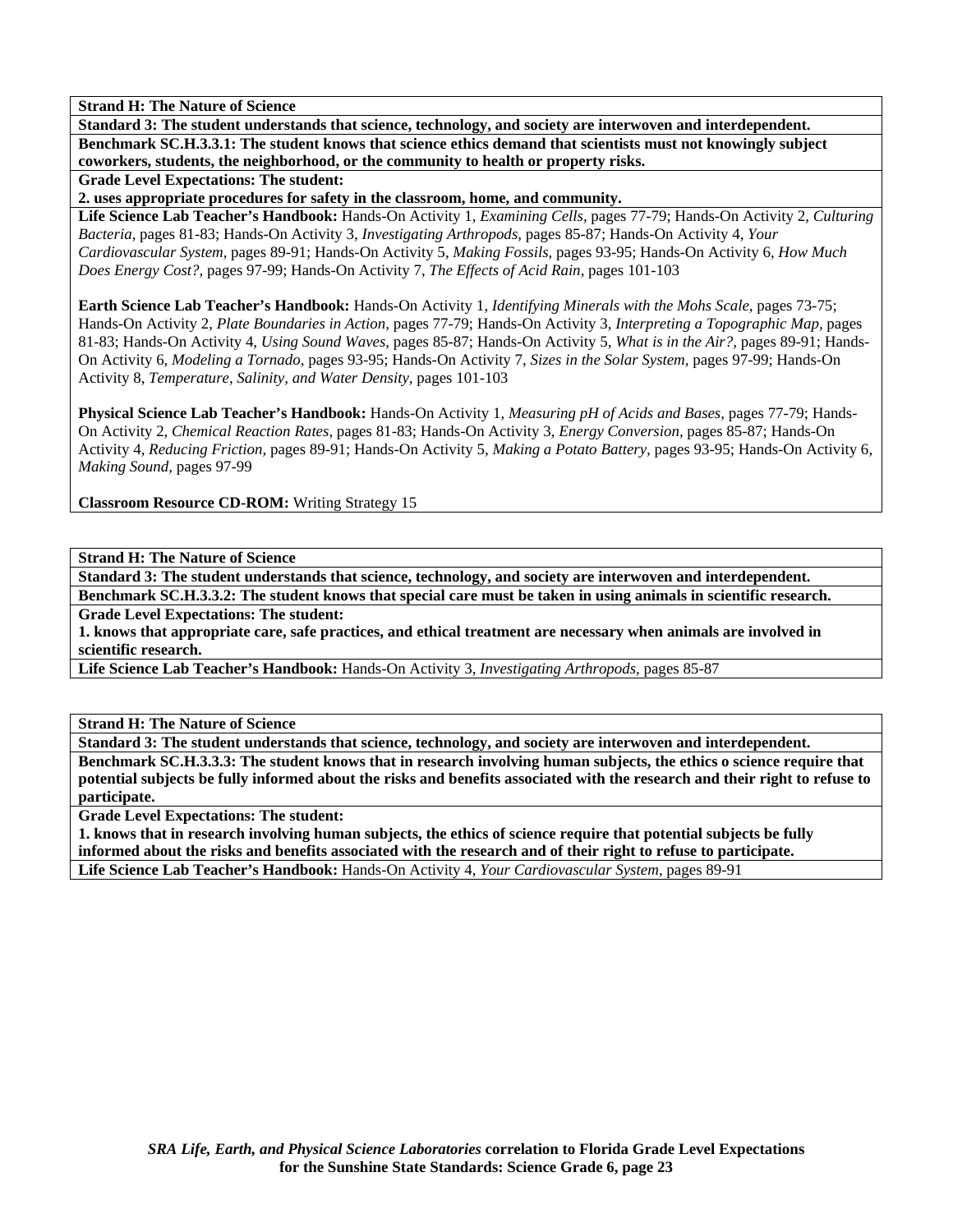**Standard 3: The student understands that science, technology, and society are interwoven and interdependent. Benchmark SC.H.3.3.4: The student knows that technological design should require taking into account constraints such as natural laws, the properties of the materials used, and economic, political, social, ethical, and aesthetic values.** 

**Grade Level Expectations: The student:** 

**1. knows some ways that scientific discoveries create new technologies that affect society (for example, geographic information systems, gene mapping, electronic communication).** 

**Life Science Lab, Level A: Cards 13, 64, 69, 83** 

Life Science Lab, Level B: Cards 13, 64, 69, 83

**Earth Science Lab, Level A: Cards 16, 20, 51, 79, 80, 81 Earth Science Lab, Level B:** Cards 16, 20, 51, 79, 80, 81

**Physical Science Lab, Level A:** Cards 3, 35, 49, 73, 81, 84 **Physical Science Lab, Level B:** Cards 3, 35, 49, 73, 81, 84

**Strand H: The Nature of Science** 

**Standard 3: The student understands that science, technology, and society are interwoven and interdependent. Benchmark SC.H.3.3.5: The student understands that contributions to the advancement of science, mathematics, and technology have been made by different people, in different cultures, at different times and are an intrinsic part of the development of human culture.** 

**Grade Level Expectations: The student:** 

**1. knows that the advancement of science, mathematics, and technology is ongoing and influenced by a diverse** 

**population of scientists.** 

**Life Science Lab, Level A: Cards 13, 64, 69 Life Science Lab, Level B:** Cards 13, 64, 69

**Earth Science Lab, Level A: Cards 10, 20, 21, 51, 79 Earth Science Lab, Level B: Cards 10, 20, 21, 51, 79** 

**Physical Science Lab, Level A:** Cards 34, 35, 49, 73, 81, 84, 90 **Physical Science Lab, Level B:** Cards 34, 35, 49, 73, 81, 84, 90

**Strand H: The Nature of Science** 

**Standard 3: The student understands that science, technology, and society are interwoven and interdependent. Benchmark SC.H.3.3.6: The scientist knows that no matter who does science and mathematics or invents things, or when they do it, the knowledge and technology that result can eventually become available to everyone. Grade Level Expectations: The student: 1. knows that scientific contributions may result in diverse technological products. Earth Science Lab, Level A:** Cards 16, 20, 31, 35, 51, 79, 80, 81 **Earth Science Lab, Level B:** Cards 16, 20, 31, 35, 51, 79, 80, 81 **Physical Science Lab, Level A: Cards 35, 49, 81, 84, 90 Physical Science Lab, Level B: Cards 35, 49, 81, 84, 90** 

**Strand H: The Nature of Science** 

**Standard 3: The student understands that science, technology, and society are interwoven and interdependent. Benchmark SC.H.3.3.7: The student knows that computers speed up and extend people's ability to collect, sort, and analyze data; prepare research reports; and share data and ideas with others.** 

**Grade Level Expectations: The student:** 

**1. uses a computer to collect, analyze, and report scientific findings.** 

**Life Science Lab Teacher's Handbook:** Hands-On Activity 2, *Culturing Bacteria,* pages 81-83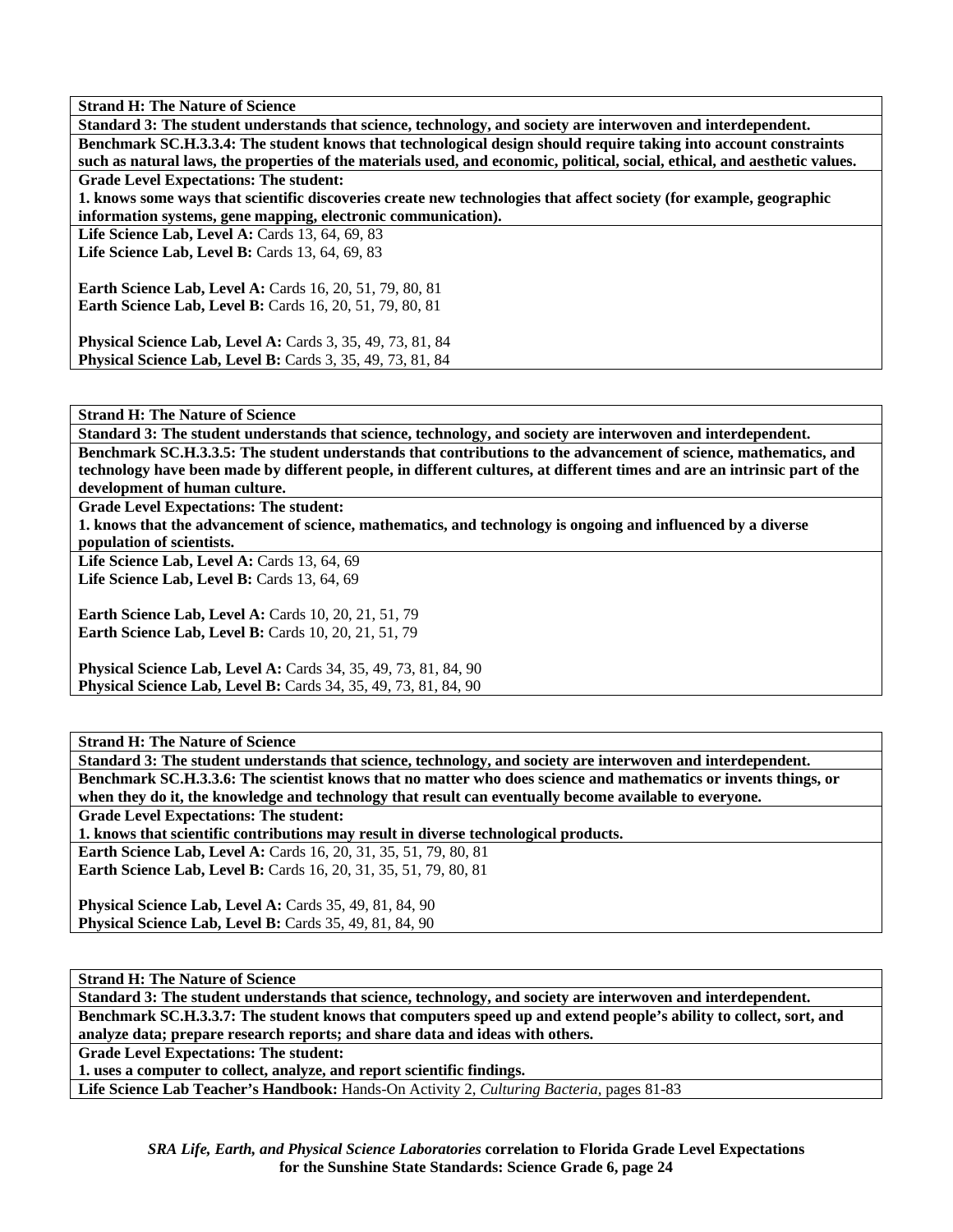## *SRA Life, Earth, and Physical Science Laboratories* **correlation to Florida Grade Level Expectations for the Sunshine State Standards: Science Grade 7**

*SRA Life, Earth, and Physical Science Laboratories* provide core science content in an alternate reading format. Each *SRA Science Lab* contains 180 Science Cards covering key science concepts and vocabulary. Each lab covers 90 different science topics presented at two different reading levels to meet varied student abilities. The *Teacher's Handbook* includes hands-on inquiry activities as well as vocabulary building exercises. The *Classroom Resource CD-ROM* includes Writing Strategies in Science along with tests and vocabulary games.

**Strand A: The Nature of Matter** 

**Standard 1: The student understands that all matter has observable, measurable properties.** 

**Benchmark SC.A.1.3.1: The student identifies various ways in which substances differ (e.g., mass, volume, shape,** 

**density, texture, and reaction to temperature and light).** 

**Grade Level Expectations: The student:** 

**1. uses a variety of measurements to describe the physical properties of matter (for example, volume and mass).** 

**Physical Science Lab, Level A: Cards 1, 2, 57 Physical Science Lab, Level B: Cards 1, 2, 57** 

**Strand A: The Nature of Matter** 

**Standard 1: The student understands that all matter has observable, measurable properties.** 

**Benchmark SC.A.1.3.2: The student understands the difference between weight and mass.** 

**Grade Level Expectations: The student:** 

**1. understands that weight is the result of gravitational pull on an object.** 

**Physical Science Lab, Level A: Card 57** 

**Physical Science Lab, Level B: Card 57** 

**Strand A: The Nature of Matter** 

**Standard 1: The student understands that all matter has observable, measurable properties.** 

**Benchmark SC.A.1.3.3: The student knows that temperature measures the average energy of motion of the particles that make up the substance.** 

**Grade Level Expectations: The student:** 

**1. knows the difference between heat and temperature.** 

Physical Science Lab, Level A: Cards 42, 43

**Physical Science Lab, Level B: Cards 42, 43** 

**Strand A: The Nature of Matter** 

**Standard 1: The student understands that all matter has observable, measurable properties.** 

**Benchmark SC.A.1.3.3: The student knows that temperature measures the average energy of motion of the particles that make up the substance.** 

**Grade Level Expectations: The student:** 

**2. knows that relative changes of position and motion of atoms in a solid, liquid, and gas are the result of an increase or decrease in temperature.** 

**Physical Science Lab, Level A: Cards 5, 6, 7, 42, 43** Physical Science Lab, Level B: Cards 5, 6, 7, 42, 43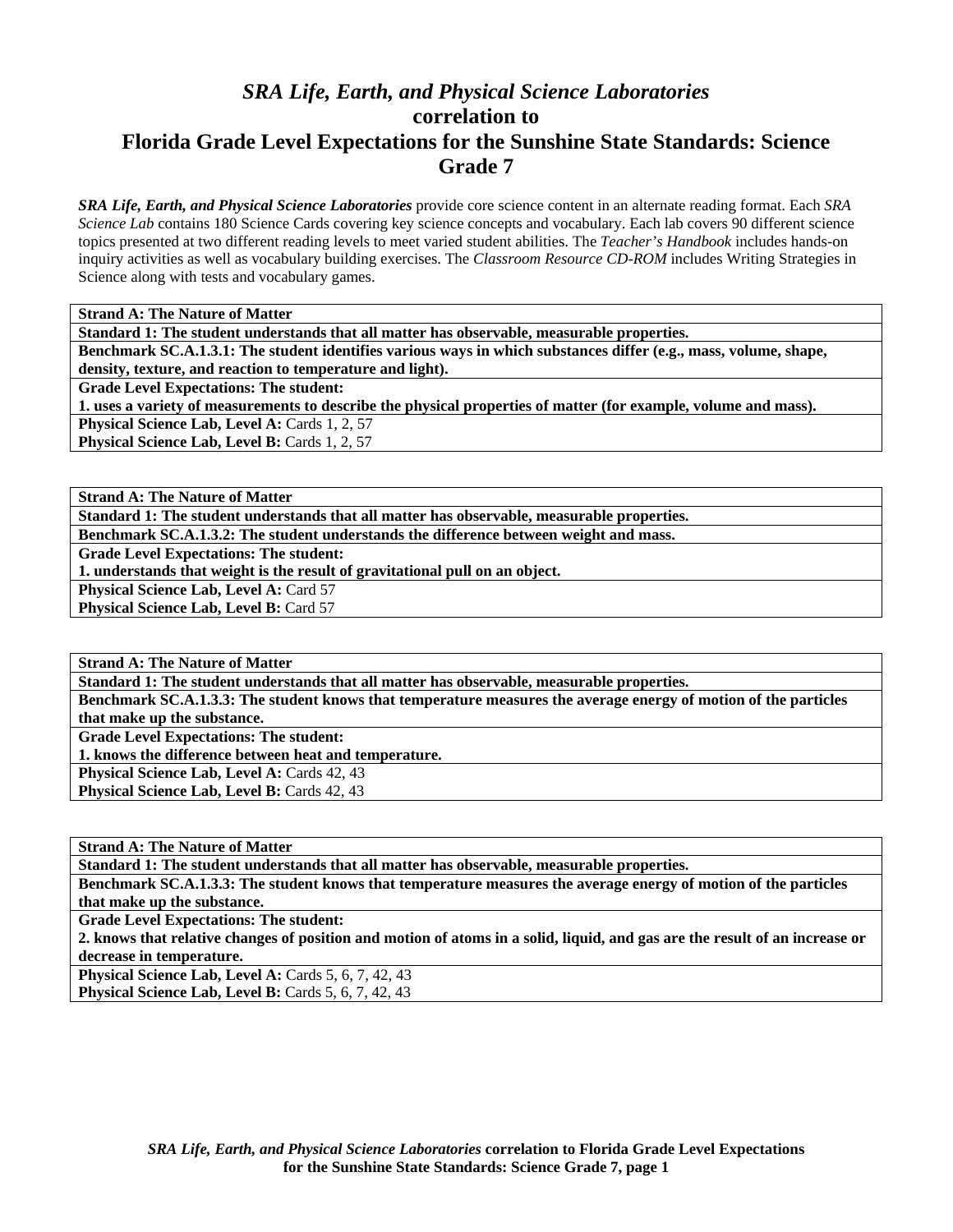**Strand A: The Nature of Matter Standard 1: The student understands that all matter has observable, measurable properties. Benchmark SC.A.1.3.4" The student knows that atoms in solids are close together and do not move around easily; in liquids, atoms tend to move farther apart; in gas, atoms are quite far apart and move around freely.** 

**Grade Level Expectations: The student:** 

**1. knows the direction of energy flow when a change in the phase of matter occurs.** 

**Physical Science Lab, Level A: Cards 5, 6, 42, 43, 44** 

**Physical Science Lab, Level B: Cards 5, 6, 42, 43, 44** 

**Strand A: The Nature of Matter** 

**Standard 1: The student understands that all matter has observable, measurable properties.** 

**Benchmark SC.A.1.3.5: The student knows the difference between a physical change in a substance (e.g., altering the shape, form, volume, or density) and a chemical change (i.e., producing new substances with different characteristics).** 

**Grade Level Expectations: The student:** 

**1. knows that physical changes do not result in new substances.** 

**Physical Science Lab, Level A: Cards 5, 6, 7, 8, 12, 13** 

**Physical Science Lab, Level B:** Cards 5, 6, 7, 8, 12, 13

**Strand A: The Nature of Matter** 

**Standard 1: The student understands that all matter has observable, measurable properties.** 

**Benchmark SC.A.1.3.5: The student knows the difference between a physical change in a substance (e.g., altering the shape, form, volume, or density) and a chemical change (i.e., producing new substances with different characteristics). Grade Level Expectations: The student:** 

**2. knows that chemical changes result in new substances with different characteristics.** 

**Physical Science Lab, Level A: Cards 6, 7, 8, 9, 11, 27, 28, 29, 30, 31, 32, 35 Physical Science Lab, Level B:** Cards 6, 7, 8, 9, 11, 27, 28, 29, 30, 31, 32, 35

**Strand A: The Nature of Matter** 

**Standard 1: The student understands that all matter has observable, measurable properties.** 

**Benchmark SC.A.1.3.5: The student knows the difference between a physical change in a substance (e.g., altering the shape, form, volume, or density) and a chemical change (i.e., producing new substances with different characteristics). Grade Level Expectations: The student:** 

**3. knows physical and chemical changes that occur in nature.** 

**Life Science Lab, Level A: Cards 9, 17, 78, 79, 80** 

**Life Science Lab, Level B: Cards 9, 17, 78, 79, 80** 

**Life Science Lab Teacher's Handbook:** Hands-On Activity 6, *How Much Does Energy Cost?,* pages 97-99; Hands-On Activity 7, *The Effects of Acid Rain,* pages 101-103

**Earth Science Lab, Level A:** Cards 9, 33, 35, 42, 47, 59, 86 **Earth Science Lab, Level B:** Cards 9, 33, 35, 42, 47, 59, 86 **Earth Science Lab Teacher's Handbook:** Hands-On Activity 5, *What is in the Air?,* pages 89-91

**Physical Science Lab, Level A: Cards 5, 6 Physical Science Lab, Level B: Cards 5, 6** 

**Strand A: The Nature of Matter Standard 1: The student understands that all matter has observable, measurable properties. Benchmark SC.A.1.3.6: The student knows that equal volumes of different substances may have different masses. Grade Level Expectations: The student: 1. determines the volumes of different substances that have equal masses. Physical Science Lab, Level A: Card 2 Physical Science Lab, Level B: Card 2** 

*SRA Life, Earth, and Physical Science Laboratories* **correlation to Florida Grade Level Expectations for the Sunshine State Standards: Science Grade 7, page 2**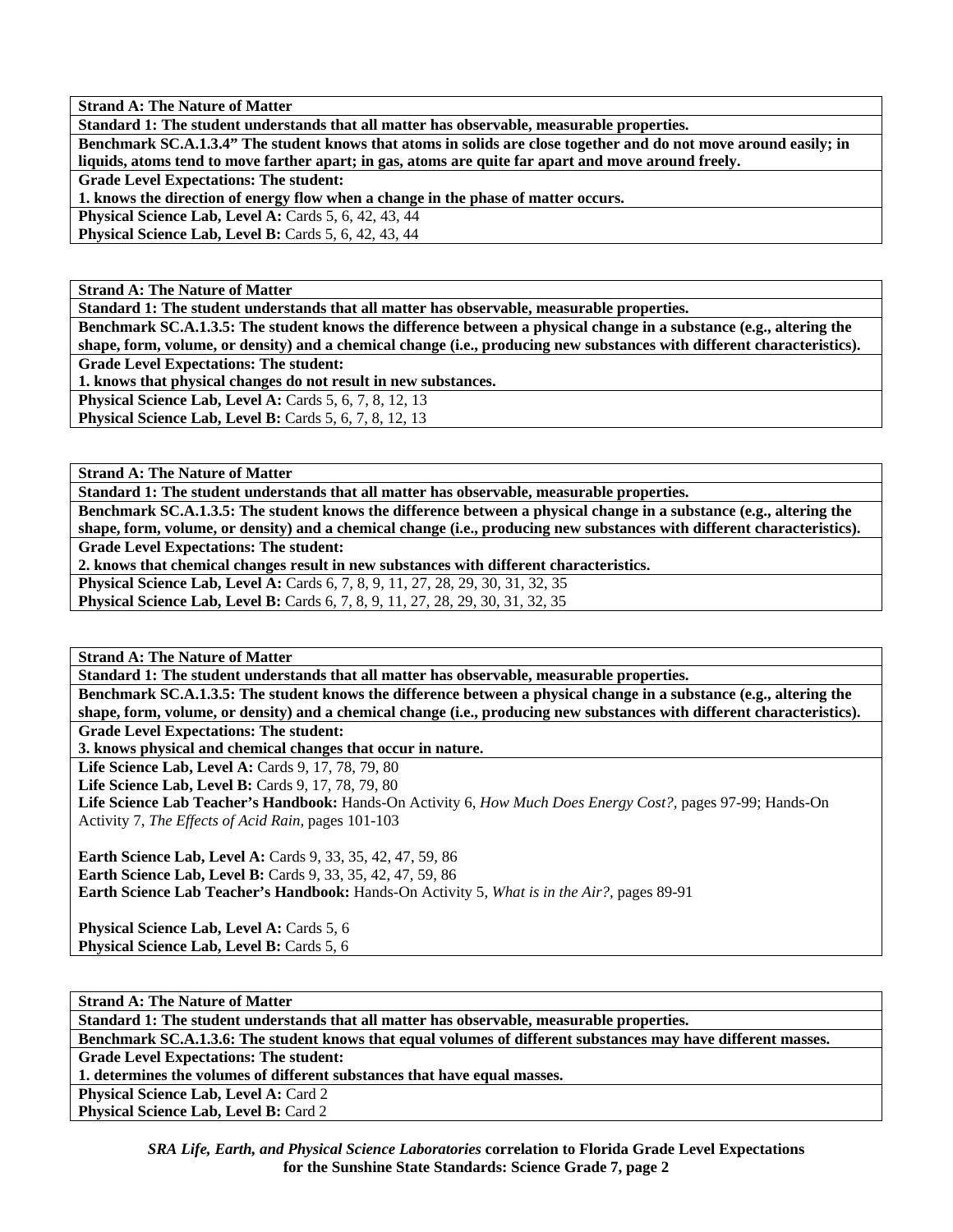**Strand A: The Nature of Matter** 

**Standard 2: The student understands the basic principles of atomic theory.** 

**Benchmark SC.A.2.3.1: The student describes and compares the properties of particles and waves.** 

**Grade Level Expectations: The student:** 

**1. knows that charged particles and objects will attract or repel each other.** 

**Physical Science Lab, Level A:** Cards 21, 22, 23, 24, 25, 26, 66, 67, 74, 75, 76

**Physical Science Lab, Level B:** Cards 21, 22, 23, 24, 25, 26, 66, 67, 74, 75, 76

**Strand A: The Nature of Matter** 

**Standard 2: The student understands the basic principles of atomic theory.** 

**Benchmark SC.A.2.3.1: The student describes and compares the properties of particles and waves.** 

**Grade Level Expectations: The student:** 

**2. understands the relationship between frequency and wavelength (the greater the frequency of the wave, the smaller the wavelength of the wave).** 

**Physical Science Lab, Level A: Cards 78, 79, 80, 82, 83 Physical Science Lab, Level B:** Cards 78, 79, 80, 82, 83

**Strand A: The Nature of Matter** 

**Standard 2: The student understands the basic principles of atomic theory.** 

**Benchmark SC.A.2.3.2: The student knows the general properties of the atom (a massive nucleus of neutral neutrons and positive protons surrounded by a cloud of negative electrons) and accepts that single atoms are not visible.** 

**Grade Level Expectations: The student:** 

**1. understands that protons and neutrons are located in the nucleus of the atom while electrons exist in areas of probability outside the nucleus.** 

**Physical Science Lab, Level A: Cards 21, 22, 23, 24, 25 Physical Science Lab, Level B:** Cards 21, 22, 23, 24, 25

**Strand A: The Nature of Matter** 

**Standard 2: The student understands the basic principles of atomic theory.** 

**Benchmark SC.A.2.3.2: The student knows the general properties of the atom (a massive nucleus of neutral neutrons and positive protons surrounded by a cloud of negative electrons) and accepts that single atoms are not visible. Grade Level Expectations: The student:** 

**2. understands that the mass of an atom is concentrated in the nucleus where the protons and neutrons are located.** 

**Physical Science Lab, Level A: Cards 3, 21** 

**Physical Science Lab, Level B: Cards 3, 21** 

**Strand A: The Nature of Matter** 

**Standard 2: The student understands the basic principles of atomic theory.** 

**Benchmark SC.A.2.3.2: The student knows the general properties of the atom (a massive nucleus of neutral neutrons and positive protons surrounded by a cloud of negative electrons) and accepts that single atoms are not visible. Grade Level Expectations: The student:** 

**3. determines the mass number and atomic number of an atom from the number of protons and neutrons.** 

**Physical Science Lab, Level A:** Cards 17, 21, 22, 23, 24, 25

**Physical Science Lab, Level B:** Cards 17, 21, 22, 23, 24, 25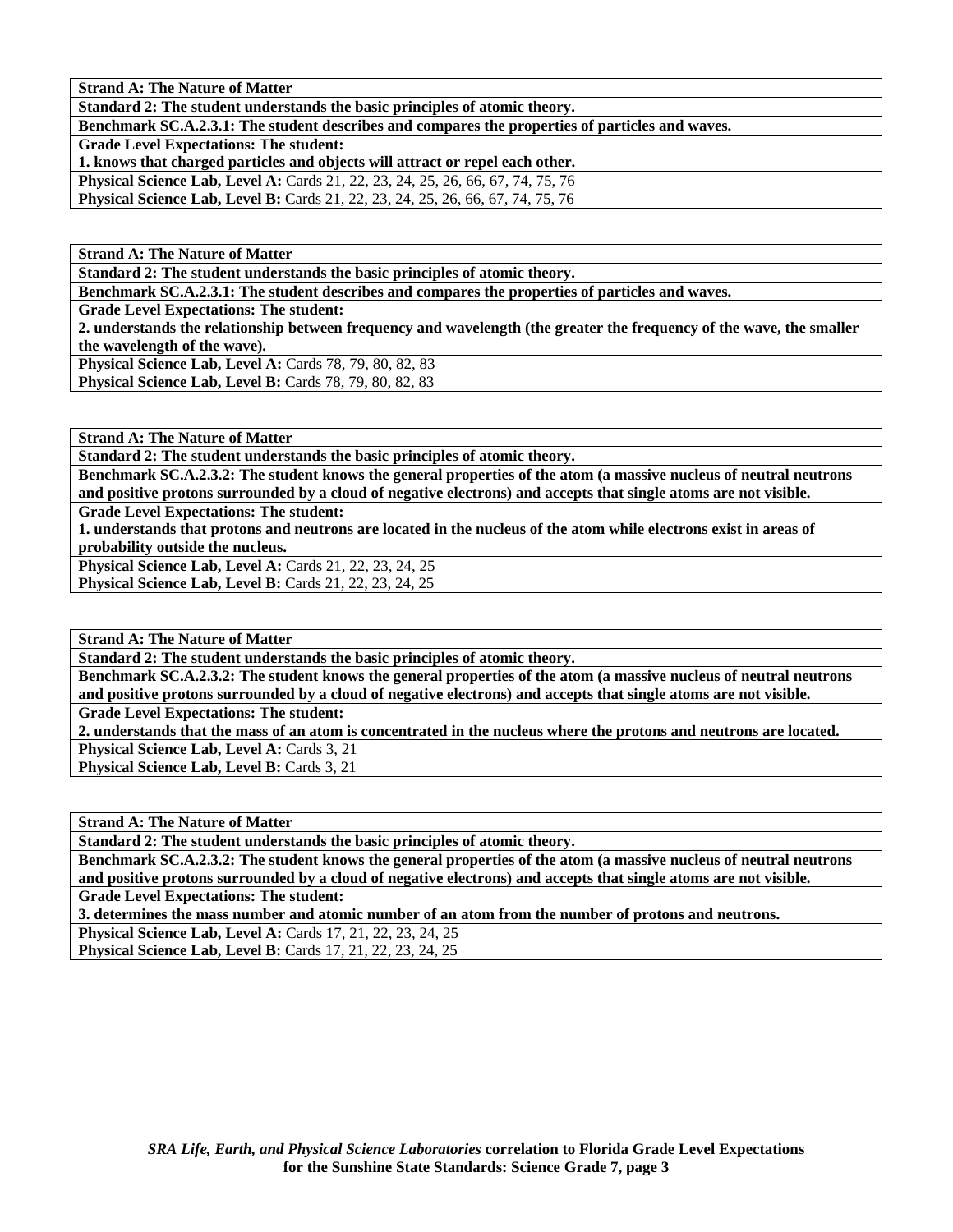**Strand A: The Nature of Matter** 

**Standard 2: The student understands the basic principles of atomic theory.** 

**Benchmark SC.A.2.3.2: The student knows the general properties of the atom (a massive nucleus of neutral neutrons and positive protons surrounded by a cloud of negative electrons) and accepts that single atoms are not visible.** 

**Grade Level Expectations: The student:** 

**4. understands that most of the atom is empty space.** 

**Physical Science Lab, Level A: Cards 3, 21** 

**Physical Science Lab, Level B: Cards 3, 21** 

**Strand A: The Nature of Matter** 

**Standard 2: The student understands the basic principles of atomic theory.** 

**Benchmark SC.A.2.3.3: The student knows that radiation, light, and heat are forms of energy used to cook food, treat diseases, and provide energy.** 

**Grade Level Expectations: The student:** 

**1. knows uses of radiation, light, and thermal energy to improve the quality of life for human beings (for example, cooking food, treating disease).** 

**Physical Science Lab, Level A:** Cards 42, 43, 81, 84, 87, 90

**Physical Science Lab, Level B:** Cards 42, 43, 81, 84, 87, 90

**Strand B: Energy** 

**Standard 1: The student recognizes that energy may be changed in form with varying efficiency.** 

**Benchmark SC.B.1.3.1: The student identifies forms of energy and explains that they can be measured and compared. Grade Level Expectations: The student:** 

**1. knows examples of uses of energy in the home and ways to measure its use.** 

**Physical Science Lab, Level A:** Cards 42, 43, 68, 69, 70, 71, 72, 73, 76, 81, 84, 87, 90

**Physical Science Lab, Level B:** Cards 42, 43, 68, 69, 70, 71, 72, 73, 76, 81, 85, 87, 90

**Strand B: Energy** 

**Standard 1: The student recognizes that energy may be changed in form with varying efficiency.** 

**Benchmark SC.B.1.3.2. The student knows that energy cannot be created or destroyed, but only changed from one form to another.** 

**Grade Level Expectations: The student:** 

**1. knows the difference between potential and kinetic energy.** 

**Physical Science Lab, Level A: Cards 36, 37, 39, 40, 41, 42** 

**Physical Science Lab, Level B:** Cards 36, 37, 39, 40, 41, 42

**Physical Science Lab Teacher's Handbook:** Hands-On Activity 3, *Energy Conversion,* pages 85-87

**Strand B: Energy** 

**Standard 1: The student recognizes that energy may be changed in form with varying efficiency.** 

**Benchmark SC.B.1.3.2. The student knows that energy cannot be created or destroyed, but only changed from one form to another.** 

**Grade Level Expectations: The student:** 

**2. knows ways to change energy from potential to kinetic.** 

**Physical Science Lab, Level A:** Cards 36, 37, 38, 39, 40, 41, 42, 45, 46, 47, 48, 49

**Physical Science Lab, Level B:** Cards 36, 37, 38, 39, 40, 41, 42, 45, 46, 47, 48, 49

**Physical Science Lab Teacher's Handbook:** Hands-On Activity 3, *Energy Conversion,* pages 85-87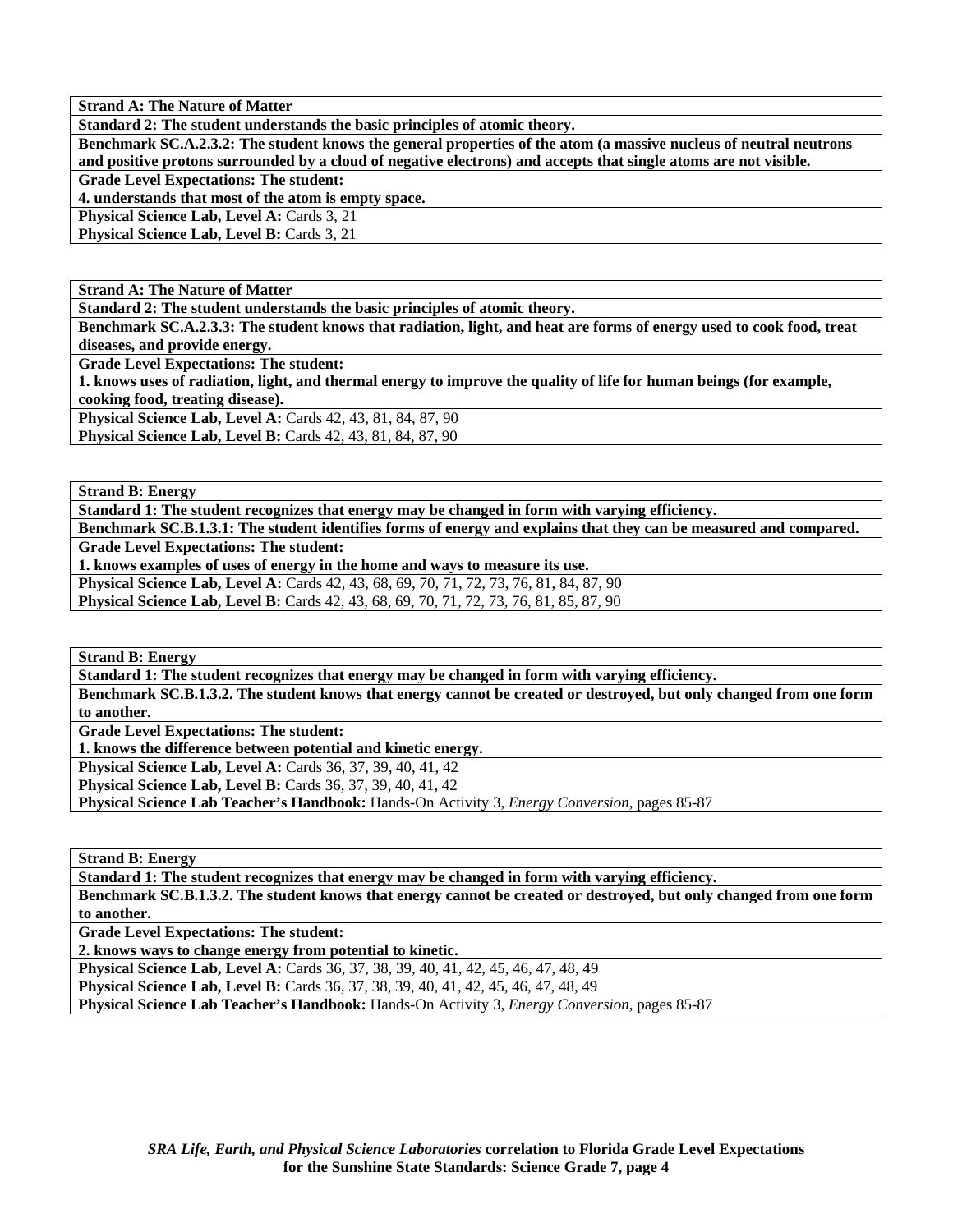**Strand B: Energy** 

**Standard 1: The student recognizes that energy may be changed in form with varying efficiency.** 

**Benchmark SC.B.1.3.3: The student knows the various forms in which energy comes to Earth from the Sun (e.g., visible light, infrared, and microwave).** 

**Grade Level Expectations: The student:** 

**1. knows the characteristics, effects, and common uses of ultraviolet, visible, and infrared light.** 

**Physical Science Lab, Level A: Cards 82, 83, 84, 90** 

**Physical Science Lab, Level B: Cards 82, 83, 84, 90** 

**Strand B: Energy** 

**Standard 1: The student recognizes that energy may be changed in form with varying efficiency. Benchmark SC.B.1.3.4: The student knows that energy conversions are never 100% efficient (e.g., some energy is** 

**transformed to heat and is unavailable for further useful work).** 

**Grade Level Expectations: The student:** 

**1. knows that useful energy is lost as heat energy in every energy conversion.** 

Life Science Lab, Level A: Card 77

Life Science Lab, Level B: Card 77

**Life Science Lab Teacher's Handbook:** Hands-On Activity 6, *How Much Does Energy Cost?,* pages 97-99

**Physical Science Lab, Level A:** Cards 27, 28, 29, 30, 34, 37, 67, 69, 71, 72, 73, 83, 85

**Physical Science Lab, Level B:** Cards 27, 28, 29, 30, 34, 37, 67, 69, 71, 72, 73, 83, 85

**Physical Science Lab Teacher's Handbook:** Hands-On Activity 2, *Plate Boundaries in Action,* pages 77-79; Hands-On Activity 5, *What is in the Air?,* pages 89-91

**Strand B: Energy** 

**Standard 2: The student understands the interaction of matter and energy.** 

**Benchmark SC.B.2.3.1: The student knows that most events in the universe (e.g., weather changes, moving cars, and the transfer of a nervous impulse in the human body) involve some form of energy transfer and that these changes almost always increase the total disorder of the system and its surroundings, reducing the amount of useful energy.** 

**Grade Level Expectations: The student:** 

**1. knows that as the amount of useful energy of a system decreases, the total disorder in the system increases.** 

Life Science Lab, Level A: Card 77

Life Science Lab, Level B: Card 77

**Life Science Lab Teacher's Handbook:** Hands-On Activity 6, *How Much Does Energy Cost?,* pages 97-99

**Physical Science Lab, Level A:** Cards 27, 28, 29, 30, 34 **Physical Science Lab, Level B:** Cards 27, 28, 29, 30, 34

**Strand B: Energy** 

**Standard 2: The student understands the interaction of matter and energy.** 

**Benchmark SC.B.2.3.2: The student knows that most of the energy used today is derived from burning stored energy collected by organisms millions of years ago (e.g., nonrenewable fossil fuels).** 

**Grade Level Expectations: The student:** 

**1. knows that fossil fuels are found in the Earth, they are nonrenewable, and the advantages and disadvantages of their use.** 

**Earth Science Lab, Level A: Card 35 Earth Science Lab, Level B: Card 35** 

Physical Science Lab, Level A: Card 38 Physical Science Lab, Level B: Card 38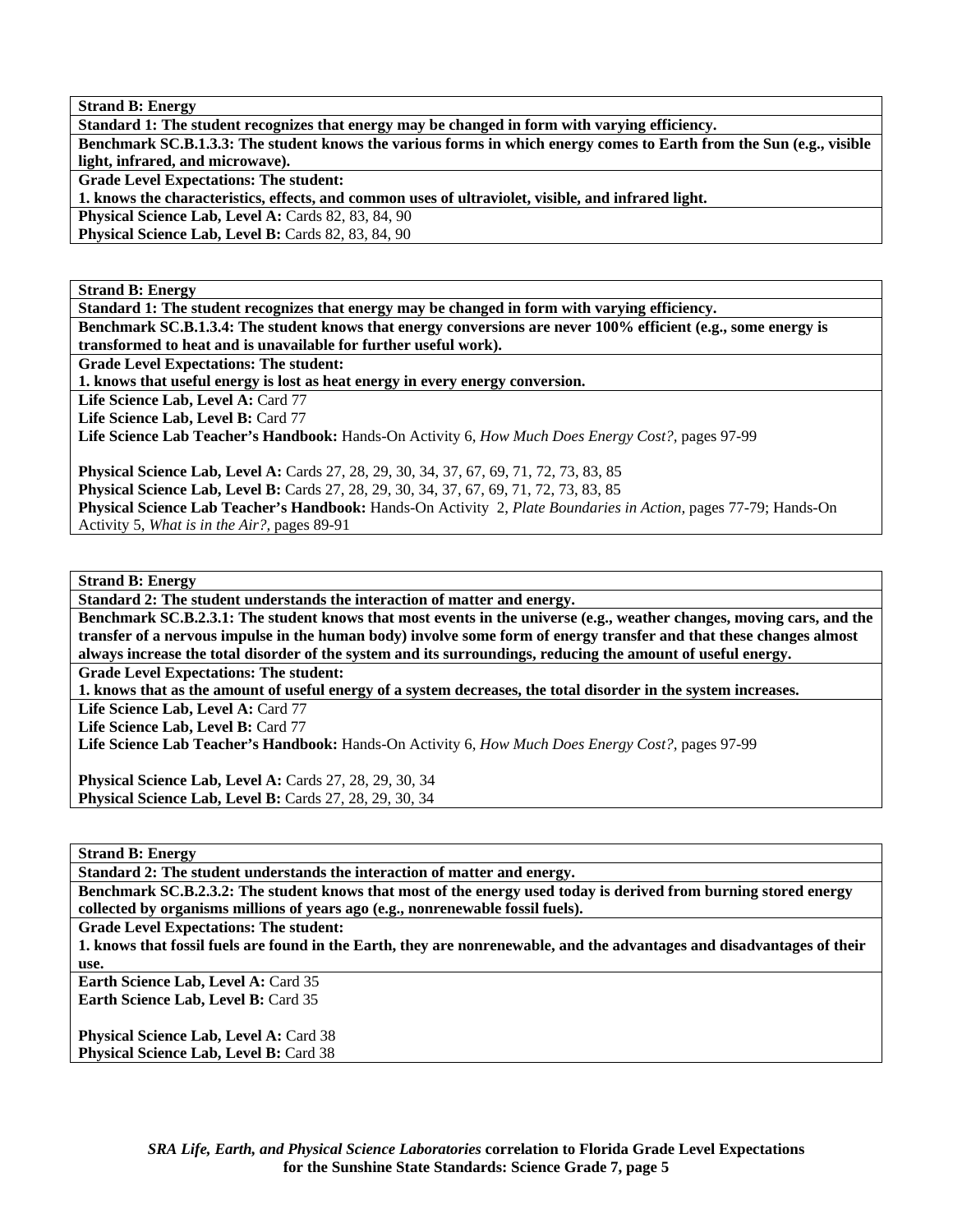**Standard 1: The student understands that types of motion may be described, measured, and predicted. Benchmark SC.C.1.3.1: The student knows that the motion of an object can be described by its position, direction of motion, and speed.** 

**Grade Level Expectations: The student:** 

**1. knows that the motion of an object can be described by its position, direction of motion, and speed.** 

**Physical Science Lab, Level A: Cards 50, 51, 52, 53** 

**Physical Science Lab, Level B: Cards 50, 51, 52, 53** 

**Strand C: Force and Motion** 

**Standard 1: The student understands that types of motion may be described, measured, and predicted.** 

**Benchmark SC.C.1.3.2: The student knows that vibrations in materials set up wave disturbances that spread away from the source (e.g., sound and earthquake waves).** 

**Grade Level Expectations: The student:** 

**1. knows factors that influence the amount of damage vibrations can cause.** 

**Earth Science Lab, Level A: Cards 15, 16** 

Earth Science Lab, Level B: Cards 15, 16

Physical Science Lab, Level A: Cards 79, 80 Physical Science Lab, Level B: Cards 79, 80

**Strand C: Force and Motion** 

**Standard 1: The student understands that types of motion may be described, measured, and predicted.** 

**Benchmark SC.C.1.3.2: The student knows that vibrations in materials set up wave disturbances that spread away from the source (e.g., sound and earthquake waves).** 

**Grade Level Expectations: The student:** 

**2. knows intensity of some common waves.** 

**Earth Science Lab, Level A: Cards 15, 16** Earth Science Lab, Level B: Cards 15, 16

**Physical Science Lab, Level A:** Cards 77, 78, 79, 80 **Physical Science Lab, Level B:** Cards 77, 78, 79, 80 **Physical Science Lab Teacher's Handbook:** Hands-On Activity 6, *Making Sound,* pages 97-99

**Strand C: Force and Motion** 

**Standard 1: The student understands that types of motion may be described, measured, and predicted. Benchmark SC.C.1.3.2: The student knows that vibrations in materials set up wave disturbances that spread away from the source (e.g., sound and earthquake waves).** 

**Grade Level Expectations: The student:** 

**3. knows some causes and effects of waves.** 

**Earth Science Lab, Level A: Cards 10, 11, 12, 13, 14, 15, 16 Earth Science Lab, Level B:** Cards 10, 11, 12, 13, 14, 15, 16

**Physical Science Lab, Level A:** Cards 77, 78, 79, 80, 81, 82, 83, 84, 85, 90 **Physical Science Lab, Level B:** Cards 77, 78, 79, 80, 81, 82, 83, 84, 85, 90 **Physical Science Lab Teacher's Handbook:** Hands-On Activity 6, *Making Sound,* pages 97-99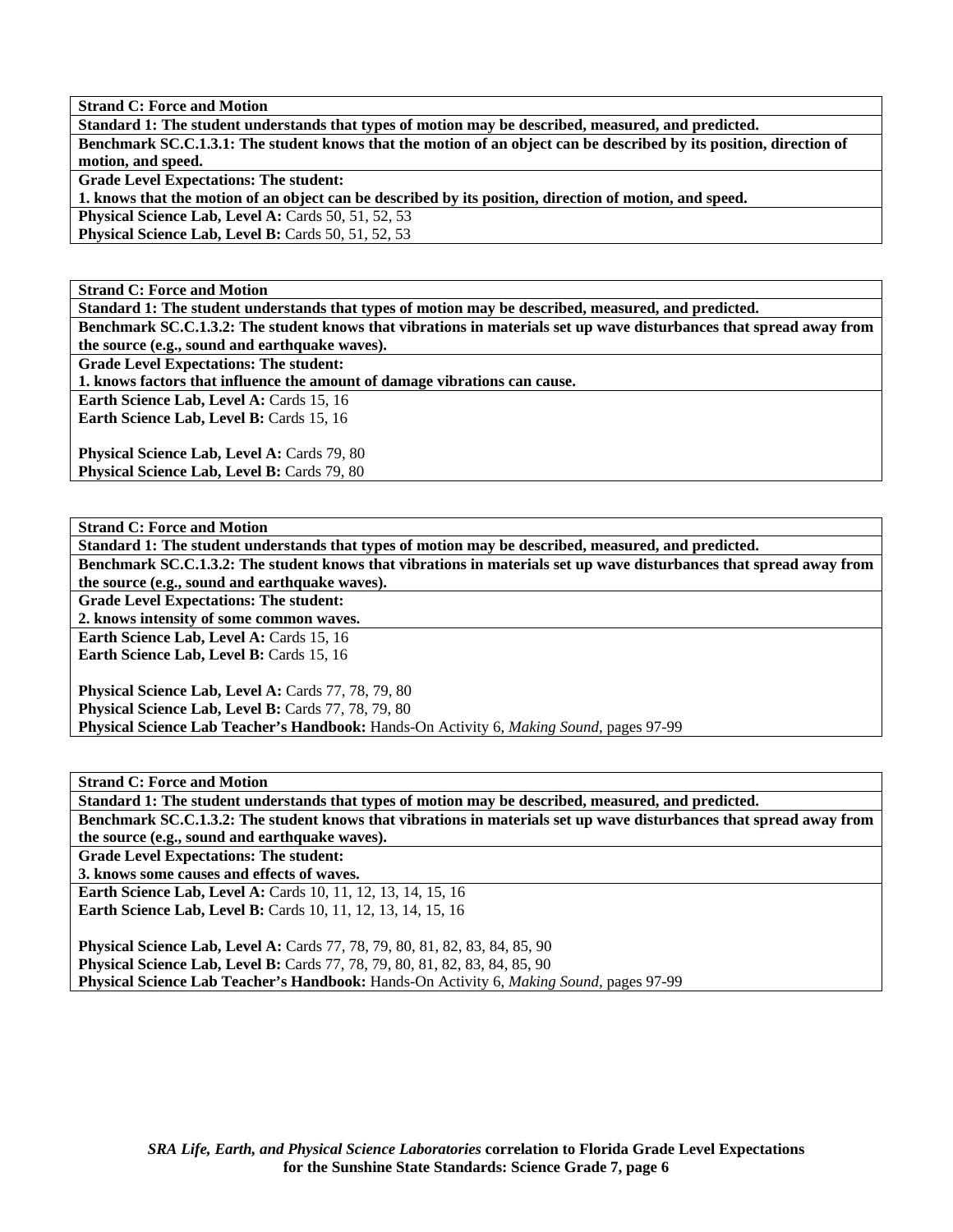**Standard 2: The student understands that the types of force that act on an object and the effect of that force can be described, measured, and predicted.** 

**Benchmark SC.C.2.3.1: The student knows that many forces (e.g., gravitational, electrical, and magnetic) act at a distance (e.g., without contact).** 

**Grade Level Expectations: The student:** 

**1. knows the properties of forces.** 

**Physical Science Lab, Level A: Cards 54, 55, 56, 58, 59** 

**Physical Science Lab, Level B:** Cards 54, 55, 56, 58, 59

**Physical Science Lab Teacher's Handbook:** Hands-On Activity 4, *Reducing Friction,* pages 89-91

**Strand C: Force and Motion** 

**Standard 2: The student understands that the types of force that act on an object and the effect of that force can be described, measured, and predicted.** 

**Benchmark SC.C.2.3.1: The student knows that many forces (e.g., gravitational, electrical, and magnetic) act at a distance (e.g., without contact).** 

**Grade Level Expectations: The student:** 

**2. knows that like poles of the magnet (two north poles or two south poles) will repel and opposite poles (north and south) will attract.** 

Physical Science Lab, Level A: Cards 74, 75

Physical Science Lab, Level B: Cards 74, 75

**Strand C: Force and Motion** 

**Standard 2: The student understands that the types of force that act on an object and the effect of that force can be described, measured, and predicted.** 

**Benchmark SC.C.2.3.1: The student knows that many forces (e.g., gravitational, electrical, and magnetic) act at a distance (e.g., without contact).** 

**Grade Level Expectations: The student:** 

**3. knows that a simple electromagnet uses both electrical force and a magnetic force.** 

**Physical Science Lab, Level A: Card 76** 

**Physical Science Lab, Level B: Card 76** 

**Strand C: Force and Motion** 

**Standard 2: The student understands that the types of force that act on an object and the effect of that force can be described, measured, and predicted.** 

**Benchmark SC.C.2.3.1: The student knows that many forces (e.g., gravitational, electrical, and magnetic) act at a distance (e.g., without contact).** 

**Grade Level Expectations: The student:** 

**4. knows the difference between parallel and series circuits.** 

Physical Science Lab, Level A: Card 68

**Physical Science Lab, Level B: Card 68** 

**Strand C: Force and Motion** 

**Standard 2: The student understands that the types of force that act on an object and the effect of that force can be described, measured, and predicted.** 

**Benchmark SC.C.2.3.3: The student knows that is more than one force acts on an object, then the forces can reinforce or cancel each other, depending on their direction and magnitude.** 

**Grade Level Expectations: The student:** 

**1. knows that objects in a vacuum accelerate at a constant rate.** 

**Physical Science Lab, Level A: Card 52** 

**Physical Science Lab, Level B: Card 52**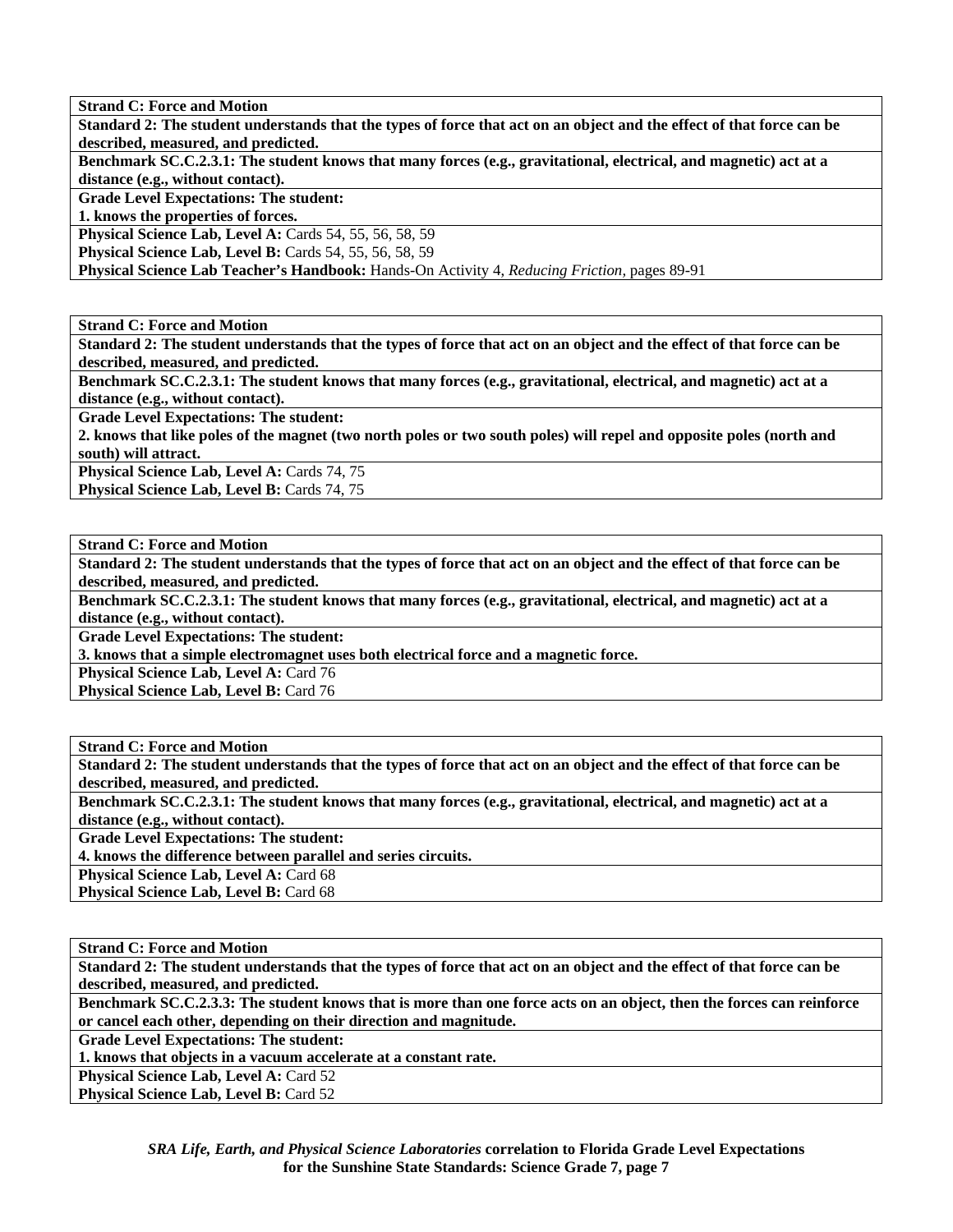**Standard 2: The student understands that the types of force that act on an object and the effect of that force can be described, measured, and predicted.** 

**Benchmark SC.C.2.3.3: The student knows that is more than one force acts on an object, then the forces can reinforce or cancel each other, depending on their direction and magnitude.** 

**Grade Level Expectations: The student:** 

**2. understands that as objects fall to Earth, speed increases until they reach terminal velocity.** 

**Physical Science Lab, Level A: Cards 51, 52** 

**Physical Science Lab, Level B: Cards 51, 52** 

**Strand C: Force and Motion** 

**Standard 2: The student understands that the types of force that act on an object and the effect of that force can be described, measured, and predicted.** 

**Benchmark SC.C.2.3.4. The student knows that simple machines can be used to change the direction or size of a force. Grade Level Expectations: The student:** 

**1. understands uses and combinations of simple machines in complicated machines.** 

Physical Science Lab, Level A: Cards 41, 63, 64

Physical Science Lab, Level B: Cards 41, 63, 64

**Strand C: Force and Motion** 

**Standard 2: The student understands that the types of force that act on an object and the effect of that force can be described, measured, and predicted.** 

**Benchmark SC.C.2.3.7: The student knows that gravity is a universal force that every mass exerts on every other mass. Grade Level Expectations: The student:** 

**1. understands that gravity is a force exerted on a mass that causes an object to have weight.** 

**Physical Science Lab, Level A: Cards 57, 59** 

Physical Science Lab, Level B: Cards 57, 59

**Strand C: Force and Motion** 

**Standard 2: The student understands that the types of force that act on an object and the effect of that force can be described, measured, and predicted.** 

**Benchmark SC.C.2.3.7: The student knows that gravity is a universal force that every mass exerts on every other mass. Grade Level Expectations: The student:** 

**2. knows that gravity is a force that holds the Solar System together.** 

Earth Science Lab, Level A: Card 68

**Earth Science Lab, Level B: Card 68** 

**Strand D: Processes that Shape the Earth** 

**Standard 1: The student recognizes that processes in the lithosphere, atmosphere, hydrosphere, and biosphere interact to shape the Earth.** 

**Benchmark SC.D.1.3.1: The student knows that mechanical and chemical activities shape and reshape the Earth's land surface by eroding rock and soil in some areas and depositing them in other areas, sometimes in seasonal layers.** 

**Grade Level Expectations: The student:** 

**1. knows the relationship between run-off and the development of a river system.** 

Earth Science Lab, Level A: Cards 82, 83, 84

**Earth Science Lab, Level B: Cards 82, 83, 84**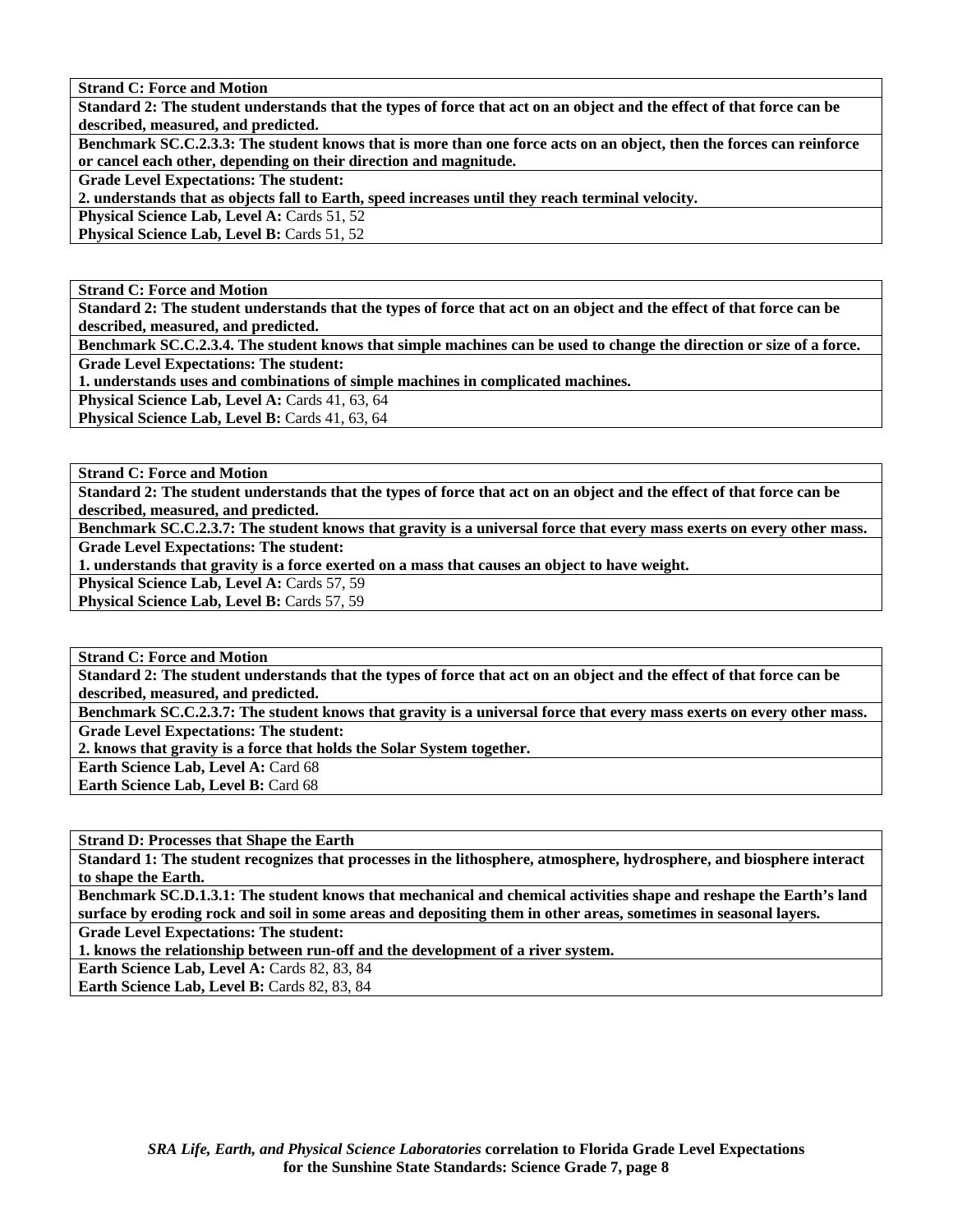**Standard 1: The student recognizes that processes in the lithosphere, atmosphere, hydrosphere, and biosphere interact to shape the Earth.** 

**Benchmark SC.D.1.3.1: The student knows that mechanical and chemical activities shape and reshape the Earth's land surface by eroding rock and soil in some areas and depositing them in other areas, sometimes in seasonal layers.** 

**Grade Level Expectations: The student:** 

**2. understands the action of ground water to form aquifers, caverns, and sinkholes.** 

**Earth Science Lab, Level A: Card 84** 

**Earth Science Lab, Level B:** Card 84

**Strand D: Processes that Shape the Earth** 

**Standard 1: The student recognizes that processes in the lithosphere, atmosphere, hydrosphere, and biosphere interact to shape the Earth.** 

**Benchmark SC.D.1.3.1: The student knows that mechanical and chemical activities shape and reshape the Earth's land surface by eroding rock and soil in some areas and depositing them in other areas, sometimes in seasonal layers.** 

**Grade Level Expectations: The student:** 

**3. knows the ways in which the Earth's surface is eroded and reshaped (for example, weathering, erosion, deposition).** 

**Earth Science Lab, Level A: Cards 22, 24, 25, 26, 27, 28 Earth Science Lab, Level B:** Cards 22, 24, 25, 26, 27, 28

**Strand D: Processes that Shape the Earth** 

**Standard 1: The student recognizes that processes in the lithosphere, atmosphere, hydrosphere, and biosphere interact to shape the Earth.** 

**Benchmark SC.D.1.3.2: The student knows that over the whole Earth, organisms are growing, dying, and decaying as new organisms are produced by the old ones.** 

**Grade Level Expectations: The student:** 

**1. understands that fossils are used to predict and explain the similarities and differences of organisms that lived in the past and compare them with those living today.** 

Life Science Lab, Level A: Cards 67, 68

Life Science Lab, Level B: Cards 67, 68

**Life Science Lab Teacher's Handbook:** Hands-On Activity 5, *Making Fossils,* pages 93-95

Earth Science Lab, Level A: Cards 33, 34 Earth Science Lab, Level B: Cards 33, 34

**Strand D: Processes that Shape the Earth** 

**Standard 1: The student recognizes that processes in the lithosphere, atmosphere, hydrosphere, and biosphere interact to shape the Earth.** 

**Benchmark SC.D.1.3.3: The student knows how conditions that exist in one system influence the conditions that exist in other systems.** 

**Grade Level Expectations: The student:** 

**1. understands that changes on the surface of the Earth change features on Earth (for example, hurricanes, earthquakes, volcanoes).** 

**Earth Science Lab, Level A:** Cards 10, 11, 12, 13, 14, 15, 16, 17, 21, 24, 25, 26, 27, 28, 52, 53, 54 **Earth Science Lab, Level B:** Cards 10, 11, 12, 13, 14, 15, 16, 17, 21, 24, 25, 26, 27, 28, 52, 53, 54 **Earth Science Lab Teacher's Handbook:** Hands-On Activity 2, *Plate Boundaries in Action,* pages 77-79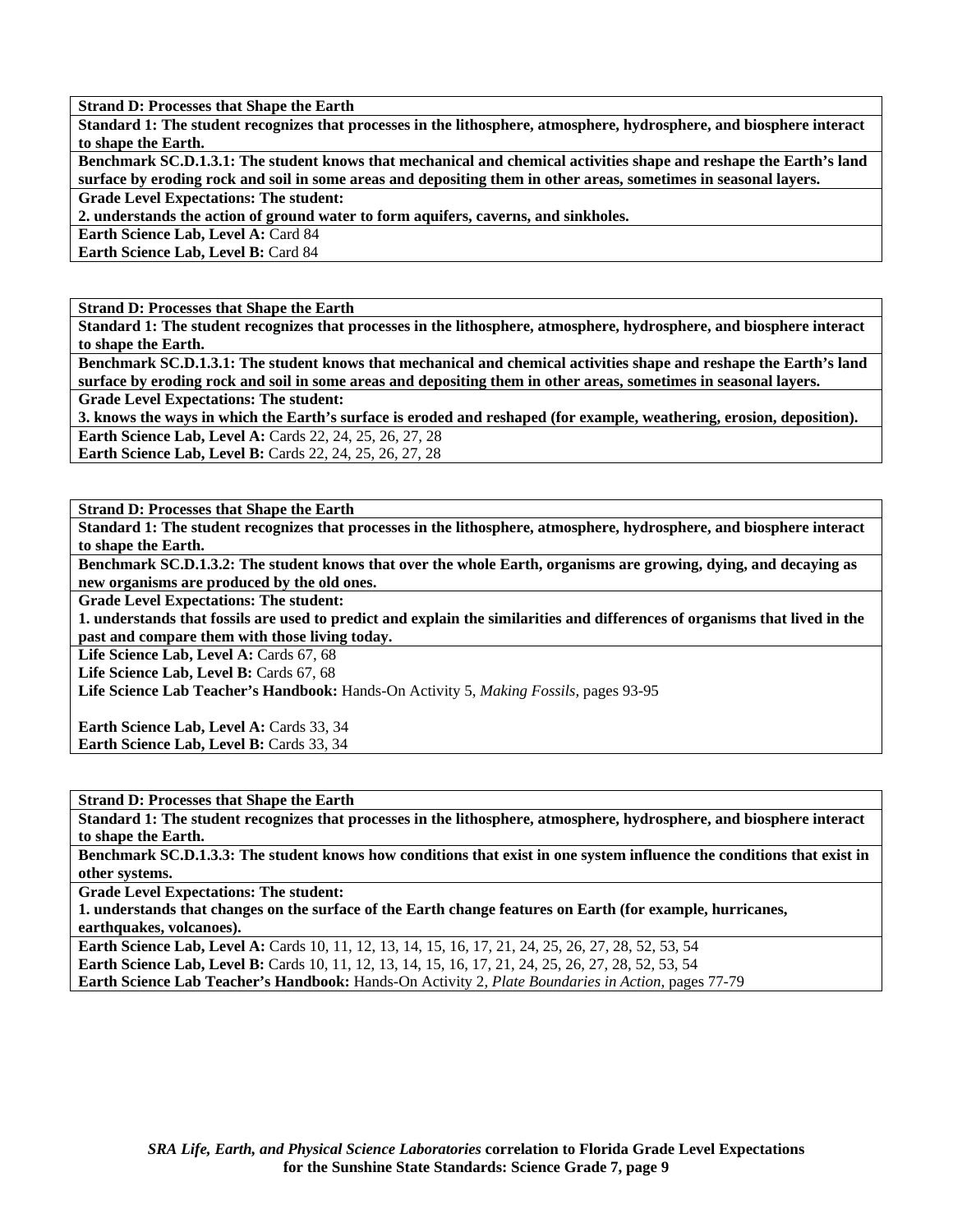**Standard 1: The student recognizes that processes in the lithosphere, atmosphere, hydrosphere, and biosphere interact to shape the Earth.** 

**Benchmark SC.D.1.3.4: The student knows the ways in which plants and animals reshape the landscape (e.g., bacteria, fungi, worms, rodents, and other organisms add organic matter to the soil, increasing soil fertility, encouraging plant growth, and strengthening resistance to erosion).** 

**Grade Level Expectations: The student:** 

**1. knows the ways in which living things reshape the landscape (for example, bacteria, fungi, worms, rodents, and other organisms add organic matter to the soil, increasing soil fertility, encouraging plant growth, and strengthening resistance to erosion).** 

**Life Science Lab, Level A:** Cards 12, 13, 15, 76, 78, 79 Life Science Lab, Level B: Cards 12, 13, 15, 76, 78, 79

**Earth Science Lab, Level A: Card 23 Earth Science Lab, Level B: Card 23** 

**Strand D: Processes that Shape the Earth** 

**Standard 1: The student recognizes that processes in the lithosphere, atmosphere, hydrosphere, and biosphere interact to shape the Earth.** 

**Benchmark SC.D.1.3.5: The student understands concepts of time and size relating too the interaction of Earth's processes (e.g., lightning striking in a split second as opposed to the shifting of the earth's plates altering the landscape, distance between atoms measured in Angstrom units as opposed to distance between stars measured in light-years).** 

**Grade Level Expectations: The student:** 

**1. uses a geologic timeline to illustrate the occurrence of processes on Earth,** 

**Life Science Lab, Level A: Cards 66, 67, 68** 

**Life Science Lab, Level B: Cards 66, 67, 68** 

Earth Science Lab, Level A: Cards 32, 34 Earth Science Lab, Level B: Cards 32, 34

**Strand D: Processes that Shape the Earth** 

**Standard 2: The student understands the need for protection of the natural systems on Earth.** 

**Benchmark SC.D.2.3.1: The student understands that quality of life is relevant to personal experience.** 

**Grade Level Expectations: The student:** 

**1. knows ways to conserve and recycle resources (for example, develops and uses a personal action plan to use recyclable materials whenever possible).** 

**Life Science Lab, Level A:** Cards 84, 85, 86, 87, 88, 89, 90 Life Science Lab, Level B: Cards 84, 85, 86, 87, 88, 89, 90

**Earth Science Lab, Level A:** Cards 29, 37, 42, 59, 61, 85, 86 **Earth Science Lab, Level B:** Cards 29, 37, 42, 59, 61, 85, 86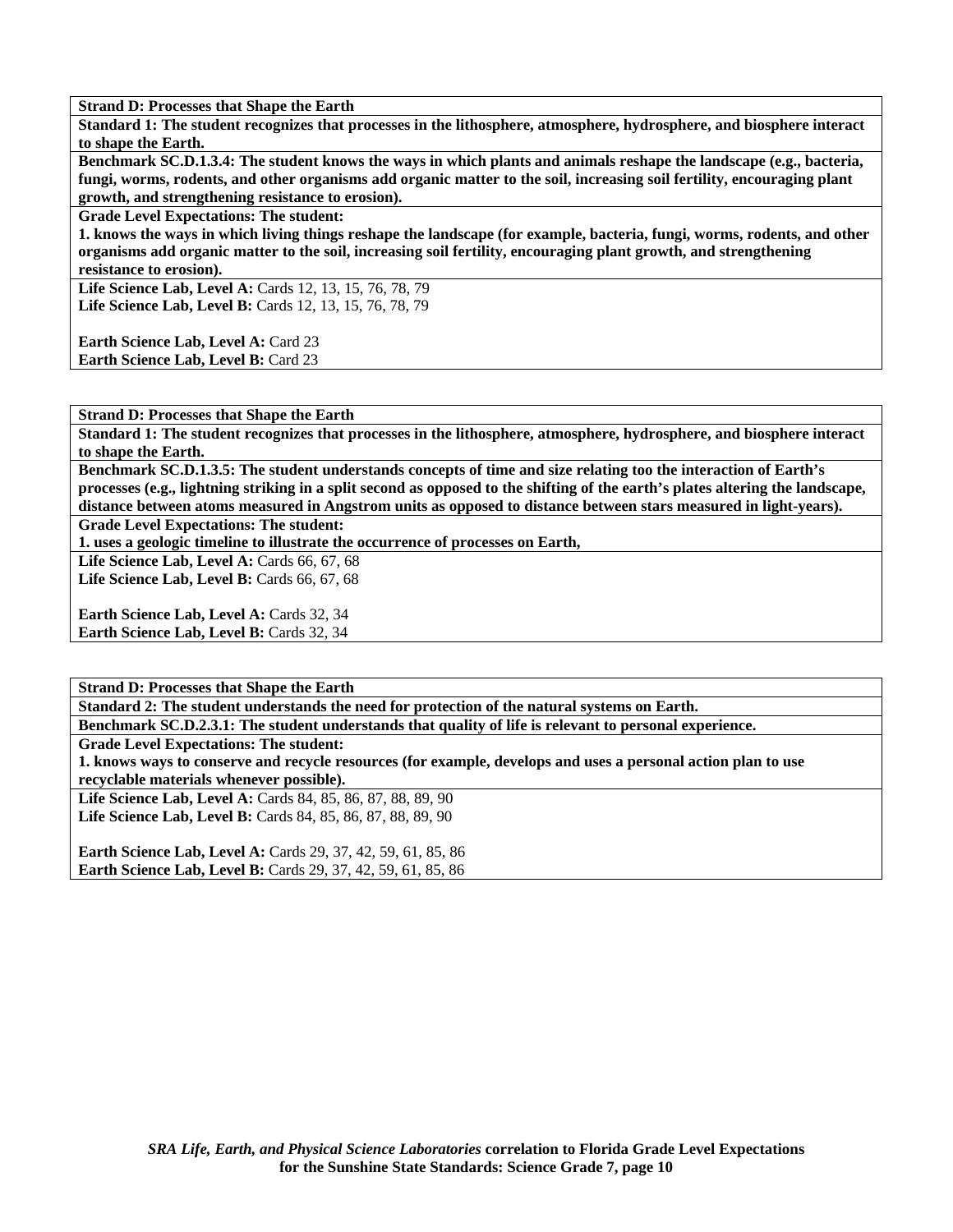**Standard 2: The student understands the need for protection of the natural systems on Earth. Benchmark SC.D.2.3.2: The student knows the positive and negative consequences of human action on the Earth' systems.** 

**Grade Level Expectations: The student:** 

**1. knows roles of various public and private environmental agencies (for example, Florida Water Management Districts, Environmental Protection Agency).** 

Life Science Lab, Level A: Cards 84, 87, 88, 89, 90

Life Science Lab, Level B: Cards 84, 87, 88, 89, 90

**Life Science Lab Teacher's Handbook:** Hands-On Activity 7, *The Effects of Acid Rain,* pages 101-103

**Earth Science Lab, Level A: Cards 42, 59, 60, 85, 86 Earth Science Lab, Level B: Cards 42, 59, 60, 85, 86** 

**Strand E: Earth and Space** 

**Standard 1: The student understands the interaction and organization in the Solar System and the universe and how this affects life on Earth.** 

**Benchmark SC.E.1.3.1: The student understands the vast size of our Solar System and the relationship of the planets and their satellites.** 

**Grade Level Expectations: The student:** 

**1. knows the relative sizes of planets.** 

**Earth Science Lab, Level A: Cards 68, 69, 70, 71, 72** 

**Earth Science Lab, Level B: Cards 68, 69, 70, 71, 72** 

**Earth Science Lab Teacher's Handbook:** Hands-On Activity 7, *Sizes in the Solar System,* pages 97-99

**Strand E: Earth and Space** 

**Standard 1: The student understands the interaction and organization in the Solar System and the universe and how this affects life on Earth.** 

**Benchmark SC.E.1.3.1: The student understands the vast size of our Solar System and the relationship of the planets and their satellites.** 

**Grade Level Expectations: The student:** 

**2. understands the distances of the planets and the asteroid belt from the Sun are vast.** 

**Earth Science Lab, Level A: Cards 68, 69, 70, 71, 72** 

**Earth Science Lab, Level B: Cards 68, 69, 70, 71, 72** 

**Earth Science Lab Teacher's Handbook:** Hands-On Activity 7, *Sizes in the Solar System,* pages 97-99

**Strand E: Earth and Space** 

**Standard 1: The student understands the interaction and organization in the Solar System and the universe and how this affects life on Earth.** 

**Benchmark SC.E.1.3.1: The student understands the vast size of our Solar System and the relationship of the planets and their satellites.** 

**Grade Level Expectations: The student:** 

**3. understands the relationship between the phases of the Moon and the positions of the Moon, Earth, and Sun as Moon revolves around the Earth.** 

Earth Science Lab, Level A: Cards 63, 64

**Earth Science Lab, Level B: Cards 63, 64**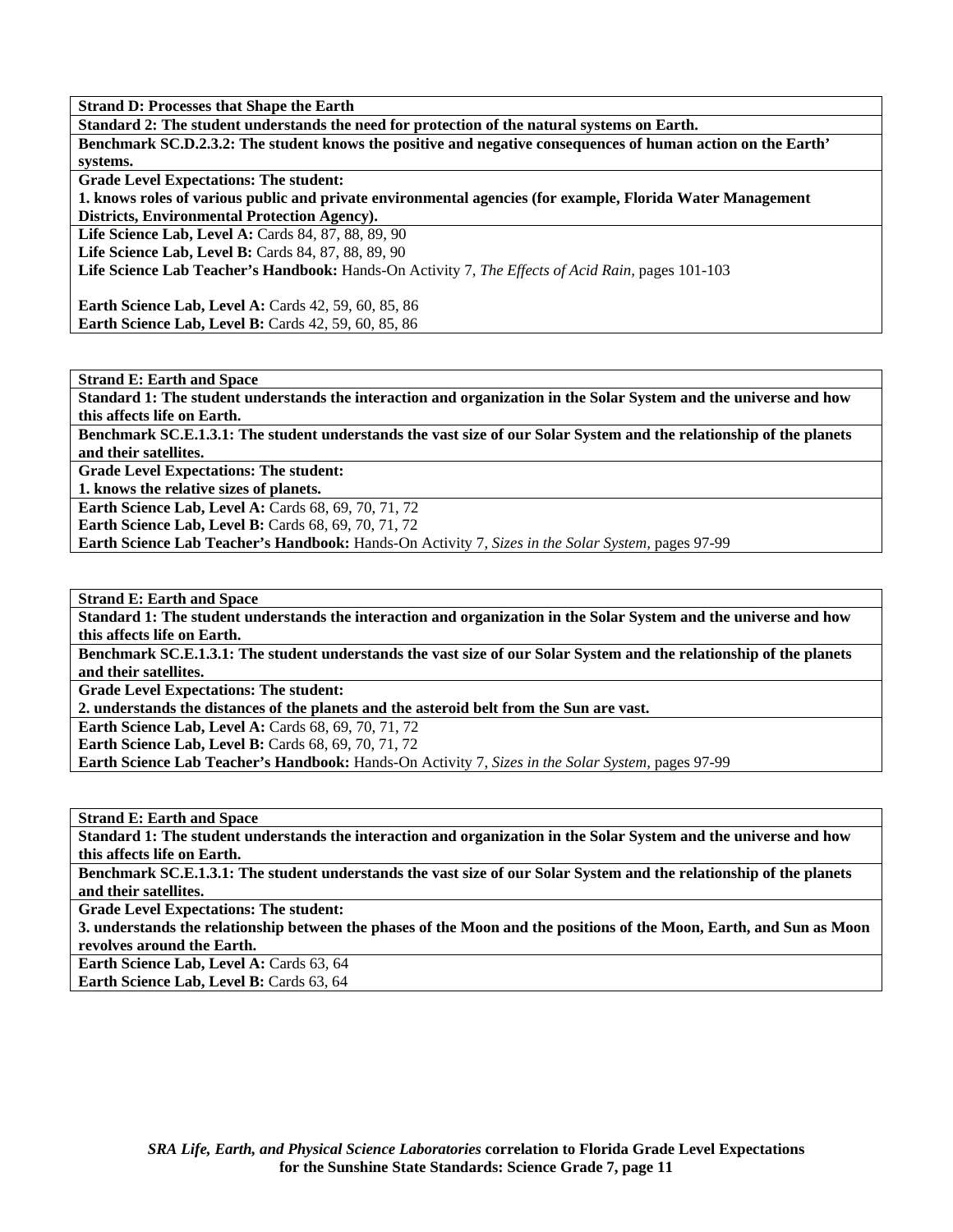**Strand E: Earth and Space** 

**Standard 1: The student understands the interaction and organization in the Solar System and the universe and how this affects life on Earth.** 

**Benchmark SC.E.1.3.1: The student understands the vast size of our Solar System and the relationship of the planets and their satellites.** 

**Grade Level Expectations: The student:** 

**4. understands the revolution and rotation of the Moon relative to the Earth, and knows that the same side of the Moon always faces the Earth.** 

Earth Science Lab, Level A: Cards 62, 63, 64 **Earth Science Lab, Level B: Cards 62, 63, 64** 

**Strand E: Earth and Space** 

**Standard 1: The student understands the interaction and organization in the Solar System and the universe and how this affects life on Earth.** 

**Benchmark SC.E.1.3.1: The student understands the vast size of our Solar System and the relationship of the planets and their satellites.** 

**Grade Level Expectations: The student:** 

**5. understands that the tilt of the Earth on its axis as it rotates causes seasonal changes.** 

**Earth Science Lab, Level A: Card 62** 

**Earth Science Lab, Level B: Card 62** 

**Strand E: Earth and Space** 

**Standard 1: The student understands the interaction and organization in the Solar System and the universe and how this affects life on Earth.** 

**Benchmark SC.E.1.3.2: The student knows that available data from various satellite probes show the similarities and differences among planets and their moon in the solar system.** 

**Grade Level Expectations: The student:** 

**1. knows characteristics of the inner planets and outer planets.** 

**Earth Science Lab, Level A: Cards 69, 70, 71, 72** 

**Earth Science Lab, Level B: Cards 69, 70, 71, 72** 

**Strand E: Earth and Space** 

**Standard 1: The student understands the interaction and organization in the Solar System and the universe and how this affects life on Earth.** 

**Benchmark SC.E.1.3.2: The student knows that available data from various satellite probes show the similarities and differences among planets and their moon in the solar system.** 

**Grade Level Expectations: The student:** 

**2. knows basic features of the Moon and the moons of other planets.** 

**Earth Science Lab, Level A: Cards 63, 64, 65, 66** 

**Earth Science Lab, Level B: Cards 63, 64, 65, 66** 

**Strand E: Earth and Space Standard 1: The student understands the interaction and organization in the Solar System and the universe and how this affects life on Earth. Benchmark SC.E.3.3: The student understands that our Sun is one of many stars in our galaxy** 

**Grade Level Expectations: The student:** 

**1. knows some of the constellations of stars in the sky.** 

**Earth Science Lab, Level A: Card 75** 

**Earth Science Lab, Level B: Card 75**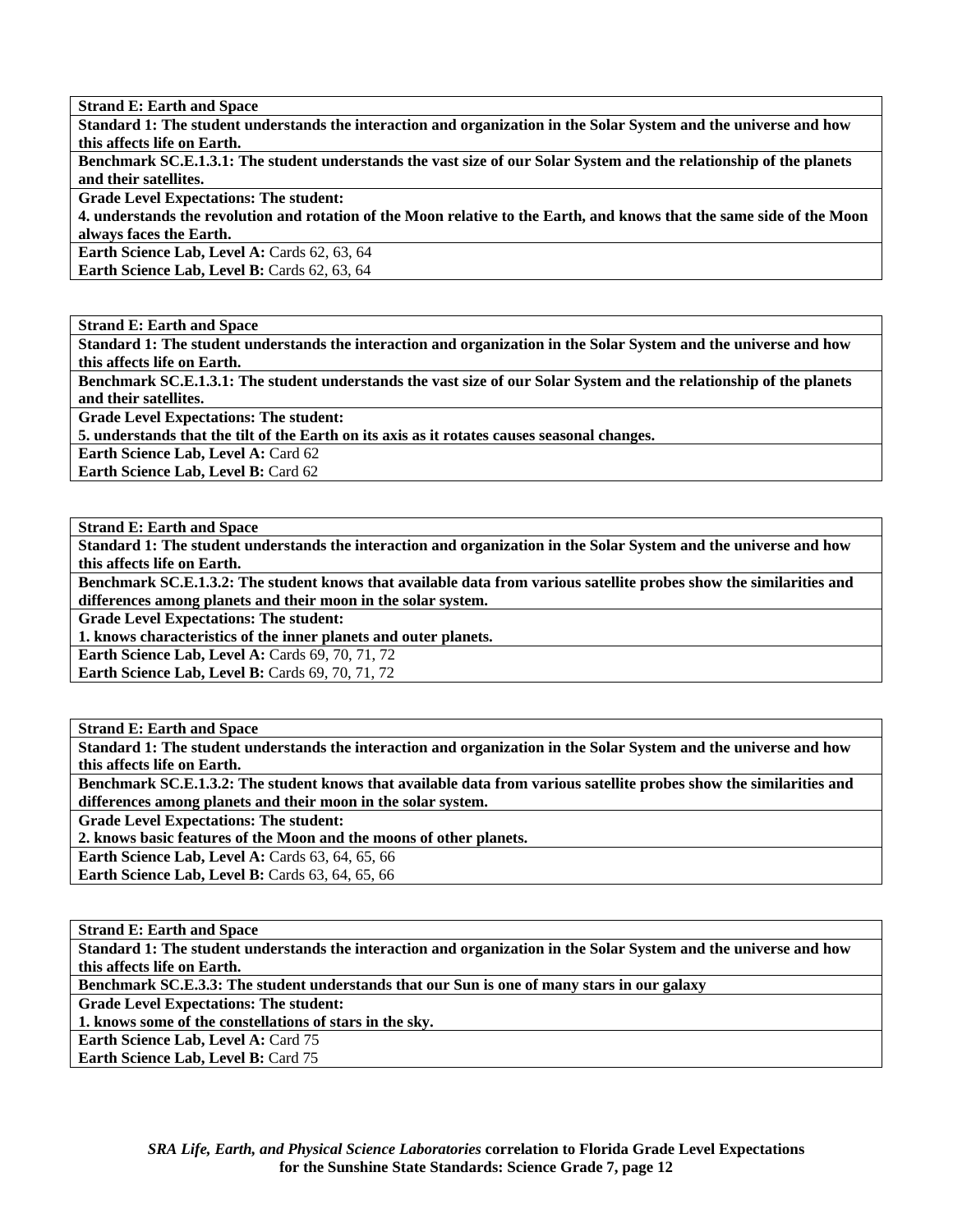**Strand E: Earth and Space Standard 1: The student understands the interaction and organization in the Solar System and the universe and how this affects life on Earth. Benchmark SC.E.3.3: The student understands that our Sun is one of many stars in our galaxy Grade Level Expectations: The student: 2. knows why stars appear to move across the sky. Earth Science Lab, Level A: Cards 62, 75 Earth Science Lab, Level B: Cards 62, 75** 

**Strand E: Earth and Space** 

**Standard 1: The student understands the interaction and organization in the Solar System and the universe and how this affects life on Earth.** 

**Benchmark SC.E.3.4: The student knows that stars appear to be made of similar chemical elements, although they differ in age, size, temperature, and distance.** 

**Grade Level Expectations: The student:** 

**1. knows the life cycle of a star.** 

Earth Science Lab, Level A: Cards 75, 76

Earth Science Lab, Level B: Cards 75, 76

**Strand E: Earth and Space** 

**Standard 1: The student understands the interaction and organization in the Solar System and the universe and how this affects life on Earth.** 

**Benchmark SC.E.3.4: The student knows that stars appear to be made of similar chemical elements, although they differ in age, size, temperature, and distance.** 

**Grade Level Expectations: The student:** 

**2. knows the process used to determine the age of a star.** 

**Earth Science Lab, Level A: Card 76** 

**Earth Science Lab, Level B: Card 76** 

**Strand F: Processes of Life** 

**Standard 1: The student describes patterns of structure and function in living things.** 

**Benchmark SC.F.1.3.1: The student understands that living things are composed of major systems that function in reproduction, growth, maintenance, and regulation.** 

**Grade Level Expectations: The student:** 

**1. understands that the systems within living things respond to changes in the environment (for example, allergens and carcinogens).** 

Life Science Lab, Level A: Cards 8, 9, 10, 23, 24, 41, 43, 46, 47, 48, 49, 51, 54, 56, 83

Life Science Lab, Level B: Cards 8, 9, 10, 23, 24, 41, 43, 46, 47, 48, 49, 51, 54, 56, 83

**Life Science Lab Teacher's Handbook:** Hands-On Activity 3, *Investigating Arthropods,* pages 85-87; Hands-On Activity 4, *Your Cardiovascular System,* pages 89-91

**Strand F: Processes of Life** 

**Standard 1: The student describes patterns of structure and function in living things.** 

**Benchmark SC.F.1.3.2: The student knows that the structural basis of most organisms is the cell and most organisms are single cells, while some, including humans, are multicellular.** 

**Grade Level Expectations: The student:** 

**1. understands the concept of multicellular organisms.** 

**Life Science Lab, Level A: Cards 1, 5, 6, 7, 10, 44** 

**Life Science Lab, Level B:** Cards 1, 5, 6, 7, 10, 44

**Life Science Lab Teacher's Handbook:** Hands-On Activity 1, *Examining Cells,* pages 77-79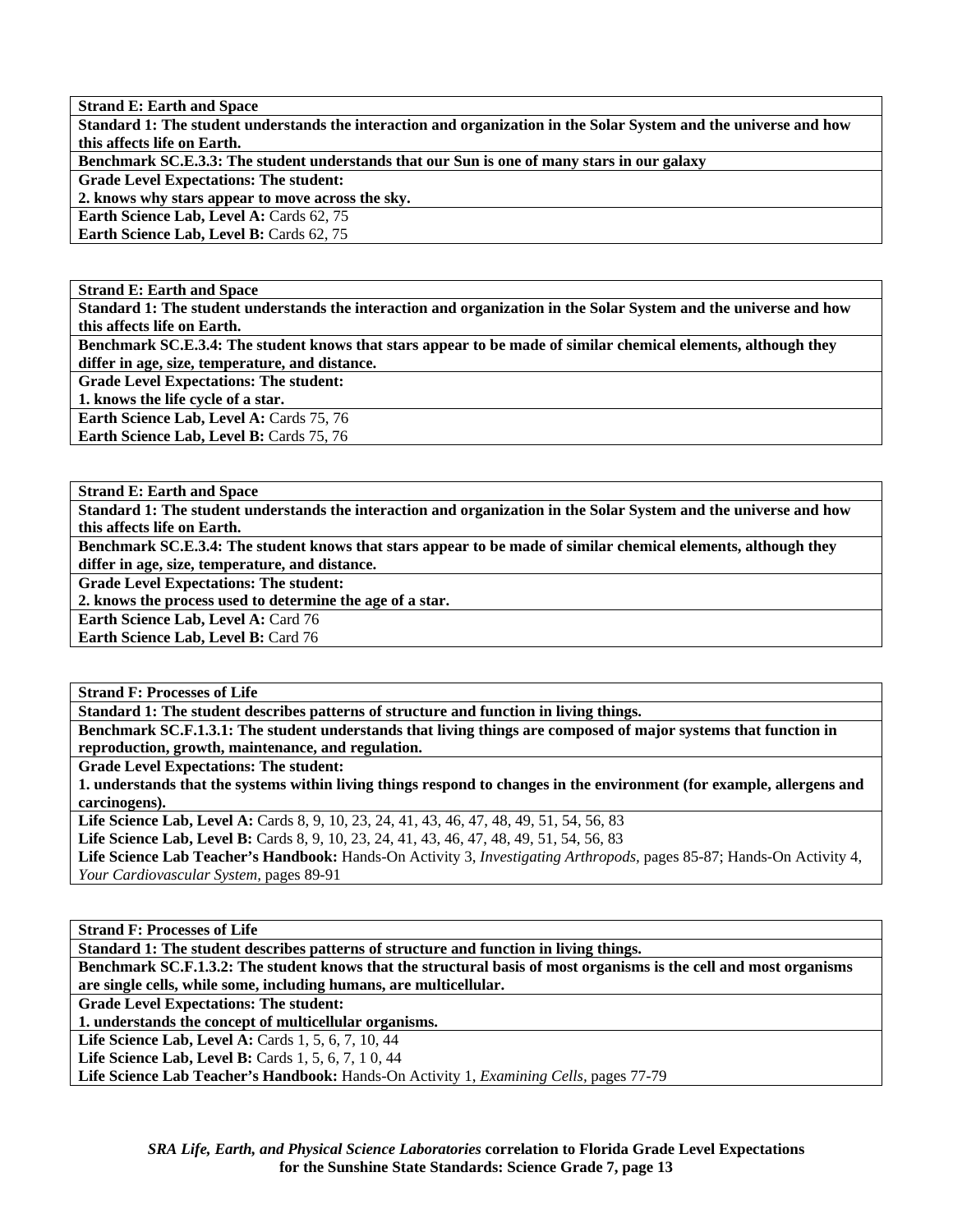**Standard 1: The student describes patterns of structure and function in living things.** 

**Benchmark SC.F.1.3.6: The student knows that the cells with similar functions have similar structures, whereas those with different structures have different functions.** 

**Grade Level Expectations: The student:** 

**1. understands that there are many similarities among the great diversity of living things.** 

Life Science Lab, Level A: Cards 1, 2, 3, 4, 5, 6, 7, 16, 40, 68

Life Science Lab, Level B: Cards 1, 2, 3, 4, 5, 6, 7, 16, 40, 68

**Life Science Lab Teacher's Handbook:** Hands-On Activity 1, *Examining Cells,* pages 77-79

**Strand F: Processes of Life** 

**Standard 1: The student describes patterns of structure and function in living things.** 

**Benchmark SC.F.1.3.7: The student knows that behavior is a response to the environment and influences growth, development, maintenance, and reproduction.** 

**Grade Level Expectations: The student:** 

**1. determines the behavioral responses of different organisms to common stimuli (for example, temperature, light, pressure, moisture).** 

Life Science Lab, Level A: Cards 24, 43, 83, 86

Life Science Lab, Level B: Cards 24, 43, 83, 86

**Life Science Lab Teacher's Handbook:** Hands-On Activity 3, *Investigating Arthropods,* pages 85-87

**Strand F: Processes of Life** 

**Standard 2: The student understands the process and importance of genetic diversity.** 

**Benchmark SC.F.2.3.1: The student knows the patterns and advantages of sexual and asexual reproduction in pants and animals.** 

**Grade Level Expectations: The student:** 

**1. knows the differences between and advantages of sexual and asexual reproduction.** 

Life Science Lab, Level A: Cards 60, 61

Life Science Lab, Level B: Cards 60, 61

**Strand F: Processes of Life** 

**Standard 2: The student understands the process and importance of genetic diversity.** 

**Benchmark SC.F.2.3.1: The student knows the patterns and advantages of sexual and asexual reproduction in pants and animals. Grade Level Expectations: The student:** 

**2. knows common types of asexual reproduction.** 

Life Science Lab, Level A: Card 60

Life Science Lab, Level B: Card 60

**Strand F: Processes of Life** 

**Standard 2: The student understands the process and importance of genetic diversity.** 

**Benchmark SC.F.2.3.3: The student knows that generally organisms in a population live long enough to reproduce because they have survival characteristics.** 

**Grade Level Expectations: The student:** 

**1. knows the life cycles of a variety of organisms, including non-flowering and flowering plants, insects, amphibians, reptiles, birds, and mammals.** 

**Life Science Lab, Level A: Cards 20, 21, 22, 40, 42 Life Science Lab, Level B:** Cards 20, 21, 22, 40, 42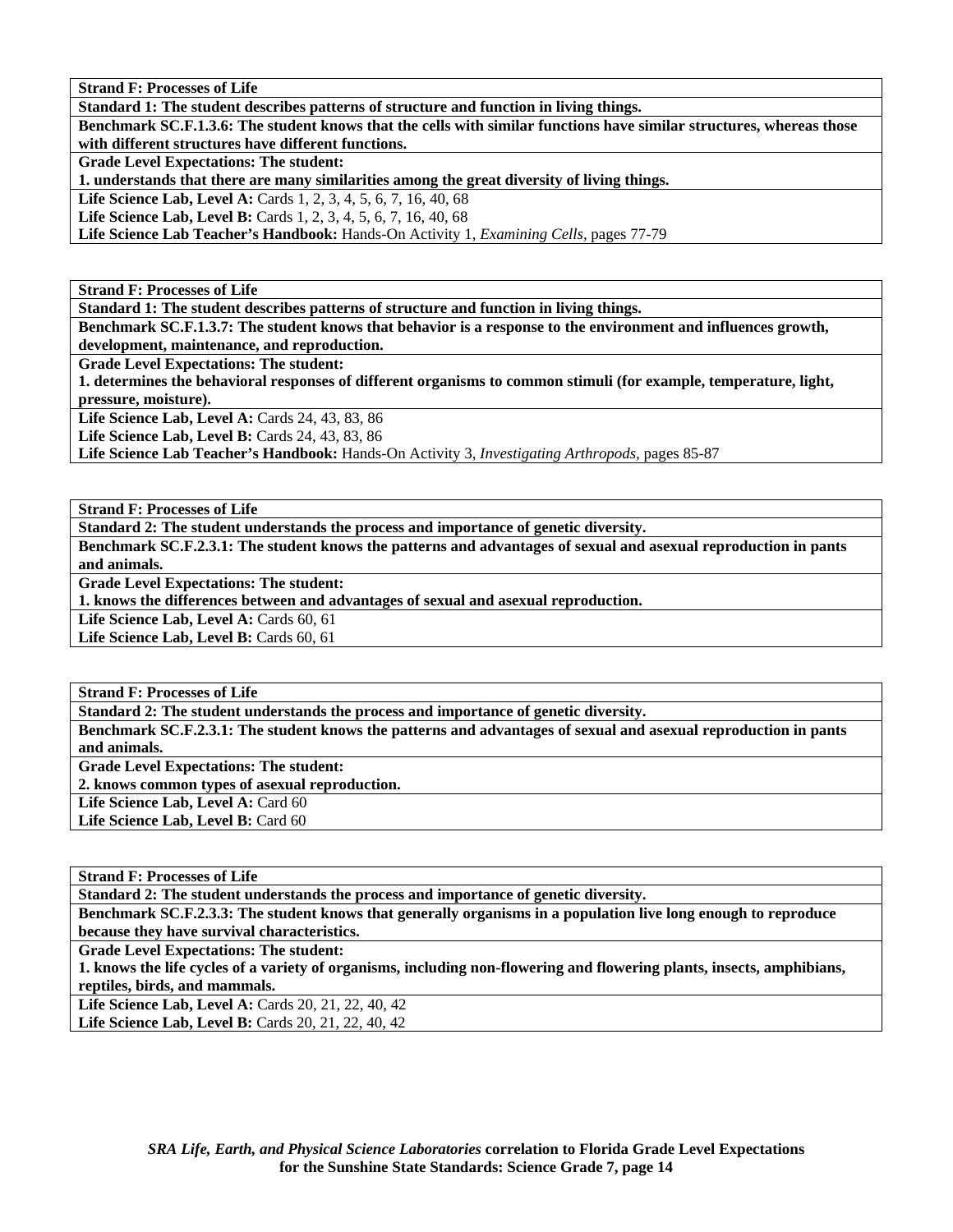**Standard 1: The student understands the competitive, interdependent, cyclic nature of living things in the environment. Benchmark SC.G.1.3.1: The student knows that viruses depend on other living things.** 

**Grade Level Expectations: The student:** 

**1. knows the unique characteristics of a virus that cause them to be considered living at some times and nonliving at others.** 

Life Science Lab, Level A: Card 11

Life Science Lab, Level B: Card 11

**Strand G: How Living Things Interact with Their Environment** 

**Standard 1: The student understands the competitive, interdependent, cyclic nature of living things in the environment. Benchmark SC.G.1.3.1: The student knows that viruses depend on other living things.** 

**Grade Level Expectations: The student:** 

**2. knows ways that viruses depend on other living things.** 

Life Science Lab, Level A: Card 11

**Life Science Lab, Level B:** Card 11

**Strand G: How Living Things Interact with Their Environment** 

**Standard 1: The student understands the competitive, interdependent, cyclic nature of living things in the environment. Benchmark SC.G.1.3.1: The student knows that viruses depend on other living things.** 

**Grade Level Expectations: The student:** 

**3. knows that viruses may cause diseases in other living things.** 

Life Science Lab, Level A: Card 11

Life Science Lab, Level B: Card 11

**Strand G: How Living Things Interact with Their Environment** 

**Standard 1: The student understands the competitive, interdependent, cyclic nature of living things in the environment. Benchmark SC.G.1.3.2: The student knows that biological adaptations include changes in structures, behaviors, or physiology that enhance reproductive success in a particular environment.** 

**Grade Level Expectations: The student:** 

**1. knows that biological adaptations include changes in structures, behaviors, or physiology that enhance reproductive success in a particular environment.** 

Life Science Lab, Level A: Cards 23, 41, 65, 66

Life Science Lab, Level B: Cards 23, 41, 65, 66

**Strand G: How Living Things Interact with Their Environment** 

**Standard 1: The student understands the competitive, interdependent, cyclic nature of living things in the environment. Benchmark SC.G.1.3.3: The student understands that the classification of living things is based on a given set of criteria and is a tool for understanding biodiversity and interrelationships.** 

**Grade Level Expectations: The student:** 

**1. knows how to design and use a dichotomous guide to identify organisms based on structural characteristics.** 

**Life Science Lab, Level A: Cards 2, 3, 25, 27, 34, 40** 

Life Science Lab, Level B: Cards 2, 3, 25, 27, 34, 40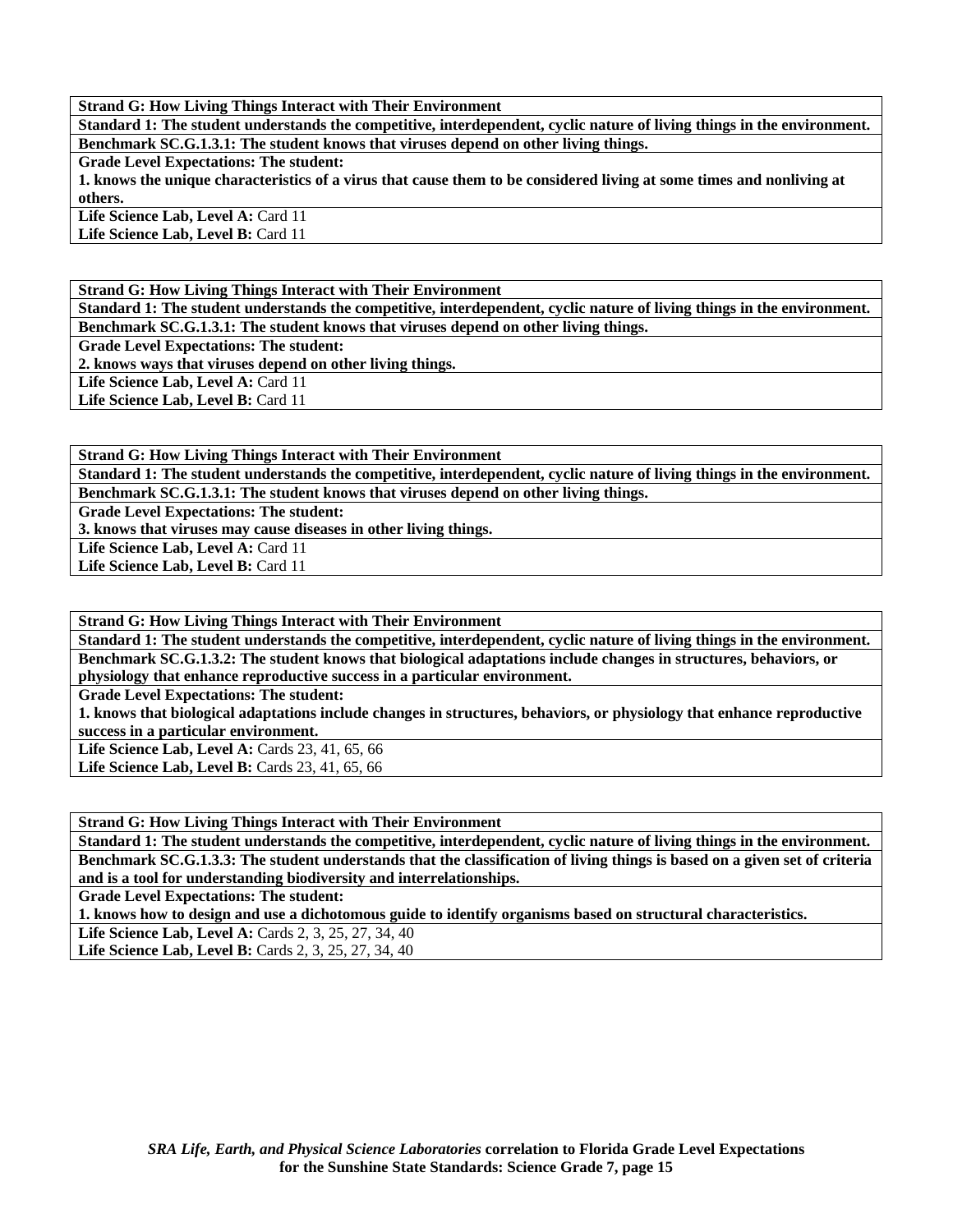**Standard 1: The student understands the competitive, interdependent, cyclic nature of living things in the environment. Benchmark SC.G.1.3.4: The student knows that the interactions of organisms with each other and with the non-living parts of their environments result in the flow of energy and the cycling of matter throughout the system.** 

**Grade Level Expectations: The student:** 

**1. understands how the carbon dioxide-oxygen cycle, water cycle, and nitrogen cycle are important for the survival of organisms.** 

**Life Science Lab, Level A:** Cards 17, 78, 79 Life Science Lab, Level B: Cards 17, 78, 79

**Earth Science Lab, Level A: Card 47 Earth Science Lab, Level B: Card 47** 

**Strand G: How Living Things Interact with Their Environment** 

**Standard 1: The student understands the competitive, interdependent, cyclic nature of living things in the environment. Benchmark SC.G.1.3.4: The student knows that the interactions of organisms with each other and with the non-living parts of their environments result in the flow of energy and the cycling of matter throughout the system.** 

**Grade Level Expectations: The student:** 

**2. knows the interrelationships in a local ecosystem.** 

Life Science Lab, Level A: Cards 70, 71, 72, 73, 74, 75, 76, 77, 80, 81, 82

Life Science Lab, Level B: Cards 70, 71, 72, 73, 74, 75, 76, 77, 80, 81, 82

**Life Science Lab Teacher's Handbook:** Hands-On Activity 6, *How Much Does Energy Cost?,* pages 97-99

**Strand G: How Living Things Interact with Their Environment** 

**Standard 1: The student understands the competitive, interdependent, cyclic nature of living things in the environment. Benchmark SC.G.1.3.5: The student knows that life is maintained by a continuous input of energy from the sun and by the recycling of the atoms that make up the molecules of living organisms.** 

**Grade Level Expectations: The student:** 

**1. understands ways matter is recycled (for example, water cycle, carbon cycle).** 

Life Science Lab, Level A: Cards 13, 17, 78, 79

**Life Science Lab, Level B: Cards 13, 17, 78, 79** 

**Life Science Lab Teacher's Handbook:** Hands-On Activity 2, *Culturing Bacteria,* pages 81-83

**Strand G: How Living Things Interact with Their Environment** 

**Standard 1: The student understands the competitive, interdependent, cyclic nature of living things in the environment. Benchmark SC.G.1.3.5: The student knows that life is maintained by a continuous input of energy from the sun and by the recycling of the atoms that make up the molecules of living organisms.** 

**Grade Level Expectations: The student:** 

**2. knows that life on earth is dependent upon a continuous supply of energy from the sun.** 

Life Science Lab, Level A: Cards 16, 17, 76

**Life Science Lab, Level B: Cards 16, 17, 76** 

**Earth Science Lab, Level A: Cards 43, 47** Earth Science Lab, Level B: Cards 43, 47

Physical Science Lab, Level A: Cards 44, 46, 82 Physical Science Lab, Level B: Cards 44, 46, 82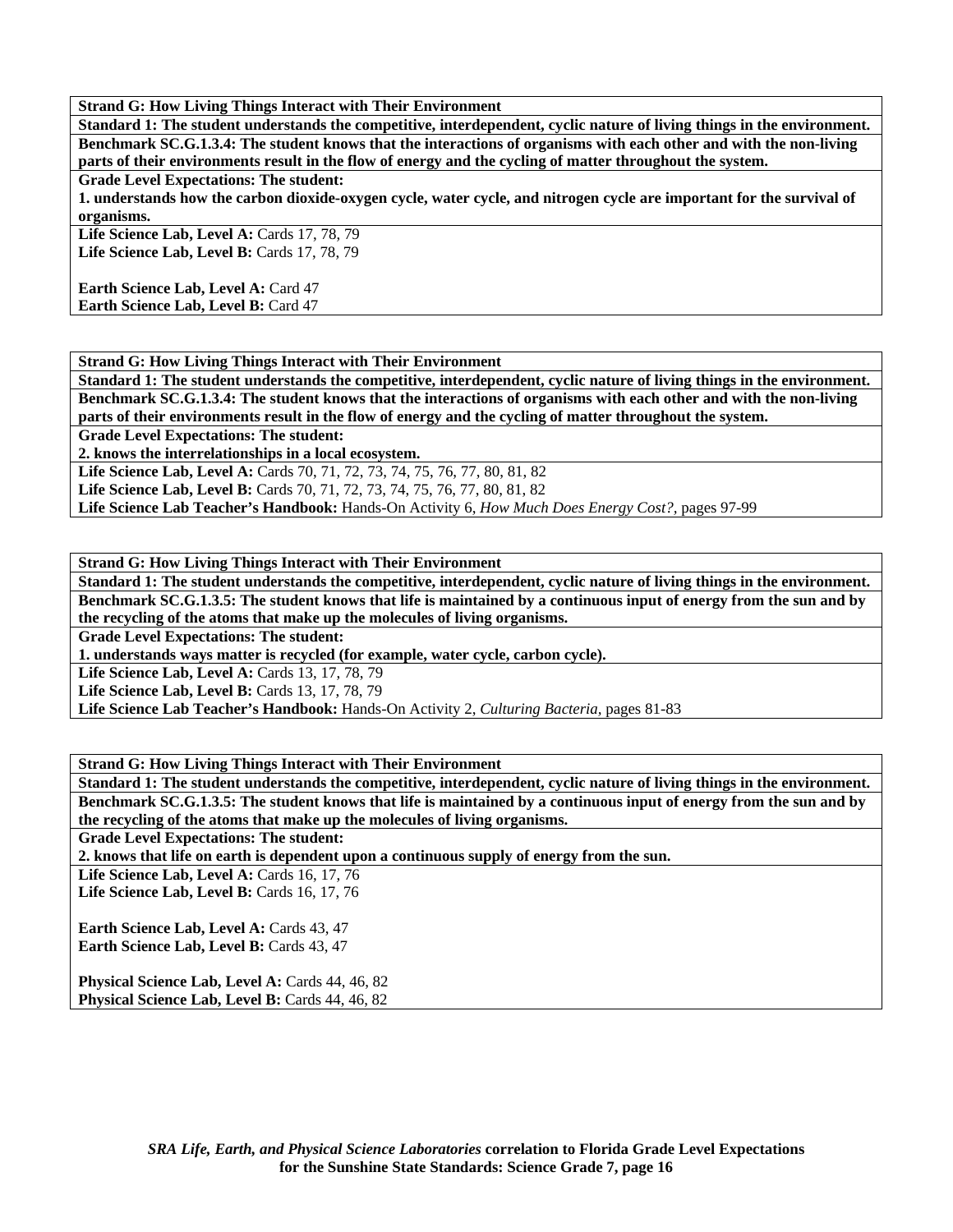**Standard 1: The student understands the competitive, interdependent, cyclic nature of living things in the environment. Benchmark SC.G.1.3.5: The student knows that life is maintained by a continuous input of energy from the sun and by the recycling of the atoms that make up the molecules of living organisms.** 

**Grade Level Expectations: The student:** 

**3. understands that individual food chains occur within a food web and that both show the flow of energy.** 

Life Science Lab, Level A: Cards 76, 77

Life Science Lab, Level B: Cards 76, 77

**Life Science Lab Teacher's Handbook**6, *How Much Does Energy Cost?,* pages 97-99

**Strand G: How Living Things Interact with Their Environment** 

**Standard 2: The student understands the consequences of using limited natural resources.** 

**Benchmark SC.G.2.3.1: The student knows that some resources are renewable and others are nonrenewable.** 

**Grade Level Expectations: The student:** 

**1. understands the importance of informed use of natural resources.** 

Life Science Lab, Level A: Cards 84, 85, 86, 87, 88, 89, 90

**Life Science Lab, Level B:** Cards 84, 85, 86, 87, 88, 89, 90

**Life Science Lab Teacher's Handbook:** Hands-On Activity 7, *The Effects of Acid Rain,* pages 101-103

**Earth Science Lab, Level A: Cards 29, 35, 37, 42, 59, 61, 85, 86 Earth Science Lab, Level B:** Cards 29, 35, 37, 42, 59, 61, 85, 86

**Earth Science Lab Teacher's Handbook:** Hands-On Activity 5, *What is in the Air?,* pages 89-91

**Physical Science Lab, Level A: Cards 38, 39** Physical Science Lab, Level B: Cards 38, 39

**Strand G: How Living Things Interact with Their Environment** 

**Standard 2: The student understands the consequences of using limited natural resources. Benchmark SC.G.2.3.2: The student knows that all biotic and abiotic factors are interrelated and that if one factor is changed or removed, it impacts the availability of other resources within the system. Grade Level Expectations: The student: 1. knows biotic and abiotic components in s small, local area and ways they interact (for example, field, pond).**  Life Science Lab, Level A: Cards 70, 71, 72, 73, 74, 75, 76, 77, 78, 79, 80 Life Science Lab, Level B: Cards 70, 71, 72, 73, 74, 75, 76, 77, 78, 79, 80

**Strand G: How Living Things Interact with Their Environment** 

**Standard 2: The student understands the consequences of using limited natural resources.** 

**Benchmark SC.G.2.3.2: The student knows that all biotic and abiotic factors are interrelated and that if one factor is changed or removed, it impacts the availability of other resources within the system.** 

**Grade Level Expectations: The student:** 

**2. understands the consequences that might result when changes occur in populations.** 

Life Science Lab, Level A: Cards 71, 72, 73

**Life Science Lab, Level B: Cards 71, 72, 73** 

**Strand G: How Living Things Interact with Their Environment** 

**Standard 2: The student understands the consequences of using limited natural resources.** 

**Benchmark SC.G.2.3.2: The student knows that all biotic and abiotic factors are interrelated and that if one factor is** 

**changed or removed, it impacts the availability of other resources within the system.** 

**Grade Level Expectations: The student:** 

**3. understands that changes in one part of the ecosystem will affect other parts of the ecosystem.** 

Life Science Lab, Level A: Cards 70, 71, 72, 75

Life Science Lab, Level B: Cards 70, 71, 72, 75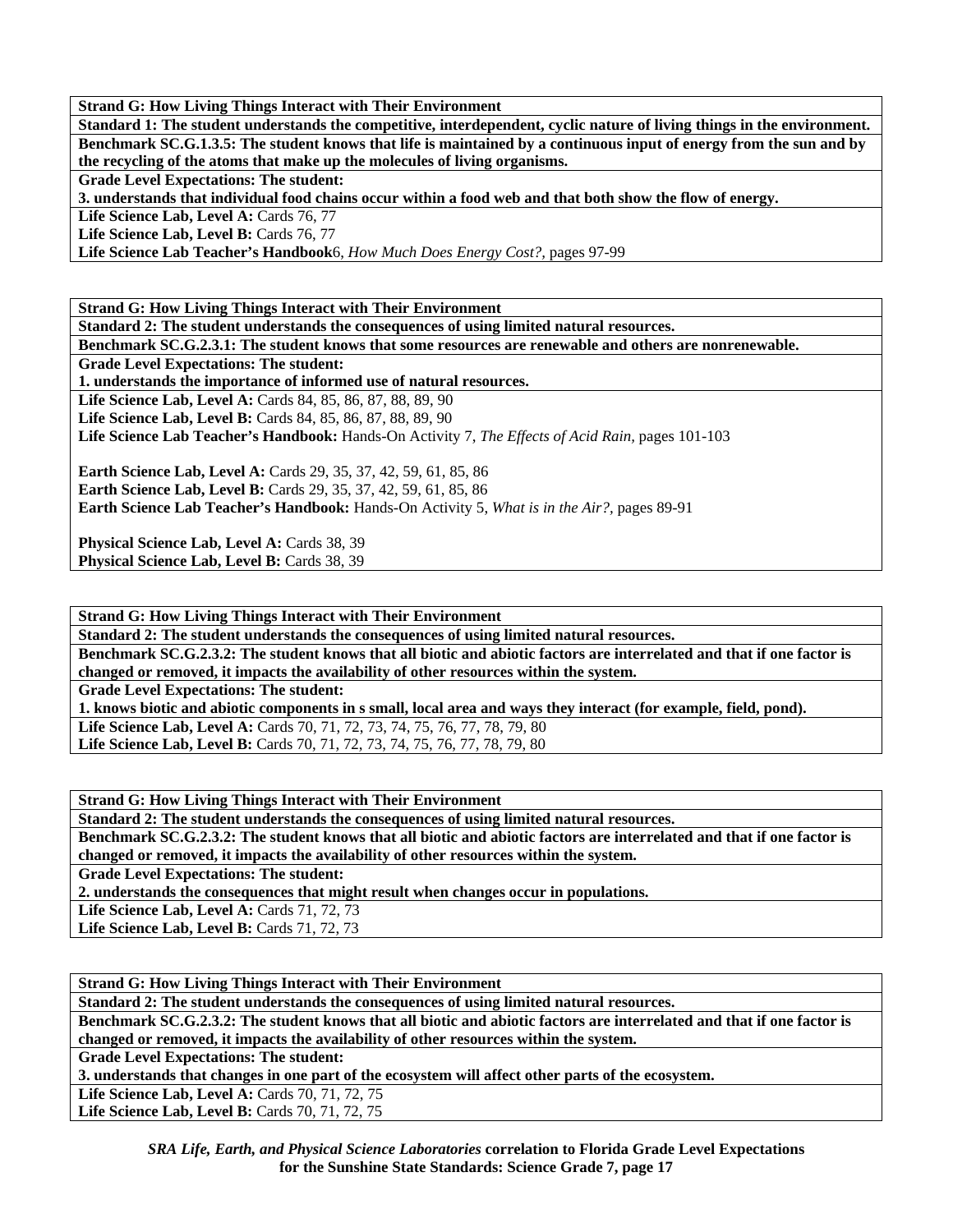**Standard 2: The student understands the consequences of using limited natural resources.** 

**Benchmark SC.G.2.3.3: The student knows that a brief change in the limited resources of an ecosystem may alter the size of a population or the average size of individual organisms and that long-term change may result in the elimination of animal and plant populations inhabiting the Earth.** 

**Grade Level Expectations: The student:** 

**1. knows possible causes for a species to become threatened, endangered, or extinct.** 

Life Science Lab, Level A: Cards 65, 66, 67, 86

Life Science Lab, Level B: Cards 65, 66, 67, 86

**Strand G: How Living Things Interact with Their Environment** 

**Standard 2: The student understands the consequences of using limited natural resources.** 

**Benchmark SC.G.2.3.4: The student understands that humans are a part if an ecosystem and their activities may deliberately or inadvertently alter the equilibrium in ecosystems.** 

**Grade Level Expectations: The student:** 

**1. knows ways that human activities may deliberately or inadvertently alter the equilibrium in the ecosystem.** 

Life Science Lab, Level A: Cards 84, 85, 86, 87, 88, 89, 90

**Life Science Lab, Level B:** Cards 84, 85, 86, 87, 88, 89, 90

**Life Science Lab Teacher's Handbook:** Hands-On Activity 7, *The Effects of Acid Rain,* pages 101-103

**Earth Science Lab, Level A: Cards 35, 37, 42, 59, 61, 86, 90 Earth Science Lab, Level B:** Cards 35, 37, 42, 59, 61, 86, 90

**Earth Science Lab Teacher's Handbook:** Hands-On Activity 5, *What is in the Air?,* pages 89-91

**Strand H: The Nature of Science** 

**Standard 1: The student uses the scientific processes and habits of mind to solve problems.** 

**Benchmark SC.H.1.3.1: The student knows that scientific knowledge is subject to modification as new information challenges prevailing theories and as a new theory leads to looking at observations in a new way.** 

**Grade Level Expectations: The student:** 

**1. understands that new scientific knowledge is often used to reevaluate existing theories.** 

Life Science Lab, Level A: Card 5

Life Science Lab, Level B: Card 5

**Earth Science Lab, Level A: Cards 10, 68, 72, 78 Earth Science Lab, Level B: Cards 10, 68, 72, 78** 

Physical Science Lab, Level A: Cards 3, 53, 59 Physical Science Lab, Level B: Cards 3, 53, 59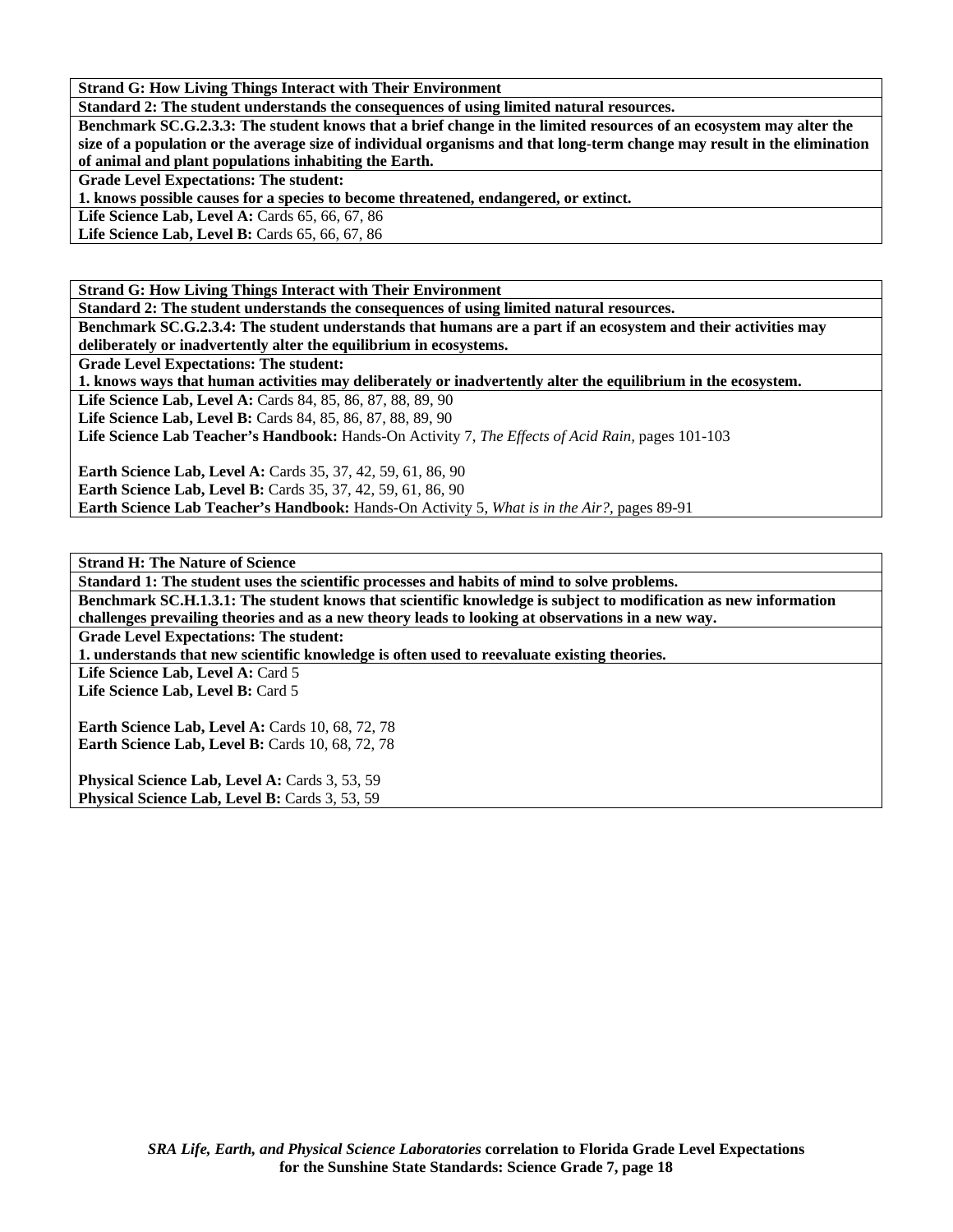**Standard 1: The student uses the scientific processes and habits of mind to solve problems.** 

**Benchmark SC.H.1.3.2: The student knows that the study of the events that led scientists to discoveries can provide information about the inquiry process and its effects.** 

**Grade Level Expectations: The student:** 

**1. uses systematic, scientific processes to solve problems and reach conclusions.** 

**Life Science Lab Teacher's Handbook:** Hands-On Activity 1, *Examining Cells,* pages 77-79; Hands-On Activity 2, *Culturing Bacteria,* pages 81-83; Hands-On Activity 3, *Investigating Arthropods,* pages 85-87; Hands-On Activity 4, *Your Cardiovascular System,* pages 89-91; Hands-On Activity 5, *Making Fossils,* pages 93-95; Hands-On Activity 6, *How Much Does Energy Cost?,* pages 97-99; Hands-On Activity 7, *The Effects of Acid Rain,* pages 101-103

**Earth Science Lab Teacher's Handbook:** Hands-On Activity 1, *Identifying Minerals with the Mohs Scale,* pages 73-75; Hands-On Activity 2, *Plate Boundaries in Action,* pages 77-79; Hands-On Activity 3, *Interpreting a Topographic Map,* pages 81-83; Hands-On Activity 4, *Using Sound Waves,* pages 85-87; Hands-On Activity 5, *What is in the Air?,* pages 89-91; Hands-On Activity 6, *Modeling a Tornado,* pages 93-95; Hands-On Activity 7, *Sizes in the Solar System,* pages 97-99; Hands-On Activity 8, *Temperature, Salinity, and Water Density,* pages 101-103

**Physical Science Lab Teacher's Handbook:** Hands-On Activity 1, *Measuring pH of Acids and Bases,* pages 77-79; Hands-On Activity 2, *Chemical Reaction Rates,* pages 81-83; Hands-On Activity 3, *Energy Conversion,* pages 85-87; Hands-On Activity 4, *Reducing Friction,* pages 89-91; Hands-On Activity 5, *Making a Potato Battery,* pages 93-95; Hands-On Activity 6, *Making Sound,* pages 97-99

**Classroom Resource CD-ROM:** Writing Strategy 8, 15

**Strand H: The Nature of Science** 

**Standard 1: The student uses the scientific processes and habits of mind to solve problems.** 

**Benchmark SC.H.1.3.3: The student knows that science disciplines differ from one another in topic, techniques, and outcomes but that they share a common purpose, philosophy, and enterprise.** 

**Grade Level Expectations: The student:** 

**1. knows that science disciplines differ from one another in topic, techniques, and outcomes but that they share a common purpose, philosophy, and enterprise.** 

**Life Science Lab Teacher's Handbook:** Hands-On Activity 1, *Examining Cells,* pages 77-79; Hands-On Activity 2, *Culturing Bacteria,* pages 81-83; Hands-On Activity 3, *Investigating Arthropods,* pages 85-87; Hands-On Activity 4, *Your Cardiovascular System,* pages 89-91; Hands-On Activity 5, *Making Fossils,* pages 93-95; Hands-On Activity 6, *How Much Does Energy Cost?,* pages 97-99; Hands-On Activity 7, *The Effects of Acid Rain,* pages 101-103

**Earth Science Lab Teacher's Handbook:** Hands-On Activity 1, *Identifying Minerals with the Mohs Scale,* pages 73-75; Hands-On Activity 2, *Plate Boundaries in Action,* pages 77-79; Hands-On Activity 3, *Interpreting a Topographic Map,* pages 81-83; Hands-On Activity 4, *Using Sound Waves,* pages 85-87; Hands-On Activity 5, *What is in the Air?,* pages 89-91; Hands-On Activity 6, *Modeling a Tornado,* pages 93-95; Hands-On Activity 7, *Sizes in the Solar System,* pages 97-99; Hands-On Activity 8, *Temperature, Salinity, and Water Density,* pages 101-103

**Physical Science Lab Teacher's Handbook:** Hands-On Activity 1, *Measuring pH of Acids and Bases,* pages 77-79; Hands-On Activity 2, *Chemical Reaction Rates,* pages 81-83; Hands-On Activity 3, *Energy Conversion,* pages 85-87; Hands-On Activity 4, *Reducing Friction,* pages 89-91; Hands-On Activity 5, *Making a Potato Battery,* pages 93-95; Hands-On Activity 6, *Making Sound,* pages 97-99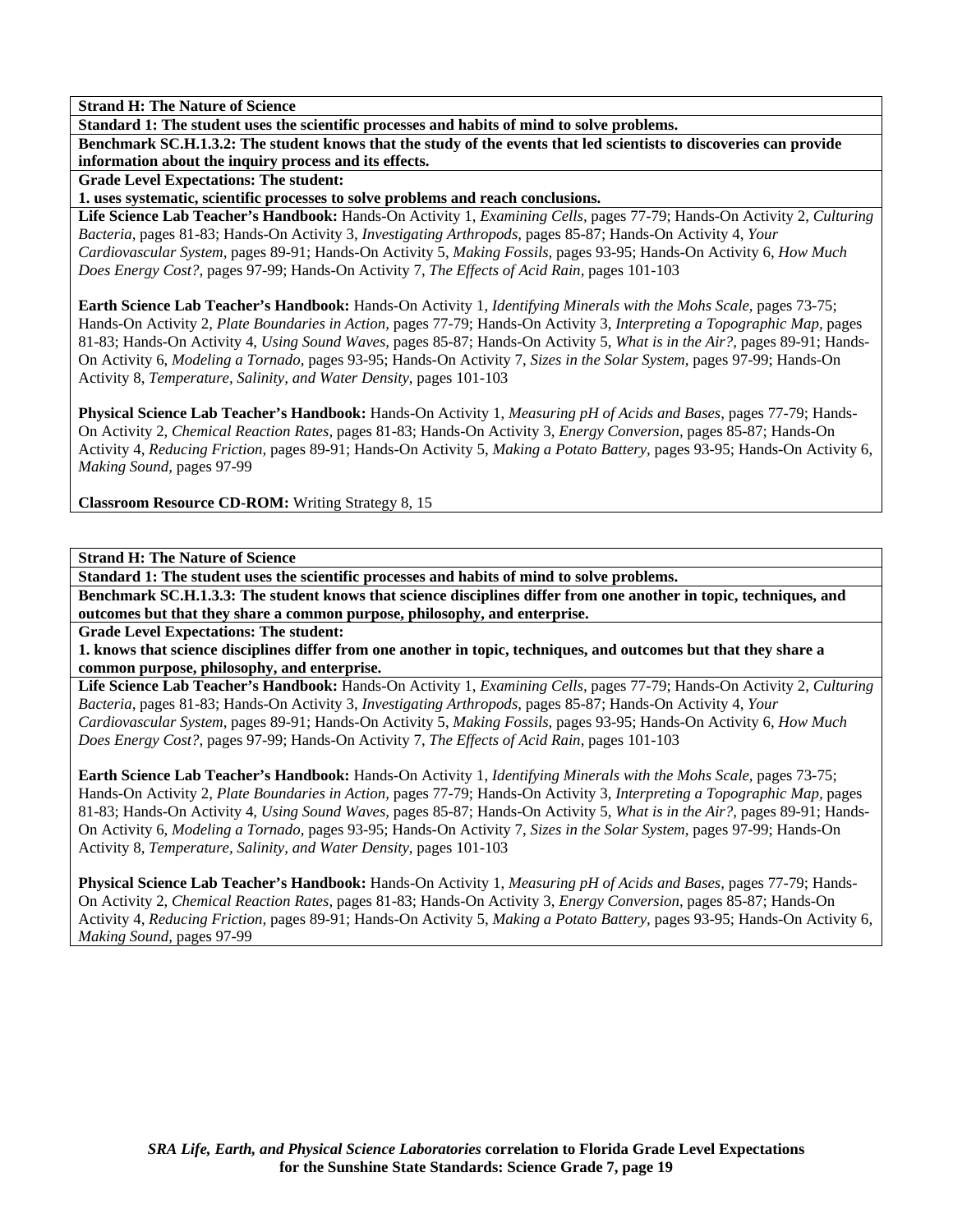**Standard 1: The student uses the scientific processes and habits of mind to solve problems.** 

**Benchmark SC.H.1.3.4: The student knows that accurate record keeping, openness, and replication are essential to maintaining an investigator's credibility with other scientists and society.** 

**Grade Level Expectations: The student:** 

**1. extends and refines use of accurate records, openness, and replication of experiments to ensure credibility.** 

**Life Science Lab Teacher's Handbook:** Hands-On Activity 1, *Examining Cells,* pages 77-79; Hands-On Activity 2, *Culturing Bacteria,* pages 81-83; Hands-On Activity 3, *Investigating Arthropods,* pages 85-87; Hands-On Activity 4, *Your Cardiovascular System,* pages 89-91; Hands-On Activity 5, *Making Fossils,* pages 93-95; Hands-On Activity 6, *How Much Does Energy Cost?,* pages 97-99; Hands-On Activity 7, *The Effects of Acid Rain,* pages 101-103

**Earth Science Lab Teacher's Handbook:** Hands-On Activity 1, *Identifying Minerals with the Mohs Scale,* pages 73-75; Hands-On Activity 2, *Plate Boundaries in Action,* pages 77-79; Hands-On Activity 3, *Interpreting a Topographic Map,* pages 81-83; Hands-On Activity 4, *Using Sound Waves,* pages 85-87; Hands-On Activity 5, *What is in the Air?,* pages 89-91; Hands-On Activity 6, *Modeling a Tornado,* pages 93-95; Hands-On Activity 7, *Sizes in the Solar System,* pages 97-99; Hands-On Activity 8, *Temperature, Salinity, and Water Density,* pages 101-103

**Physical Science Lab Teacher's Handbook:** Hands-On Activity 1, *Measuring pH of Acids and Bases,* pages 77-79; Hands-On Activity 2, *Chemical Reaction Rates,* pages 81-83; Hands-On Activity 3, *Energy Conversion,* pages 85-87; Hands-On Activity 4, *Reducing Friction,* pages 89-91; Hands-On Activity 5, *Making a Potato Battery,* pages 93-95; Hands-On Activity 6, *Making Sound,* pages 97-99

**Classroom Resource CD-ROM:** Writing Strategy 15, 16, 22, 23, 24

**Strand H: The Nature of Science** 

**Standard 1: The student uses the scientific processes and habits of mind to solve problems.** 

**Benchmark SC.H.1.3.5: The student knows that a change in one or more variables may alter the outcome of an investigation.** 

**Grade Level Expectations: The student:** 

**1. extends and refines knowledge of how to identify the independent and dependent variables in an experiment. Life Science Lab Teacher's Handbook:** Hands-On Activity 7, *The Effects of Acid Rain,* pages 101-103

**Earth Science Lab Teacher's Handbook:** Hands-On Activity 8, *Temperature, Salinity, and Water Density,* pages 101-103

**Physical Science Lab Teacher's Handbook:** Hands-On Activity 2, *Chemical Reaction Rates,* pages 81-83

**Classroom Resource CD-ROM:** Writing Strategy 15, 23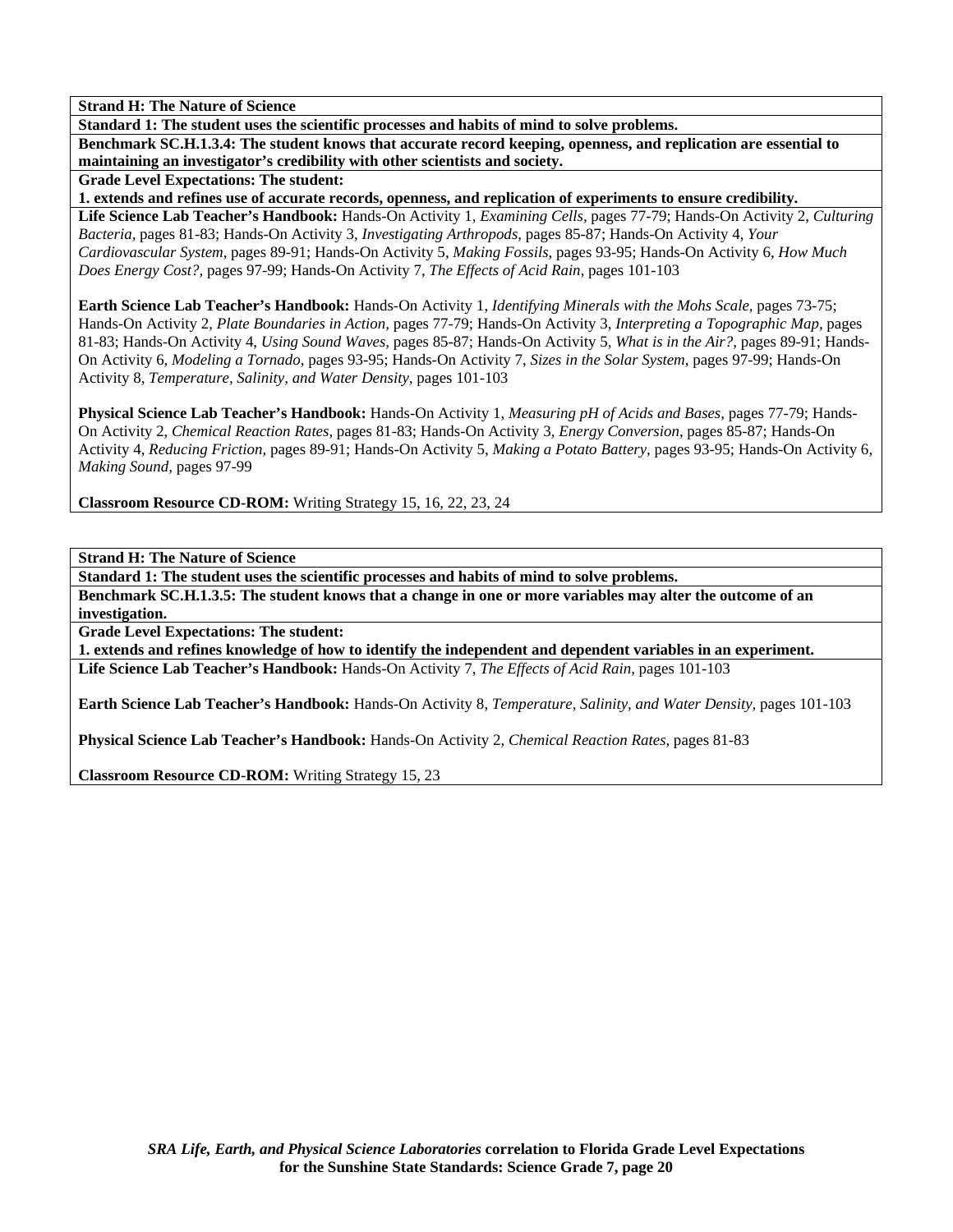**Standard 1: The student uses the scientific processes and habits of mind to solve problems.** 

**Benchmark SC.H.1.3.5: The student knows that a change in one or more variables may alter the outcome of an investigation.** 

**Grade Level Expectations: The student:** 

**2. extends and refines use of appropriate experimental design, with consideration for rules, time, and materials required to solve a problem.** 

**Life Science Lab Teacher's Handbook:** Hands-On Activity 1, *Examining Cells,* pages 77-79; Hands-On Activity 2, *Culturing Bacteria,* pages 81-83; Hands-On Activity 3, *Investigating Arthropods,* pages 85-87; Hands-On Activity 4, *Your Cardiovascular System,* pages 89-91; Hands-On Activity 5, *Making Fossils,* pages 93-95; Hands-On Activity 6, *How Much Does Energy Cost?,* pages 97-99; Hands-On Activity 7, *The Effects of Acid Rain,* pages 101-103

**Earth Science Lab Teacher's Handbook:** Hands-On Activity 1, *Identifying Minerals with the Mohs Scale,* pages 73-75; Hands-On Activity 2, *Plate Boundaries in Action,* pages 77-79; Hands-On Activity 3, *Interpreting a Topographic Map,* pages 81-83; Hands-On Activity 4, *Using Sound Waves,* pages 85-87; Hands-On Activity 5, *What is in the Air?,* pages 89-91; Hands-On Activity 6, *Modeling a Tornado,* pages 93-95; Hands-On Activity 7, *Sizes in the Solar System,* pages 97-99; Hands-On Activity 8, *Temperature, Salinity, and Water Density,* pages 101-103

**Physical Science Lab Teacher's Handbook:** Hands-On Activity 1, *Measuring pH of Acids and Bases,* pages 77-79; Hands-On Activity 2, *Chemical Reaction Rates,* pages 81-83; Hands-On Activity 3, *Energy Conversion,* pages 85-87; Hands-On Activity 4, *Reducing Friction,* pages 89-91; Hands-On Activity 5, *Making a Potato Battery,* pages 93-95; Hands-On Activity 6, *Making Sound,* pages 97-99

**Classroom Resource CD-ROM:** Writing Strategy 15

**Strand H: The Nature of Science** 

**Standard 1: The student uses the scientific processes and habits of mind to solve problems.** 

**Benchmark SC.H.1.3.5: The student knows that a change in one or more variables may alter the outcome of an investigation.** 

**Grade Level Expectations: The student:** 

**3. uses rules, time, and materials in ways that ensure the identification and separation of variables in an experiment to solve a problem.** 

**Life Science Lab Teacher's Handbook:** Hands-On Activity 7, *The Effects of Acid Rain,* pages 101-103

**Earth Science Lab Teacher's Handbook:** Hands-On Activity 8, *Temperature, Salinity, and Water Density,* pages 101-103

**Physical Science Lab Teacher's Handbook:** Hands-On Activity 2, *Chemical Reaction Rates,* pages 81-83

**Classroom Resource CD-ROM:** Writing Strategy 15, 23

**Strand H: The Nature of Science** 

**Standard 1: The student uses the scientific processes and habits of mind to solve problems.** 

**Benchmark SC.H.1.3.6: The student recognizes the scientific contributions that are made by individuals of diverse backgrounds, interests, talents, and motivations.** 

**Grade Level Expectations: The student:** 

**1. extends and refines knowledge of selected scientists and their accomplishments and recognizes their varied backgrounds, talents, interests, and goals.** 

Life Science Lab, Level A: Cards 2, 5, 46, 59, 69 **Life Science Lab, Level B:** Cards 2, 5, 46, 59, 69

**Earth Science Lab, Level A: Cards 10, 68, 72, 78 Earth Science Lab, Level B: Cards 10, 68, 72, 78** 

**Physical Science Lab, Level A: Cards 3, 7, 17, 55** Physical Science Lab, Level B: Cards 3, 7, 17, 55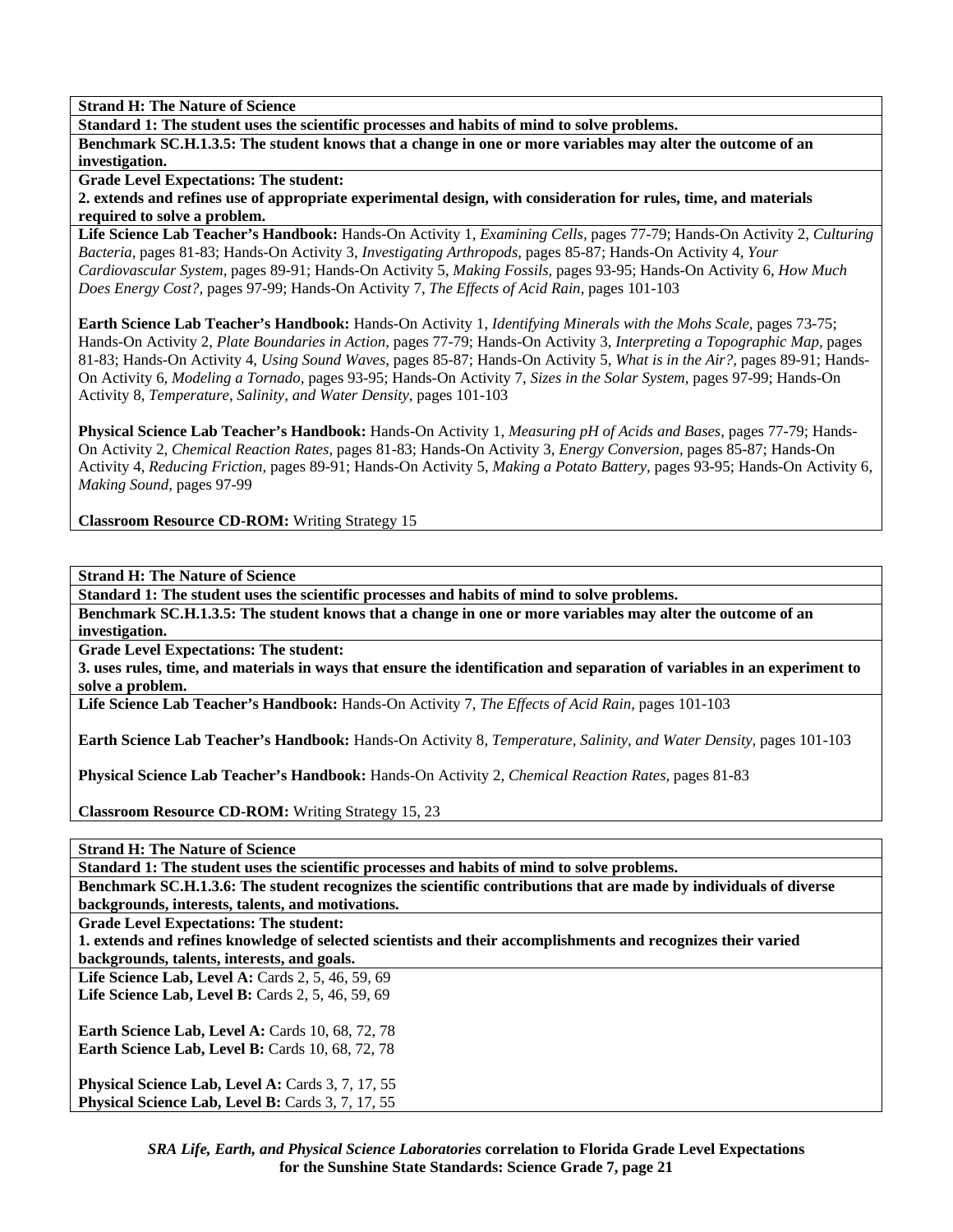**Standard 1: The student uses the scientific processes and habits of mind to solve problems.** 

**Benchmark SC.H.1.3.7: The student knows that when similar investigations give different results, the scientific challenge is to verify whether the differences are significant by further study.** 

**Grade Level Expectations: The student:** 

**1. uses criteria necessary to determine the validity of a scientific experiment.** 

**Life Science Lab Teacher's Handbook:** Hands-On Activity 3, *Investigating Arthropods,* pages 85-87; Hands-On Activity 4, *Your Cardiovascular System,* pages 89-91; Hands-On Activity 5, *Making Fossils,* pages 93-95; Hands-On Activity 6, *How Much Does Energy Cost?,* pages 97-99; Hands-On Activity 7, *The Effects of Acid Rain,* pages 101-103

**Earth Science Lab Teacher's Handbook:** Hands-On Activity 1, *Identifying Minerals with the Mohs Scale,* pages 73-75; Hands-On Activity 3, *Interpreting a Topographic Map,* pages 81-83; Hands-On Activity 5, *What is in the Air?,* pages 89-91; Hands-On Activity 8, *Temperature, Salinity, and Water Density,* pages 101-103

**Physical Science Lab Teacher's Handbook:** Hands-On Activity 1, *Measuring pH of Acids and Bases,* pages 77-79; Hands-On Activity 2, *Chemical Reaction Rates,* pages 81-83; Hands-On Activity 3, *Energy Conversion,* pages 85-87; Hands-On Activity 6, *Making Sound,* pages 97-99

**Classroom Resource CD-ROM:** Writing Strategy 16, 22, 24

**Strand H: The Nature of Science** 

**Standard 2: The student understands that most natural events occur in comprehensible, consistent patterns. Benchmark SC.H.2.3.1: The student recognizes that patterns exist within and across systems.** 

**Grade Level Expectations: The student:** 

**1. knows that natural events (for example, seasons, hurricanes) occur in patterns.** 

**Life Science Lab, Level A:** Cards 44, 60, 61, 63, 64, 78, 79 Life Science Lab, Level B: Cards 44, 60, 61, 63, 64, 78, 79

**Earth Science Lab, Level A:** Cards 9, 38, 40, 41, 45, 46, 47, 48, 49, 55, 56, 57, 58, 62, 64, 65, 66 **Earth Science Lab, Level B:** Cards 9, 38, 40, 41, 45, 46, 47, 48, 49, 55, 56, 57, 58, 62, 64, 65, 66

**Physical Science Lab, Level A:** Cards 6, 7, 8, 9, 17, 18, 19, 20, 21, 22, 23, 24, 25, 26, 27, 28, 31, 32, 44, 47, 48, 77, 78, 79, 81, 82, 83, 84

**Physical Science Lab, Level B:** Cards 6, 7, 8, 9, 17, 18, 19, 20, 21, 22, 23, 24, 25, 26, 27, 28, 31, 32, 44, 47, 48, 77, 78, 79, 81, 82, 83, 84

**Strand H: The Nature of Science** 

**Standard 3: The student understands that science, technology, and society are interwoven and interdependent. Benchmark SC.H.3.3.1: The student knows that science ethics demand that scientists must not knowingly subject coworkers, students, the neighborhood, or the community to health or property risks.** 

**Grade Level Expectations: The student:** 

**1. knows that science ethics demand that scientists must not knowingly subject coworkers, students, the neighborhood, or the community to health or property risks.** 

**Life Science Lab Teacher's Handbook:** Hands-On Activity 3, *Investigating Arthropods,* pages 85-87; Hands-On Activity 4, *Your Cardiovascular System,* pages 89-91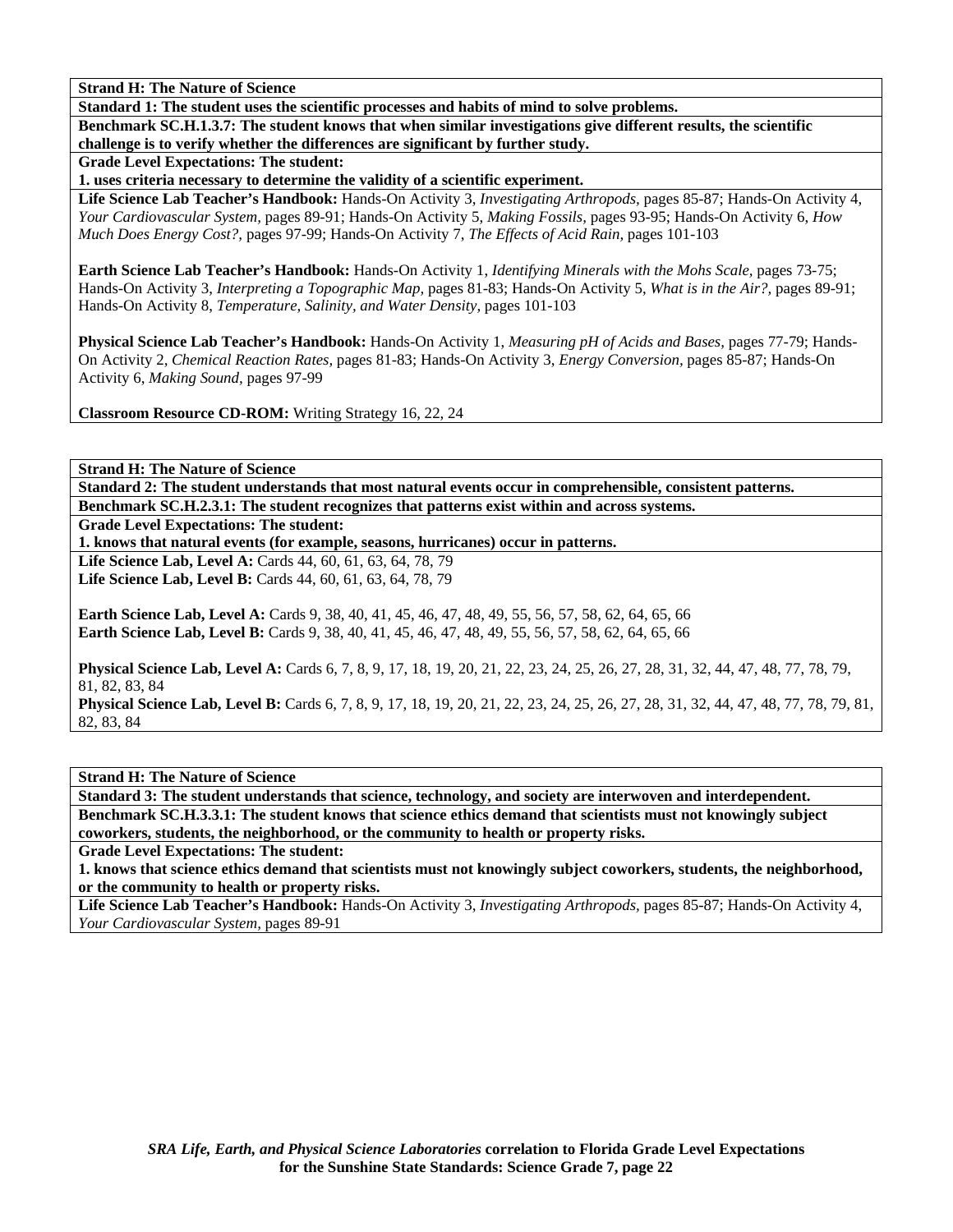**Standard 3: The student understands that science, technology, and society are interwoven and interdependent. Benchmark SC.H.3.3.1: The student knows that science ethics demand that scientists must not knowingly subject coworkers, students, the neighborhood, or the community to health or property risks.** 

**Grade Level Expectations: The student:** 

**2. uses appropriate procedures for safety in the classroom, home, and community.** 

**Life Science Lab Teacher's Handbook:** Hands-On Activity 1, *Examining Cells,* pages 77-79; Hands-On Activity 2, *Culturing Bacteria,* pages 81-83; Hands-On Activity 3, *Investigating Arthropods,* pages 85-87; Hands-On Activity 4, *Your Cardiovascular System,* pages 89-91; Hands-On Activity 5, *Making Fossils,* pages 93-95; Hands-On Activity 6, *How Much Does Energy Cost?,* pages 97-99; Hands-On Activity 7, *The Effects of Acid Rain,* pages 101-103

**Earth Science Lab Teacher's Handbook:** Hands-On Activity 1, *Identifying Minerals with the Mohs Scale,* pages 73-75; Hands-On Activity 2, *Plate Boundaries in Action,* pages 77-79; Hands-On Activity 3, *Interpreting a Topographic Map,* pages 81-83; Hands-On Activity 4, *Using Sound Waves,* pages 85-87; Hands-On Activity 5, *What is in the Air?,* pages 89-91; Hands-On Activity 6, *Modeling a Tornado,* pages 93-95; Hands-On Activity 7, *Sizes in the Solar System,* pages 97-99; Hands-On Activity 8, *Temperature, Salinity, and Water Density,* pages 101-103

**Physical Science Lab Teacher's Handbook:** Hands-On Activity 1, *Measuring pH of Acids and Bases,* pages 77-79; Hands-On Activity 2, *Chemical Reaction Rates,* pages 81-83; Hands-On Activity 3, *Energy Conversion,* pages 85-87; Hands-On Activity 4, *Reducing Friction,* pages 89-91; Hands-On Activity 5, *Making a Potato Battery,* pages 93-95; Hands-On Activity 6, *Making Sound,* pages 97-99

**Classroom Resource CD-ROM:** Writing Strategy 15

**Strand H: The Nature of Science** 

**Standard 3: The student understands that science, technology, and society are interwoven and interdependent.** 

**Benchmark SC.H.3.3.2: The student knows that special care must be taken in using animals in scientific research. Grade Level Expectations: The student:** 

**1. knows the care, safe practices, and ethical treatment that are appropriate when using animals in field and laboratory research.** 

**Life Science Lab Teacher's Handbook:** Hands-On Activity 3, *Investigating Arthropods,* pages 85-87

**Strand H: The Nature of Science** 

**Standard 3: The student understands that science, technology, and society are interwoven and interdependent. Benchmark SC.H.3.3.3: The student knows that in research involving human subjects, the ethics o science require that potential subjects be fully informed about the risks and benefits associated with the research and their right to refuse to participate.** 

**Grade Level Expectations: The student:** 

**1. knows that in research involving human subjects, the ethics of science require that potential subjects be fully informed about the risks and benefits associated with the research and of their right to refuse to participate. Life Science Lab Teacher's Handbook:** Hands-On Activity 4, *Your Cardiovascular System,* pages 89-91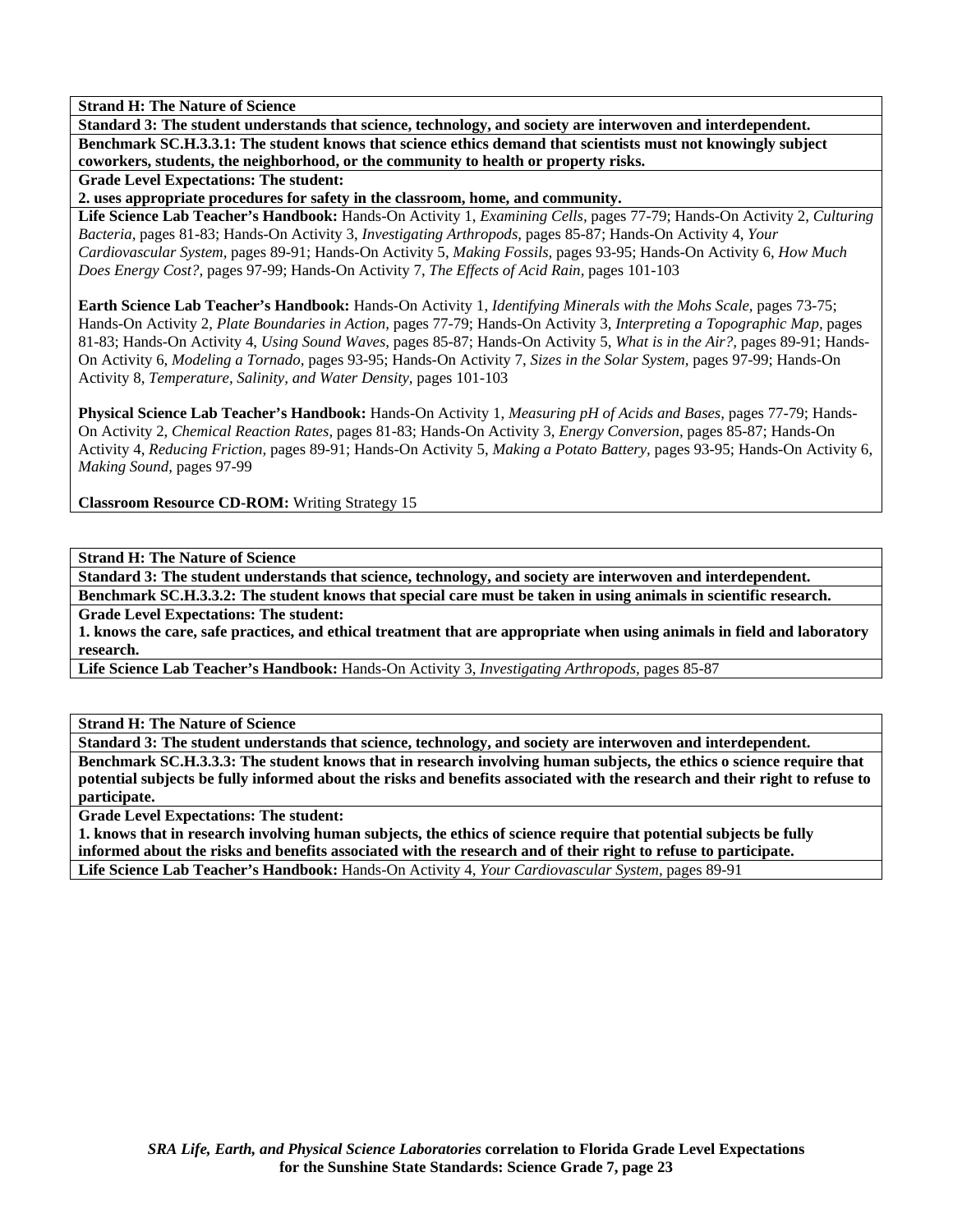**Standard 3: The student understands that science, technology, and society are interwoven and interdependent. Benchmark SC.H.3.3.4: The student knows that technological design should require taking into account constraints such as natural laws, the properties of the materials used, and economic, political, social, ethical, and aesthetic values.** 

**Grade Level Expectations: The student:** 

**1. knows that the designs used for technological improvements should consider the values of society (economic, social, ethical, aesthetic).** 

**Life Science Lab, Level A:** Cards 13, 64, 69, 83 Life Science Lab, Level B: Cards 13, 64, 69, 83

**Earth Science Lab, Level A: Cards 16, 20, 51, 79, 80, 81 Earth Science Lab, Level B:** Cards 16, 20, 51, 79, 80, 81

**Physical Science Lab, Level A: Cards 3, 35, 49, 73, 81, 84 Physical Science Lab, Level B:** Cards 3, 35, 49, 73, 81, 84

**Strand H: The Nature of Science** 

**Standard 3: The student understands that science, technology, and society are interwoven and interdependent. Benchmark SC.H.3.3.4: The student knows that technological design should require taking into account constraints such as natural laws, the properties of the materials used, and economic, political, social, ethical, and aesthetic values.** 

**Grade Level Expectations: The student:** 

**2. uses knowledge of political, social, and economic ramifications of certain scientific research to evaluate its role in society.** 

**Life Science Lab, Level A: Cards 13, 64, 69, 83 Life Science Lab, Level B: Cards 13, 64, 69, 83** 

**Earth Science Lab, Level A:** Cards 16, 20, 51, 79, 80, 81 **Earth Science Lab, Level B:** Cards 16, 20, 51, 79, 80, 81

**Physical Science Lab, Level A:** Cards 3, 35, 49, 73, 81, 84 **Physical Science Lab, Level B:** Cards 3, 35, 49, 73, 81, 84

**Strand H: The Nature of Science** 

**Standard 3: The student understands that science, technology, and society are interwoven and interdependent. Benchmark SC.H.3.3.5: The student understands that contributions to the advancement of science, mathematics, and technology have been made by different people, in different cultures, at different times and are an intrinsic part of the development of human culture.** 

**Grade Level Expectations: The student:** 

**1. knows that scientific and technological contributions are made by individuals of different ethnic, economic, and cultural backgrounds.** 

Life Science Lab, Level A: Cards 13, 64, 69 **Life Science Lab, Level B: Cards 13, 64, 69** 

**Earth Science Lab, Level A: Cards 10, 20, 21, 51, 79 Earth Science Lab, Level B:** Cards 10, 20, 21, 51, 79

**Physical Science Lab, Level A:** Cards 34, 35, 49, 73, 81, 84, 90 **Physical Science Lab, Level B:** Cards 34, 35, 49, 73, 81, 84, 90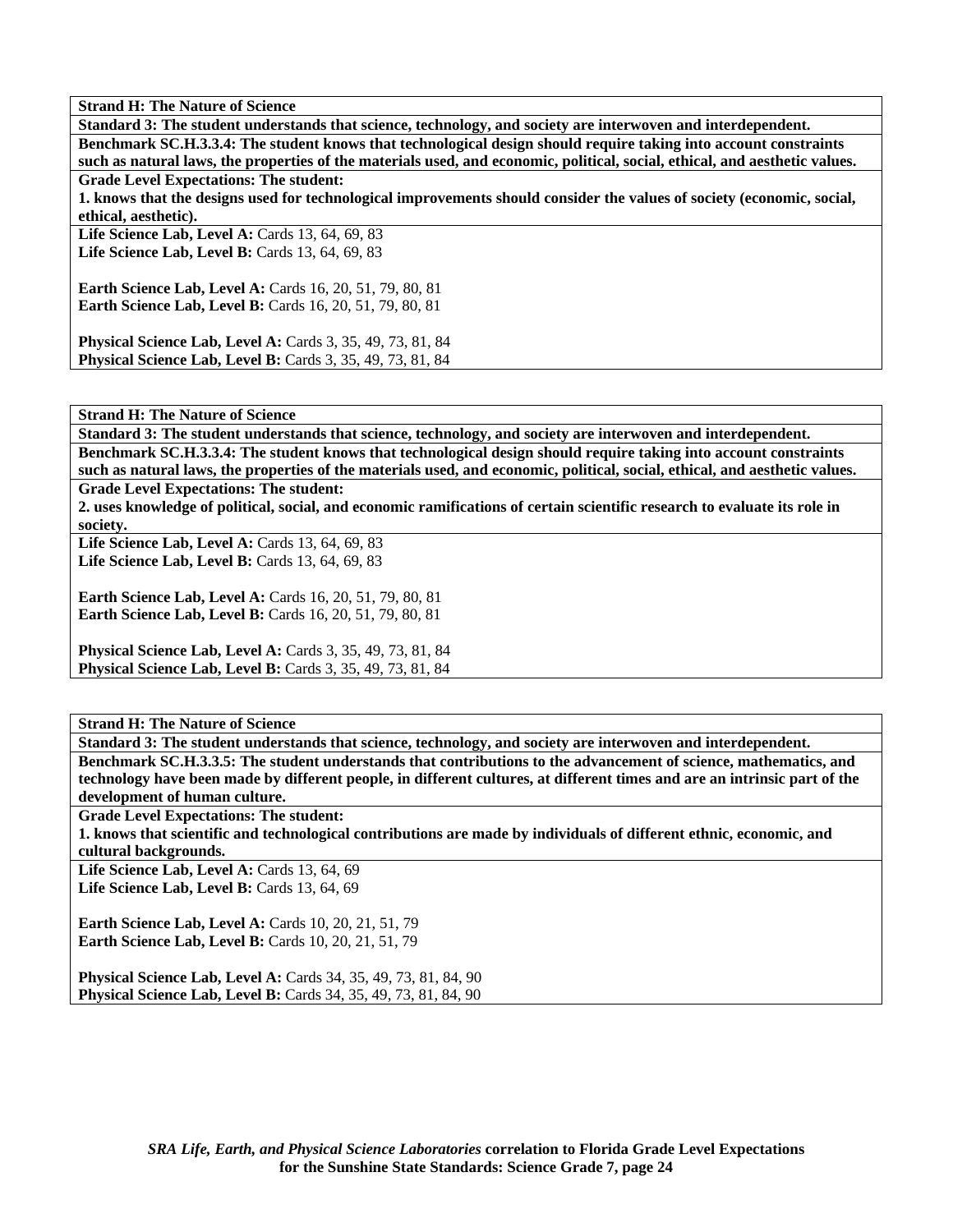**Strand H: The Nature of Science Standard 3: The student understands that science, technology, and society are interwoven and interdependent. Benchmark SC.H.3.3.6: The scientist knows that no matter who does science and mathematics or invents things, or when they do it, the knowledge and technology that result can eventually become available to everyone. Grade Level Expectations: The student: 1. knows that scientific contributions may result in diverse technological products. Earth Science Lab, Level A:** Cards 16, 20, 31, 35, 51, 79, 80, 81 **Earth Science Lab, Level B:** Cards 16, 20, 31, 35, 51, 79, 80, 81 **Physical Science Lab, Level A: Cards 35, 49, 81, 84, 90 Physical Science Lab, Level B: Cards 35, 49, 81, 84, 90** 

**Strand H: The Nature of Science** 

**Standard 3: The student understands that science, technology, and society are interwoven and interdependent. Benchmark SC.H.3.3.7: The student knows that computers speed up and extend people's ability to collect, sort, and analyze data; prepare research reports; and share data and ideas with others.** 

**Grade Level Expectations: The student:** 

**1. extends and refines use of a computer to collect, analyze, and report scientific findings.** 

**Life Science Lab Teacher's Handbook:** Hands-On Activity 2, *Culturing Bacteria,* pages 81-83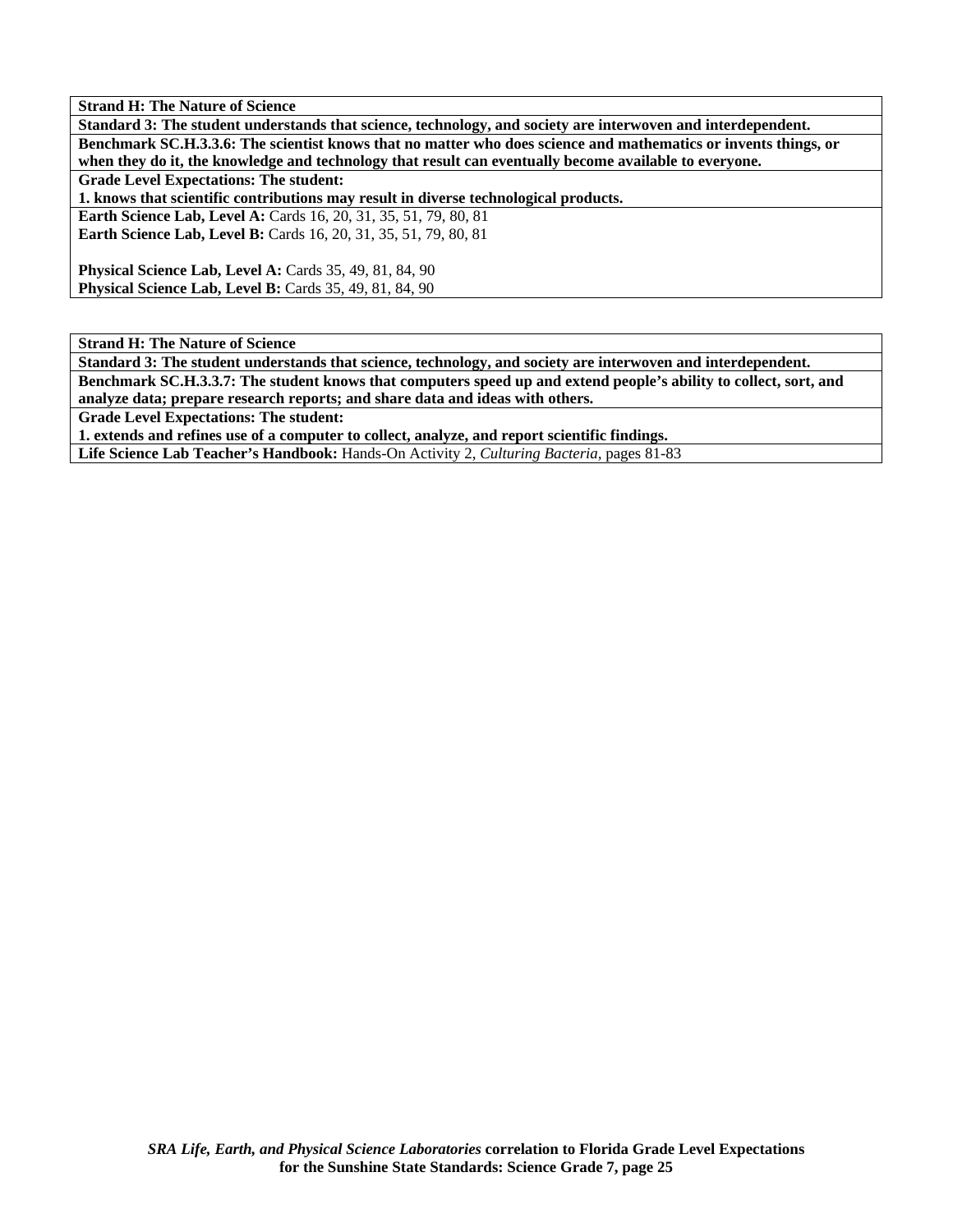## *SRA Life, Earth, and Physical Science Laboratories*  **correlation to Florida Grade Level Expectations for the Sunshine State Standards: Science Grade 8**

*SRA Life, Earth, and Physical Science Laboratories* provide core science content in an alternate reading format. Each *SRA Science Lab* contains 180 Science Cards covering key science concepts and vocabulary. Each lab covers 90 different science topics presented at two different reading levels to meet varied student abilities. The *Teacher's Handbook* includes hands-on inquiry activities as well as vocabulary building exercises. The *Classroom Resource CD-ROM* includes Writing Strategies in Science along with tests and vocabulary games.

**Standard 1: The student understands that all matter has observable, measurable properties.** 

**Benchmark SC.A.1.3.1: The student identifies various ways in which substances differ (e.g., mass, volume, shape,** 

**density, texture, and reaction to temperature and light).** 

**Grade Level Expectations: The student:** 

**1. determines the physical properties of matter =that can be observed without altering the substance (for example, mass, volume, boiling point, density).** 

**Physical Science Lab, Level A: Cards 1, 2, 11, 12** 

Physical Science Lab, Level B: Cards 1, 2, 11, 12

**Strand A: The Nature of Matter** 

**Standard 1: The student understands that all matter has observable, measurable properties.** 

**Benchmark SC.A.1.3.1: The student identifies various ways in which substances differ (e.g., mass, volume, shape, density, texture, and reaction to temperature and light).** 

**Grade Level Expectations: The student:** 

**2. knows the differences between transparent, translucent, and opaque objects.** 

Physical Science Lab, Level A: Card 88

Physical Science Lab, Level B: Card 88

**Strand A: The Nature of Matter** 

**Standard 1: The student understands that all matter has observable, measurable properties.** 

**Benchmark SC.A.1.3.2: The student understands the difference between weight and mass.** 

**Grade Level Expectations: The student:** 

**1. understands that weight will vary with the location of the mass in the universe, but the mass will remain constant.**  Physical Science Lab, Level A: Cards 2, 57 **Physical Science Lab, Level B: Cards 2, 57** 

**Strand A: The Nature of Matter** 

**Standard 1: The student understands that all matter has observable, measurable properties.** 

**Benchmark SC.A.1.3.3: The student knows that temperature measures the average energy of motion of the particles that make up the substance.** 

**Grade Level Expectations: The student:** 

**1. knows that the average kinetic energy of the atoms or molecules of different objects varies with their temperature.** 

**Physical Science Lab, Level A: Card 42** 

**Physical Science Lab, Level B: Card 42**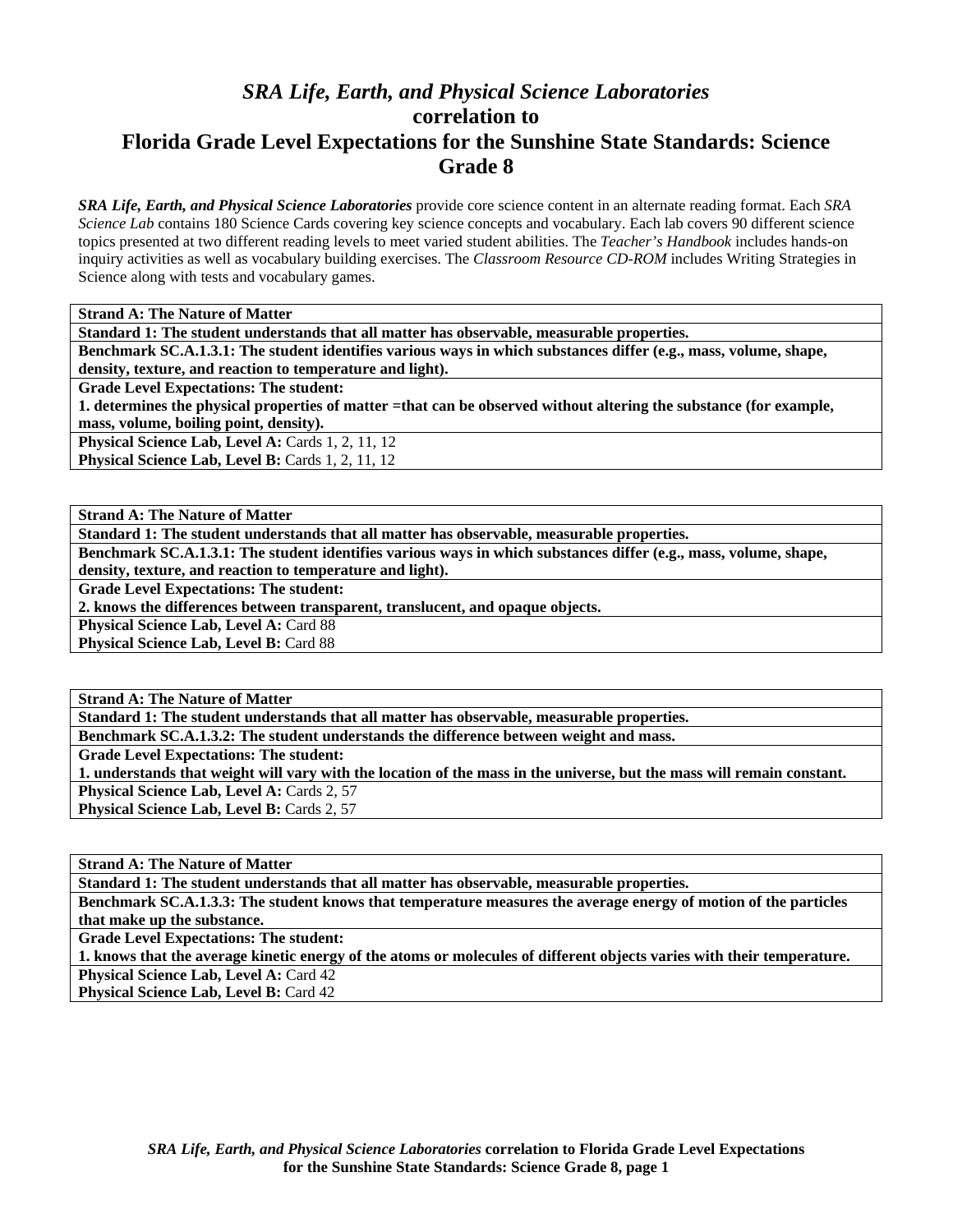**Strand A: The Nature of Matter Standard 1: The student understands that all matter has observable, measurable properties.** 

**Benchmark SC.A.1.3.4" The student knows that atoms in solids are close together and do not move around easily; in liquids, atoms tend to move farther apart; in gas, atoms are quite far apart and move around freely.** 

**Grade Level Expectations: The student:** 

**1. understands that changes in energy cause phase changes.** 

**Physical Science Lab, Level A: Cards 5, 6, 7, 42** 

**Physical Science Lab, Level B: Cards 5, 6, 7, 42** 

**Strand A: The Nature of Matter** 

**Standard 1: The student understands that all matter has observable, measurable properties.** 

**Benchmark SC.A.1.3.5: The student knows the difference between a physical change in a substance (e.g., altering the shape, form, volume, or density) and a chemical change (i.e., producing new substances with different characteristics).** 

**Grade Level Expectations: The student:** 

**1. knows how to use clues (for example, changes in color or form) to determine whether a change is chemical or physical.** 

**Physical Science Lab, Level A: Cards 8, 9, 27, 28, 29** 

**Physical Science Lab, Level B:** Cards 8, 9, 27, 28, 29

**Physical Science Lab Teacher's Handbook:** Hands-On Activity 2, *Chemical Reaction Rates,* pages 81-83

**Strand A: The Nature of Matter** 

**Standard 1: The student understands that all matter has observable, measurable properties.** 

**Benchmark SC.A.1.3.6: The student knows that equal volumes of different substances may have different masses. Grade Level Expectations: The student:** 

**1. determines the relationship between mass and volume of an assortment of common substances.** 

Physical Science Lab, Level A: Cards 2, 57

**Physical Science Lab, Level B: Cards 2, 57** 

**Strand A: The Nature of Matter** 

**Standard 2: The student understands the basic principles of atomic theory.** 

**Benchmark SC.A.2.3.1: The student describes and compares the properties of particles and waves.** 

**Grade Level Expectations: The student:** 

**1. knows that matter is mostly neutral, but that particles can attain a charge by the gain or loss of electrons.** 

**Physical Science Lab, Level A:** Cards 21, 22, 23, 24, 25, 66, 67 **Physical Science Lab, Level B:** Cards 21, 22, 23, 24, 25, 66, 67

**Strand A: The Nature of Matter** 

**Standard 2: The student understands the basic principles of atomic theory.** 

**Benchmark SC.A.2.3.1: The student describes and compares the properties of particles and waves.** 

**Grade Level Expectations: The student:** 

**2. understands the relationship between the energy of a wave and its frequency (the greater the frequency of the wave, the greater the energy of the wave).** 

Physical Science Lab, Level A: Cards 77, 78, 79

Physical Science Lab, Level B: Cards 77, 78, 79

**Physical Science Lab Teacher's Handbook:** Hands-On Activity 6, *Making Sound,* pages 97-99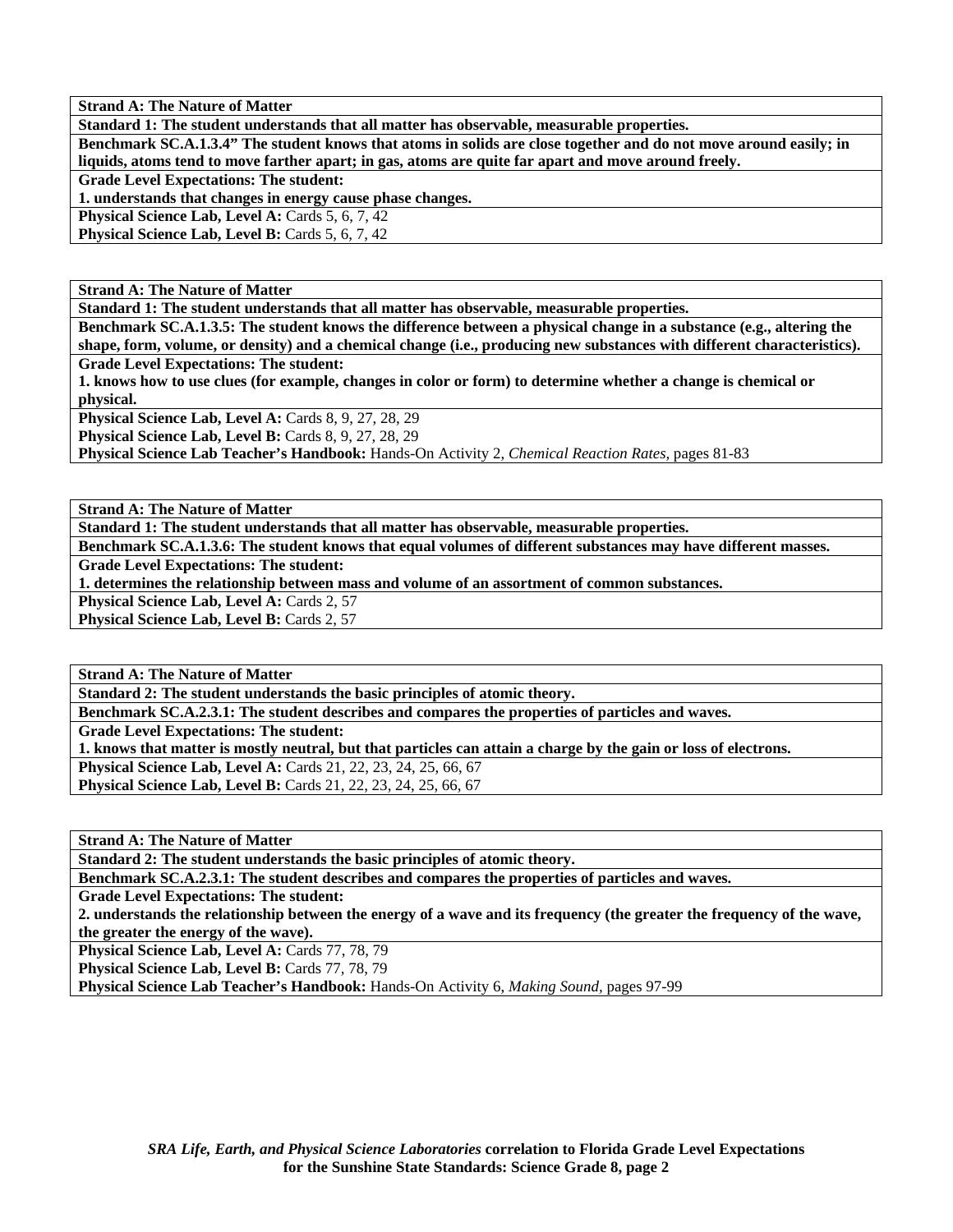**Strand A: The Nature of Matter** 

**Standard 2: The student understands the basic principles of atomic theory.** 

**Benchmark SC.A.2.3.1: The student describes and compares the properties of particles and waves.** 

**Grade Level Expectations: The student:** 

**3. understands the relationship of energy and wavelength to the electromagnetic spectrum.** 

**Physical Science Lab, Level A: Cards 82, 83** 

**Physical Science Lab, Level B: Cards 82, 83** 

**Strand A: The Nature of Matter** 

**Standard 2: The student understands the basic principles of atomic theory.** 

**Benchmark SC.A.2.3.2: The student knows the general properties of the atom (a massive nucleus of neutral neutrons and positive protons surrounded by a cloud of negative electrons) and accepts that single atoms are not visible. Grade Level Expectations: The student:** 

**1. knows that there is an energy difference between an electron near the nucleus and one further away.** 

**Physical Science Lab, Level A:** Cards 21, 22, 23, 24, 25, 26

**Physical Science Lab, Level B:** Cards 21, 22, 23, 24, 25, 26

**Strand A: The Nature of Matter** 

**Standard 2: The student understands the basic principles of atomic theory.** 

**Benchmark SC.A.2.3.2: The student knows the general properties of the atom (a massive nucleus of neutral neutrons and positive protons surrounded by a cloud of negative electrons) and accepts that single atoms are not visible.** 

**Grade Level Expectations: The student:** 

**2. knows that when electrons are transferred from one substance to another, the general properties of both substances change.** 

**Physical Science Lab, Level A:** Cards 21, 22, 23, 24, 25, 26 **Physical Science Lab, Level B:** Cards 21, 22, 23, 24, 25, 26

**Strand A: The Nature of Matter** 

**Standard 2: The student understands the basic principles of atomic theory.** 

**Benchmark SC.A.2.3.3: The student knows that radiation, light, and heat are forms of energy used to cook food, treat diseases, and provide energy.** 

**Grade Level Expectations: The student:** 

**1. extends and refines knowledge of uses of forms of energy to improve the quality of life.** 

**Physical Science Lab, Level A:** Cards 34, 38, 41, 42, 43, 45, 46, 47, 48, 49, 68, 69, 70, 71, 72, 73, 76, 81, 84, 90 **Physical Science Lab, Level B:** Cards 34, 38, 41, 42, 43, 45, 46, 47, 48, 49, 68, 69, 70, 71, 72, 73, 76, 81, 84, 90 **Physical Science Lab Teacher's Handbook:** Hands-On Activity 5, *Making a Potato Battery,* pages 93-95

**Strand B: Energy** 

**Standard 1: The student recognizes that energy may be changed in form with varying efficiency.** 

**Benchmark SC.B.1.3.1: The student identifies forms of energy and explains that they can be measured and compared. Grade Level Expectations: The student:** 

**1. understands that energy can be transformed by radiation, conduction, and convection.** 

**Earth Science Lab, Level A: Card 38** 

**Earth Science Lab, Level B:** Card 38

Physical Science Lab, Level A: Cards 43, 44, 46 **Physical Science Lab, Level B: Cards 43, 44, 46**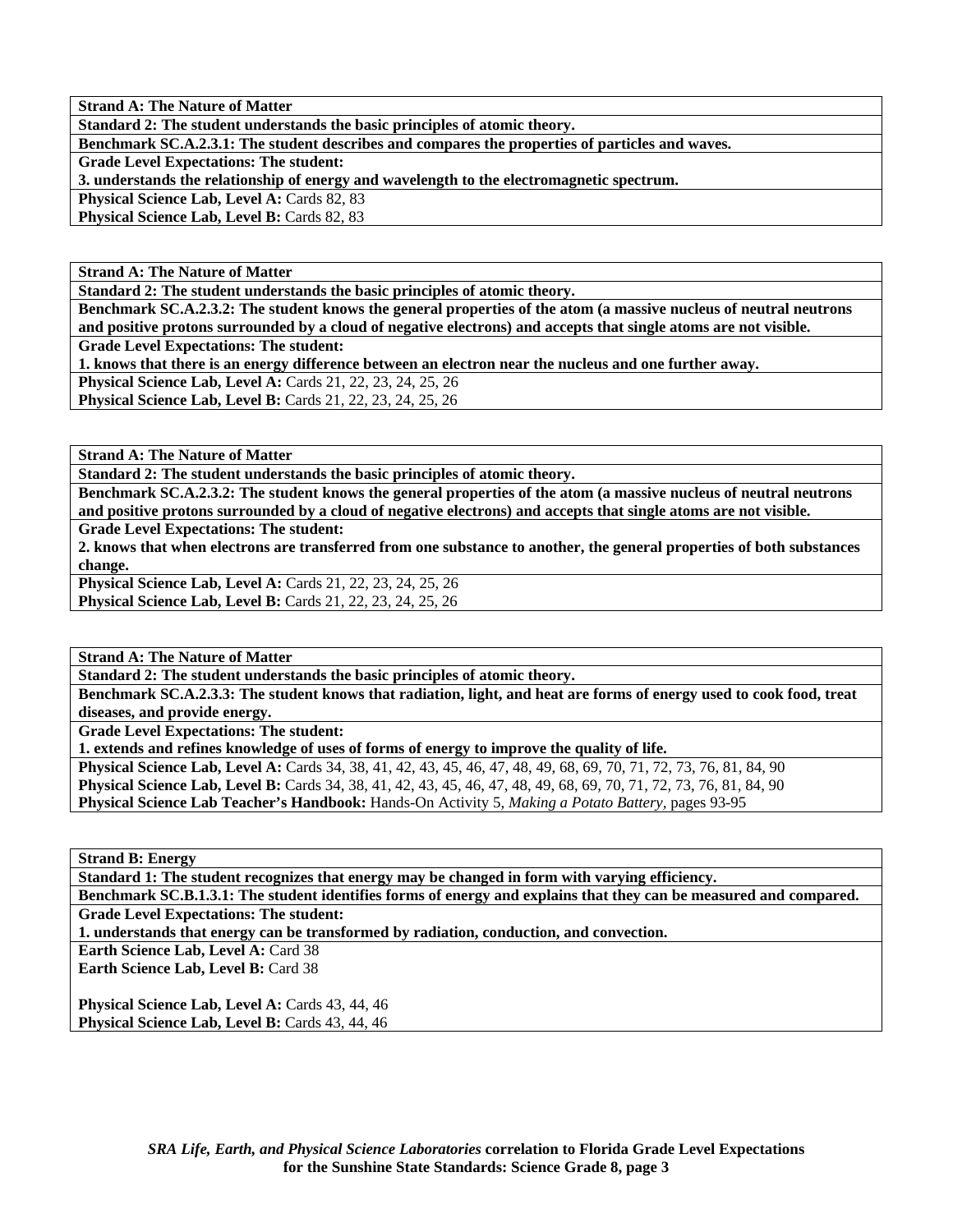**Standard 1: The student recognizes that energy may be changed in form with varying efficiency. Benchmark SC.B.1.3.1: The student identifies forms of energy and explains that they can be measured and compared. Grade Level Expectations: The student: 2. knows examples of natural and man-made systems in which energy is transferred from one form to another.**  Life Science Lab, Level A: Cards 76, 77 Life Science Lab, Level B: Cards 76, 77 **Life Science Lab Teacher's Handbook:** Hands-On Activity 6, *How Much Does Energy Cost?,* pages 97-99 **Earth Science Lab, Level A:** Cards 15, 35, 38, 39, 40, 41, 46, 52, 53, 54 **Earth Science Lab, Level B:** Cards 15, 35, 38, 39, 40, 41, 46, 52, 53, 54 **Physical Science Lab, Level A:** Cards 37, 38, 39, 40, 41, 42, 43, 44, 45, 46, 47, 48, 49, 68, 69, 70, 76, 80 **Physical Science Lab, Level B:** Cards 37, 38, 39, 40, 41, 42, 43, 44, 45, 46, 47, 48, 49, 68, 69, 70, 76, 80 **Physical Science Lab Teacher's Handbook:** Hands-On Activity 3, *Energy Conversion,* pages 85-87; Hands-On Activity 5, *Making a Potato Battery,* pages 93-95; Hands-On Activity 6, *Making Sound,* pages 97-99

**Strand B: Energy** 

**Standard 1: The student recognizes that energy may be changed in form with varying efficiency. Benchmark SC.B.1.3.2. The student knows that energy cannot be created or destroyed, but only changed from one form to another.** 

**Grade Level Expectations: The student:** 

**1. understands how the principle of conservation of energy is applied during an energy transfer.** 

**Physical Science Lab, Level A: Card 37** 

**Physical Science Lab, Level B: Card 37** 

**Strand B: Energy** 

**Standard 1: The student recognizes that energy may be changed in form with varying efficiency.** 

**Benchmark SC.B.1.3.3: The student knows the various forms in which energy comes to Earth from the Sun (e.g., visible light, infrared, and microwave).** 

**Grade Level Expectations: The student:** 

**1. knows ways to measure the various forms of energy that come from the Sun.** 

**Physical Science Lab, Level A:** Cards 42, 44, 46, 47, 49, 82, 83

**Physical Science Lab, Level B:** Cards 42, 44, 46, 47, 49, 82, 83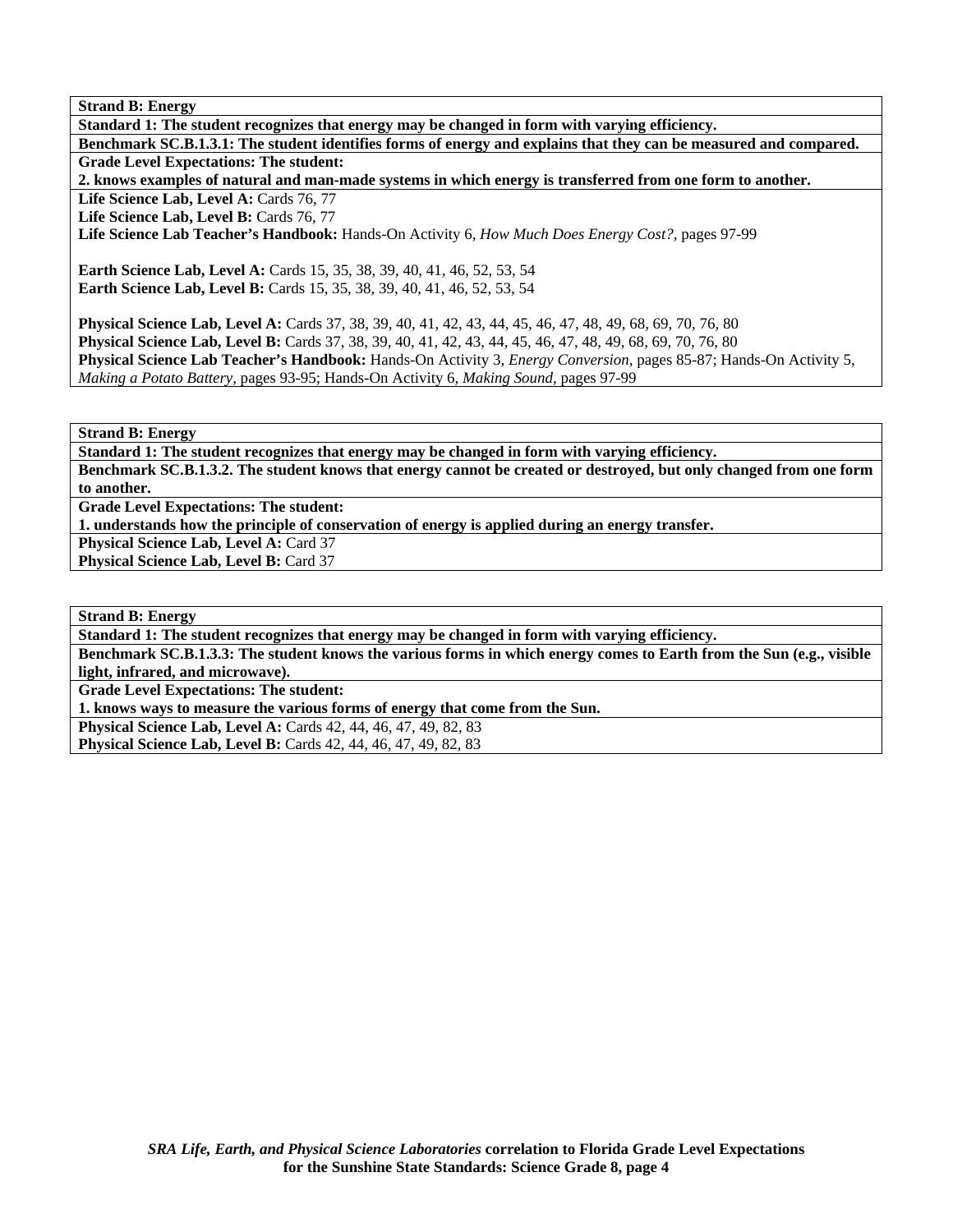**Standard 1: The student recognizes that energy may be changed in form with varying efficiency. Benchmark SC.B.1.3.4: The student knows that energy conversions are never 100% efficient (e.g., some energy is** 

**transformed to heat and is unavailable for further useful work).** 

**Grade Level Expectations: The student:** 

**1. knows that energy conversions are never 100% efficient and that some energy is transformed to heat and is unavailable for further useful work (for example, a food pyramid reflects the energy that is used and lost in each part of a food chain).** 

Life Science Lab, Level A: Cards 76, 77

Life Science Lab, Level B: Cards 76, 77

**Life Science Lab Teacher's Handbook:** Hands-On Activity 6, *How Much Does Energy Cost?,* pages 97-99

**Earth Science Lab, Level A: Card 38 Earth Science Lab, Level B: Card 38** 

**Physical Science Lab, Level A:** Cards 27, 28, 29, 30, 34, 37, 38, 39, 40, 41, 42, 43, 44, 45, 46, 47, 48, 49, 68, 69, 70, 71, 72, 73

**Physical Science Lab, Level B:** Cards 27, 28, 29, 30, 34, 37, 38, 39, 40, 41, 42, 43, 44, 45, 46, 47, 48, 49, 68, 69, 70, 71, 72, 73

**Physical Science Lab Teacher's Handbook:** Hands-On Activity 2, *Chemical Reaction Rates,* pages 81-83; Hands-On Activity 3, *Energy Conversion,* pages 85-87

**Strand B: Energy** 

**Standard 1: The student recognizes that energy may be changed in form with varying efficiency.** 

**Benchmark SC.B.1.3.4: The student knows that energy conversions are never 100% efficient (e.g., some energy is transformed to heat and is unavailable for further useful work).** 

**Grade Level Expectations: The student:** 

**2. knows that a transfer of thermal energy occurs in chemical reactions.** 

**Physical Science Lab, Level A: Cards 9, 27, 28, 29, 30, 34, 42, 45** 

**Physical Science Lab, Level B:** Cards 9, 27, 28, 29, 30, 34, 42, 45

**Physical Science Lab Teacher's Handbook:** Hands-On Activity 2, *Chemical Reaction Rates,* pages 81-83

**Strand B: Energy** 

**Standard 1: The student recognizes that energy may be changed in form with varying efficiency.** 

**Benchmark SC.B.1.3.5: The student knows the processes by which thermal energy tends to flow from a system of higher temperature to a system of lower temperature.** 

**Grade Level Expectations: The student:** 

**1. knows the process by which thermal energy tends to flow from a system of higher temperature to a system of lower temperature.** 

**Earth Science Lab, Level A: Cards 38, 41 Earth Science Lab, Level B: Cards 38, 41** 

Physical Science Lab, Level A: Cards 43, 44 **Physical Science Lab, Level B: Cards 43, 44** 

**Strand B: Energy** 

**Standard 1: The student recognizes that energy may be changed in form with varying efficiency.** 

**Benchmark SC.B.1.3.5: The student knows the processes by which thermal energy tends to flow from a system of higher temperature to a system of lower temperature.** 

**Grade Level Expectations: The student:** 

**2. knows that the average kinetic energy of the atoms or molecules that make up an object changes when the temperature of the object changes.** 

**Physical Science Lab, Level A: Cards 6, 42** 

**Physical Science Lab, Level B: Cards 6, 42**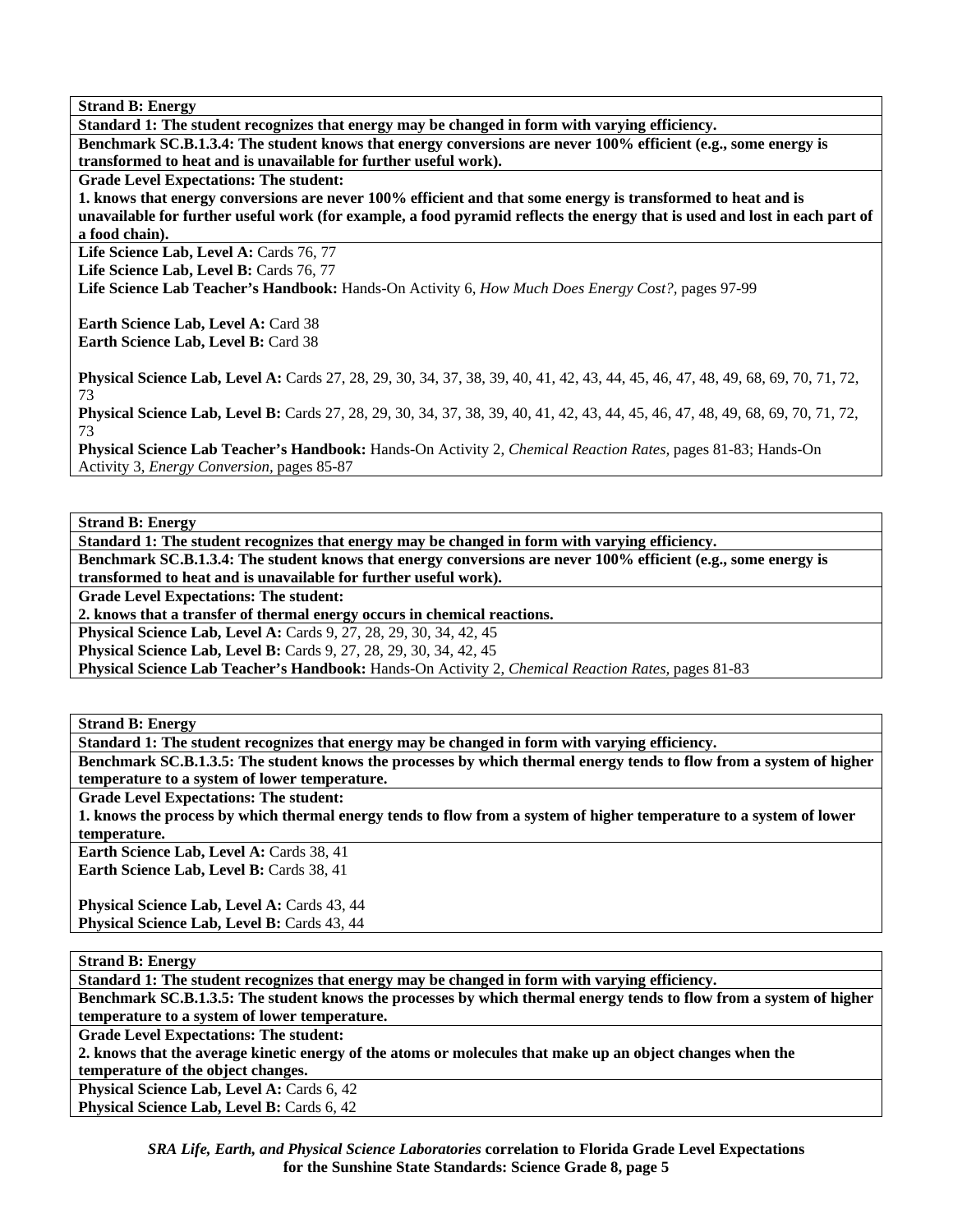**Standard 1: The student recognizes that energy may be changed in form with varying efficiency.** 

**Benchmark SC.B.1.3.5: The student knows the processes by which thermal energy tends to flow from a system of higher temperature to a system of lower temperature.** 

**Grade Level Expectations: The student:** 

**3. understands that energy changes cause weather to change (for example, formation of high and low pressure systems in the atmosphere results from changes in temperature).** 

**Earth Science Lab, Level A:** Cards 38, 39, 40, 41, 43, 44, 45, 46, 47, 48, 49, 51, 52, 53, 54, 55, 57, 58, 60, 61 **Earth Science Lab, Level B:** Cards 38, 39, 40, 41, 43, 44, 45, 46, 47, 48, 49, 51, 52, 53, 54, 55, 57, 58, 60, 61 **Earth Science Lab Teacher's Handbook:** Hands-On Activity 6, *Modeling a Tornado,* pages 93-95

**Physical Science Lab, Level A: Card 44 Physical Science Lab, Level B: Card 44** 

**Strand B: Energy** 

**Standard 1: The student recognizes that energy may be changed in form with varying efficiency.** 

**Benchmark SC.B.1.3.6: The student knows the properties of waves (e.g., frequency, wavelength, and amplitude); that each wave consists of a number of crests and troughs; and the effects of different media on waves.** 

**Grade Level Expectations: The student:** 

**1. knows that sound travels in a medium (cannot travel in a vacuum), and travels at different speeds through various media.** 

Physical Science Lab, Level A: Cards 79, 80, 81

Physical Science Lab, Level B: Cards 79, 80, 81

**Physical Science Lab Teacher's Handbook:** Hands-On Activity 6, *Making Sound,* pages 97-99

**Strand B: Energy** 

**Standard 1: The student recognizes that energy may be changed in form with varying efficiency.** 

**Benchmark SC.B.1.3.6: The student knows the properties of waves (e.g., frequency, wavelength, and amplitude); that each wave consists of a number of crests and troughs; and the effects of different media on waves.** 

**Grade Level Expectations: The student:** 

**2. knows the parts of a wave (crest, trough, wavelength, amplitude).** 

Physical Science Lab, Level A: Cards 77, 78

Physical Science Lab, Level B: Cards 77, 78

**Strand B: Energy** 

**Standard 1: The student recognizes that energy may be changed in form with varying efficiency.** 

**Benchmark SC.B.1.3.6: The student knows the properties of waves (e.g., frequency, wavelength, and amplitude); that each wave consists of a number of crests and troughs; and the effects of different media on waves.** 

**Grade Level Expectations: The student:** 

**3. understands that wavelength determines the colors of visible light.** 

Physical Science Lab, Level A: Cards 85, 89

Physical Science Lab, Level B: Cards 85, 89

**Strand B: Energy** 

**Standard 1: The student recognizes that energy may be changed in form with varying efficiency. Benchmark SC.B.1.3.6: The student knows the properties of waves (e.g., frequency, wavelength, and amplitude); that each wave consists of a number of crests and troughs; and the effects of different media on waves. Grade Level Expectations: The student: 4. understands that wavelength determines the pitch of sound. Physical Science Lab, Level A: Card 80 Physical Science Lab, Level B: Card 80 Physical Science Lab Teacher's Handbook:** Hands-On Activity 6, *Making Sound,* pages 97-99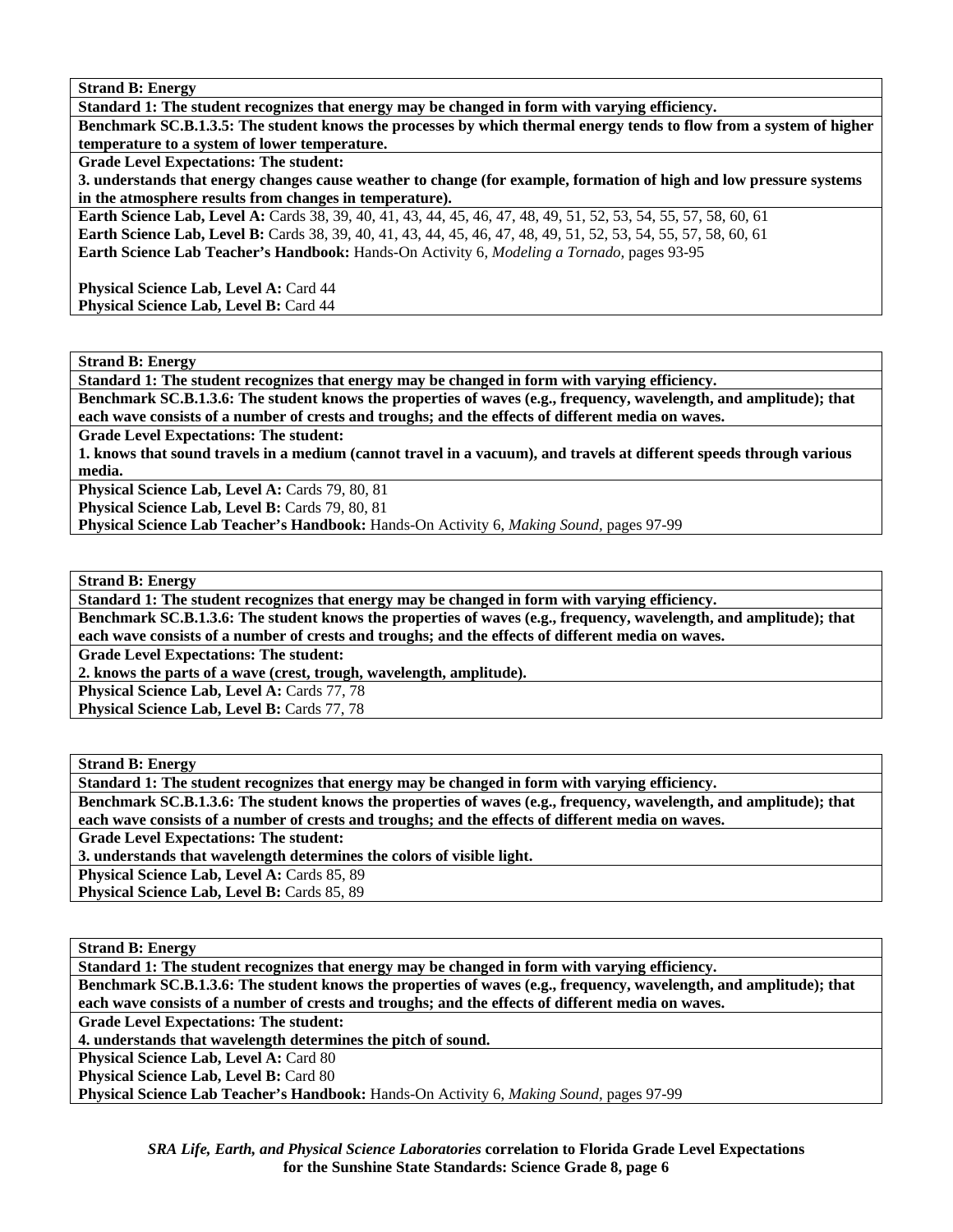**Standard 1: The student recognizes that energy may be changed in form with varying efficiency. Benchmark SC.B.1.3.6: The student knows the properties of waves (e.g., frequency, wavelength, and amplitude); that each wave consists of a number of crests and troughs; and the effects of different media on waves. Grade Level Expectations: The student: 5. knows that waves vary greatly in character (for example, sound, ultraviolet, infrared, ocean waves). Earth Science Lab, Level A: Cards 15, 16 Earth Science Lab, Level B: Cards 15, 16 Physical Science Lab, Level A: Cards 77, 78, 79, 80, 81, 82, 83, 84, 85 Physical Science Lab, Level B:** Cards 77, 78, 79, 80, 81, 82, 83, 84, 85 **Physical Science Lab Teacher's Handbook:** Hands-On Activity 6, *Making Sound,* pages 97-99

**Strand B: Energy** 

**Standard 2: The student understands the interaction of matter and energy.** 

**Benchmark SC.B.2.3.1: The student knows that most events in the universe (e.g., weather changes, moving cars, and the transfer of a nervous impulse in the human body) involve some form of energy transfer and that these changes almost always increase the total disorder of the system and its surroundings, reducing the amount of useful energy.** 

**Grade Level Expectations: The student:** 

**1. understands that as energy is transferred from one system to another there is a reduction in the amount of useful energy.** 

Life Science Lab, Level A: Cards 76, 77

Life Science Lab, Level B: Cards 76, 77

**Life Science Lab Teacher's Handbook:** Hands-On Activity 6, *How Much Does Energy Cost?,* pages 97-99

**Earth Science Lab, Level A: Card 38 Earth Science Lab, Level B:** Card 38

**Physical Science Lab, Level A:** Cards 27, 28, 29, 30, 34, 37, 38, 39, 40, 41, 42, 43, 45, 46, 47, 48, 49, 68, 69, 70, 71, 72, 73 **Physical Science Lab, Level B:** Cards 27, 28, 29, 30, 34, 37, 38, 39, 40, 41, 42, 43, 45, 46, 47, 48, 49, 68, 69, 70, 71, 72, 73 **Physical Science Lab Teacher's Handbook:** Hands-On Activity 2, *Chemical Reaction Rates,* pages 81-83; Hands-On Activity 3, *Energy Conversion,* pages 85-87; Hands-On Activity 4, *Reducing Friction,* pages 89-91; Hands-On Activity 5, *Making a Potato Battery,* pages 93-95

**Strand B: Energy** 

**Standard 2: The student understands the interaction of matter and energy.** 

**Benchmark SC.B.2.3.1: The student knows that most events in the universe (e.g., weather changes, moving cars, and the transfer of a nervous impulse in the human body) involve some form of energy transfer and that these changes almost always increase the total disorder of the system and its surroundings, reducing the amount of useful energy.** 

**Grade Level Expectations: The student:** 

**2. knows that energy transfer is not efficient.** 

Life Science Lab, Level A: Cards 76, 77

Life Science Lab, Level B: Cards 76, 77

**Life Science Lab Teacher's Handbook:** Hands-On Activity 6, *How Much Does Energy Cost?,* pages 97-99

**Earth Science Lab, Level A: Card 38** Earth Science Lab, Level B: Card 38

**Physical Science Lab, Level A:** Cards 27, 28, 29, 30, 34, 37, 38, 39, 40, 41, 42, 43, 45, 46, 47, 48, 49, 68, 69, 70, 71, 72, 73 **Physical Science Lab, Level B:** Cards 27, 28, 29, 30, 34, 37, 38, 39, 40, 41, 42, 43, 45, 46, 47, 48, 49, 68, 69, 70, 71, 72, 73 **Physical Science Lab Teacher's Handbook:** Hands-On Activity 2, *Chemical Reaction Rates,* pages 81-83; Hands-On Activity 3, *Energy Conversion,* pages 85-87; Hands-On Activity 4, *Reducing Friction,* pages 89-91; Hands-On Activity 5, *Making a Potato Battery,* pages 93-95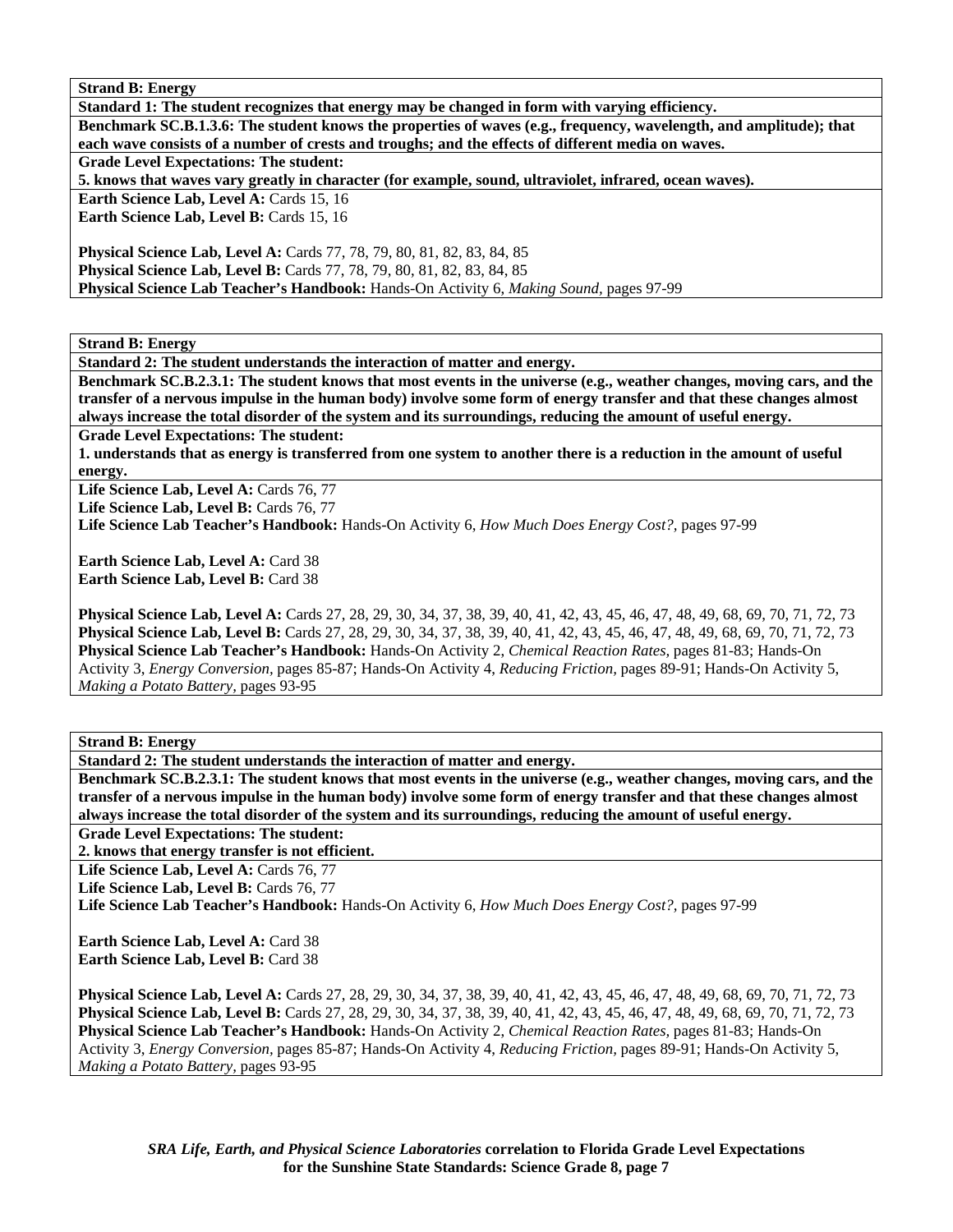**Standard 2: The student understands the interaction of matter and energy.** 

**Benchmark SC.B.2.3.2: The student knows that most of the energy used today is derived from burning stored energy collected by organisms millions of years ago (e.g., nonrenewable fossil fuels).** 

**Grade Level Expectations: The student:** 

**1. understands how fossil fuels are formed in the Earth, why they are nonrenewable, and the advantages and disadvantages of their use.** 

**Earth Science Lab, Level A: Card 35 Earth Science Lab, Level B: Card 35** 

Physical Science Lab, Level A: Card 38 **Physical Science Lab, Level B: Card 38** 

**Strand C: Force and Motion** 

**Standard 1: The student understands that types of motion may be described, measured, and predicted.** 

**Benchmark SC.C.1.3.1: The student knows that the motion of an object can be described by its position, direction of motion, and speed.** 

**Grade Level Expectations: The student:** 

**1. knows that speed, velocity, and acceleration can be calculated, estimated, and defined.** 

**Physical Science Lab, Level A: Cards 50, 51, 52, 53** 

**Physical Science Lab, Level B:** Cards 50, 51, 52, 53

**Strand C: Force and Motion** 

**Standard 1: The student understands that types of motion may be described, measured, and predicted.** 

**Benchmark SC.C.1.3.1: The student knows that the motion of an object can be described by its position, direction of motion, and speed.** 

**Grade Level Expectations: The student:** 

**2. knows that the magnitude of linear acceleration can be calculated.** 

**Physical Science Lab, Level A: Card 52** 

**Physical Science Lab, Level B: Card 52** 

**Strand C: Force and Motion** 

**Standard 1: The student understands that types of motion may be described, measured, and predicted. Benchmark SC.C.1.3.2: The student knows that vibrations in materials set up wave disturbances that spread away from the source (e.g., sound and earthquake waves). Grade Level Expectations: The student:** 

**1. knows ways to measure the frequency of waves.** 

Physical Science Lab, Level A: Cards 77, 78, 82 Physical Science Lab, Level B: Cards 77, 78, 82

**Strand C: Force and Motion** 

**Standard 1: The student understands that types of motion may be described, measured, and predicted. Benchmark SC.C.1.3.2: The student knows that vibrations in materials set up wave disturbances that spread away from** 

**the source (e.g., sound and earthquake waves).** 

**Grade Level Expectations: The student:** 

**2. knows some technological devices that use wave energy (for example, sonar, ultrasound, laser).** 

**Earth Science Lab, Level A: Card 16** 

**Earth Science Lab, Level B: Card 16** 

**Physical Science Lab, Level A: Cards 79, 81, 84, 90** Physical Science Lab, Level B: Cards 79, 81, 84, 90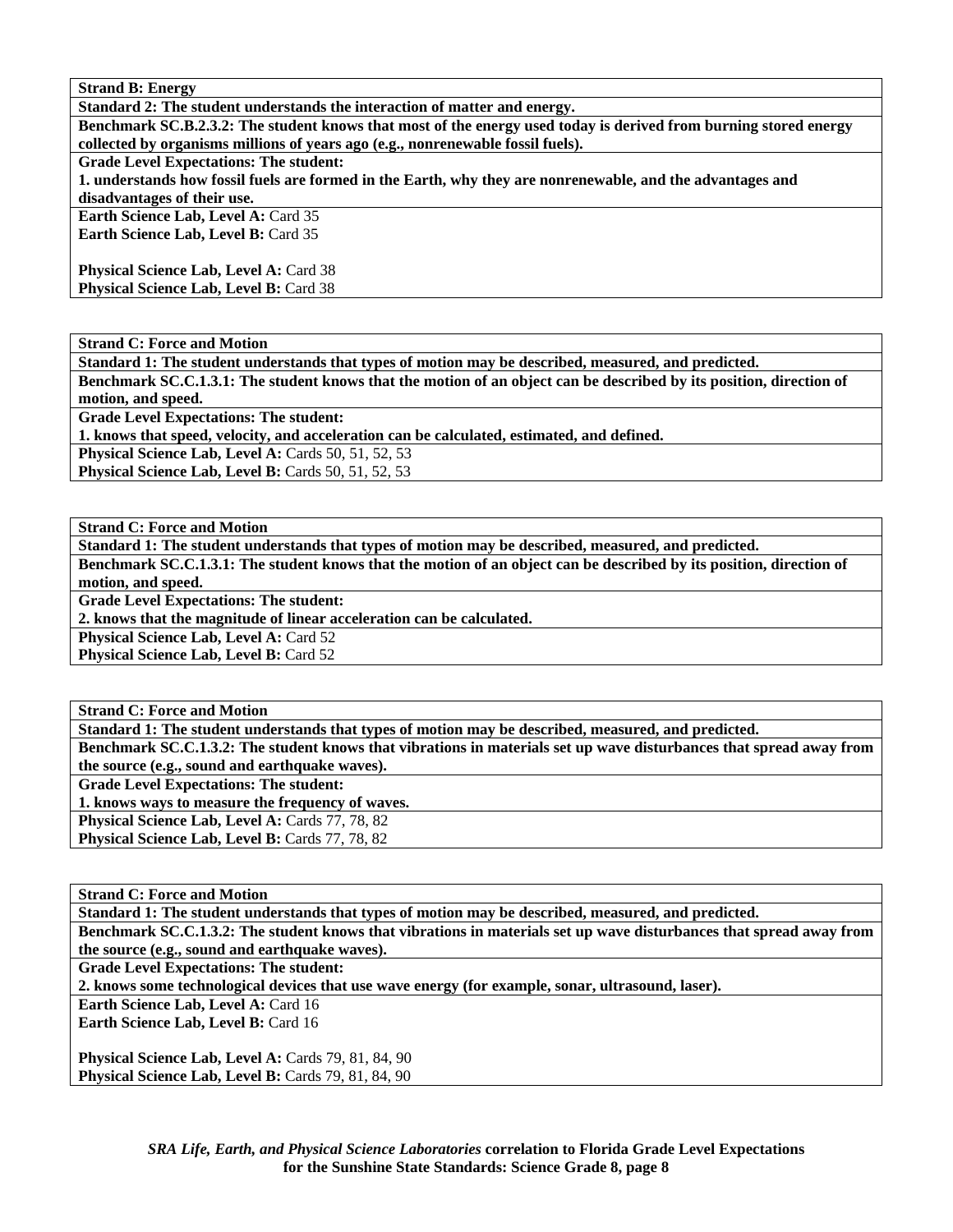**Strand C: Force and Motion** 

**Standard 2: The student understands that the types of force that act on an object and the effect of that force can be described, measured, and predicted. Benchmark SC.C.2.3.1: The student knows that many forces (e.g., gravitational, electrical, and magnetic) act at a distance (e.g., without contact). Grade Level Expectations: The student: 1. knows that many forces act at a distance. Earth Science Lab, Level A: Card 16 Earth Science Lab, Level B: Card 16 Physical Science Lab, Level A:** Cards 57, 59, 66, 67, 74, 75, 76 **Physical Science Lab, Level B:** Cards 57, 59, 66, 67, 74, 75, 76

**Strand C: Force and Motion** 

**Standard 2: The student understands that the types of force that act on an object and the effect of that force can be described, measured, and predicted.** 

**Benchmark SC.C.2.3.2: The student knows common contact forces.** 

**Grade Level Expectations: The student:** 

**1. knows some common contact forces (for example, friction, buoyancy, tension).** 

**Earth Science Lab, Level A: Cards 54, 56, 58, 60, 61** 

**Earth Science Lab, Level B: Cards 54, 56, 58, 60, 61** 

**Earth Science Lab Teacher's Handbook:** Hands-On Activity 4, *Reducing Friction,* pages 89-91

**Strand C: Force and Motion** 

**Standard 2: The student understands that the types of force that act on an object and the effect of that force can be described, measured, and predicted.** 

**Benchmark SC.C.2.3.3: The student knows that is more than one force acts on an object, then the forces can reinforce or cancel each other, depending on their direction and magnitude.** 

**Grade Level Expectations: The student:** 

**1. recognizes the forces that act on a given object.** 

**Physical Science Lab, Level A: Cards 50, 51, 52, 53, 54, 56, 57, 58, 59, 60** 

**Physical Science Lab, Level B:** Cards 50, 51, 52, 53, 54, 56, 57, 58, 59, 60

**Physical Science Lab Teacher's Handbook:** Hands-On Activity 4, *Reducing Friction,* pages 89-91

**Strand C: Force and Motion** 

**Standard 2: The student understands that the types of force that act on an object and the effect of that force can be described, measured, and predicted.** 

**Benchmark SC.C.2.3.3: The student knows that is more than one force acts on an object, then the forces can reinforce or cancel each other, depending on their direction and magnitude.** 

**Grade Level Expectations: The student:** 

**2. knows that the overall effect of a force can be predicted.** 

**Physical Science Lab, Level A:** Cards 50, 51, 52, 53, 54, 55, 56

**Physical Science Lab, Level B:** Cards 50, 51, 52, 53, 54, 55, 56

**Physical Science Lab Teacher's Handbook:** Hands-On Activity 4, *Reducing Friction,* pages 89-91

**Strand C: Force and Motion** 

**Standard 2: The student understands that the types of force that act on an object and the effect of that force can be described, measured, and predicted.** 

**Benchmark SC.C.2.3.3: The student knows that is more than one force acts on an object, then the forces can reinforce or cancel each other, depending on their direction and magnitude.** 

**Grade Level Expectations: The student:** 

**3. knows that forces may be balanced or unbalanced.** 

Physical Science Lab, Level A: Card 56

Physical Science Lab, Level B: Card 56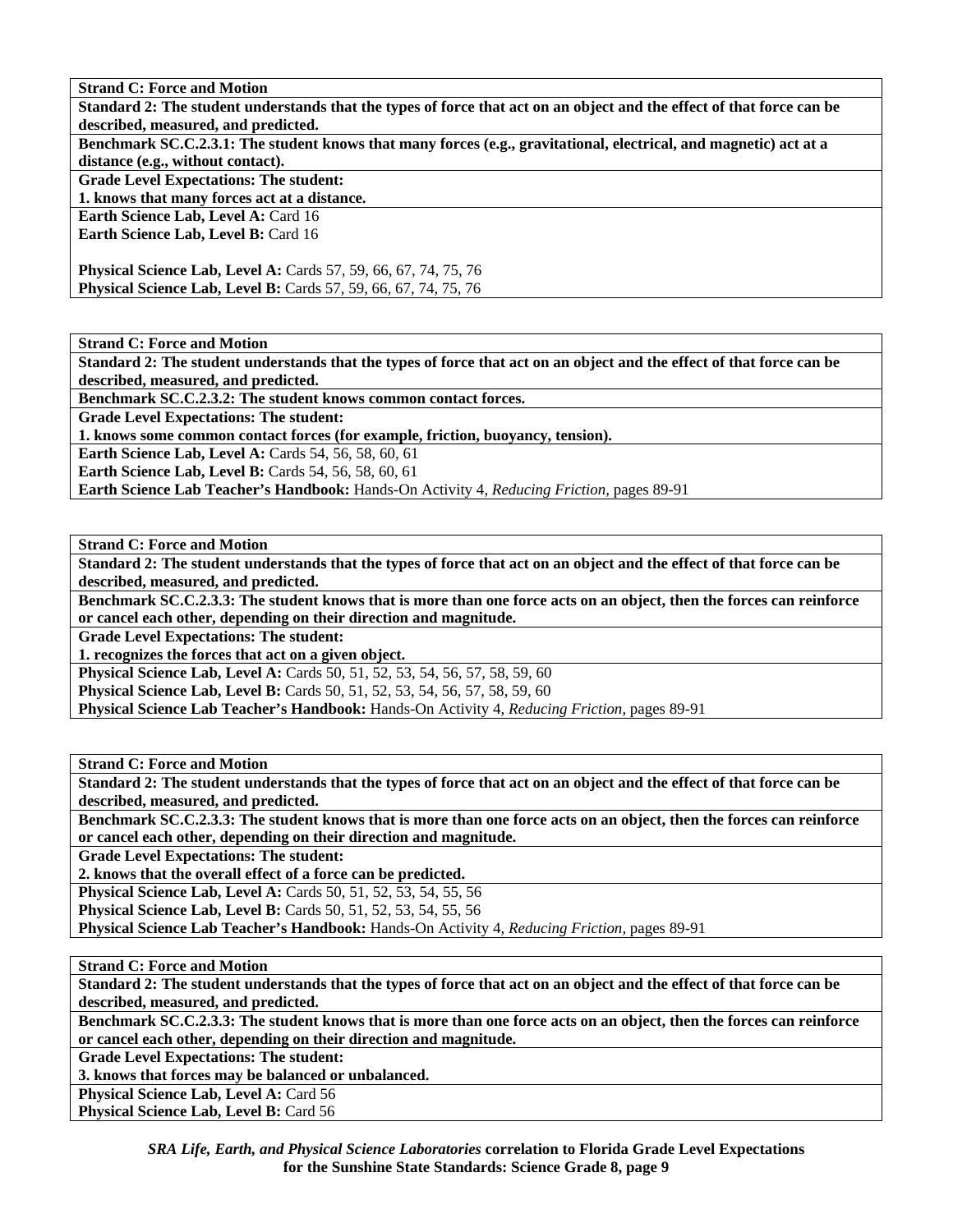**Strand C: Force and Motion** 

**Standard 2: The student understands that the types of force that act on an object and the effect of that force can be described, measured, and predicted.** 

**Benchmark SC.C.2.3.3: The student knows that is more than one force acts on an object, then the forces can reinforce or cancel each other, depending on their direction and magnitude.** 

**Grade Level Expectations: The student:** 

**4. understands that unbalanced forces cause objects to accelerate.** 

**Physical Science Lab, Level A: Cards 51, 52, 56** 

Physical Science Lab, Level B: Cards 51, 52, 56

**Strand C: Force and Motion** 

**Standard 2: The student understands that the types of force that act on an object and the effect of that force can be described, measured, and predicted.** 

**Benchmark SC.C.2.3.4. The student knows that simple machines can be used to change the direction or size of a force. Grade Level Expectations: The student:** 

 **1. knows that simple machines can be used to change the direction or size of a force.** 

Physical Science Lab, Level A: Cards 63, 64

**Physical Science Lab, Level B: Cards 63, 64** 

**Strand C: Force and Motion** 

**Standard 2: The student understands that the types of force that act on an object and the effect of that force can be described, measured, and predicted.** 

**Benchmark SC.C.2.3.5. The student understands that an object in motion will continue at a constant speed and in a straight line until acted upon by a force and that an object at rest will remain at rest until acted upon by a force. or size of a force.** 

**Grade Level Expectations: The student:** 

**1. understands that an object in motion will continue at a constant speed and in a straight line until acted upon by a force and that an object at rest will remain at rest until acted upon by a force.** 

**Physical Science Lab, Level A: Card 55** 

**Physical Science Lab, Level B: Card 55** 

**Strand C: Force and Motion** 

**Standard 2: The student understands that the types of force that act on an object and the effect of that force can be described, measured, and predicted.** 

**Benchmark SC.C.2.3.6. The student explains and shows the ways in which a net force (that is, the sum of all acting forces) can act on an object (e.g., speeding up an object traveling in the same direction as the net force, slowing down an object traveling in the direction apposite of the net force.** 

**Grade Level Expectations: The student:** 

**1. knows ways in which a net force (for example, the sum of all acting forces) can act on an object (for example, speeding up an object traveling in the same direction as the net force, slowing down an object traveling in the direction opposite if the net force).** 

**Physical Science Lab, Level A: Cards 51, 52, 53, 54, 55, 56** 

**Physical Science Lab, Level B:** Cards 51, 52, 53, 54, 55, 56

**Physical Science Lab Teacher's Handbook:** Hands-On Activity 4, *Reducing Friction,* pages 89-91

**Strand C: Force and Motion** 

**Standard 2: The student understands that the types of force that act on an object and the effect of that force can be described, measured, and predicted.** 

**Benchmark SC.C.2.3.7: The student knows that gravity is a universal force that every mass exerts on every other mass. Grade Level Expectations: The student:** 

**1. knows that gravity is a universal force that every mass exerts on every other mass.** 

Physical Science Lab, Level A: Cards 57, 59

Physical Science Lab, Level B: Cards 57, 59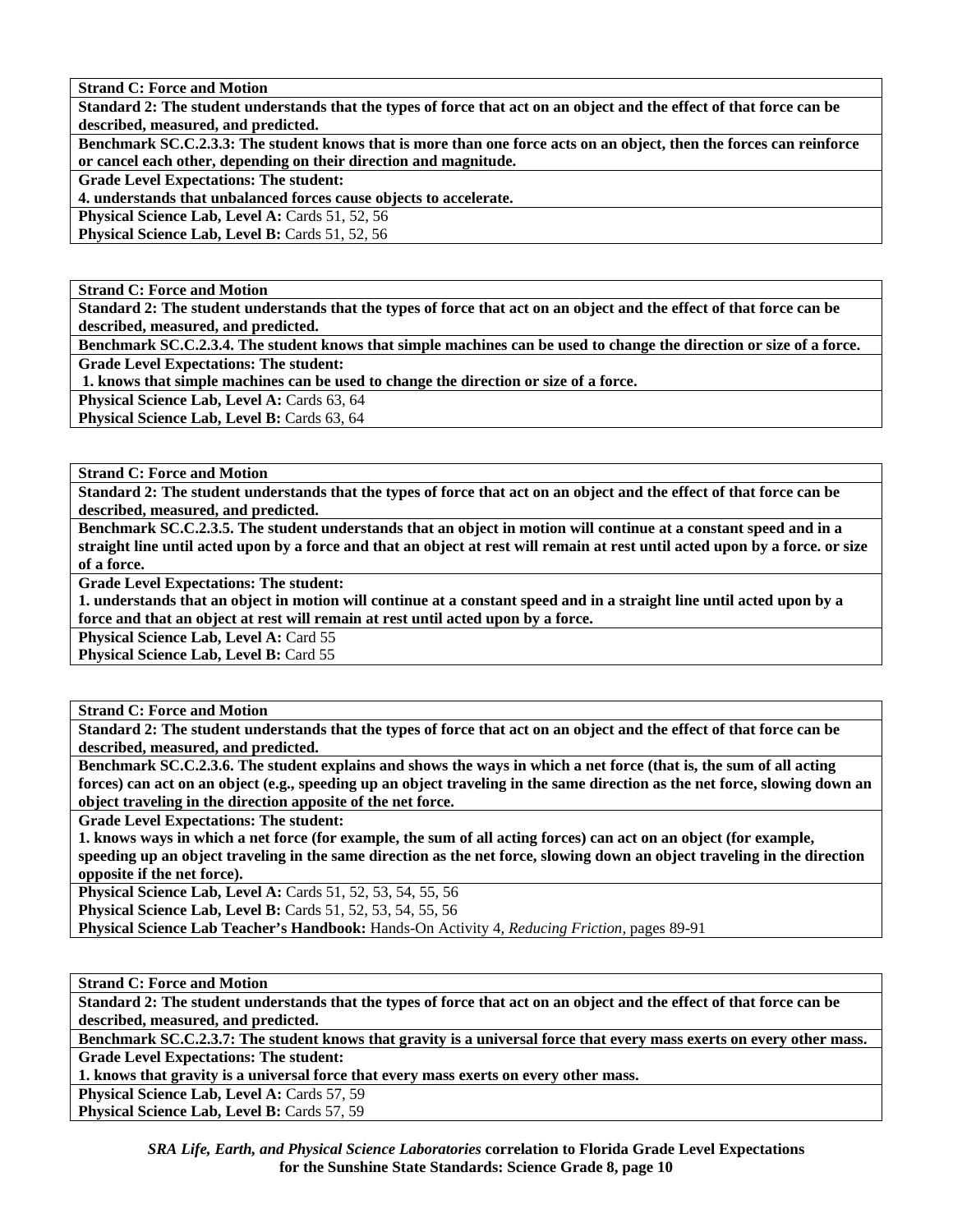**Strand D: Processes that Shape the Earth** 

**Standard 1: The student recognizes that processes in the lithosphere, atmosphere, hydrosphere, and biosphere interact to shape the Earth.** 

**Benchmark SC.D.1.3.1: The student knows that mechanical and chemical activities shape and reshape the Earth's land surface by eroding rock and soil in some areas and depositing them in other areas, sometimes in seasonal layers.** 

**Grade Level Expectations: The student:** 

**1. uses observations and tests to identify mineral samples.** 

**Earth Science Lab, Level A: Cards 3, 4, 5** 

**Earth Science Lab, Level B: Cards 3, 4, 5** 

**Earth Science Lab Teacher's Handbook:** Hands-On Activity 1, *Identifying Minerals with the Mohs Scale,* pages 73-75

**Strand D: Processes that Shape the Earth** 

**Standard 1: The student recognizes that processes in the lithosphere, atmosphere, hydrosphere, and biosphere interact to shape the Earth.** 

**Benchmark SC.D.1.3.1: The student knows that mechanical and chemical activities shape and reshape the Earth's land surface by eroding rock and soil in some areas and depositing them in other areas, sometimes in seasonal layers.** 

**Grade Level Expectations: The student:** 

**2. understands how sedimentary, igneous, and metamorphic rocks are forms and categorized.** 

**Earth Science Lab, Level A: Cards 6, 7, 8, 9** 

Earth Science Lab, Level B: Cards 6, 7, 8, 9

**Strand D: Processes that Shape the Earth** 

**Standard 1: The student recognizes that processes in the lithosphere, atmosphere, hydrosphere, and biosphere interact to shape the Earth.** 

**Benchmark SC.D.1.3.2: The student knows that over the whole Earth, organisms are growing, dying, and decaying as new organisms are produced by the old ones.** 

**Grade Level Expectations: The student:** 

**1. knows that over the whole Earth, organisms are growing, dying, and decaying and new organisms are being produced.** 

Life Science Lab, Level A: Cards 1, 13, 42, 60, 61, 76, 77 Life Science Lab, Level B: Cards 1, 13, 42, 60, 61, 76, 77

**Strand D: Processes that Shape the Earth** 

**Standard 1: The student recognizes that processes in the lithosphere, atmosphere, hydrosphere, and biosphere interact to shape the Earth.** 

**Benchmark SC.D.1.3.3: The student knows how conditions that exist in one system influence the conditions that exist in other systems.** 

**Grade Level Expectations: The student:** 

**1. knows ways conditions that exist in one system influence the conditions that exist in other systems (for example, the relationship between mountain building, island formation, and trench formation; interactions between the atmosphere and hydrosphere affect weather patterns).** 

Life Science Lab, Level A: Cards 70, 71, 72, 76, 77, 78, 79, 87, 88, 89, 90

Life Science Lab, Level B: Cards 70, 71, 72, 76, 77, 78, 79, 87, 88, 89, 90

**Life Science Lab Teacher's Handbook:** Hands-On Activity 6, *How Much Does Energy Cost?,* pages 97-99; Hands-On Activity 7, *The Effects of Acid Rain,* pages 101-103

**Earth Science Lab, Level A:** Cards 10, 11, 12, 13, 14, 15, 16, 17, 24, 25, 26, 27, 28, 36, 37, 38, 39, 40, 41, 42, 43, 44, 45, 46, 47, 48, 49, 52, 53, 54, 55, 56, 57, 58, 59, 60, 61, 82, 83, 84, 85, 86, 87, 88, 89, 90

**Earth Science Lab, Level B:** Cards 10, 11, 12, 13, 14, 15, 16, 17, 24, 25, 26, 27, 28, 36, 37, 38, 39, 40, 41, 42, 43, 44, 45, 46, 47, 48, 49, 52, 53, 54, 55, 56, 57, 58, 59, 60, 61, 82, 83, 84, 85, 86, 87, 88, 89, 90

**Earth Science Lab Teacher's Handbook:** Hands-On Activity 2, *Plate Boundaries in Action,* pages 77-79; Hands-On Activity 5, *What is in the Air?,* pages 89-91; Hands-On Activity 6, *Modeling a Tornado,* pages 93-95; Hands-On Activity 8, *Temperature, Salinity, and Water Density,* pages 101-103

**Physical Science Lab, Level A: Card 44 Physical Science Lab, Level B: Card 44**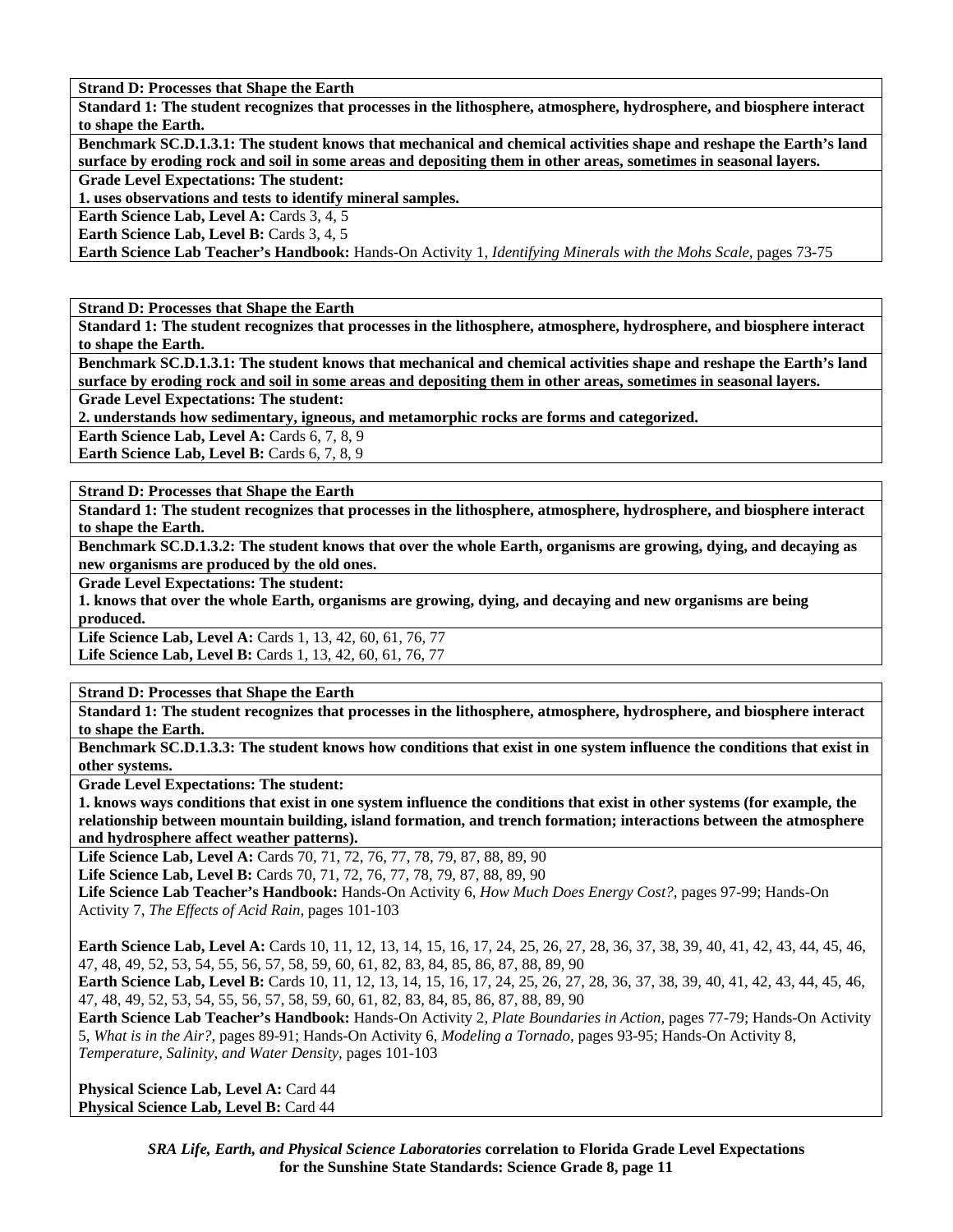**Strand D: Processes that Shape the Earth** 

**Standard 1: The student recognizes that processes in the lithosphere, atmosphere, hydrosphere, and biosphere interact to shape the Earth.** 

**Benchmark SC.D.1.3.4: The student knows the ways in which plants and animals reshape the landscape (e.g., bacteria, fungi, worms, rodents, and other organisms add organic matter to the soil, increasing soil fertility, encouraging plant growth, and strengthening resistance to erosion).** 

**Grade Level Expectations: The student:** 

**1. extends and refines knowledge of ways in which living things reshape the landscape.** 

**Life Science Lab, Level A:** Cards 13, 76, 80, 86, 87

Life Science Lab, Level B: Cards 13, 76, 80, 86, 87

**Strand D: Processes that Shape the Earth** 

**Standard 1: The student recognizes that processes in the lithosphere, atmosphere, hydrosphere, and biosphere interact to shape the Earth.** 

**Benchmark SC.D.1.3.5: The student understands concepts of time and size relating too the interaction of Earth's processes (e.g., lightning striking in a split second as opposed to the shifting of the earth's plates altering the landscape, distance between atoms measured in Angstrom units as opposed to distance between stars measured in light-years). Grade Level Expectations: The student:** 

**1. understands concepts of time and size relating to the interaction of Earth's processes (for example, the distance between atoms measured in Angstrom units as opposed to distance between stars measured in light-years).** 

Life Science Lab, Level A: Cards 5, 8, 9, 10, 66, 67, 68

Life Science Lab, Level B: Cards 5, 8, 9, 10, 66, 67, 68

**Life Science Lab Teacher's Handbook:** Hands-On Activity 1, *Examining Cells,* pages 77-79

**Earth Science Lab, Level A:** Cards 30, 31, 32, 62, 64, 66, 74, 78

**Earth Science Lab, Level B:** Cards 30, 31, 32, 62, 64, 66, 74, 78

**Earth Science Lab Teacher's Handbook:** Hands-On Activity 7, *Sizes in the Solar System,* pages 97-99

**Strand D: Processes that Shape the Earth** 

**Standard 2: The student understands the need for protection of the natural systems on Earth. Benchmark SC.D.2.3.1: The student understands that quality of life is relevant to personal experience. Grade Level Expectations: The student: 1. understands the quality of life is relevant to personal experience. Life Science Lab, Level A:** Cards 84, 85, 86, 87, 88, 89, 90 Life Science Lab, Level B: Cards 84, 85, 86, 87, 88, 89, 90 **Life Science Lab Teacher's Handbook:** Hands-On Activity 7, *The Effects of Acid Rain,* pages 101-103 **Earth Science Lab, Level A:** Cards 29, 35, 37, 42, 59, 61, 85, 86 **Earth Science Lab, Level B:** Cards 29, 35, 37, 42, 59, 61, 85, 86 **Earth Science Lab Teacher's Handbook:** Hands-On Activity 5, *What is in the Air?,* pages 89-91

**Strand D: Processes that Shape the Earth** 

**Standard 2: The student understands the need for protection of the natural systems on Earth. Benchmark SC.D.2.3.2: The student knows the positive and negative consequences of human action on the Earth' systems. Grade Level Expectations: The student: 1. knows that legislation can be adopted to protect the Earth from detrimental human activities.**  Life Science Lab, Level A: Cards 84, 85, 86, 87, 88, 89, 90 Life Science Lab, Level B: Cards 84, 85, 86, 87, 88, 89, 90 **Earth Science Lab, Level A:** Cards 29, 35, 37, 42, 59, 61, 85, 86 **Earth Science Lab, Level B:** Cards 29, 35, 37, 42, 59, 61, 85, 86 **Earth Science Lab Teacher's Handbook:** Hands-On Activity 5, *What is in the Air?,* pages 89-91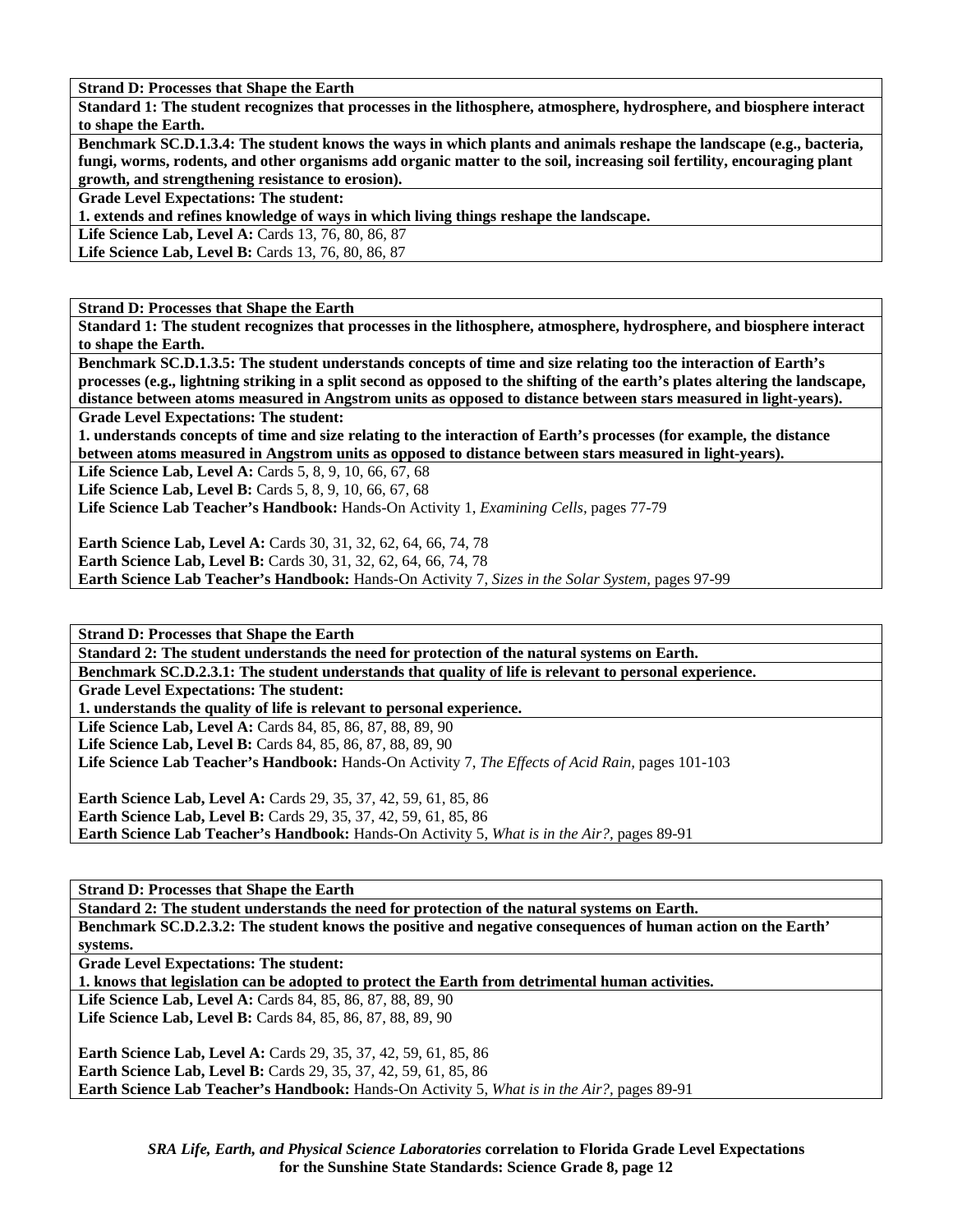**Strand E: Earth and Space** 

**Standard 1: The student understands the interaction and organization in the Solar System and the universe and how this affects life on Earth.** 

**Benchmark SC.E.1.3.2: The student knows that available data from various satellite probes show the similarities and differences among planets and their moon in the solar system.** 

**Grade Level Expectations: The student:** 

**1. knows that available data from various satellite probes show similarities and differences among planets and their moons in our Solar System.** 

**Earth Science Lab, Level A:** Cards 69, 70, 71, 72, 73, 79, 80, 81

**Earth Science Lab, Level B:** Cards 69, 70, 71, 72, 73, 79, 80, 81

**Strand E: Earth and Space** 

**Standard 1: The student understands the interaction and organization in the Solar System and the universe and how this affects life on Earth.** 

**Benchmark SC.E.3.3: The student understands that our Sun is one of many stars in our galaxy** 

**Grade Level Expectations: The student:** 

**1. knows the size, temperature, age, and brightness of the Sun compared to some other stars in the Milky Way Galaxy (for example, white dwarfs, red giants).** 

**Earth Science Lab, Level A: Cards 67, 75, 76** Earth Science Lab, Level B: Cards 67, 75, 76

**Strand E: Earth and Space** 

**Standard 1: The student understands the interaction and organization in the Solar System and the universe and how this affects life on Earth.** 

**Benchmark SC.E.1.3.4: The student knows that stars appear to be made of similar chemical elements, although they differ in age, size, temperature, and distance.** 

**Grade Level Expectations: The student:** 

**1. knows that stars appear to be made of similar chemical elements, although they differ in age, size, temperature, and distance.** 

Earth Science Lab, Level A: Cards 75, 76 **Earth Science Lab, Level B: Cards 75, 76** 

**Strand E: Earth and Space Standard 2: The student recognizes the vastness of the universe and the Earth's place in it.** 

**Benchmark SC.E.2.3.1: The student knows that thousands of other galaxies appear to have the same elements, forces, and forms of energy found in our Solar System.** 

**Grade Level Expectations: The student:** 

**1. knows that thousands of other galaxies appear to have the same elements, forces, and forms of energy found in our Solar System.** 

**Earth Science Lab, Level A:** Card 77 **Earth Science Lab, Level B: Card 77** 

**Strand F: Processes of Life** 

**Standard 1: The student describes patterns of structure and function in living things.** 

**Benchmark SC.F.1.3.1: The student understands that living things are composed of major systems that function in reproduction, growth, maintenance, and regulation.** 

**Grade Level Expectations: The student:** 

**1. understands that living things are composed of major systems that function in reproduction, growth, maintenance, and regulation.** 

**Life Science Lab, Level A:** Cards 44, 45, 46, 47, 48, 49, 50, 51, 52, 53, 54, 55, 56, 57, 58

**Life Science Lab, Level B:** Cards 44, 45, 46, 47, 48, 49, 50, 51, 52, 53, 54, 55, 56, 57, 58

**Life Science Lab Teacher's Handbook:** Hands-On Activity 4, *Your Cardiovascular System,* pages 89-91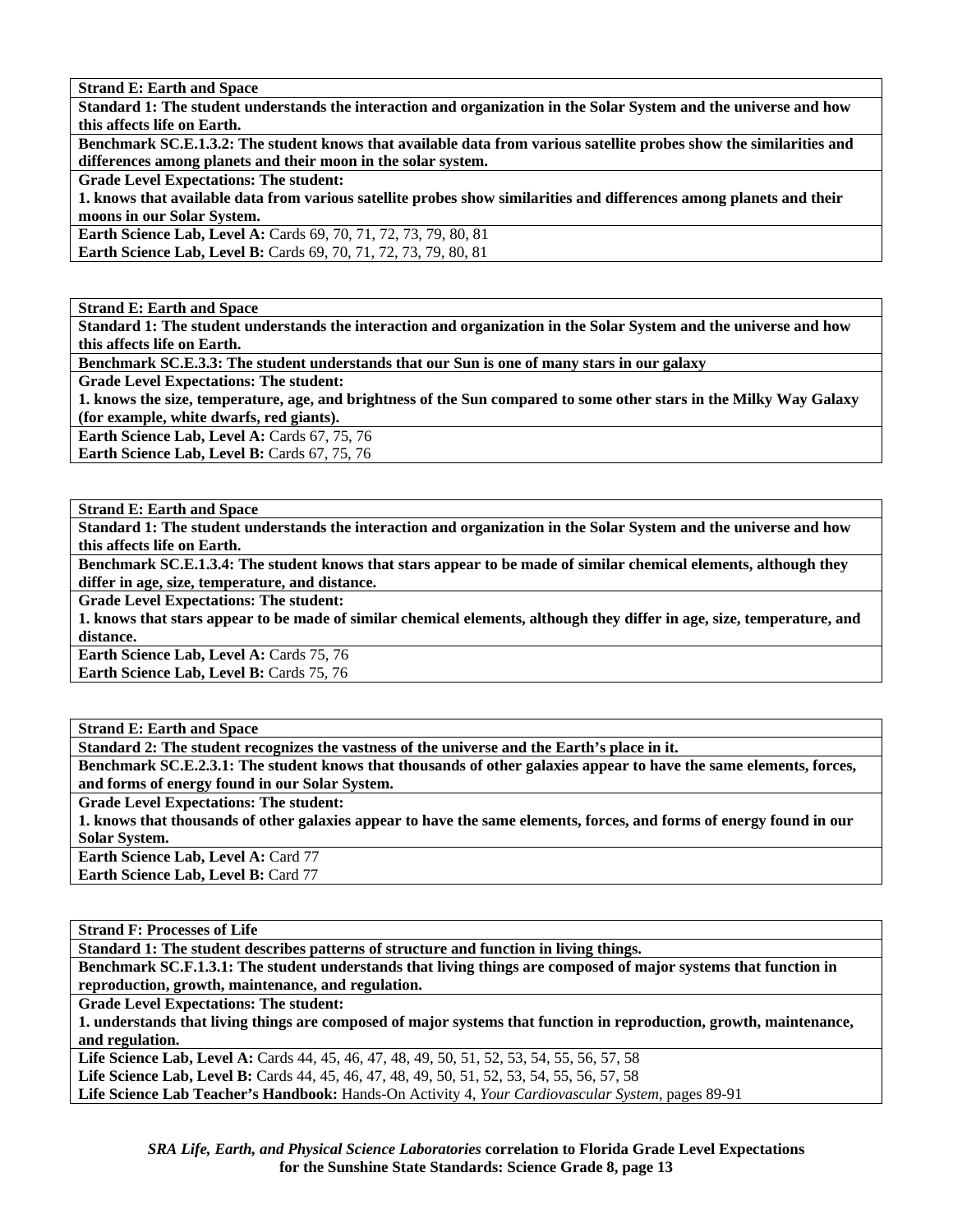**Standard 1: The student describes patterns of structure and function in living things.** 

**Benchmark SC.F.1.3.2: The student knows that the structural basis of most organisms is the cell and most organisms are single cells, while some, including humans, are multicellular.** 

**Grade Level Expectations: The student:** 

**1. knows the structure of cells, and their function and ways these mirror the structure and function of multicellular organisms.** 

**Life Science Lab, Level A: Cards 1, 5, 6, 7, 8, 9, 10, 44** 

**Life Science Lab, Level B:** Cards 1, 5, 6, 7, 8, 9, 10, 44

**Life Science Lab Teacher's Handbook:** Hands-On Activity 1, *Examining Cells,* pages 77-79

**Strand F: Processes of Life** 

**Standard 1: The student describes patterns of structure and function in living things.** 

**Benchmark SC.F.1.3.2: The student knows that the structural basis of most organisms is the cell and most organisms are single cells, while some, including humans, are multicellular.** 

**Grade Level Expectations: The student:** 

**2. understand that cells of unicellular organisms are similar to those of multicellular organisms.** 

**Life Science Lab, Level A: Cards 1, 5, 6, 7, 8, 9, 10** 

**Life Science Lab, Level B:** Cards 1, 5, 6, 7, 8, 9, 10

**Life Science Lab Teacher's Handbook:** Hands-On Activity 1, *Examining Cells,* pages 77-79

**Strand F: Processes of Life** 

**Standard 1: The student describes patterns of structure and function in living things.** 

**Benchmark SC.F.1.3.3: The student knows that in multicellular organisms cells grow and divide to make more cells in order to form and repair various organs and tissues.** 

**Grade Level Expectations: The student:** 

**1. knows the processes of division, growth, and maturation that occur during the cell cycle.** 

Life Science Lab, Level A: Cards 5, 10

Life Science Lab, Level B: Cards 5, 10

**Strand F: Processes of Life** 

**Standard 1: The student describes patterns of structure and function in living things.** 

**Benchmark SC.F.1.3.4: The student knows that the levels of structural organization for function in living things include cells, tissues, organs, systems, and organisms.** 

**Grade Level Expectations: The student:** 

**1. knows some of the functions of some types of cells, tissues, organs, and system in advanced organisms.** 

**Life Science Lab, Level A:** Cards 44, 45, 46, 47, 48, 49, 50, 51, 52, 53, 54, 55, 56, 57, 58

**Life Science Lab, Level B:** Cards 44, 45, 46, 47, 48, 49, 50, 51, 52, 53, 54, 55, 56, 57, 58

**Life Science Lab Teacher's Handbook:** Hands-On Activity 4, *Your Cardiovascular System,* pages 89-91

**Strand F: Processes of Life** 

**Standard 1: The student describes patterns of structure and function in living things. Benchmark SC.F.1.3.5: The student explains how the life functions of organisms are related to what occurs within the cell.** 

**Grade Level Expectations: The student:** 

**1. understands that the diversity of cell structure permits a diversity of functions for the organism.** 

**Life Science Lab, Level A: Cards 5, 6, 7, 8, 9, 10** 

**Life Science Lab, Level B:** Cards 5, 6, 7, 8, 9, 10

**Life Science Lab Teacher's Handbook:** Hands-On Activity 1, *Examining Cells,* pages 77-79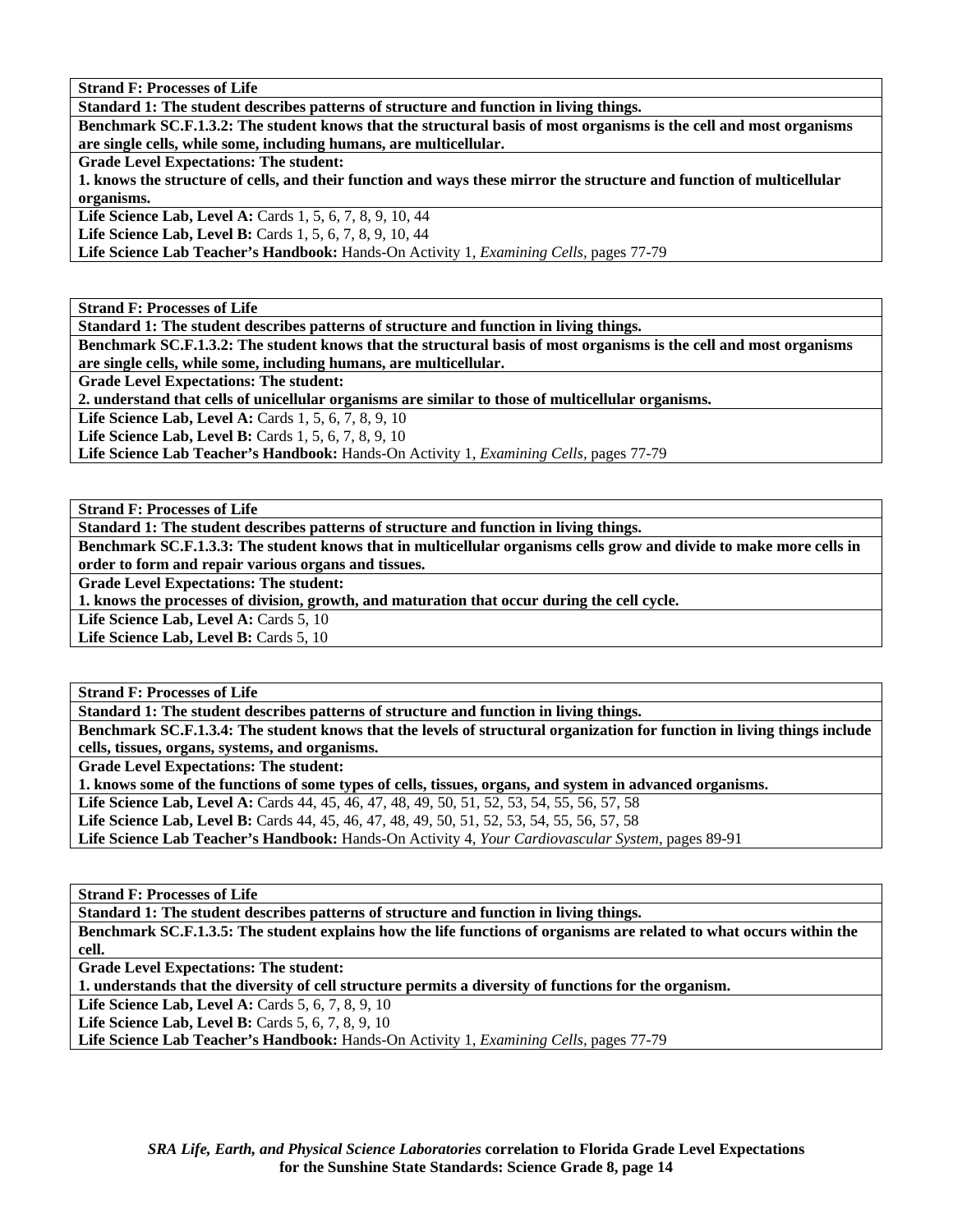**Standard 1: The student describes patterns of structure and function in living things.** 

**Benchmark SC.F.1.3.5: The student explains how the life functions of organisms are related to what occurs within the cell.** 

**Grade Level Expectations: The student:** 

**2. knows that the cell is a system of organelles that mirror the systems within multicellular organisms.** 

Life Science Lab, Level A: Cards 8, 9, 10

Life Science Lab, Level B: Cards 8, 9, 10

**Strand F: Processes of Life** 

**Standard 1: The student describes patterns of structure and function in living things.** 

**Benchmark SC.F.1.3.6: The student knows that the cells with similar functions have similar structures, whereas those with different structures have different functions.** 

**Grade Level Expectations: The student:** 

**1. knows that the cells with similar functions have similar structures, whereas those with different structures have different functions.** 

Life Science Lab, Level A: Cards 5, 6, 7, 8, 9

Life Science Lab, Level B: Cards 5, 6, 7, 8, 9

**Life Science Lab Teacher's Handbook:** Hands-On Activity 1, *Examining Cells,* pages 77-79

**Strand F: Processes of Life** 

**Standard 1: The student describes patterns of structure and function in living things.** 

**Benchmark SC.F.1.3.6: The student knows that the cells with similar functions have similar structures, whereas those with different structures have different functions.** 

**Grade Level Expectations: The student:** 

**2. uses tools to identify and compare cell structures (for example, microscope, land lenses, bioscopes).** 

**Life Science Lab, Level A: Cards 5, 6, 7, 8, 9, 10** 

**Life Science Lab, Level B:** Cards 5, 6, 7, 8, 9, 10

**Life Science Lab Teacher's Handbook:** Hands-On Activity 1, *Examining Cells,* pages 77-79

**Strand F: Processes of Life** 

**Standard 1: The student describes patterns of structure and function in living things.** 

**Benchmark SC.F.1.3.7: The student knows that behavior is a response to the environment and influences growth, development, maintenance, and reproduction.** 

**Grade Level Expectations: The student:** 

**1. knows way behaviors that are responses to the environment may alter the normal growth, development,** 

**maintenance, and reproduction of an organism.** 

Life Science Lab, Level A: Cards 24, 43, 65, 66

Life Science Lab, Level B: Cards 24, 43, 65, 66

**Strand F: Processes of Life** 

**Standard 2: The student understands the process and importance of genetic diversity.** 

**Benchmark SC.F.2.3.1: The student knows the patterns and advantages of sexual and asexual reproduction in pants and animals.** 

**Grade Level Expectations: The student:** 

**1. knows the differences between spores and seeds in plant reproduction.** 

**Life Science Lab, Level A:** Cards 15, 18, 19, 20, 21, 22, 60, 61 **Life Science Lab, Level B:** Cards 15, 18, 19, 20, 21, 22, 60, 61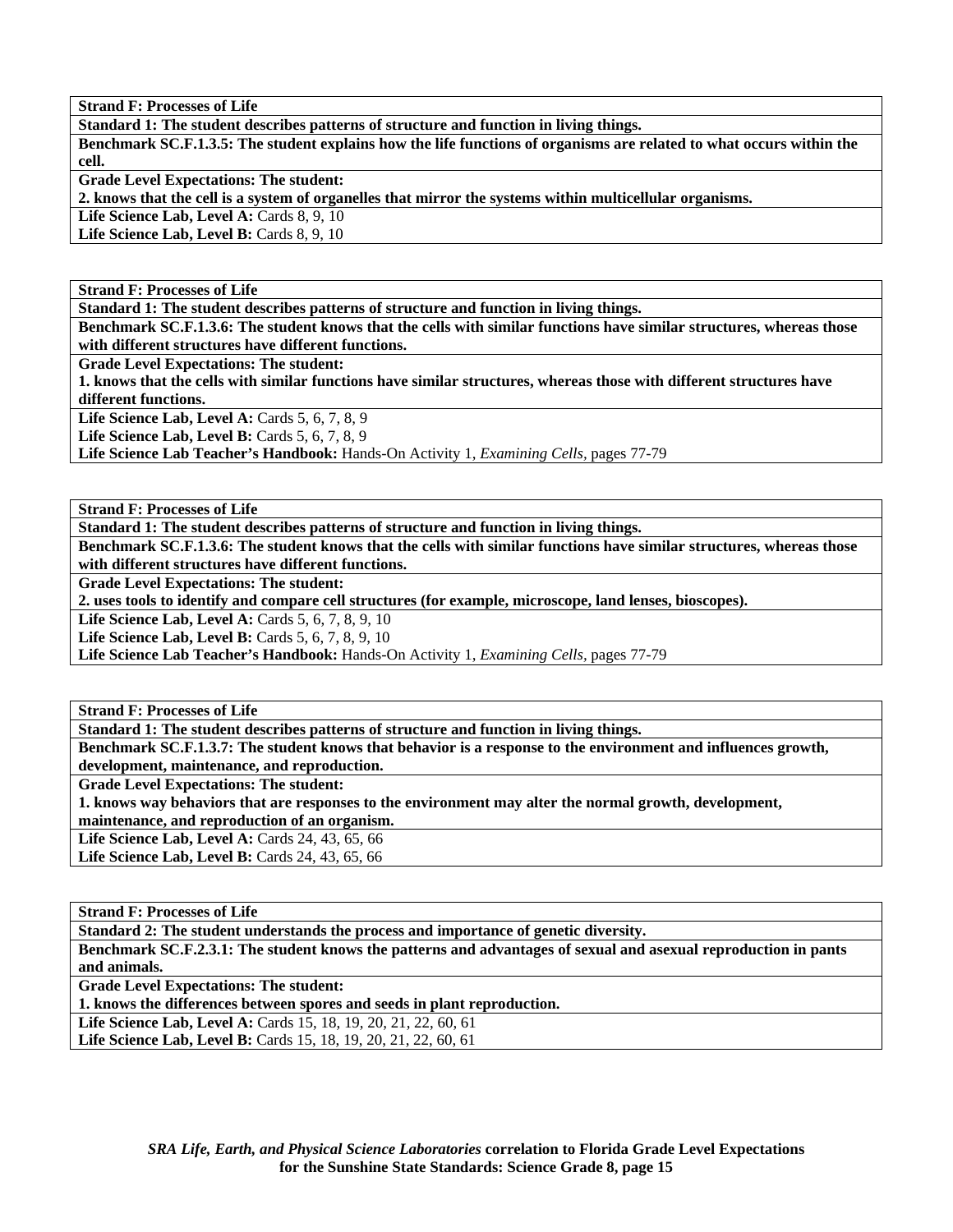**Standard 2: The student understands the process and importance of genetic diversity.** 

**Benchmark SC.F.2.3.1: The student knows the patterns and advantages of sexual and asexual reproduction in pants and animals.** 

**Grade Level Expectations: The student:** 

**2. knows that the flower is the reproductive body of a vascular plant and that it is adapted for pollination.** 

Life Science Lab, Level A: Cards 20, 22

Life Science Lab, Level B: Cards 20, 22

**Strand F: Processes of Life** 

**Standard 2: The student understands the process and importance of genetic diversity.** 

**Benchmark SC.F.2.3.1: The student knows the patterns and advantages of sexual and asexual reproduction in pants and animals.** 

**Grade Level Expectations: The student:** 

**3. knows the difference between meiosis and mitosis and when each occurs.** 

**Life Science Lab, Level A:** Cards 10, 60, 61

**Life Science Lab, Level B: Cards 10, 60, 61** 

**Strand F: Processes of Life** 

**Standard 2: The student understands the process and importance of genetic diversity.** 

**Benchmark SC.F.2.3.2: The student knows that the variation in each species is due to the exchange and interaction of genetic information as it is passed from parent to offspring.** 

**Grade Level Expectations: The student:** 

**1. knows how dominant and recessive traits are inherited.** 

Life Science Lab, Level A: Cards 62, 63, 64

Life Science Lab, Level B: Cards 62, 63, 64

**Strand F: Processes of Life** 

**Standard 2: The student understands the process and importance of genetic diversity.** 

**Benchmark SC.F.2.3.2: The student knows that the variation in each species is due to the exchange and interaction of genetic information as it is passed from parent to offspring.** 

**Grade Level Expectations: The student:** 

**2. uses a Punnett square to predict the results of crosses between pure and hybrid organisms.** 

Life Science Lab, Level A: Card 63

Life Science Lab, Level B: Card 63

**Strand F: Processes of Life** 

**Standard 2: The student understands the process and importance of genetic diversity.** 

**Benchmark SC.F.2.3.2: The student knows that the variation in each species is due to the exchange and interaction of genetic information as it is passed from parent to offspring.** 

**Grade Level Expectations: The student:** 

**3. knows that variations within a species are the result of genetic information being passed from a parent to offspring and that interactions between genes may occur in the process (for example, blending, crossing-over).** 

**Life Science Lab, Level A:** Cards 62, 63, 64, 65, 66

**Life Science Lab, Level B:** Cards 62, 63, 64, 65, 66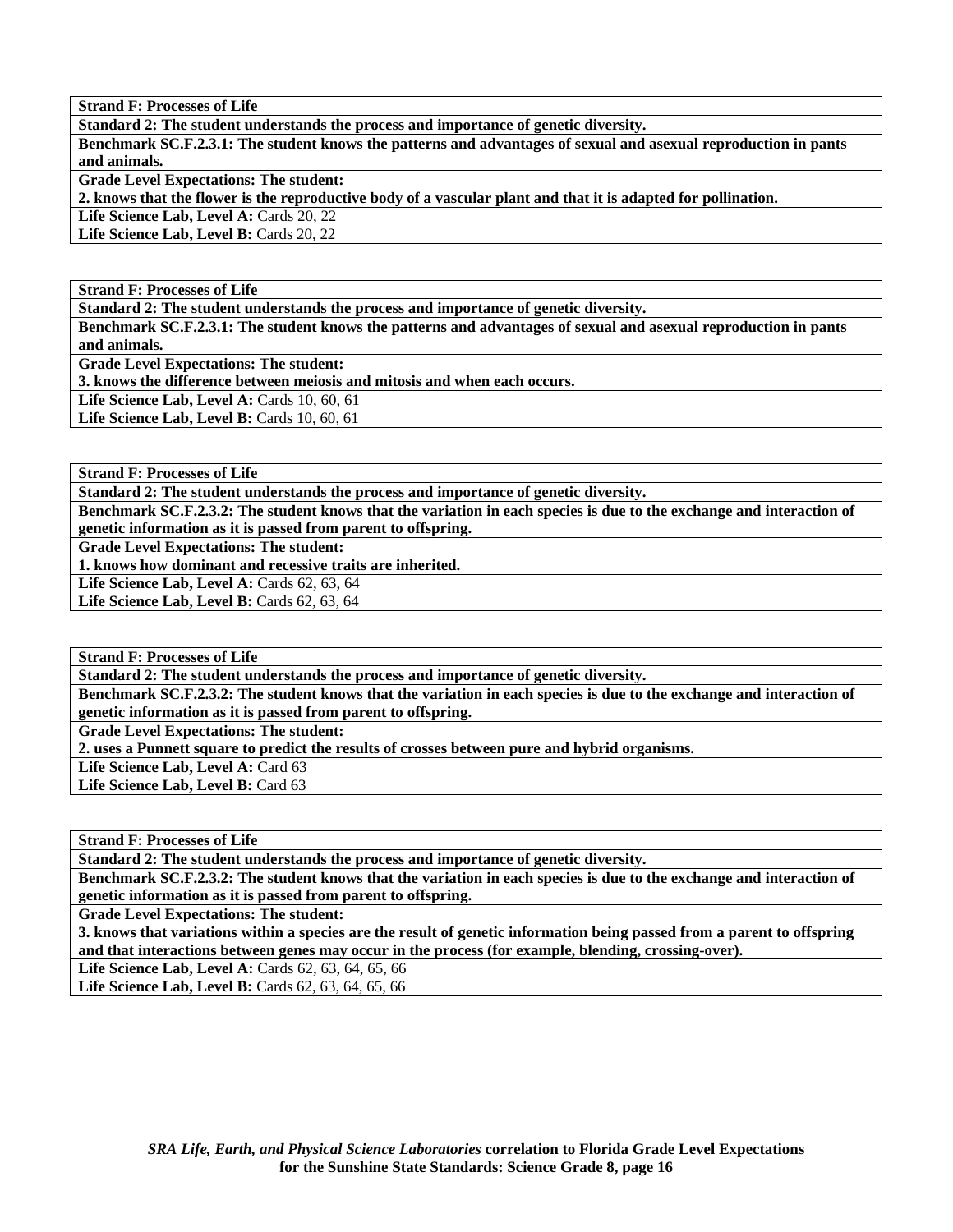**Standard 2: The student understands the process and importance of genetic diversity.** 

**Benchmark SC.F.2.3.3: The student knows that generally organisms in a population live long enough to reproduce because they have survival characteristics.** 

**Grade Level Expectations: The student:** 

**1. knows ways organisms are adapted to their environment.** 

**Life Science Lab, Level A:** Cards 23, 24, 41, 43

**Life Science Lab, Level B:** Cards 23, 24, 41, 43

**Life Science Lab Teacher's Handbook:** Hands-On Activity 3, *Investigating Arthropods,* pages 85-87

**Strand F: Processes of Life** 

**Standard 2: The student understands the process and importance of genetic diversity.** 

**Benchmark SC.F.2.3.3: The student knows that generally organisms in a population live long enough to reproduce because they have survival characteristics.** 

**Grade Level Expectations: The student:** 

**2. understands that species have characteristics that enable their populations to cycle within varying periods of time (minutes to hundreds of years).** 

**Life Science Lab, Level A:** Cards 20, 21, 22, 40, 42 Life Science Lab, Level B: Cards 20, 21, 22, 40, 42

**Strand F: Processes of Life** 

**Standard 2: The student understands the process and importance of genetic diversity.** 

**Benchmark SC.F.2.3.4: The student knows that the fossil record provides evidence that changes in the kinds of plants and animals in the environment have been occurring over time.** 

**Grade Level Expectations: The student:** 

**1. knows that the fossil record provides evidence that changes in the kinds of plants and animals in the environment have been occurring over time.** 

Life Science Lab, Level A: Cards 67, 68

Life Science Lab, Level B: Cards 67, 68

**Life Science Lab Teacher's Handbook:** Hands-On Activity 5, *Making Fossils,* pages 93-95

Earth Science Lab, Level A: Cards 33, 34 **Earth Science Lab, Level B: Cards 33, 34** 

**Strand G: How Living Things Interact with Their Environment** 

**Standard 2: The student understands the consequences of using limited natural resources.** 

**Benchmark SC.G.2.3.1: The student knows that some resources are renewable and others are nonrenewable. Grade Level Expectations: The student:** 

**1. knows that some resources are renewable and others are nonrenewable.** 

Life Science Lab, Level A: Card 84

**Life Science Lab, Level B:** Card 84

Earth Science Lab, Level A: Cards 29, 35, 85 Earth Science Lab, Level B: Cards 29, 35, 85

**Physical Science Lab, Level A: Cards 38, 46, 47, 48, 49 Physical Science Lab, Level B: Cards 38, 46, 47, 48, 49**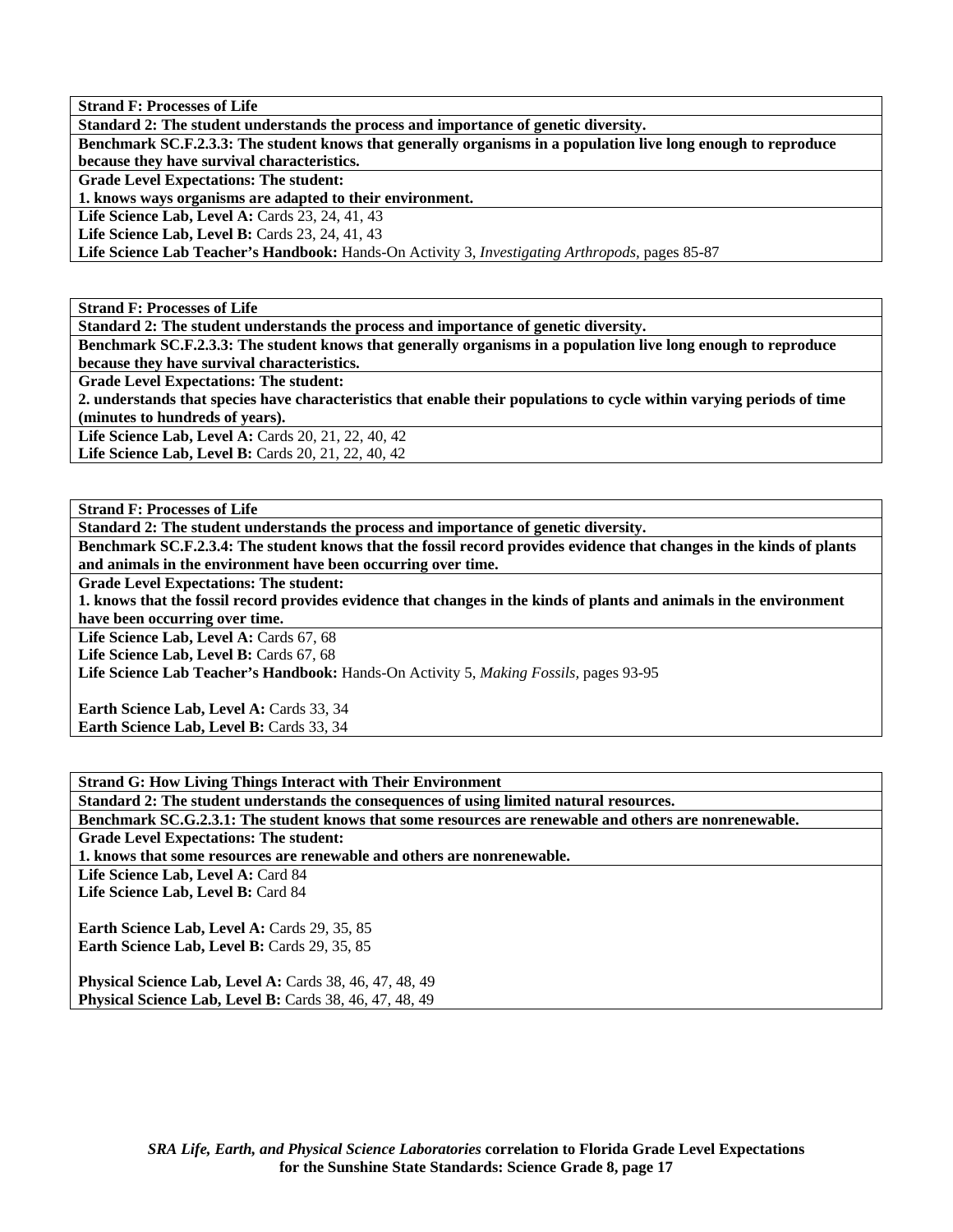**Standard 2: The student understands the consequences of using limited natural resources.** 

**Benchmark SC.G.2.3.3: The student knows that a brief change in the limited resources of an ecosystem may alter the size of a population or the average size of individual organisms and that long-term change may result in the elimination of animal and plant populations inhabiting the Earth.** 

**Grade Level Expectations: The student:** 

**1. understands that changes in the environment cause changes in populations.** 

**Life Science Lab, Level A:** Cards 72, 84, 85, 86, 87, 88, 89, 90

**Life Science Lab, Level B:** Cards 72, 84, 85, 86, 87, 88, 89, 90

**Life Science Lab Teacher's Handbook:** Hands-On Activity 7, *The Effects of Acid Rain,* pages 101-103

**Earth Science Lab, Level A:** Cards 37, 42, 52, 53, 54, 59, 60, 61, 85, 86 **Earth Science Lab, Level B:** Cards 37, 42, 52, 53, 54, 59, 60, 61, 85, 86 **Earth Science Lab Teacher's Handbook:** Hands-On Activity 6, *Modeling a Tornado,* pages 93-95

**Strand G: How Living Things Interact with Their Environment** 

**Standard 2: The student understands the consequences of using limited natural resources.** 

**Benchmark SC.G.2.3.4: The student understands that humans are a part if an ecosystem and their activities may deliberately or inadvertently alter the equilibrium in ecosystems.** 

**Grade Level Expectations: The student:** 

**1. extends and refines knowledge of ways that human activities may deliberately or inadvertently alter the equilibrium in the ecosystem.** 

**Life Science Lab, Level A:** Cards 84, 85, 86, 87, 88, 89, 90

**Life Science Lab, Level B:** Cards 84, 85, 86, 87, 88, 89, 90

**Life Science Lab Teacher's Handbook:** Hands-On Activity 7, *The Effects of Acid Rain,* pages 101-103

**Earth Science Lab, Level A:** Cards 35, 37, 42, 59, 61, 86, 90

**Earth Science Lab, Level B:** Cards 35, 37, 42, 59, 61, 86, 90

**Earth Science Lab Teacher's Handbook:** Hands-On Activity 5, *What is in the Air?,* pages 89-91

**Strand H: The Nature of Science** 

**Standard 1: The student uses the scientific processes and habits of mind to solve problems.** 

**Benchmark SC.H.1.3.1: The student knows that scientific knowledge is subject to modification as new information challenges prevailing theories and as a new theory leads to looking at observations in a new way.** 

**Grade Level Expectations: The student:** 

**1. knows that scientific knowledge is subject to modification as new information challenges prevailing theories as a new theory leads to looking at old observations in a new way.** 

Life Science Lab, Level A: Card 5

Life Science Lab, Level B: Card 5

**Earth Science Lab, Level A: Cards 10, 68, 72, 78 Earth Science Lab, Level B: Cards 10, 68, 72, 78** 

Physical Science Lab, Level A: Cards 3, 53, 59 Physical Science Lab, Level B: Cards 3, 53, 59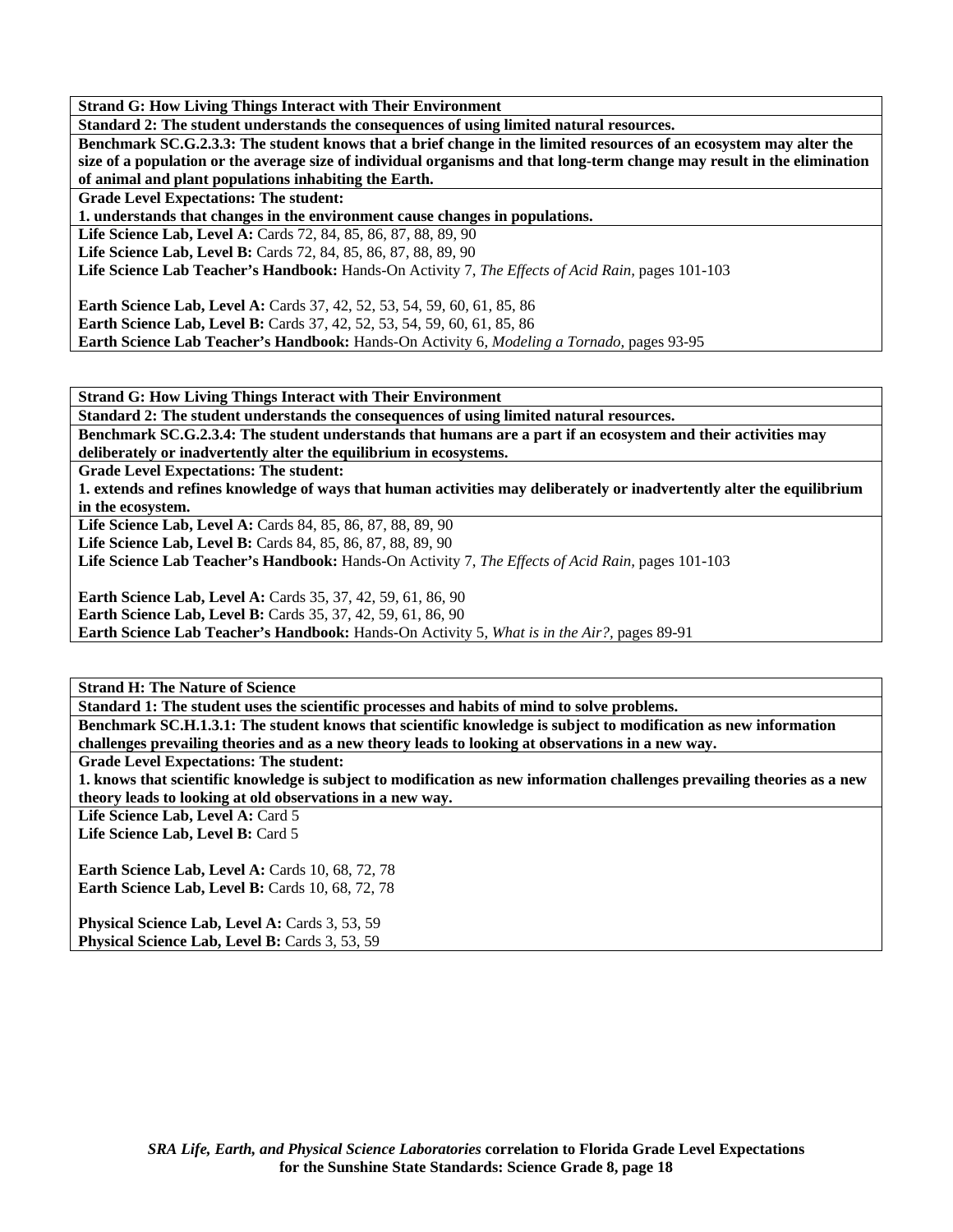**Standard 1: The student uses the scientific processes and habits of mind to solve problems.** 

**Benchmark SC.H.1.3.2: The student knows that the study of the events that led scientists to discoveries can provide information about the inquiry process and its effects.** 

**Grade Level Expectations: The student:** 

**1. extends and refines use of systematic, scientific processes to develop and test hypotheses.** 

**Life Science Lab Teacher's Handbook:** Hands-On Activity 1, *Examining Cells,* pages 77-79; Hands-On Activity 2, *Culturing Bacteria,* pages 81-83; Hands-On Activity 3, *Investigating Arthropods,* pages 85-87; Hands-On Activity 4, *Your Cardiovascular System,* pages 89-91; Hands-On Activity 5, *Making Fossils,* pages 93-95; Hands-On Activity 6, *How Much Does Energy Cost?,* pages 97-99; Hands-On Activity 7, *The Effects of Acid Rain,* pages 101-103

**Earth Science Lab Teacher's Handbook:** Hands-On Activity 1, *Identifying Minerals with the Mohs Scale,* pages 73-75; Hands-On Activity 2, *Plate Boundaries in Action,* pages 77-79; Hands-On Activity 3, *Interpreting a Topographic Map,* pages 81-83; Hands-On Activity 4, *Using Sound Waves,* pages 85-87; Hands-On Activity 5, *What is in the Air?,* pages 89-91; Hands-On Activity 6, *Modeling a Tornado,* pages 93-95; Hands-On Activity 7, *Sizes in the Solar System,* pages 97-99; Hands-On Activity 8, *Temperature, Salinity, and Water Density,* pages 101-103

**Physical Science Lab Teacher's Handbook:** Hands-On Activity 1, *Measuring pH of Acids and Bases,* pages 77-79; Hands-On Activity 2, *Chemical Reaction Rates,* pages 81-83; Hands-On Activity 3, *Energy Conversion,* pages 85-87; Hands-On Activity 4, *Reducing Friction,* pages 89-91; Hands-On Activity 5, *Making a Potato Battery,* pages 93-95; Hands-On Activity 6, *Making Sound,* pages 97-99

**Classroom Resource CD-ROM:** Writing Strategy 8, 15

**Strand H: The Nature of Science** 

**Standard 1: The student uses the scientific processes and habits of mind to solve problems.** 

**Benchmark SC.H.1.3.2: The student knows that the study of the events that led scientists to discoveries can provide information about the inquiry process and its effects.** 

**Grade Level Expectations: The student:** 

**2. knows that the study of the events that led scientists to discoveries can provide information about the inquiry process and its effects.** 

Life Science Lab, Level A: Cards 1, 5, 46, 59 **Life Science Lab, Level B:** Cards 1, 5, 46, 59

**Earth Science Lab, Level A: Cards 10, 68, 72, 78 Earth Science Lab, Level B: Cards 10, 68, 72, 78** 

Physical Science Lab, Level A: Cards 3, 7, 55 **Physical Science Lab, Level B: Cards 3, 7, 55**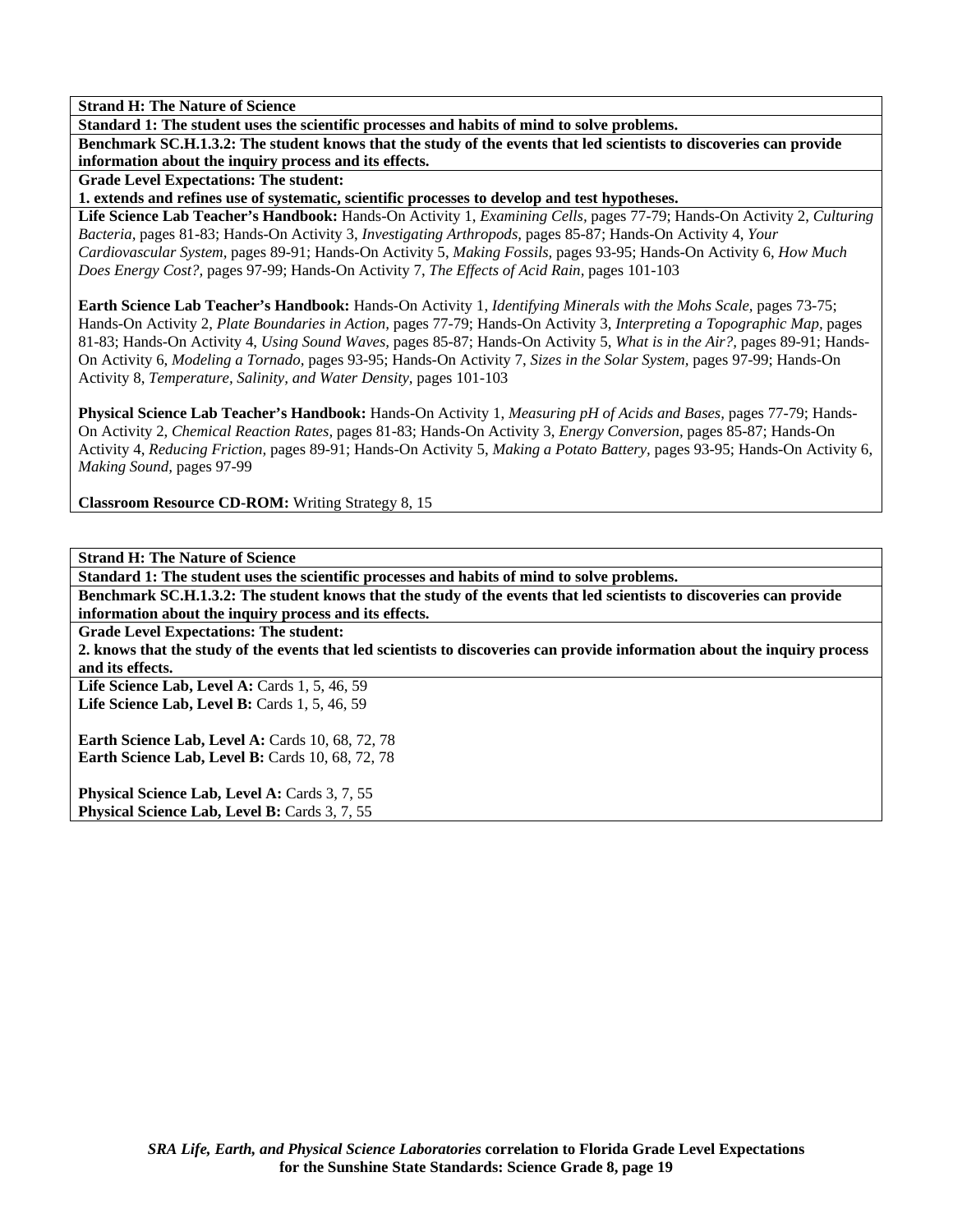**Standard 1: The student uses the scientific processes and habits of mind to solve problems.** 

**Benchmark SC.H.1.3.3: The student knows that science disciplines differ from one another in topic, techniques, and outcomes but that they share a common purpose, philosophy, and enterprise.** 

**Grade Level Expectations: The student:** 

**1. extends and refines knowledge that science disciplines differ from one another in topic, techniques, and outcomes but that they share a common purpose, philosophy, and enterprise.** 

**Life Science Lab Teacher's Handbook:** Hands-On Activity 1, *Examining Cells,* pages 77-79; Hands-On Activity 2, *Culturing Bacteria,* pages 81-83; Hands-On Activity 3, *Investigating Arthropods,* pages 85-87; Hands-On Activity 4, *Your Cardiovascular System,* pages 89-91; Hands-On Activity 5, *Making Fossils,* pages 93-95; Hands-On Activity 6, *How Much Does Energy Cost?,* pages 97-99; Hands-On Activity 7, *The Effects of Acid Rain,* pages 101-103

**Earth Science Lab Teacher's Handbook:** Hands-On Activity 1, *Identifying Minerals with the Mohs Scale,* pages 73-75; Hands-On Activity 2, *Plate Boundaries in Action,* pages 77-79; Hands-On Activity 3, *Interpreting a Topographic Map,* pages 81-83; Hands-On Activity 4, *Using Sound Waves,* pages 85-87; Hands-On Activity 5, *What is in the Air?,* pages 89-91; Hands-On Activity 6, *Modeling a Tornado,* pages 93-95; Hands-On Activity 7, *Sizes in the Solar System,* pages 97-99; Hands-On Activity 8, *Temperature, Salinity, and Water Density,* pages 101-103

**Physical Science Lab Teacher's Handbook:** Hands-On Activity 1, *Measuring pH of Acids and Bases,* pages 77-79; Hands-On Activity 2, *Chemical Reaction Rates,* pages 81-83; Hands-On Activity 3, *Energy Conversion,* pages 85-87; Hands-On Activity 4, *Reducing Friction,* pages 89-91; Hands-On Activity 5, *Making a Potato Battery,* pages 93-95; Hands-On Activity 6, *Making Sound,* pages 97-99

**Strand H: The Nature of Science** 

**Standard 1: The student uses the scientific processes and habits of mind to solve problems.** 

**Benchmark SC.H.1.3.4: The student knows that accurate record keeping, openness, and replication are essential to maintaining an investigator's credibility with other scientists and society.** 

**Grade Level Expectations: The student:** 

**1. extends and refines use of accurate records, openness, and replication of experiments to ensure credibility.** 

**Life Science Lab Teacher's Handbook:** Hands-On Activity 1, *Examining Cells,* pages 77-79; Hands-On Activity 2, *Culturing Bacteria,* pages 81-83; Hands-On Activity 3, *Investigating Arthropods,* pages 85-87; Hands-On Activity 4, *Your Cardiovascular System,* pages 89-91; Hands-On Activity 5, *Making Fossils,* pages 93-95; Hands-On Activity 6, *How Much Does Energy Cost?,* pages 97-99; Hands-On Activity 7, *The Effects of Acid Rain,* pages 101-103

**Earth Science Lab Teacher's Handbook:** Hands-On Activity 1, *Identifying Minerals with the Mohs Scale,* pages 73-75; Hands-On Activity 2, *Plate Boundaries in Action,* pages 77-79; Hands-On Activity 3, *Interpreting a Topographic Map,* pages 81-83; Hands-On Activity 4, *Using Sound Waves,* pages 85-87; Hands-On Activity 5, *What is in the Air?,* pages 89-91; Hands-On Activity 6, *Modeling a Tornado,* pages 93-95; Hands-On Activity 7, *Sizes in the Solar System,* pages 97-99; Hands-On Activity 8, *Temperature, Salinity, and Water Density,* pages 101-103

**Physical Science Lab Teacher's Handbook:** Hands-On Activity 1, *Measuring pH of Acids and Bases,* pages 77-79; Hands-On Activity 2, *Chemical Reaction Rates,* pages 81-83; Hands-On Activity 3, *Energy Conversion,* pages 85-87; Hands-On Activity 4, *Reducing Friction,* pages 89-91; Hands-On Activity 5, *Making a Potato Battery,* pages 93-95; Hands-On Activity 6, *Making Sound,* pages 97-99

**Classroom Resource CD-ROM:** Writing Strategy 15, 16, 22, 23, 24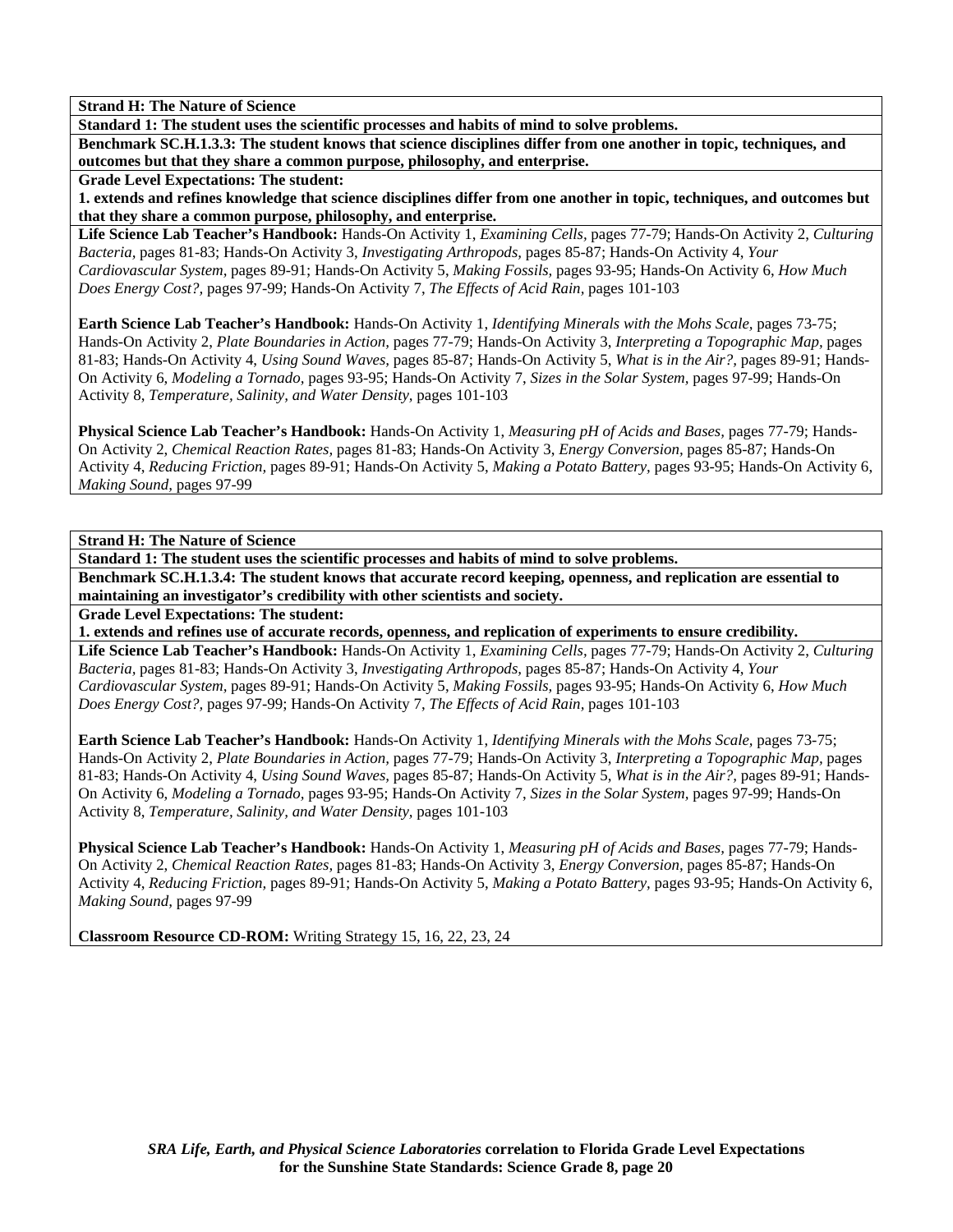**Standard 1: The student uses the scientific processes and habits of mind to solve problems.** 

**Benchmark SC.H.1.3.5: The student knows that a change in one or more variables may alter the outcome of an investigation.** 

**Grade Level Expectations: The student:** 

**1. extends and refines knowledge of how to identify the independent and dependent variables in an experiment.** 

**Life Science Lab Teacher's Handbook:** Hands-On Activity 7, *The Effects of Acid Rain,* pages 101-103

**Earth Science Lab Teacher's Handbook:** Hands-On Activity 8, *Temperature, Salinity, and Water Density,* pages 101-103

**Physical Science Lab Teacher's Handbook:** Hands-On Activity 2, *Chemical Reaction Rates,* pages 81-83

**Classroom Resource CD-ROM:** Writing Strategy 15, 23

**Strand H: The Nature of Science** 

**Standard 1: The student uses the scientific processes and habits of mind to solve problems.** 

**Benchmark SC.H.1.3.5: The student knows that a change in one or more variables may alter the outcome of an investigation.** 

**Grade Level Expectations: The student:** 

**2. extends and refines use of appropriate experimental design, with consideration for rules, time, and materials required to solve a problem.** 

**Life Science Lab Teacher's Handbook:** Hands-On Activity 1, *Examining Cells,* pages 77-79; Hands-On Activity 2, *Culturing Bacteria,* pages 81-83; Hands-On Activity 3, *Investigating Arthropods,* pages 85-87; Hands-On Activity 4, *Your Cardiovascular System,* pages 89-91; Hands-On Activity 5, *Making Fossils,* pages 93-95; Hands-On Activity 6, *How Much Does Energy Cost?,* pages 97-99; Hands-On Activity 7, *The Effects of Acid Rain,* pages 101-103

**Earth Science Lab Teacher's Handbook:** Hands-On Activity 1, *Identifying Minerals with the Mohs Scale,* pages 73-75; Hands-On Activity 2, *Plate Boundaries in Action,* pages 77-79; Hands-On Activity 3, *Interpreting a Topographic Map,* pages 81-83; Hands-On Activity 4, *Using Sound Waves,* pages 85-87; Hands-On Activity 5, *What is in the Air?,* pages 89-91; Hands-On Activity 6, *Modeling a Tornado,* pages 93-95; Hands-On Activity 7, *Sizes in the Solar System,* pages 97-99; Hands-On Activity 8, *Temperature, Salinity, and Water Density,* pages 101-103

**Physical Science Lab Teacher's Handbook:** Hands-On Activity 1, *Measuring pH of Acids and Bases,* pages 77-79; Hands-On Activity 2, *Chemical Reaction Rates,* pages 81-83; Hands-On Activity 3, *Energy Conversion,* pages 85-87; Hands-On Activity 4, *Reducing Friction,* pages 89-91; Hands-On Activity 5, *Making a Potato Battery,* pages 93-95; Hands-On Activity 6, *Making Sound,* pages 97-99

**Classroom Resource CD-ROM:** Writing Strategy 15

**Strand H: The Nature of Science** 

**Standard 1: The student uses the scientific processes and habits of mind to solve problems.** 

**Benchmark SC.H.1.3.5: The student knows that a change in one or more variables may alter the outcome of an investigation.** 

**Grade Level Expectations: The student:** 

**3. extends and refines use rules, time, and materials in ways that ensure the identification and separation of variables in an experiment to solve a problem.** 

**Life Science Lab Teacher's Handbook:** Hands-On Activity 7, *The Effects of Acid Rain,* pages 101-103

**Earth Science Lab Teacher's Handbook:** Hands-On Activity 8, *Temperature, Salinity, and Water Density,* pages 101-103

**Physical Science Lab Teacher's Handbook:** Hands-On Activity 2, *Chemical Reaction Rates,* pages 81-83

**Classroom Resource CD-ROM:** Writing Strategy 15, 23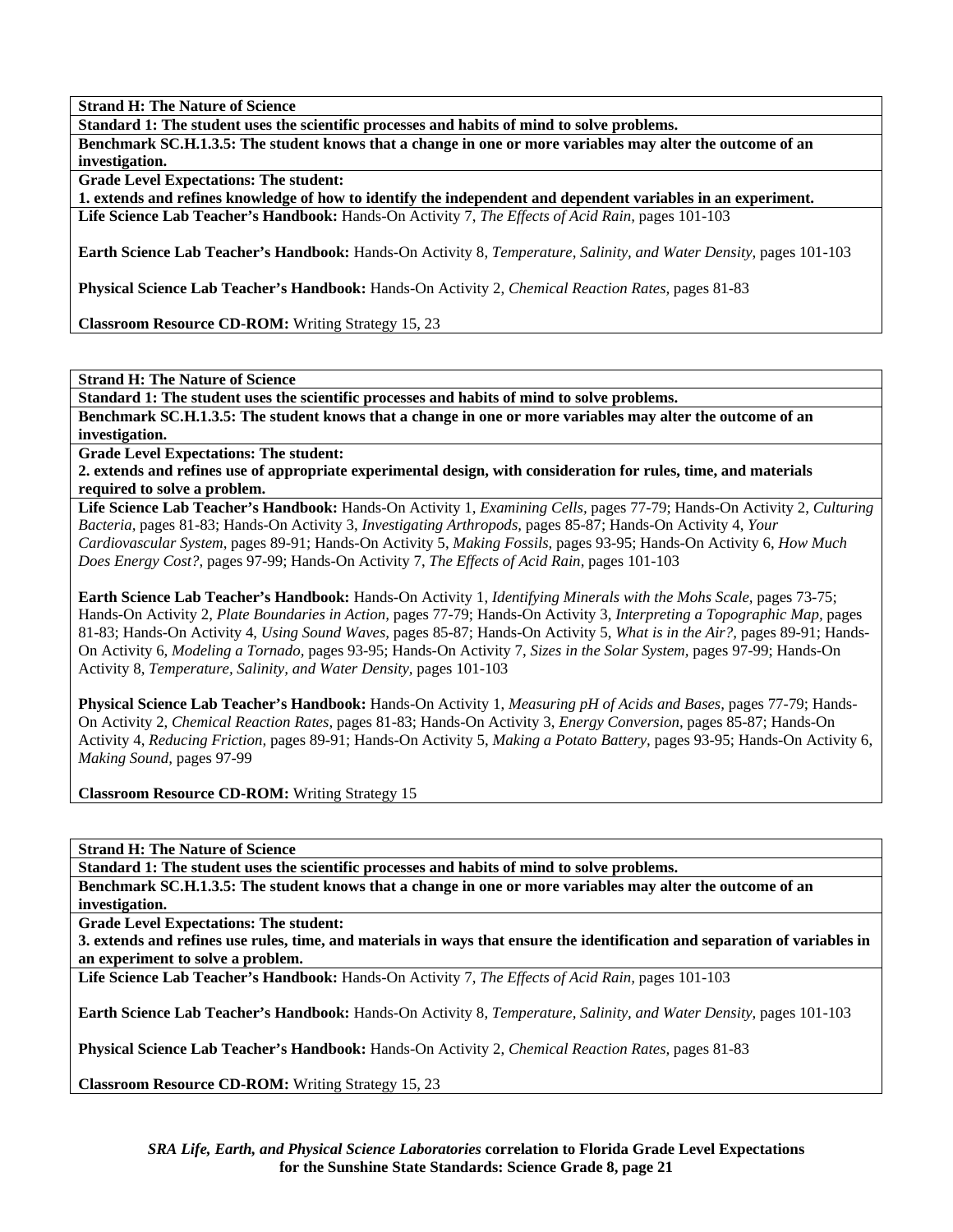| <b>Strand H: The Nature of Science</b>                                                                             |
|--------------------------------------------------------------------------------------------------------------------|
| Standard 1: The student uses the scientific processes and habits of mind to solve problems.                        |
| Benchmark SC.H.1.3.6: The student recognizes the scientific contributions that are made by individuals of diverse  |
| backgrounds, interests, talents, and motivations.                                                                  |
| <b>Grade Level Expectations: The student:</b>                                                                      |
| 1. extends and refines knowledge of selected scientists and their accomplishments and recognizes their varied      |
| backgrounds, talents, interests, and goals.                                                                        |
| Life Science Lab, Level A: Cards $2, 5, 46, 59, 69$                                                                |
| Life Science Lab, Level B: Cards 2, 5, 46, 59, 69                                                                  |
| <b>Earth Science Lab, Level A: Cards 10, 68, 72, 78</b><br><b>Earth Science Lab, Level B:</b> Cards 10, 68, 72, 78 |
| Physical Science Lab, Level A: Cards 3, 7, 17, 55                                                                  |
| <b>Physical Science Lab, Level B:</b> Cards 3, 7, 17, 55                                                           |

**Standard 1: The student uses the scientific processes and habits of mind to solve problems.** 

**Benchmark SC.H.1.3.7: The student knows that when similar investigations give different results, the scientific challenge is to verify whether the differences are significant by further study.** 

**Grade Level Expectations: The student:** 

**1. extends and refines use of criteria necessary to determine the validity of a scientific experiment.** 

**Life Science Lab Teacher's Handbook:** Hands-On Activity 3, *Investigating Arthropods,* pages 85-87; Hands-On Activity 4, *Your Cardiovascular System,* pages 89-91; Hands-On Activity 5, *Making Fossils,* pages 93-95; Hands-On Activity 6, *How Much Does Energy Cost?,* pages 97-99; Hands-On Activity 7, *The Effects of Acid Rain,* pages 101-103

**Earth Science Lab Teacher's Handbook:** Hands-On Activity 1, *Identifying Minerals with the Mohs Scale,* pages 73-75; Hands-On Activity 3, *Interpreting a Topographic Map,* pages 81-83; Hands-On Activity 5, *What is in the Air?,* pages 89-91; Hands-On Activity 8, *Temperature, Salinity, and Water Density,* pages 101-103

**Physical Science Lab Teacher's Handbook:** Hands-On Activity 1, *Measuring pH of Acids and Bases,* pages 77-79; Hands-On Activity 2, *Chemical Reaction Rates,* pages 81-83; Hands-On Activity 3, *Energy Conversion,* pages 85-87; Hands-On Activity 6, *Making Sound,* pages 97-99

**Classroom Resource CD-ROM:** Writing Strategy 16, 22, 24

**Strand H: The Nature of Science** 

**Standard 1: The student uses the scientific processes and habits of mind to solve problems.** 

**Benchmark SC.H.1.3.7: The student knows that when similar investigations give different results, the scientific challenge is to verify whether the differences are significant by further study.** 

**Grade Level Expectations: The student:** 

**2. knows that statistical tests are used to confirm the significance of data.** 

**Life Science Lab Teacher's Handbook:** Hands-On Activity 3, *Investigating Arthropods,* pages 85-87; Hands-On Activity 4, *Your Cardiovascular System,* pages 89-91; Hands-On Activity 5, *Making Fossils,* pages 93-95; Hands-On Activity 6, *How Much Does Energy Cost?,* pages 97-99; Hands-On Activity 7, *The Effects of Acid Rain,* pages 101-103

**Earth Science Lab Teacher's Handbook:** Hands-On Activity 1, *Identifying Minerals with the Mohs Scale,* pages 73-75; Hands-On Activity 3, *Interpreting a Topographic Map,* pages 81-83; Hands-On Activity 5, *What is in the Air?,* pages 89-91; Hands-On Activity 8, *Temperature, Salinity, and Water Density,* pages 101-103

**Physical Science Lab Teacher's Handbook:** Hands-On Activity 1, *Measuring pH of Acids and Bases,* pages 77-79; Hands-On Activity 2, *Chemical Reaction Rates,* pages 81-83; Hands-On Activity 3, *Energy Conversion,* pages 85-87; Hands-On Activity 6, *Making Sound,* pages 97-99

**Classroom Resource CD-ROM:** Writing Strategy 16, 22, 24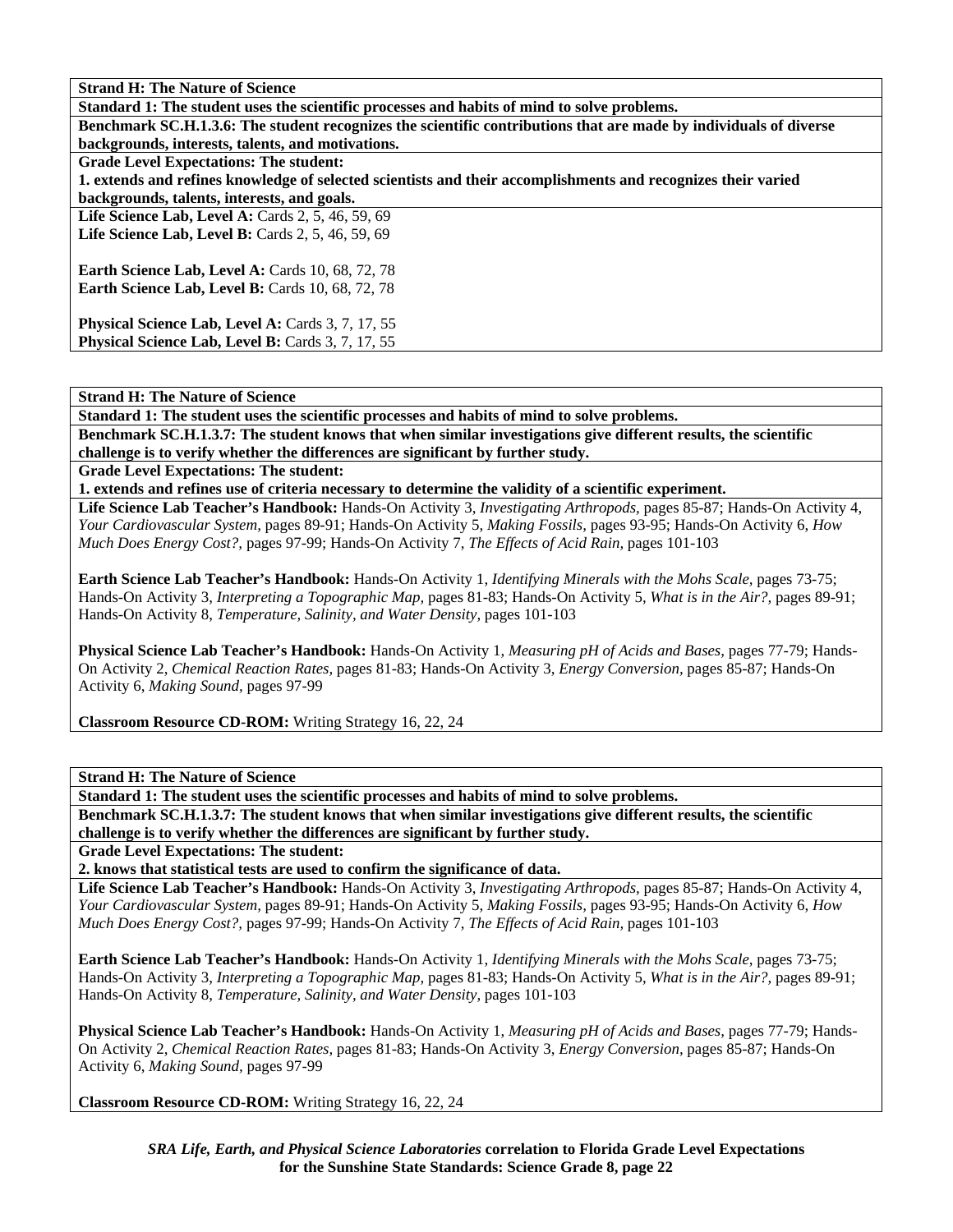| <b>Strand H: The Nature of Science</b>                                                                                                      |
|---------------------------------------------------------------------------------------------------------------------------------------------|
| Standard 2: The student understands that most natural events occur in comprehensible, consistent patterns.                                  |
| Benchmark SC.H.2.3.1: The student recognizes that patterns exist within and across systems.                                                 |
| <b>Grade Level Expectations: The student:</b>                                                                                               |
| 1. understands the importance for looking for patterns in natural events.                                                                   |
| <b>Life Science Lab, Level A: Cards 44, 60, 61, 63, 64, 78, 79</b>                                                                          |
| <b>Life Science Lab, Level B:</b> Cards 44, 60, 61, 63, 64, 78, 79                                                                          |
|                                                                                                                                             |
| <b>Earth Science Lab, Level A:</b> Cards 9, 38, 40, 41, 45, 46, 47, 48, 49, 55, 56, 57, 58, 62, 64, 65, 66                                  |
| <b>Earth Science Lab, Level B:</b> Cards 9, 38, 40, 41, 45, 46, 47, 48, 49, 55, 56, 57, 58, 62, 64, 65, 66                                  |
|                                                                                                                                             |
| Physical Science Lab, Level A: Cards 6, 7, 8, 9, 17, 18, 19, 20, 21, 22, 23, 24, 25, 26, 27, 28, 31, 32, 44, 47, 48, 77, 78, 79,            |
| 81, 82, 83, 84                                                                                                                              |
| <b>Physical Science Lab, Level B:</b> Cards 6, 7, 8, 9, 17, 18, 19, 20, 21, 22, 23, 24, 25, 26, 27, 28, 31, 32, 44, 47, 48, 77, 78, 79, 81, |
| 82, 83, 84                                                                                                                                  |

**Standard 3: The student understands that science, technology, and society are interwoven and interdependent. Benchmark SC.H.3.3.1: The student knows that science ethics demand that scientists must not knowingly subject coworkers, students, the neighborhood, or the community to health or property risks.** 

**Grade Level Expectations: The student:** 

**1. knows that science ethics demand that scientists must not knowingly subject coworkers, students, the neighborhood, or the community to health or property risks.** 

**Life Science Lab Teacher's Handbook:** Hands-On Activity 3, *Investigating Arthropods,* pages 85-87; Hands-On Activity 4, *Your Cardiovascular System,* pages 89-91

## **Strand H: The Nature of Science**

**Standard 3: The student understands that science, technology, and society are interwoven and interdependent. Benchmark SC.H.3.3.1: The student knows that science ethics demand that scientists must not knowingly subject coworkers, students, the neighborhood, or the community to health or property risks.** 

**Grade Level Expectations: The student:** 

**2. uses appropriate procedures for safety in the classroom, home, and community.** 

**Life Science Lab Teacher's Handbook:** Hands-On Activity 1, *Examining Cells,* pages 77-79; Hands-On Activity 2, *Culturing Bacteria,* pages 81-83; Hands-On Activity 3, *Investigating Arthropods,* pages 85-87; Hands-On Activity 4, *Your Cardiovascular System,* pages 89-91; Hands-On Activity 5, *Making Fossils,* pages 93-95; Hands-On Activity 6, *How Much Does Energy Cost?,* pages 97-99; Hands-On Activity 7, *The Effects of Acid Rain,* pages 101-103

**Earth Science Lab Teacher's Handbook:** Hands-On Activity 1, *Identifying Minerals with the Mohs Scale,* pages 73-75; Hands-On Activity 2, *Plate Boundaries in Action,* pages 77-79; Hands-On Activity 3, *Interpreting a Topographic Map,* pages 81-83; Hands-On Activity 4, *Using Sound Waves,* pages 85-87; Hands-On Activity 5, *What is in the Air?,* pages 89-91; Hands-On Activity 6, *Modeling a Tornado,* pages 93-95; Hands-On Activity 7, *Sizes in the Solar System,* pages 97-99; Hands-On Activity 8, *Temperature, Salinity, and Water Density,* pages 101-103

**Physical Science Lab Teacher's Handbook:** Hands-On Activity 1, *Measuring pH of Acids and Bases,* pages 77-79; Hands-On Activity 2, *Chemical Reaction Rates,* pages 81-83; Hands-On Activity 3, *Energy Conversion,* pages 85-87; Hands-On Activity 4, *Reducing Friction,* pages 89-91; Hands-On Activity 5, *Making a Potato Battery,* pages 93-95; Hands-On Activity 6, *Making Sound,* pages 97-99

**Classroom Resource CD-ROM:** Writing Strategy 15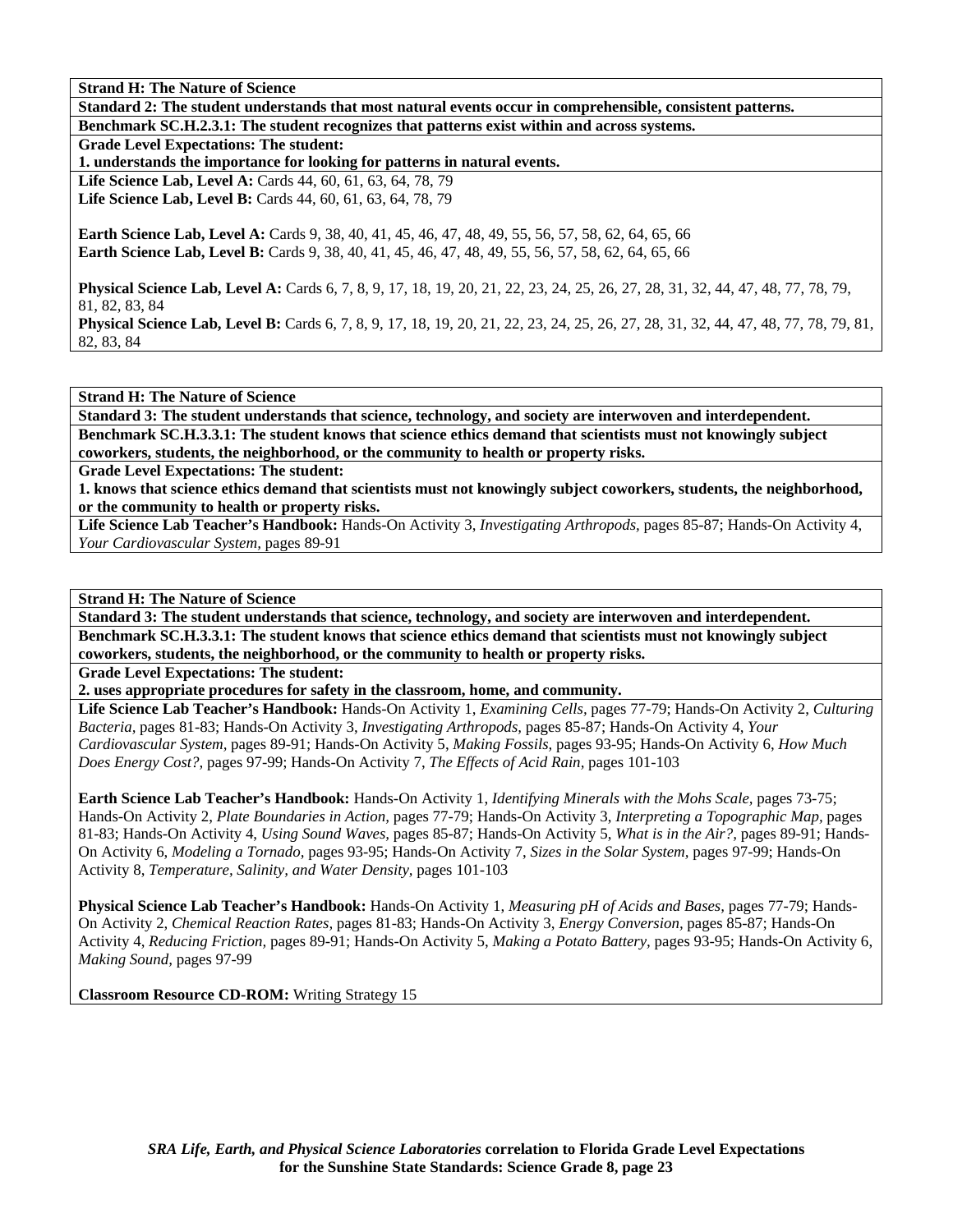**Strand H: The Nature of Science** 

**Standard 3: The student understands that science, technology, and society are interwoven and interdependent.** 

**Benchmark SC.H.3.3.2: The student knows that special care must be taken in using animals in scientific research. Grade Level Expectations: The student:** 

**1. extends and refines knowledge of the care, safe practices, and ethical treatment that are appropriate when using animals in field and laboratory research.** 

**Life Science Lab Teacher's Handbook:** Hands-On Activity 3, *Investigating Arthropods,* pages 85-87

**Strand H: The Nature of Science** 

**Standard 3: The student understands that science, technology, and society are interwoven and interdependent. Benchmark SC.H.3.3.3: The student knows that in research involving human subjects, the ethics o science require that potential subjects be fully informed about the risks and benefits associated with the research and their right to refuse to participate.** 

**Grade Level Expectations: The student:** 

**1. knows that in research involving human subjects, the ethics of science require that potential subjects be fully informed about the risks and benefits associated with the research and of their right to refuse to participate. Life Science Lab Teacher's Handbook:** Hands-On Activity 4, *Your Cardiovascular System,* pages 89-91

**Strand H: The Nature of Science** 

**Standard 3: The student understands that science, technology, and society are interwoven and interdependent. Benchmark SC.H.3.3.4: The student knows that technological design should require taking into account constraints** 

**such as natural laws, the properties of the materials used, and economic, political, social, ethical, and aesthetic values. Grade Level Expectations: The student:** 

**1. knows that technological design should require taking into account constraints such as natural laws, the properties of the materials used, and economic, political, social, ethical, and aesthetic values.** 

Life Science Lab, Level A: Cards 13, 64, 69, 83 **Life Science Lab, Level B: Cards 13, 64, 69, 83** 

**Earth Science Lab, Level A: Cards 16, 20, 51, 79, 80, 81 Earth Science Lab, Level B:** Cards 16, 20, 51, 79, 80, 81

**Physical Science Lab, Level A: Cards 3, 35, 49, 73, 81, 84 Physical Science Lab, Level B:** Cards 3, 35, 49, 73, 81, 84

## **Strand H: The Nature of Science**

**Standard 3: The student understands that science, technology, and society are interwoven and interdependent. Benchmark SC.H.3.3.5: The student understands that contributions to the advancement of science, mathematics, and technology have been made by different people, in different cultures, at different times and are an intrinsic part of the development of human culture.** 

**Grade Level Expectations: The student:** 

**1. understands the contributions to the advancement of science, mathematics, and technology have been made by different kinds of people, in different cultures, at different times and are an intrinsic part of the development of human culture.** 

**Life Science Lab, Level A: Cards 13, 64, 69 Life Science Lab, Level B:** Cards 13, 64, 69

**Earth Science Lab, Level A: Cards 10, 20, 21, 51, 79 Earth Science Lab, Level B: Cards 10, 20, 21, 51, 79** 

**Physical Science Lab, Level A:** Cards 34, 35, 49, 73, 81, 84, 90 **Physical Science Lab, Level B:** Cards 34, 35, 49, 73, 81, 84, 90